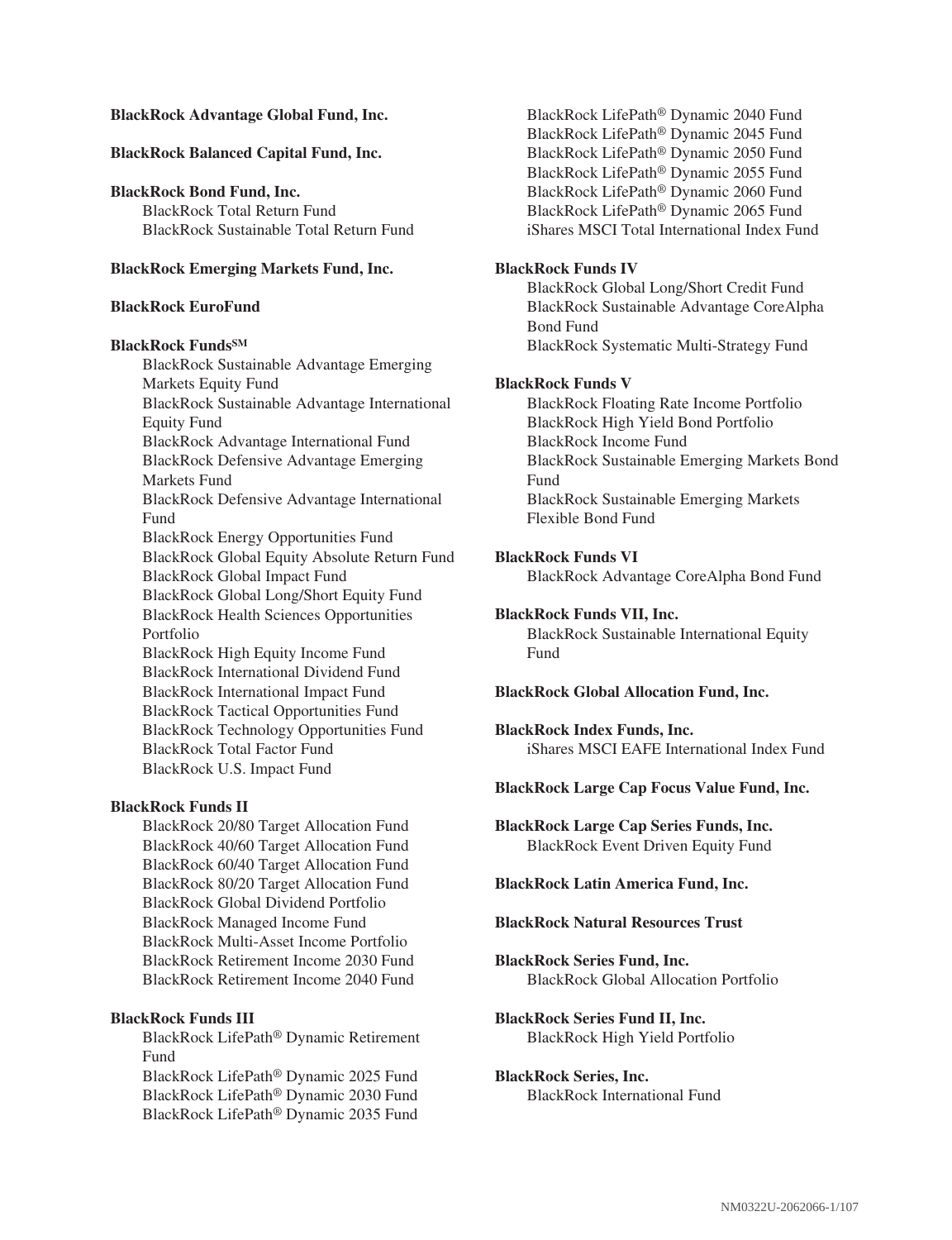#### **BlackRock Strategic Global Bond Fund, Inc.**

**BlackRock Variable Series Funds, Inc.** BlackRock Basic Value V.I. Fund BlackRock Global Allocation V.I. Fund BlackRock International Index V.I. Fund BlackRock International V.I. Fund BlackRock Large Cap Focus Growth V.I. Fund

BlackRock Managed Volatility V.I. Fund

# **BlackRock Variable Series Funds II, Inc.**

BlackRock High Yield V.I. Fund BlackRock Total Return V.I. Fund

#### **Managed Account Series**

BlackRock GA Disciplined Volatility Equity Fund BlackRock GA Dynamic Equity Fund

**(each, a "Fund" and collectively, the "Funds")**

**Supplement dated March 1, 2022 to the Summary Prospectus(es) and Prospectus(es) of each Fund, as amended to date**

**Effective immediately, the Summary Prospectus(es) and Prospectus(es) of each Fund are amended as follows:**

**The risk factor entitled "Foreign Securities Risk" in the section of each Fund's Summary Prospectus(es) entitled "Key Facts About [the Fund]—Principal Risks of Investing in the Fund" or "Key Facts About [the Fund]—Principal Risks of Investing in the Fund, the Underlying Funds and/or the ETFs," as applicable, and the section of each Fund's Prospectus(es) entitled "Fund Overview—Key Facts About [the Fund]— Principal Risks of Investing in the Fund" or "Fund Overview—Key Facts About [the Fund]—Principal Risks of Investing in the Fund, the Underlying Funds and/or the ETFs," as applicable, is amended to add the following as the eighth bullet point in the list or to delete the eighth bullet point in the list and to replace it with the following:**

• The European financial markets have recently experienced volatility and adverse trends due to concerns about economic downturns in, or rising government debt levels of, several European countries as well as acts of war in the region. These events may spread to other countries in Europe and may affect the value and liquidity of certain of the Fund's investments.

**The risk factor entitled "Foreign Securities Risk" in the section of each Fund's Prospectus(es) entitled "Details About the Fund[s]—Investment Risks—Principal Risks of Investing in the [Fund[s]] [the Underlying Funds] [the Underlying ETFs]" or "Details About the Fund—A Further Discussion of Risk Factors—Principal Risks of the Underlying Funds," as applicable, is amended to delete the sub-secton entitled "European Economic Risk" and to replace it with the following:**

*European Economic Risk* — The European financial markets have recently experienced volatility and adverse trends due to concerns about economic downturns in, or rising government debt levels of, several European countries as well as acts of war in the region. These events may spread to other countries in Europe and may affect the value and liquidity of certain of the Fund's investments.

Responses to the financial problems by European governments, central banks and others, including austerity measures and reforms, may not work, may result in social unrest and may limit future growth and economic recovery or have other unintended consequences. Further defaults or restructurings by governments and others of their debt could have additional adverse effects on economies, financial markets and asset valuations around the world.

The United Kingdom has withdrawn from the European Union, and one or more other countries may withdraw from the European Union and/or abandon the Euro, the common currency of the European Union. The impact of these actions, especially if they occur in a disorderly fashion, is not clear but could be significant and far reaching. In addition, Russia launched a large-scale invasion of Ukraine on February 24, 2022. The extent and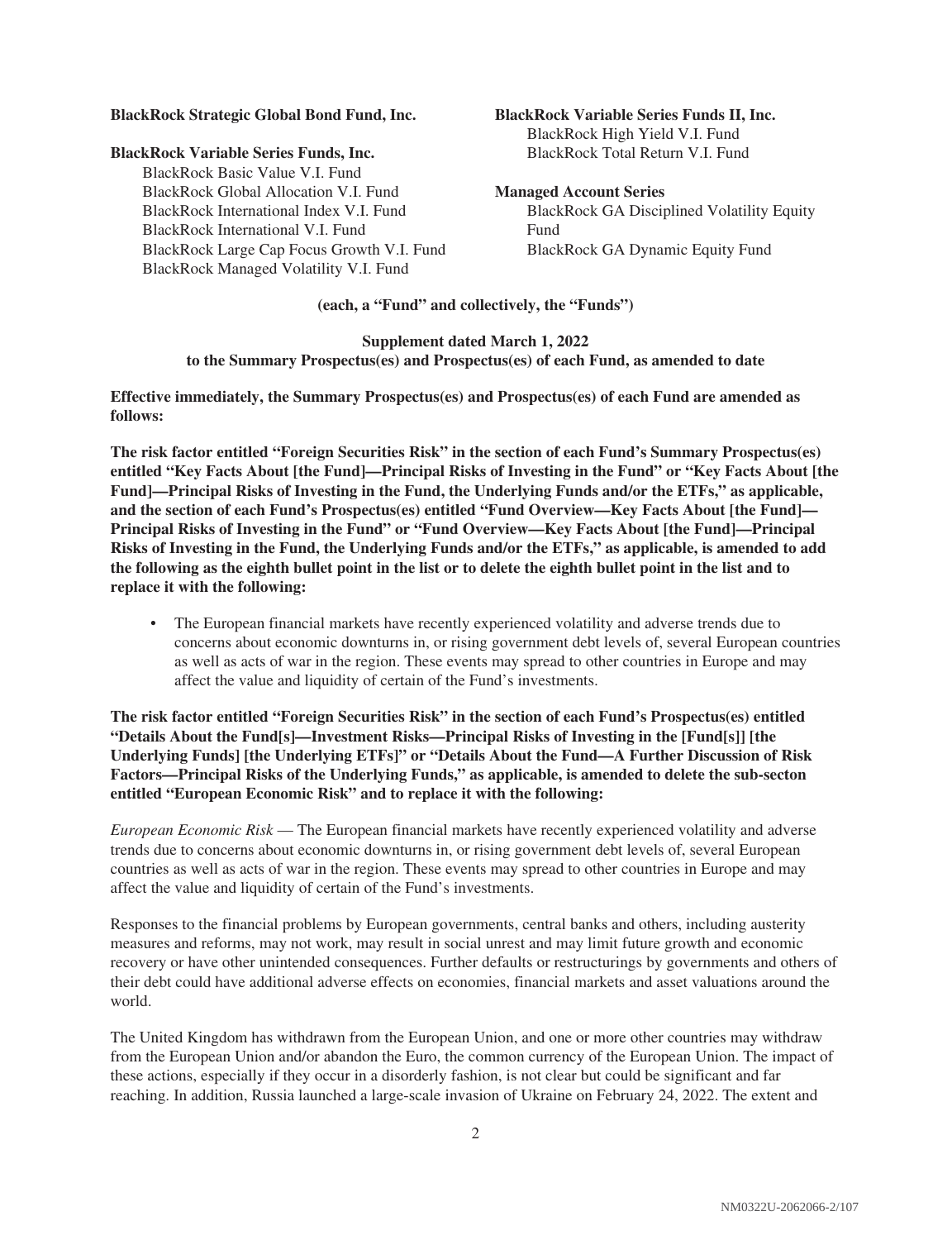duration of the military action, resulting sanctions and resulting future market disruptions in the region are impossible to predict, but could be significant and have a severe adverse effect on the region, including significant negative impacts on the economy and the markets for certain securities and commodities, such as oil and natural gas, as well as other sectors.

## **Shareholders should retain this Supplement for future reference.**

PR2-EURO-0222SUP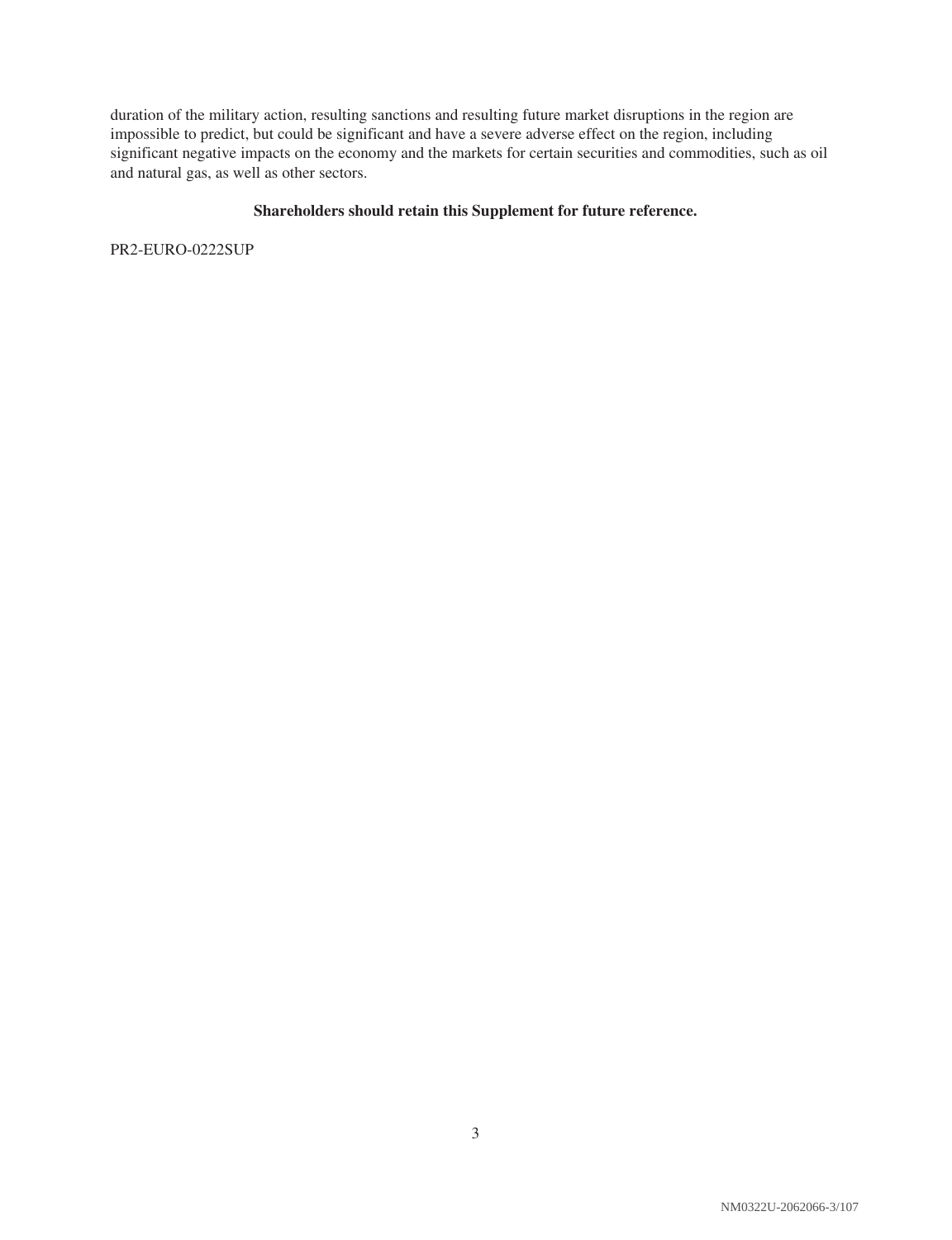# <span id="page-3-0"></span>**BlackRock.**

# **Prospectus**

## **BlackRock Funds V | Investor, Institutional and Class R Shares**

- **BlackRock High Yield Bond Portfolio** Investor A: BHYAX • Investor C: BHYCX • Institutional: BHYIX • Class R: BHYRX
- **BlackRock Low Duration Bond Portfolio** Investor A: BLDAX • Investor C: BLDCX • Institutional: BFMSX • Class R: BLDPX
- **BlackRock Core Bond Portfolio** Investor A: BCBAX • Investor C: BCBCX • Institutional: BFMCX • Class R: BCBRX

*This Prospectus contains information you should know before investing, including information about risks. Please read it before you invest and keep it for future reference.*

*The Securities and Exchange Commission and the Commodity Futures Trading Commission have not approved or disapproved these securities or passed upon the adequacy of this Prospectus. Any representation to the contrary is a criminal offense.*

**Not FDIC Insured** • **May Lose Value** • **No Bank Guarantee**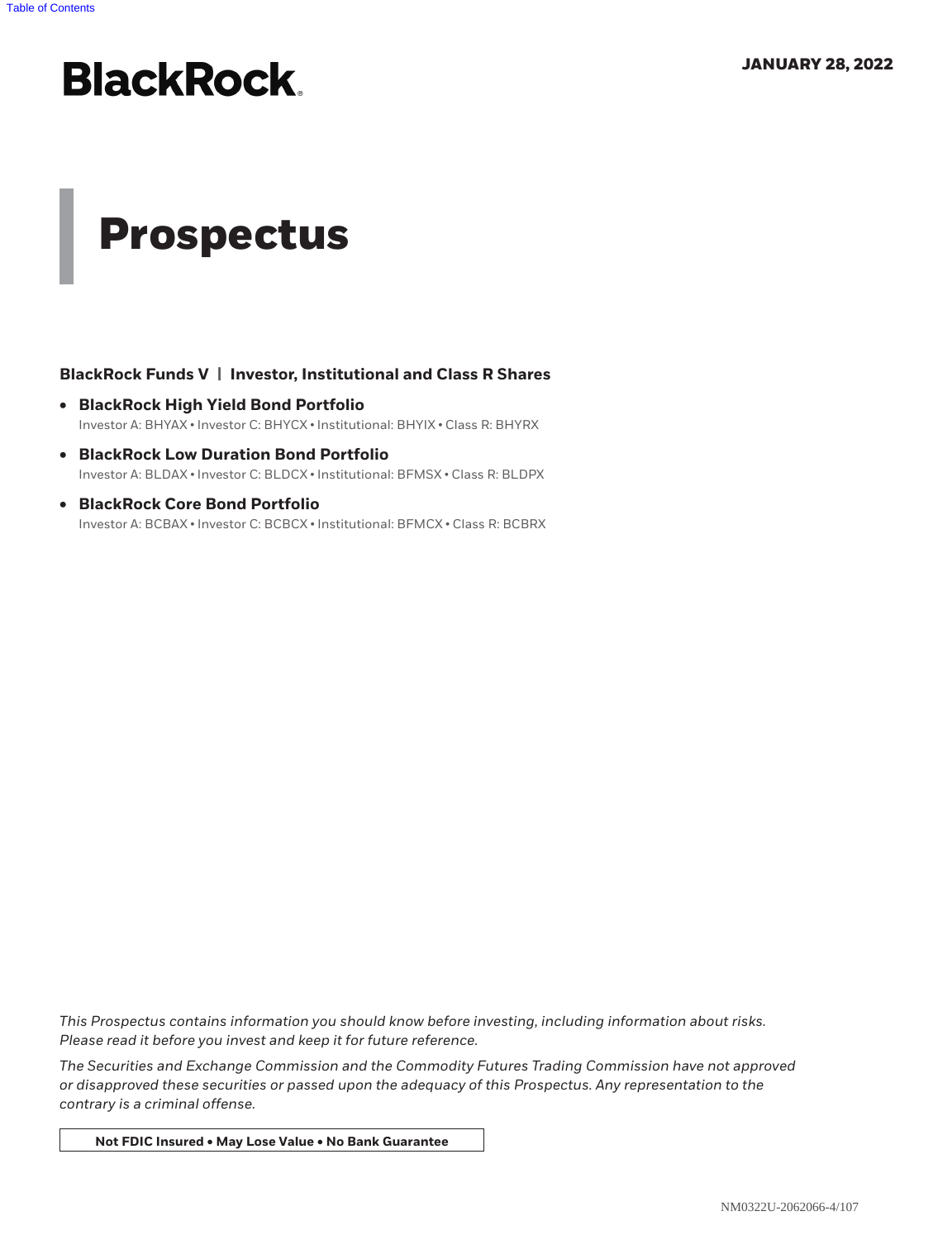|                                                                              | Fund Overview Key facts and details about the Funds listed in this prospectus,<br>including investment objectives, principal investment strategies,<br>principal risk factors, fee and expense information and historical<br>performance information<br>Key Facts About BlackRock Low Duration Bond Portfolio 13 |                   |
|------------------------------------------------------------------------------|------------------------------------------------------------------------------------------------------------------------------------------------------------------------------------------------------------------------------------------------------------------------------------------------------------------|-------------------|
| <b>Details About the Funds</b>                                               |                                                                                                                                                                                                                                                                                                                  |                   |
| <b>Account Information</b>                                                   | Information about account services, sales charges and waivers,<br>shareholder transactions, and distributions and other payments<br>How to Choose the Share Class that Best Suits Your Needs 48                                                                                                                  |                   |
|                                                                              | <b>Management of the Funds</b> Information about BlackRock and the Portfolio Managers                                                                                                                                                                                                                            |                   |
|                                                                              |                                                                                                                                                                                                                                                                                                                  |                   |
| <b>General Information</b>                                                   |                                                                                                                                                                                                                                                                                                                  |                   |
|                                                                              |                                                                                                                                                                                                                                                                                                                  |                   |
| <b>Intermediary-Defined</b><br><b>Sales Charge Waiver</b><br><b>Policies</b> |                                                                                                                                                                                                                                                                                                                  |                   |
|                                                                              |                                                                                                                                                                                                                                                                                                                  | <b>Back Cover</b> |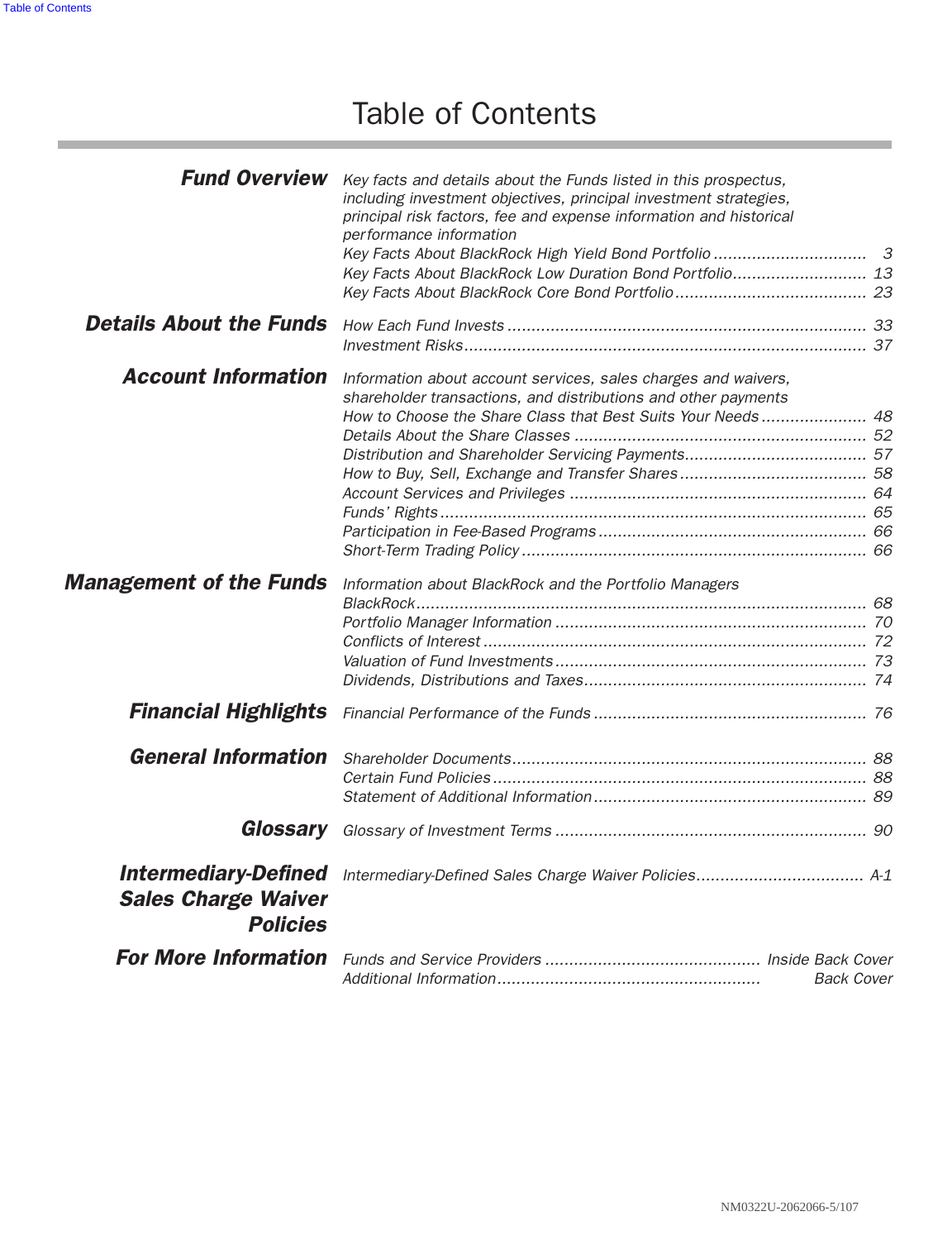# <span id="page-5-0"></span>Fund Overview

## Key Facts About BlackRock High Yield Bond Portfolio

## *Investment Objective*

The investment objective of the BlackRock High Yield Bond Portfolio (the "High Yield Fund"or the "Fund") is to seek to maximize total return, consistent with income generation and prudent investment management.

## *Fees and Expenses of the Fund*

This table describes the fees and expenses that you may pay if you buy, hold and sell shares of the Fund. You may pay other fees, such as brokerage commissions and other fees to your financial professional or your selected securities dealer, broker, investment adviser, service provider or industry professional (including BlackRock Advisors, LLC ("BlackRock") and its affiliates) (each, a "Financial Intermediary"), which are not reflected in the table and example below. You may qualify for sales charge discounts if you and your family invest, or agree to invest in the future, at least \$25,000 in the fund complex advised by BlackRock or its affiliates. More information about these and other discounts is available from your Financial Intermediary and in the "Details About the Share Classes" and the "Intermediary-Defined Sales Charge Waiver Policies" sections on pages 52 and A-1, respectively, of the Fund's prospectus and in the "Purchase of Shares" section on page II-88 of Part II of the Fund's Statement of Additional Information.

| <b>Shareholder Fees</b><br>(fees paid directly from your investment)                                                          | <b>Investor A</b><br><b>Shares</b> | <b>Investor C</b><br><b>Shares</b> | <b>Institutional</b><br><b>Shares</b> | <b>Class R</b><br><b>Shares</b> |
|-------------------------------------------------------------------------------------------------------------------------------|------------------------------------|------------------------------------|---------------------------------------|---------------------------------|
| Maximum Sales Charge (Load) Imposed on Purchases (as percentage<br>of offering price)                                         | 4.00%                              | None                               | None                                  | <b>None</b>                     |
| Maximum Deferred Sales Charge (Load) (as percentage of offering price<br>or redemption proceeds, whichever is lower)          | None <sup>1</sup>                  | 1.00% <sup>2</sup>                 | None                                  | None                            |
| <b>Annual Fund Operating Expenses</b><br>(expenses that you pay each year as a<br>percentage of the value of your investment) | <b>Investor A</b><br><b>Shares</b> | <b>Investor C</b><br><b>Shares</b> | <b>Institutional</b><br><b>Shares</b> | <b>Class R</b><br><b>Shares</b> |
| Management Fee <sup>3</sup>                                                                                                   | 0.41%                              | 0.41%                              | 0.41%                                 | 0.41%                           |
| Distribution and/or Service (12b-1) Fees                                                                                      | 0.25%                              | 1.00%                              | None                                  | 0.50%                           |
| <b>Other Expenses</b>                                                                                                         | 0.25%                              | 0.16%                              | 0.16%                                 | 0.24%                           |
| Acquired Fund Fees and Expenses <sup>4</sup>                                                                                  | 0.02%                              | 0.02%                              | 0.02%                                 | 0.02%                           |
| Total Annual Fund Operating Expenses <sup>4</sup>                                                                             | 0.93%                              | 1.59%                              | 0.59%                                 | 1.17%                           |
| Fee Waivers and/or Expense Reimbursements <sup>3,5</sup>                                                                      | $(0.01)\%$                         | $(0.01)\%$                         | $(0.01)\%$                            | $(0.01)\%$                      |
| Total Annual Fund Operating Expenses After Fee Waivers and/or<br>Expense Reimbursements <sup>3,5</sup>                        | 0.92%                              | 1.58%                              | 0.58%                                 | 1.16%                           |

<sup>1</sup> A contingent deferred sales charge ("CDSC") of 0.75% is assessed on certain redemptions of Investor A Shares made within 18 months after purchase where no initial sales charge was paid at the time of purchase as part of an investment of \$1,000,000 or more.

There is no CDSC on Investor C Shares after one year.

As described in the "Management of the Funds" section of the Fund's prospectus beginning on page 68, BlackRock has contractually agreed to waive the management fee with respect to any portion of the Fund's assets estimated to be attributable to investments in other equity and fixedincome mutual funds and exchange-traded funds managed by BlackRock or its affiliates that have a contractual management fee, through June 30, 2023. In addition, BlackRock has contractually agreed to waive its management fees by the amount of investment advisory fees the Fund pays to BlackRock indirectly through its investment in money market funds managed by BlackRock or its affiliates through June 30, 2023. The contractual agreements may be terminated upon 90 days' notice by a majority of the non-interested trustees of BlackRock Funds V (the "Trust") or by a vote of a majority of the outstanding voting securities of the Fund.

The Total Annual Fund Operating Expenses do not correlate to the ratios of expenses to average net assets given in the Fund's most recent annual report, which do not include Acquired Fund Fees and Expenses.

3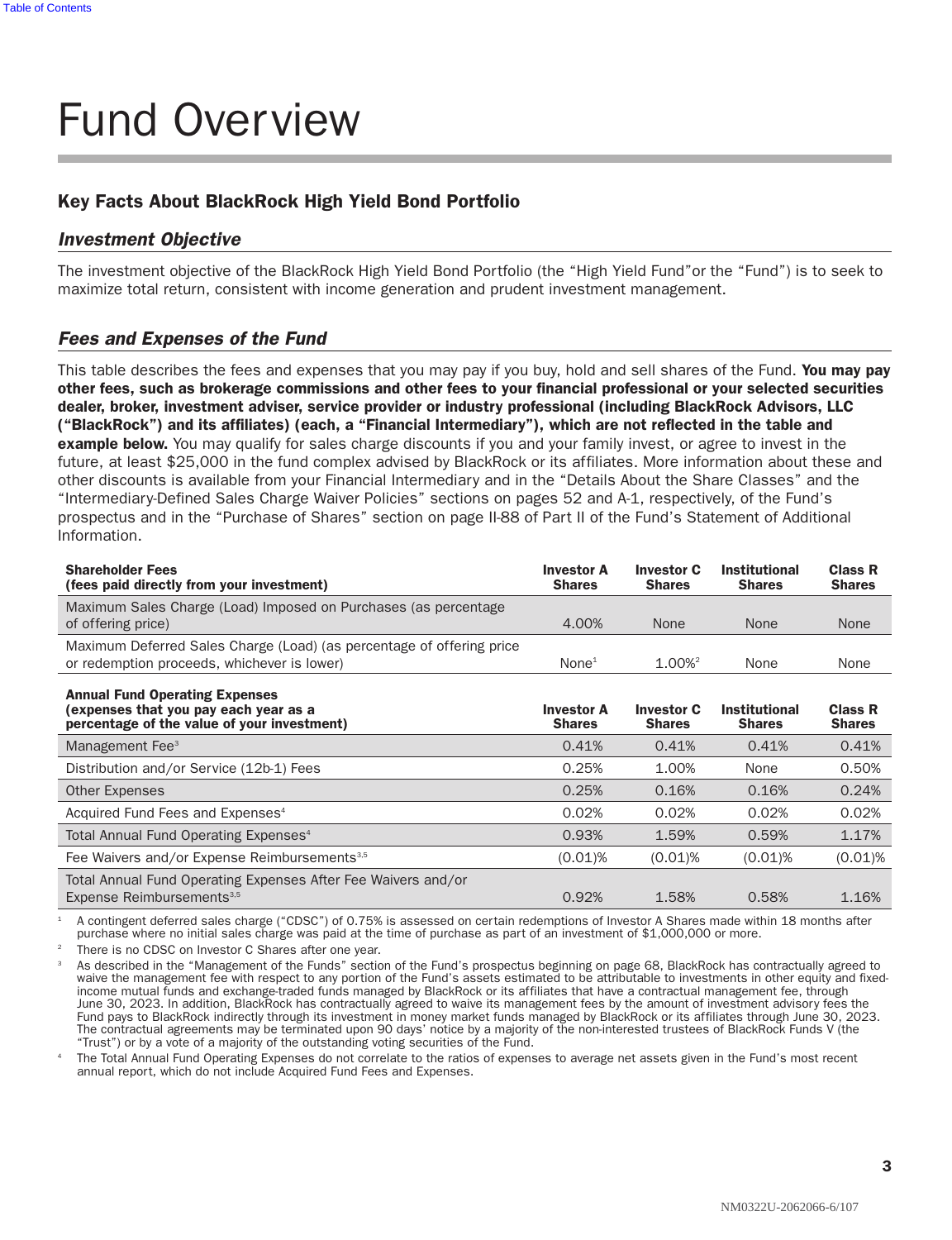As described in the "Management of the Funds" section of the Fund's prospectus beginning on page 68, BlackRock has contractually agreed to<br>waive and/or reimburse fees or expenses in order to limit Total Annual Fund Operati Reimbursements (excluding Dividend Expense, Interest Expense, Acquired Fund Fees and Expenses and certain other Fund expenses) to 0.92% (for Investor A Shares), 1.72% (for Investor C Shares), 0.67% (for Institutional Shares) and 1.28% (for Class R Shares) of average daily net assets through June 30, 2023. The contractual agreement may be terminated upon 90 days' notice by a majority of the non-interested trustees of the Trust or by a vote of a majority of the outstanding voting securities of the Fund.

### Example:

This Example is intended to help you compare the cost of investing in the Fund with the cost of investing in other mutual funds. The Example assumes that you invest \$10,000 in the Fund for the time periods indicated and then redeem all of your shares at the end of those periods. The Example also assumes that your investment has a 5% return each year and that the Fund's operating expenses remain the same. Although your actual costs may be higher or lower, based on these assumptions your costs would be:

|                             | 1 Year | 3 Years | 5 Years | 10 Years  |
|-----------------------------|--------|---------|---------|-----------|
| Investor A Shares           | \$490  | \$684   | \$893   | \$1,496   |
| Investor C Shares           | \$261  | \$501   | \$865   | \$1,711   |
| <b>Institutional Shares</b> | \$59   | \$188   | \$328   | 737<br>\$ |
| Class R Shares              | \$118  | \$371   | \$643   | \$1.419   |

You would pay the following expenses if you did not redeem your shares:

|                   | <b>Year</b> | <sup>2</sup> Years | 5 Years | 10 Years       |
|-------------------|-------------|--------------------|---------|----------------|
| Investor C Shares | \$161       | \$501              | \$865   | 711<br>\$1,711 |

## Portfolio Turnover:

The Fund pays transaction costs, such as commissions, when it buys and sells securities (or "turns over" its portfolio). A higher portfolio turnover rate may indicate higher transaction costs and may result in higher taxes when shares are held in a taxable account. These costs, which are not reflected in annual fund operating expenses or in the Example, affect the Fund's performance. During the most recent fiscal year, the Fund's portfolio turnover rate was 76% of the average value of its portfolio.

## *Principal Investment Strategies of the Fund*

The High Yield Fund invests primarily in non-investment grade bonds with maturities of ten years or less. The High Yield Fund normally invests at least 80% of its assets in high yield bonds. The high yield securities (commonly called "junk bonds") acquired by the High Yield Fund will generally be in the lower rating categories of the major rating agencies (BB or lower by S&P Global Ratings or Fitch Ratings, Inc. or Ba or lower by Moody's Investor Services) or will be determined by the High Yield Fund management team to be of similar quality. Split rated bonds and other fixed-income securities (securities that receive different ratings from two or more rating agencies) are valued as follows: if three agencies rate a security, the security will be considered to have the median credit rating; if two of the three agencies rate a security, the security will be considered to have the lower credit rating. The Fund may invest up to 30% of its assets in nondollar denominated bonds of issuers located outside of the United States. The High Yield Fund's investment in nondollar denominated bonds may be on a currency hedged or unhedged basis. The Fund may also invest in convertible and preferred securities. Convertible debt securities will be counted toward the Fund's 80% policy to the extent they have characteristics similar to the securities included within that policy.

To add additional diversification, the management team can invest in a wide range of securities including corporate bonds, mezzanine investments, collateralized bond obligations, bank loans and mortgage-backed and asset-backed securities. The High Yield Fund can also invest, to the extent consistent with its investment objective, in non-U.S. and emerging market securities and currencies. The High Yield Fund may invest in securities of any rating, and may invest up to 10% of its assets (measured at the time of investment) in distressed securities that are in default or the issuers of which are in bankruptcy.

The High Yield Fund may buy or sell options or futures on a security or an index of securities, or enter into credit default swaps and interest rate or foreign currency transactions, including swaps (collectively, commonly known as derivatives). The Fund may use derivative instruments to hedge its investments or to seek to enhance returns. The High Yield Fund may seek to obtain market exposure to the securities in which it primarily invests by entering into a series of purchase and sale contracts or by using other investment techniques (such as reverse repurchase agreements or dollar rolls).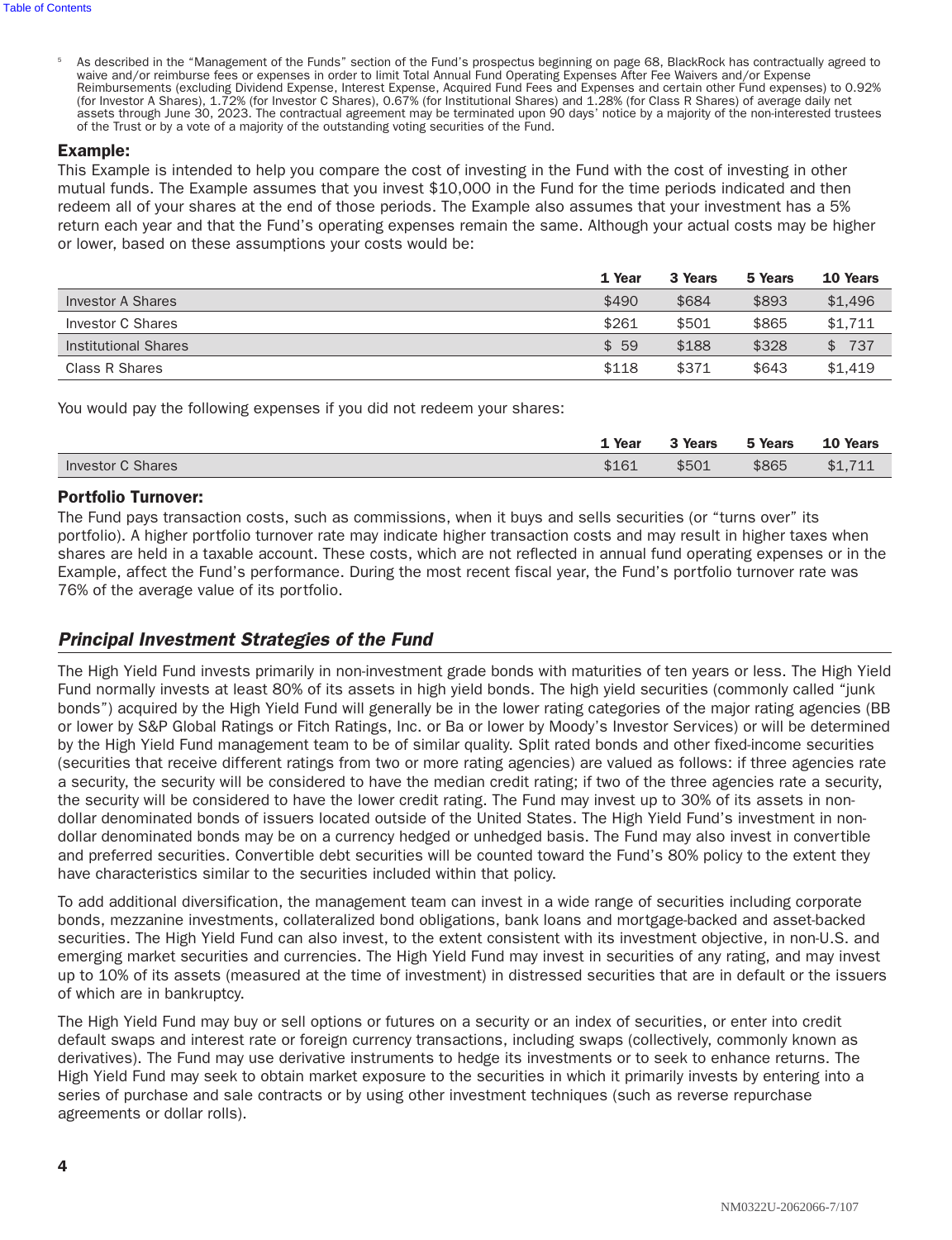The High Yield Fund may engage in active and frequent trading of portfolio securities to achieve its principal investment strategies.

## *Principal Risks of Investing in the Fund*

Risk is inherent in all investing. The value of your investment in the Fund, as well as the amount of return you receive on your investment, may fluctuate significantly from day to day and over time. You may lose part or all of your investment in the Fund or your investment may not perform as well as other similar investments. The following is a summary description of principal risks of investing in the Fund. The relative significance of each risk factor below may change over time and you should review each risk factor carefully.

■ Debt Securities Risk — Debt securities, such as bonds, involve interest rate risk, credit risk, extension risk, and prepayment risk, among other things.

*Interest Rate Risk* — The market value of bonds and other fixed-income securities changes in response to interest rate changes and other factors. Interest rate risk is the risk that prices of bonds and other fixed-income securities will increase as interest rates fall and decrease as interest rates rise.

The Fund may be subject to a greater risk of rising interest rates due to the current period of historically low rates. For example, if interest rates increase by 1%, assuming a current portfolio duration of ten years, and all other factors being equal, the value of the Fund's investments would be expected to decrease by 10%. The magnitude of these fluctuations in the market price of bonds and other fixed-income securities is generally greater for those securities with longer maturities. Fluctuations in the market price of the Fund's investments will not affect interest income derived from instruments already owned by the Fund, but will be reflected in the Fund's net asset value. The Fund may lose money if short-term or long-term interest rates rise sharply in a manner not anticipated by Fund management.

To the extent the Fund invests in debt securities that may be prepaid at the option of the obligor (such as mortgagebacked securities), the sensitivity of such securities to changes in interest rates may increase (to the detriment of the Fund) when interest rates rise. Moreover, because rates on certain floating rate debt securities typically reset only periodically, changes in prevailing interest rates (and particularly sudden and significant changes) can be expected to cause some fluctuations in the net asset value of the Fund to the extent that it invests in floating rate debt securities.

These basic principles of bond prices also apply to U.S. Government securities. A security backed by the "full faith and credit" of the U.S. Government is guaranteed only as to its stated interest rate and face value at maturity, not its current market price. Just like other fixed-income securities, government-guaranteed securities will fluctuate in value when interest rates change.

A general rise in interest rates has the potential to cause investors to move out of fixed-income securities on a large scale, which may increase redemptions from funds that hold large amounts of fixed-income securities. Heavy redemptions could cause the Fund to sell assets at inopportune times or at a loss or depressed value and could hurt the Fund's performance.

*Credit Risk* — Credit risk refers to the possibility that the issuer of a debt security (i.e., the borrower) will not be able to make payments of interest and principal when due. Changes in an issuer's credit rating or the market's perception of an issuer's creditworthiness may also affect the value of the Fund's investment in that issuer. The degree of credit risk depends on both the financial condition of the issuer and the terms of the obligation.

*Extension Risk* — When interest rates rise, certain obligations will be paid off by the obligor more slowly than anticipated, causing the value of these obligations to fall.

*Prepayment Risk* — When interest rates fall, certain obligations will be paid off by the obligor more quickly than originally anticipated, and the Fund may have to invest the proceeds in securities with lower yields.

- **Junk Bonds Risk** Although junk bonds generally pay higher rates of interest than investment grade bonds, junk bonds are high risk investments that are considered speculative and may cause income and principal losses for the Fund.
- **Bank Loan Risk** The market for bank loans may not be highly liquid and the Fund may have difficulty selling them. These investments expose the Fund to the credit risk of both the financial institution and the underlying borrower.
- **Collateralized Bond Obligation Risk** The pool of high yield securities underlying collateralized bond obligations is typically separated into groupings called tranches representing different degrees of credit quality. The higher quality tranches have greater degrees of protection and pay lower interest rates. The lower tranches, with greater risk, pay higher interest rates.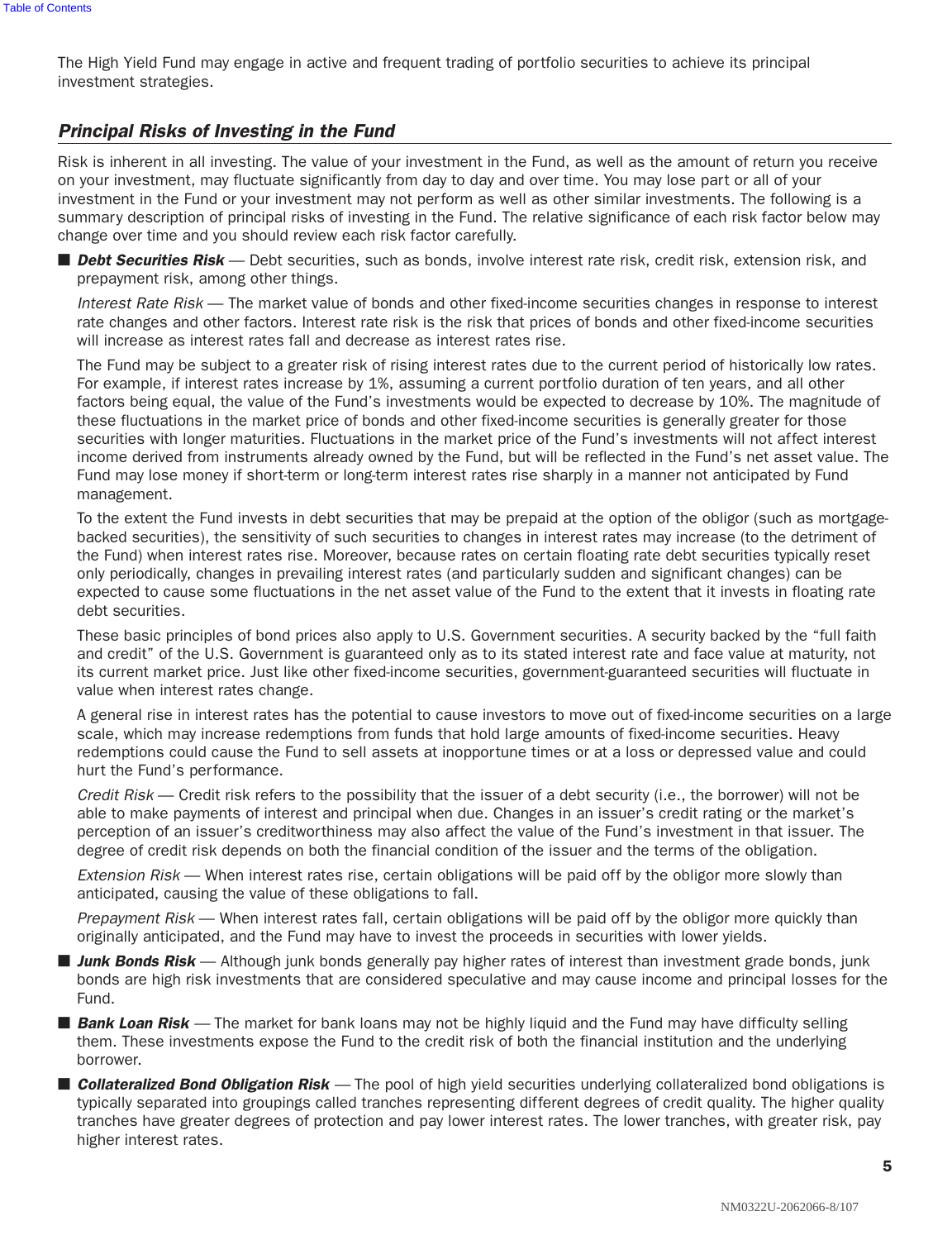■ **Convertible Securities Risk** — The market value of a convertible security performs like that of a regular debt security; that is, if market interest rates rise, the value of a convertible security usually falls. In addition, convertible securities are subject to the risk that the issuer will not be able to pay interest or dividends when due, and their market value may change based on changes in the issuer's credit rating or the market's perception of the issuer's creditworthiness. Since it derives a portion of its value from the common stock into which it may be converted, a convertible security is also subject to the same types of market and issuer risks that apply to the underlying common stock.

■ **Derivatives Risk** — The Fund's use of derivatives may increase its costs, reduce the Fund's returns and/or increase volatility. Derivatives involve significant risks, including:

*Volatility Risk* — Volatility is defined as the characteristic of a security, an index or a market to fluctuate significantly in price within a short time period. A risk of the Fund's use of derivatives is that the fluctuations in their values may not correlate with the overall securities markets.

*Counterpar ty Risk* — Derivatives are also subject to counterparty risk, which is the risk that the other party in the transaction will not fulfill its contractual obligation.

*Market and Illiquidity Risk* — The possible lack of a liquid secondary market for derivatives and the resulting inability of the Fund to sell or otherwise close a derivatives position could expose the Fund to losses and could make derivatives more difficult for the Fund to value accurately.

*Valuation Risk* — Valuation may be more difficult in times of market turmoil since many investors and market makers may be reluctant to purchase complex instruments or quote prices for them.

*Hedging Risk* — Hedges are sometimes subject to imperfect matching between the derivative and the underlying security, and there can be no assurance that the Fund's hedging transactions will be effective. The use of hedging may result in certain adverse tax consequences.

*Tax Risk* — Certain aspects of the tax treatment of derivative instruments, including swap agreements and commodity-linked derivative instruments, are currently unclear and may be affected by changes in legislation, regulations or other legally binding authority. Such treatment may be less favorable than that given to a direct investment in an underlying asset and may adversely affect the timing, character and amount of income the Fund realizes from its investments.

*Regulatory Risk* — Derivative contracts, including, without limitation, swaps, currency forwards and non-deliverable forwards, are subject to regulation under the Dodd-Frank Wall Street Reform and Consumer Protection Act (the "Dodd-Frank Act") in the United States and under comparable regimes in Europe, Asia and other non-U.S. jurisdictions. Under the Dodd-Frank Act, certain derivatives are subject to margin requirements and swap dealers are required to collect margin from the Fund with respect to such derivatives. Specifically, regulations are now in effect that require swap dealers to post and collect variation margin (comprised of specified liquid instruments and subject to a required haircut) in connection with trading of over-the-counter ("OTC") swaps with the Fund. Shares of investment companies (other than certain money market funds) may not be posted as collateral under these regulations. Requirements for posting of initial margin in connection with OTC swaps will be phased-in through at least 2021. In addition, regulations adopted by global prudential regulators that are now in effect require certain bank-regulated counterparties and certain of their affiliates to include in certain financial contracts, including many derivatives contracts, terms that delay or restrict the rights of counterparties, such as the Fund, to terminate such contracts, foreclose upon collateral, exercise other default rights or restrict transfers of credit support in the event that the counterparty and/or its affiliates are subject to certain types of resolution or insolvency proceedings. The implementation of these requirements with respect to derivatives, as well as regulations under the Dodd-Frank Act regarding clearing, mandatory trading and margining of other derivatives, may increase the costs and risks to the Fund of trading in these instruments and, as a result, may affect returns to investors in the Fund.

On October 28, 2020, the Securities and Exchange Commission adopted new regulations governing the use of derivatives by registered investment companies ("Rule 18f-4"). The Fund will be required to implement and comply with Rule 18f-4 by August 19, 2022. Once implemented, Rule 18f-4 will impose limits on the amount of derivatives a fund can enter into, eliminate the asset segregation framework currently used by funds to comply with Section 18 of the Investment Company Act of 1940, as amended, treat derivatives as senior securities and require funds whose use of derivatives is more than a limited specified exposure amount to establish and maintain a comprehensive derivatives risk management program and appoint a derivatives risk manager.

■ **Distressed Securities Risk** — Distressed securities are speculative and involve substantial risks in addition to the risks of investing in junk bonds. The Fund will generally not receive interest payments on the distressed securities and may incur costs to protect its investment. In addition, distressed securities involve the substantial risk that principal will not be repaid. These securities may present a substantial risk of default or may be in default at the time of investment. The Fund may incur additional expenses to the extent it is required to seek recovery upon a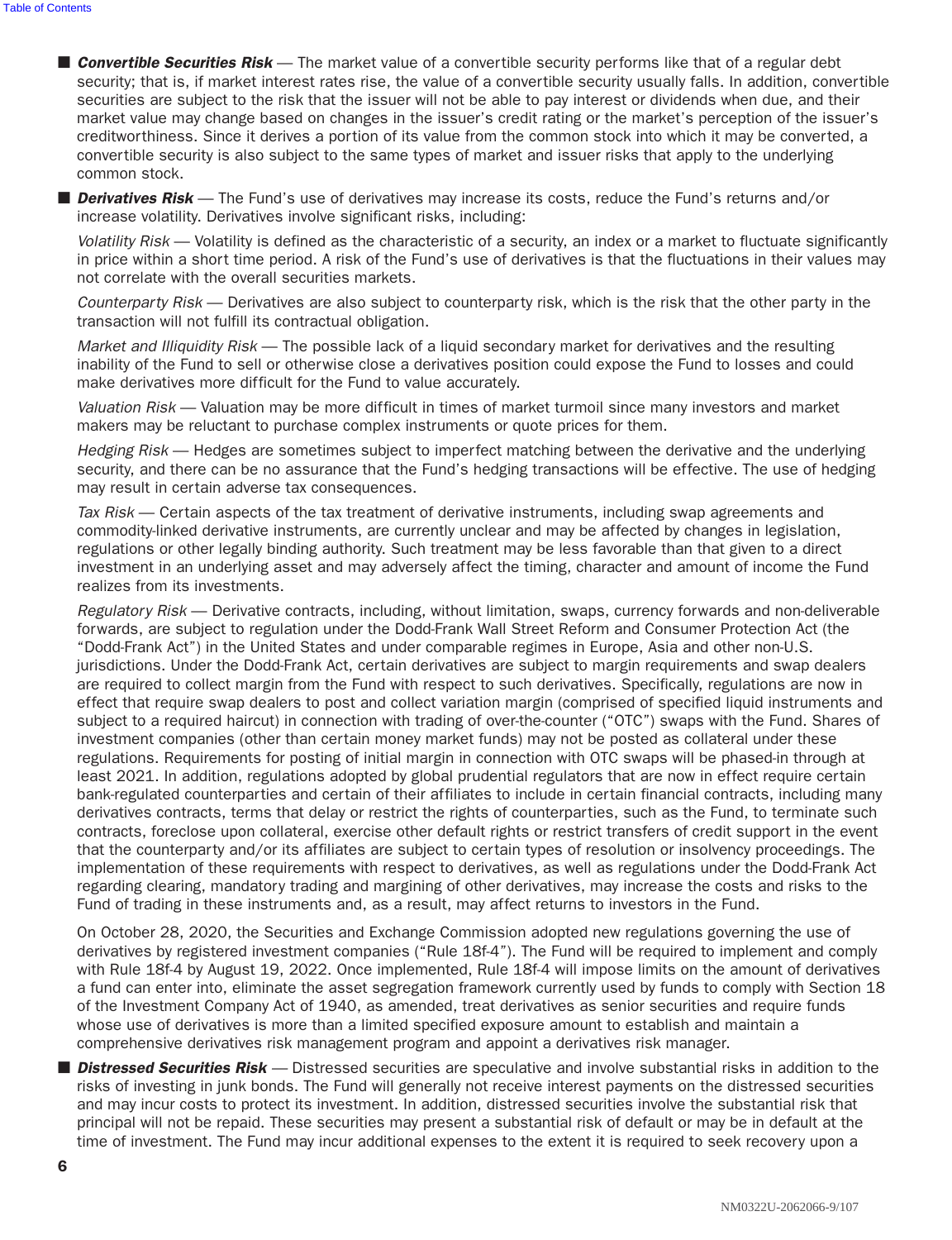default in the payment of principal of or interest on its portfolio holdings. In any reorganization or liquidation proceeding relating to a portfolio company, the Fund may lose its entire investment or may be required to accept cash or securities with a value less than its original investment. Distressed securities and any securities received in an exchange for such securities may be subject to restrictions on resale.

- **Dollar Rolls Risk** Dollar rolls involve the risk that the market value of the securities that the Fund is committed to buy may decline below the price of the securities the Fund has sold. These transactions may involve leverage.
- **Emerging Markets Risk** Emerging markets are riskier than more developed markets because they tend to develop unevenly and may never fully develop. Investments in emerging markets may be considered speculative. Emerging markets are more likely to experience hyperinflation and currency devaluations, which adversely affect returns to U.S. investors. In addition, many emerging securities markets have far lower trading volumes and less liquidity than developed markets.
- *Foreign Securities Risk* Foreign investments often involve special risks not present in U.S. investments that can increase the chances that the Fund will lose money. These risks include:
	- The Fund generally holds its foreign securities and cash in foreign banks and securities depositories, which may be recently organized or new to the foreign custody business and may be subject to only limited or no regulatory oversight.
	- Changes in foreign currency exchange rates can affect the value of the Fund's portfolio.
	- The economies of certain foreign markets may not compare favorably with the economy of the United States with respect to such issues as growth of gross national product, reinvestment of capital, resources and balance of payments position.
	- **The governments of certain countries, or the U.S. Government with respect to certain countries, may prohibit or** impose substantial restrictions through capital controls and/or sanctions on foreign investments in the capital markets or certain industries in those countries, which may prohibit or restrict the ability to own or transfer currency, securities, derivatives or other assets.
	- Many foreign governments do not supervise and regulate stock exchanges, brokers and the sale of securities to the same extent as does the United States and may not have laws to protect investors that are comparable to U.S. securities laws.
	- Settlement and clearance procedures in certain foreign markets may result in delays in payment for or delivery of securities not typically associated with settlement and clearance of U.S. investments.
	- The Fund's claims to recover foreign withholding taxes may not be successful, and if the likelihood of recovery of foreign withholding taxes materially decreases, due to, for example, a change in tax regulation or approach in the foreign country, accruals in the Fund's net asset value for such refunds may be written down partially or in full, which will adversely affect the Fund's net asset value.
	- The European financial markets have recently experienced volatility and adverse trends due to concerns about economic downturns in, or rising government debt levels of, several European countries. These events may spread to other countries in Europe. These events may affect the value and liquidity of certain of the Fund's investments.
- High Portfolio Turnover Risk The Fund may engage in active and frequent trading of its portfolio securities. High portfolio turnover (more than 100%) may result in increased transaction costs to the Fund, including brokerage commissions, dealer mark-ups and other transaction costs on the sale of the securities and on reinvestment in other securities. The sale of Fund portfolio securities may result in the realization and/or distribution to shareholders of higher capital gains or losses as compared to a fund with less active trading policies. These effects of higher than normal portfolio turnover may adversely affect Fund performance. In addition, investment in mortgage dollar rolls and participation in TBA transactions may significantly increase the Fund's portfolio turnover rate. A TBA transaction is a method of trading mortgage-backed securities where the buyer and seller agree upon general trade parameters such as agency, settlement date, par amount, and price at the time the contract is entered into but the mortgage-backed securities are delivered in the future, generally 30 days later.
- **Illiquid Investments Risk** The Fund may invest up to an aggregate amount of 15% of its net assets in illiquid investments. An illiquid investment is any investment that the Fund reasonably expects cannot be sold or disposed of in current market conditions in seven calendar days or less without the sale or disposition significantly changing the market value of the investment. The Fund's illiquid investments may reduce the returns of the Fund because it may be difficult to sell the illiquid investments at an advantageous time or price. An investment may be illiquid due to, among other things, the reduced number and capacity of traditional market participants to make a market in fixed-income securities or the lack of an active trading market. To the extent that the Fund's principal investment strategies involve derivatives or securities with substantial market and/or credit risk, the Fund will tend to have the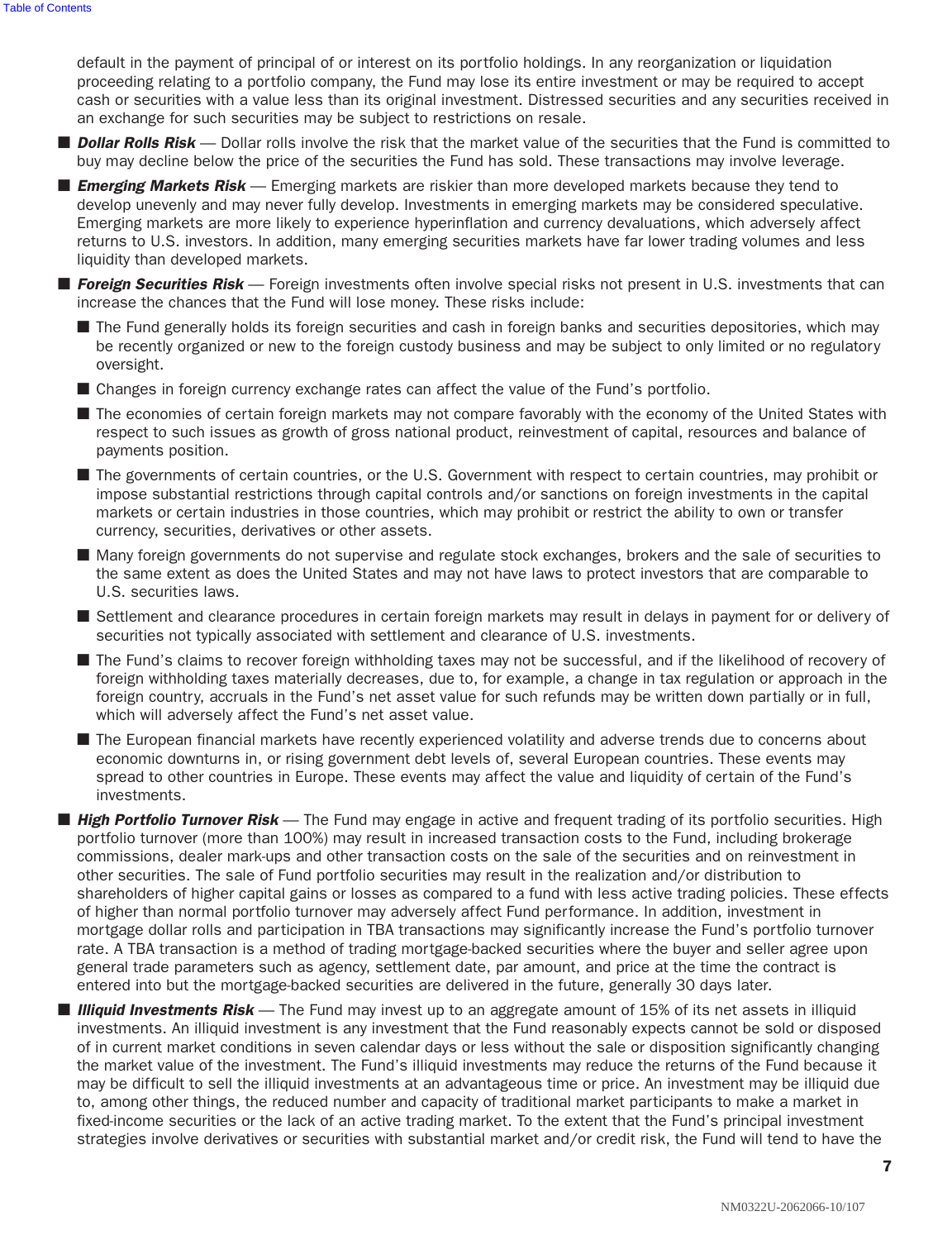greatest exposure to the risks associated with illiquid investments. Liquid investments may become illiquid after purchase by the Fund, particularly during periods of market turmoil. Illiquid investments may be harder to value, especially in changing markets, and if the Fund is forced to sell these investments to meet redemption requests or for other cash needs, the Fund may suffer a loss. This may be magnified in a rising interest rate environment or other circumstances where investor redemptions from fixed-income mutual funds may be higher than normal. In addition, when there is illiquidity in the market for certain securities, the Fund, due to limitations on illiquid investments, may be subject to purchase and sale restrictions.

- **Leverage Risk** Some transactions may give rise to a form of economic leverage. These transactions may include, among others, derivatives, and may expose the Fund to greater risk and increase its costs. The use of leverage may cause the Fund to liquidate portfolio positions when it may not be advantageous to do so to satisfy its obligations or to meet any required asset segregation requirements. Increases and decreases in the value of the Fund's portfolio will be magnified when the Fund uses leverage.
- Market Risk and Selection Risk Market risk is the risk that one or more markets in which the Fund invests will go down in value, including the possibility that the markets will go down sharply and unpredictably. The value of a security or other asset may decline due to changes in general market conditions, economic trends or events that are not specifically related to the issuer of the security or other asset, or factors that affect a particular issuer or issuers, exchange, country, group of countries, region, market, industry, group of industries, sector or asset class. Local, regional or global events such as war, acts of terrorism, the spread of infectious illness or other public health issues like pandemics or epidemics, recessions, or other events could have a significant impact on the Fund and its investments. Selection risk is the risk that the securities selected by Fund management will underperform the markets, the relevant indices or the securities selected by other funds with similar investment objectives and investment strategies. This means you may lose money.

A recent outbreak of an infectious coronavirus has developed into a global pandemic that has resulted in numerous disruptions in the market and has had significant economic impact leaving general concern and uncertainty. The impact of this coronavirus, and other epidemics and pandemics that may arise in the future, could affect the economies of many nations, individual companies and the market in general ways that cannot necessarily be foreseen at the present time.

- *Mezzanine Securities Risk* Mezzanine securities carry the risk that the issuer will not be able to meet its obligations and that the equity securities purchased with the mezzanine investments may lose value.
- *Mortgage- and Asset-Backed Securities Risks* Mortgage- and asset-backed securities represent interests in "pools" of mortgages or other assets, including consumer loans or receivables held in trust. Mortgage- and assetbacked securities are subject to credit, interest rate, prepayment and extension risks. These securities also are subject to risk of default on the underlying mortgage or asset, particularly during periods of economic downturn. Small movements in interest rates (both increases and decreases) may quickly and significantly reduce the value of certain mortgage-backed securities.
- Preferred Securities Risk Preferred securities may pay fixed or adjustable rates of return. Preferred securities are subject to issuer-specific and market risks applicable generally to equity securities. In addition, a company's preferred securities generally pay dividends only after the company makes required payments to holders of its bonds and other debt. For this reason, the value of preferred securities will usually react more strongly than bonds and other debt to actual or perceived changes in the company's financial condition or prospects. Preferred securities of smaller companies may be more vulnerable to adverse developments than preferred securities of larger companies.
- Repurchase Agreements and Purchase and Sale Contracts Risk If the other party to a repurchase agreement or purchase and sale contract defaults on its obligation under the agreement, the Fund may suffer delays and incur costs or lose money in exercising its rights under the agreement. If the seller fails to repurchase the security in either situation and the market value of the security declines, the Fund may lose money.
- **Reverse Repurchase Agreements Risk** Reverse repurchase agreements involve the sale of securities held by the Fund with an agreement to repurchase the securities at an agreed-upon price, date and interest payment. Reverse repurchase agreements involve the risk that the other party may fail to return the securities in a timely manner or at all. The Fund could lose money if it is unable to recover the securities and the value of the collateral held by the Fund, including the value of the investments made with cash collateral, is less than the value of the securities. These events could also trigger adverse tax consequences for the Fund. In addition, reverse repurchase agreements involve the risk that the interest income earned in the investment of the proceeds will be less than the interest expense.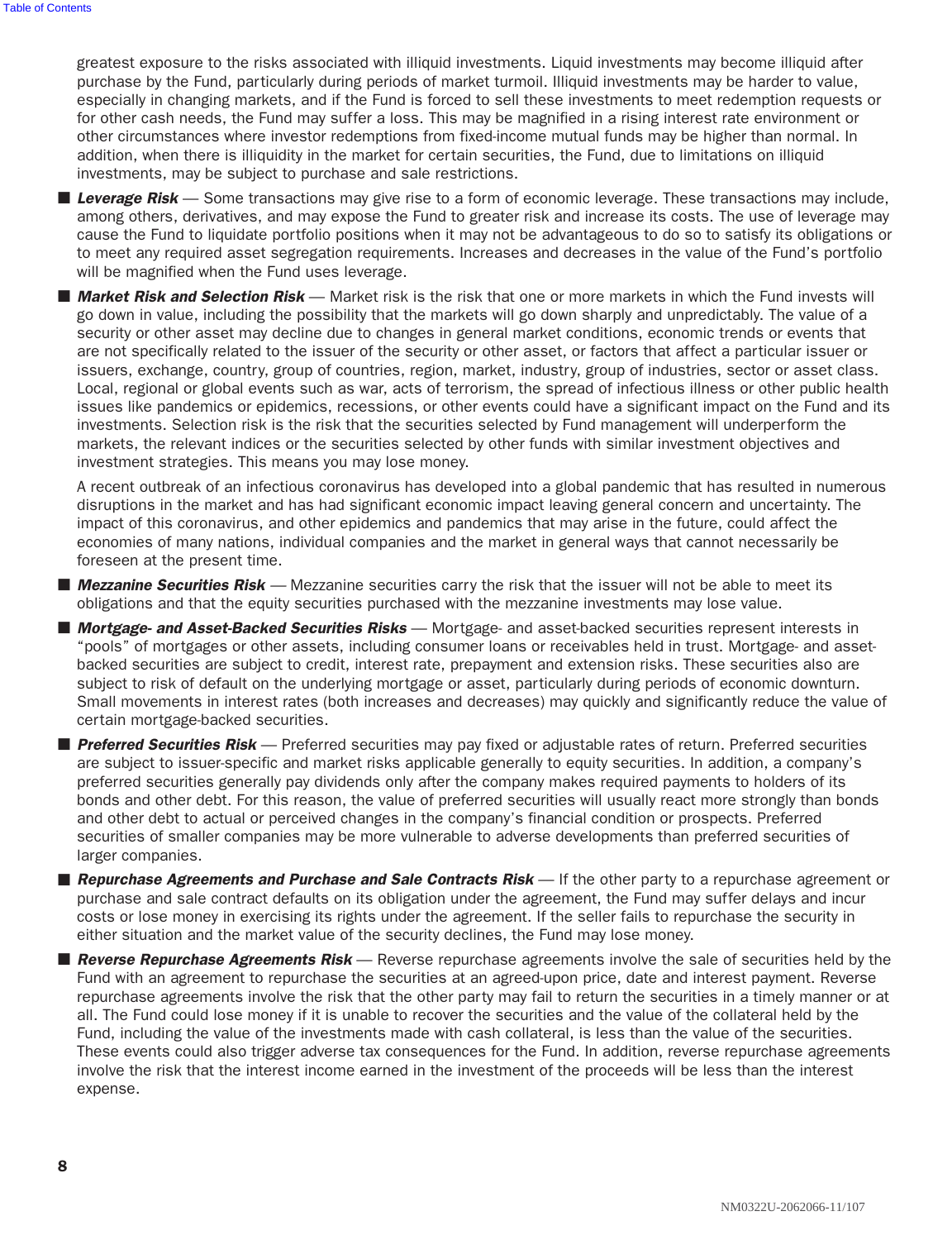# *Performance Information*

The information shows you how the Fund's performance has varied year by year and provides some indication of the risks of investing in the Fund. The Fund acquired all of the assets, subject to the liabilities, of BlackRock High Yield Bond Portfolio, a series of BlackRock Funds II (the "Predecessor Fund"), in a reorganization on September 17, 2018 (the "Reorganization"). The table compares the Fund's performance to that of the Bloomberg U.S. Corporate High Yield 2% Issuer Capped Index. The Fund adopted the performance of the Predecessor Fund as a result of the Reorganization. The performance information below is based on the performance of the Predecessor Fund for periods prior to the date of the Reorganization. The Predecessor Fund had the same investment objectives, strategies and policies, portfolio management team and contractual arrangements, including the same contractual fees and expenses, as the Fund as of the date of the Reorganization. To the extent that dividends and distributions have been paid by the Fund, the performance information for the Fund in the chart and table assumes reinvestment of the dividends and distributions. As with all such investments, past performance (before and after taxes) is not an indication of future results. Sales charges are not reflected in the bar chart. If they were, returns would be less than those shown. However, the table includes all applicable fees and sales charges. If the Fund's investment manager and its affiliates had not waived or reimbursed certain Fund expenses during these periods, the Fund's returns would have been lower. Updated information on the Fund's performance, including its current net asset value, can be obtained by visiting http://www.blackrock.com or can be obtained by phone at (800) 882-0052.



During the ten-year period shown in the bar chart, the highest return for a quarter was 9.47% (quarter ended June 30, 2020) and the lowest return for a quarter was -13.53% (quarter ended March 31, 2020).

| For the periods ended $12/31/21$<br><b>Average Annual Total Returns</b> | 1 Year     | 5 Years | 10 Years |
|-------------------------------------------------------------------------|------------|---------|----------|
| BlackRock High Yield Bond Portfolio - Investor A Shares                 |            |         |          |
| <b>Return Before Taxes</b>                                              | 1.31%      | 5.13%   | 6.21%    |
| Return After Taxes on Distributions                                     | $(0.61)\%$ | 2.89%   | 3.73%    |
| Return After Taxes on Distributions and Sale of Fund Shares             | 0.77%      | 2.93%   | 3.69%    |
| BlackRock High Yield Bond Portfolio — Investor C Shares                 |            |         |          |
| Return Before Taxes                                                     | 3.84%      | 5.23%   | 6.01%    |
| BlackRock High Yield Bond Portfolio — Class R Shares                    |            |         |          |
| Return Before Taxes                                                     | 5.28%      | 5.67%   | 6.32%    |
| BlackRock High Yield Bond Portfolio — Institutional Shares              |            |         |          |
| Return Before Taxes                                                     | 5.88%      | 6.31%   | 6.99%    |
| Bloomberg U.S. Corporate High Yield 2% Issuer Capped Index              |            |         |          |
| (Reflects no deduction for fees, expenses or taxes)                     | 5.26%      | 6.28%   | 6.82%    |

After-tax returns are calculated using the historical highest individual federal marginal income tax rates and do not reflect the impact of state and local taxes. Actual after-tax returns depend on the investor's tax situation and may differ from those shown, and the after-tax returns shown are not relevant to investors who hold their shares through tax-deferred arrangements, such as 401(k) plans or individual retirement accounts. After-tax returns are shown for Investor A Shares only, and the after-tax returns for Investor C, Institutional and Class R Shares will vary.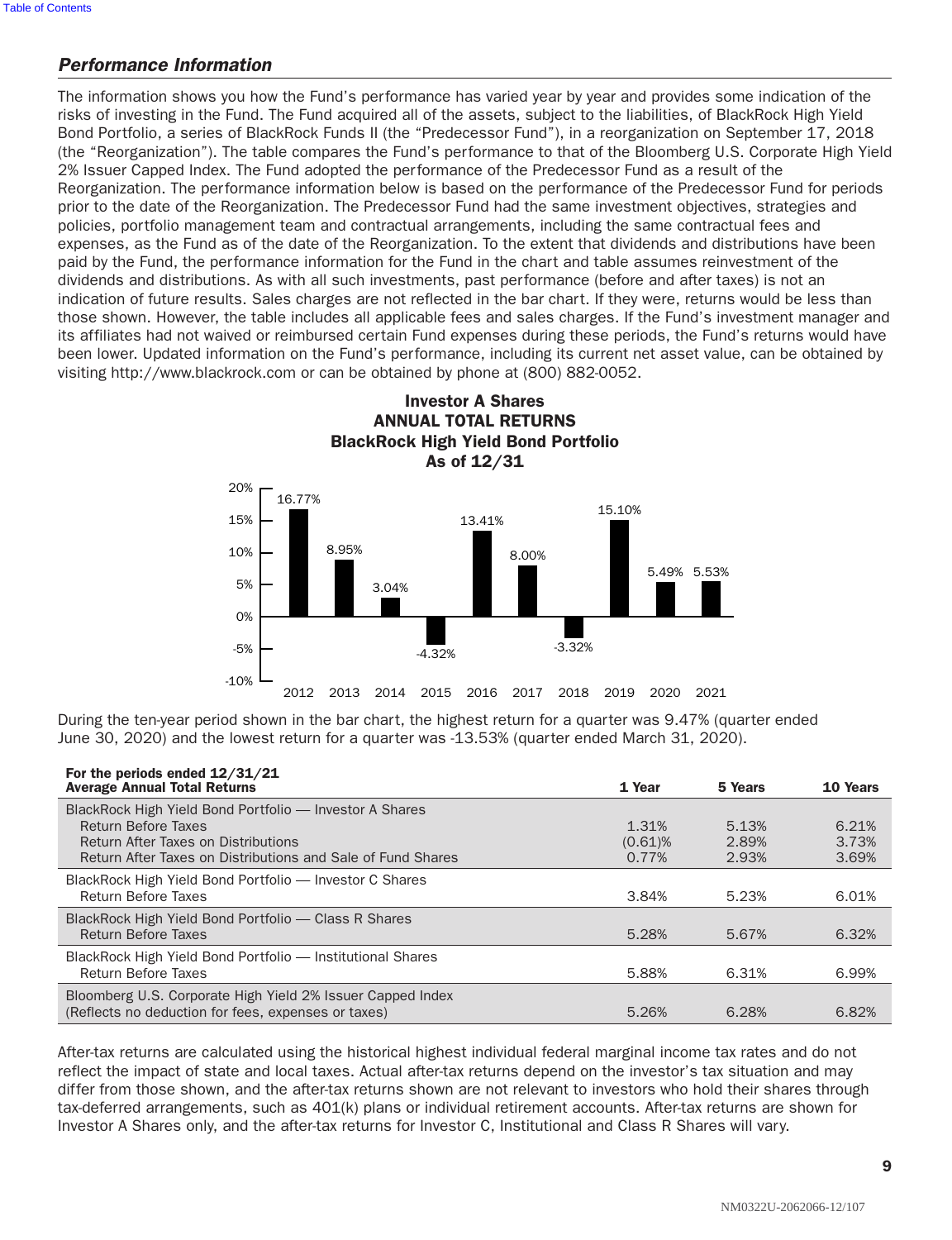## *Investment Manager*

The Fund's investment manager is BlackRock Advisors, LLC (previously defined as "BlackRock"). The Fund's subadviser is BlackRock International Limited. Where applicable, the use of the term BlackRock also refers to the Fund's sub-adviser.

# *Portfolio Managers*

| <b>Name</b>          | <b>Portfolio Manager</b><br>of the Fund Since* | <b>Title</b>                         |
|----------------------|------------------------------------------------|--------------------------------------|
| James Keenan, CFA    | 2007                                           | Managing Director of BlackRock, Inc. |
| Mitchell Garfin, CFA | 2009                                           | Managing Director of BlackRock, Inc. |
| David Delbos         | 2014                                           | Managing Director of BlackRock, Inc. |
| Derek Schoenhofen    | 2009                                           | Managing Director of BlackRock, Inc. |

\* Includes management of the Predecessor Fund.

## *Purchase and Sale of Fund Shares*

You may purchase or redeem shares of the Fund each day the New York Stock Exchange is open. To purchase or sell shares you should contact your Financial Intermediary, or, if you hold your shares through the Fund, you should contact the Fund by phone at (800) 441-7762, by mail (c/o BlackRock Funds, P.O. Box 9819, Providence, Rhode Island 02940-8019), or by the Internet at www.blackrock.com. The Fund's initial and subsequent investment minimums generally are as follows, although the Fund may reduce or waive the minimums in some cases: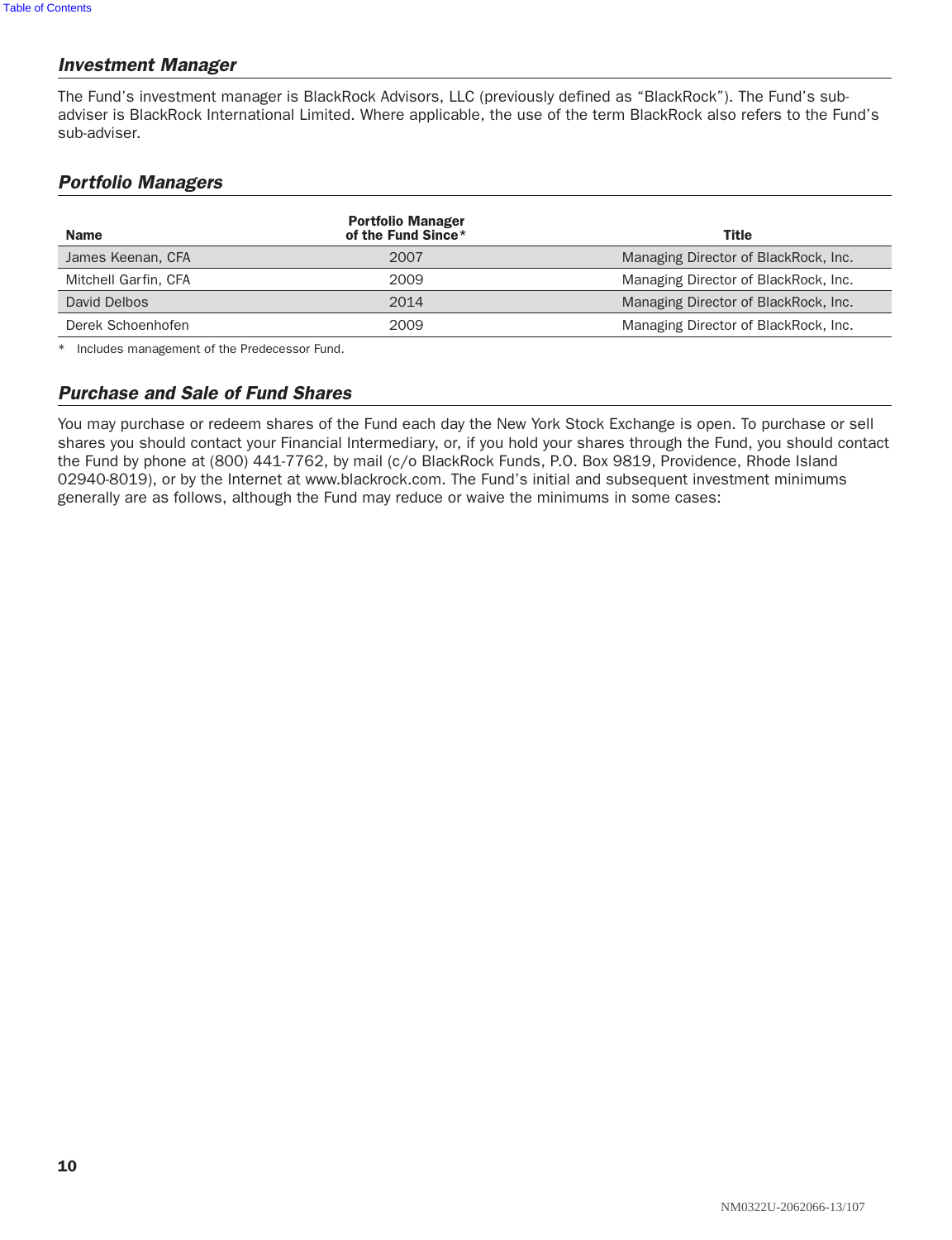|                                                | <b>Investor A and Investor C</b><br><b>Shares</b>                                                                                                                                                                                                                                                                        | <b>Institutional Shares</b>                                                                                                                                                                                                                                                                                                                                                                                                                                                                                                                     | <b>Class R Shares</b>   |
|------------------------------------------------|--------------------------------------------------------------------------------------------------------------------------------------------------------------------------------------------------------------------------------------------------------------------------------------------------------------------------|-------------------------------------------------------------------------------------------------------------------------------------------------------------------------------------------------------------------------------------------------------------------------------------------------------------------------------------------------------------------------------------------------------------------------------------------------------------------------------------------------------------------------------------------------|-------------------------|
| <b>Minimum Initial</b><br><b>Investment</b>    | \$1,000 for all accounts<br>except:<br>• \$50, if establishing an<br>Automatic Investment Plan.<br>• There is no investment<br>minimum for employer-<br>sponsored retirement<br>plans (not including SEP<br>IRAs, SIMPLE IRAs or<br>SARSEPS).<br>• There is no investment<br>minimum for certain fee-<br>based programs. | There is no minimum initial investment<br>for:<br>• Employer-sponsored retirement plans<br>(not including SEP IRAs, SIMPLE IRAs or<br>SARSEPs), state sponsored 529 college<br>savings plans, collective trust funds,<br>investment companies or other pooled<br>investment vehicles, unaffiliated thrifts<br>and unaffiliated banks and trust<br>companies, each of which may purchase<br>shares of the Fund through a Financial<br>Intermediary that has entered into an<br>agreement with the Fund's distributor to<br>purchase such shares. | \$100 for all accounts. |
|                                                |                                                                                                                                                                                                                                                                                                                          | . Clients of Financial Intermediaries that:<br>(i) charge such clients a fee for advisory,<br>investment consulting, or similar<br>services or (ii) have entered into an<br>agreement with the Fund's distributor to<br>offer Institutional Shares through a no-<br>load program or investment platform.                                                                                                                                                                                                                                        |                         |
|                                                |                                                                                                                                                                                                                                                                                                                          | • Clients investing through a self-directed<br>IRA brokerage account program<br>sponsored by a retirement plan record-<br>keeper, provided that such program<br>offers only mutual fund options and that<br>the program maintains an account with<br>the Fund on an omnibus basis.                                                                                                                                                                                                                                                              |                         |
|                                                |                                                                                                                                                                                                                                                                                                                          | \$2 million for individuals and "Institutional"<br>Investors," which include, but are not<br>limited to, endowments, foundations,<br>family offices, local, city, and state<br>governmental institutions, corporations<br>and insurance company separate<br>accounts who may purchase shares of the<br>Fund through a Financial Intermediary that<br>has entered into an agreement with the<br>Fund's distributor to purchase such<br>shares.                                                                                                   |                         |
|                                                |                                                                                                                                                                                                                                                                                                                          | \$1,000 for:<br>• Clients investing through Financial<br>Intermediaries that offer such shares on<br>a platform that charges a transaction<br>based sales commission outside of the<br>Fund.                                                                                                                                                                                                                                                                                                                                                    |                         |
|                                                |                                                                                                                                                                                                                                                                                                                          | · Tax-qualified accounts for insurance<br>agents that are registered<br>representatives of an insurance<br>company's broker-dealer that has<br>entered into an agreement with the<br>Fund's distributor to offer Institutional<br>Shares, and the family members of such<br>persons.                                                                                                                                                                                                                                                            |                         |
| <b>Minimum Additional</b><br><b>Investment</b> | \$50 for all accounts (with<br>the exception of certain<br>employer-sponsored<br>retirement plans which may<br>have a lower minimum).                                                                                                                                                                                    | No subsequent minimum.                                                                                                                                                                                                                                                                                                                                                                                                                                                                                                                          | No subsequent minimum.  |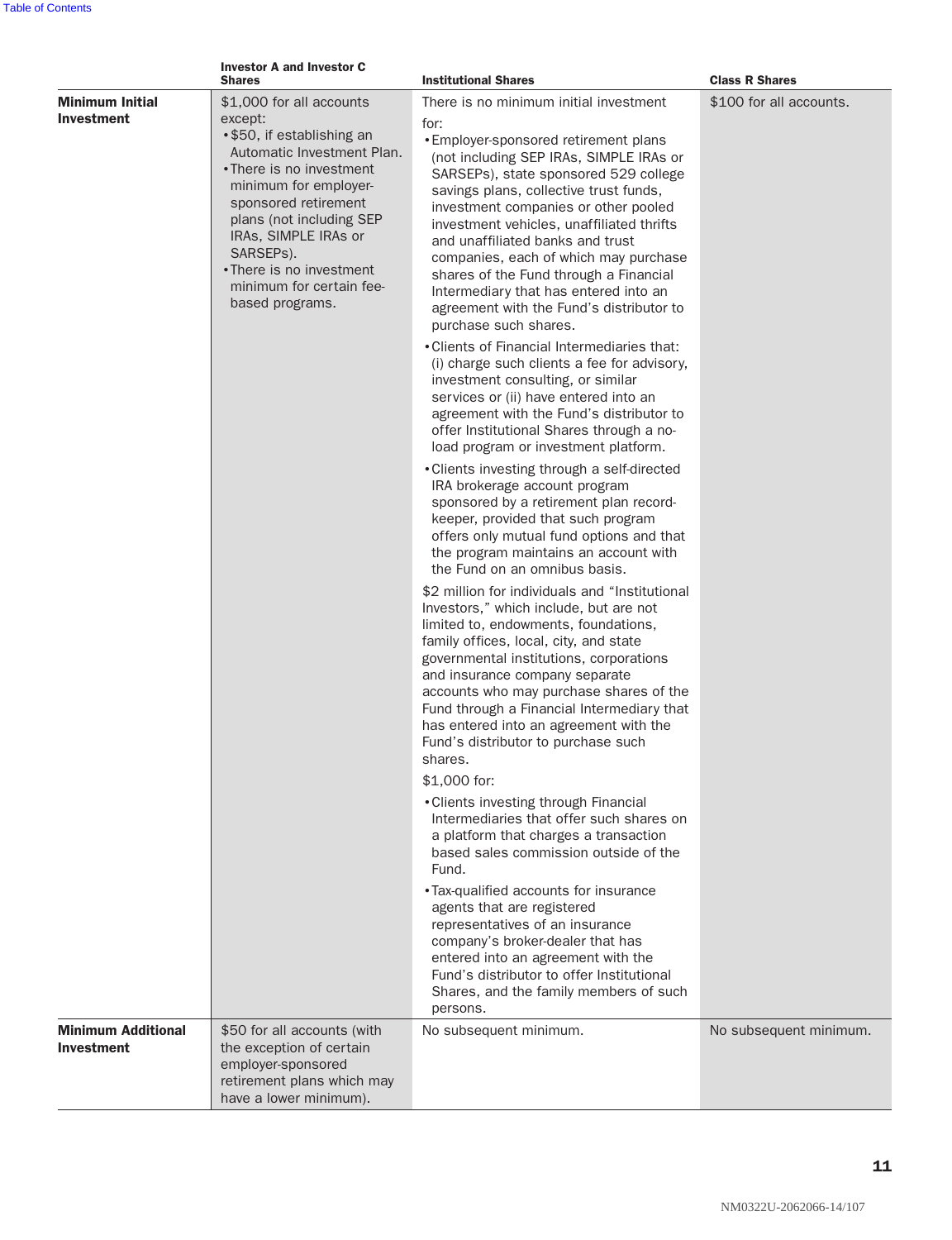# *Tax Information*

The Fund's dividends and distributions may be subject to U.S. federal income taxes and may be taxed as ordinary income or capital gains, unless you are a tax-exempt investor or are investing through a qualified tax-exempt plan described in section 401(a) of the Internal Revenue Code, in which case you may be subject to U.S. federal income tax when distributions are received from such tax-deferred arrangements.

## *Payments to Broker/Dealers and Other Financial Intermediaries*

If you purchase shares of the Fund through a Financial Intermediary, the Fund and BlackRock Investments, LLC, the Fund's distributor, or its affiliates may pay the Financial Intermediary for the sale of Fund shares and related services. These payments may create a conflict of interest by influencing the Financial Intermediary and your individual financial professional to recommend the Fund over another investment.

Ask your individual financial professional or visit your Financial Intermediary's website for more information.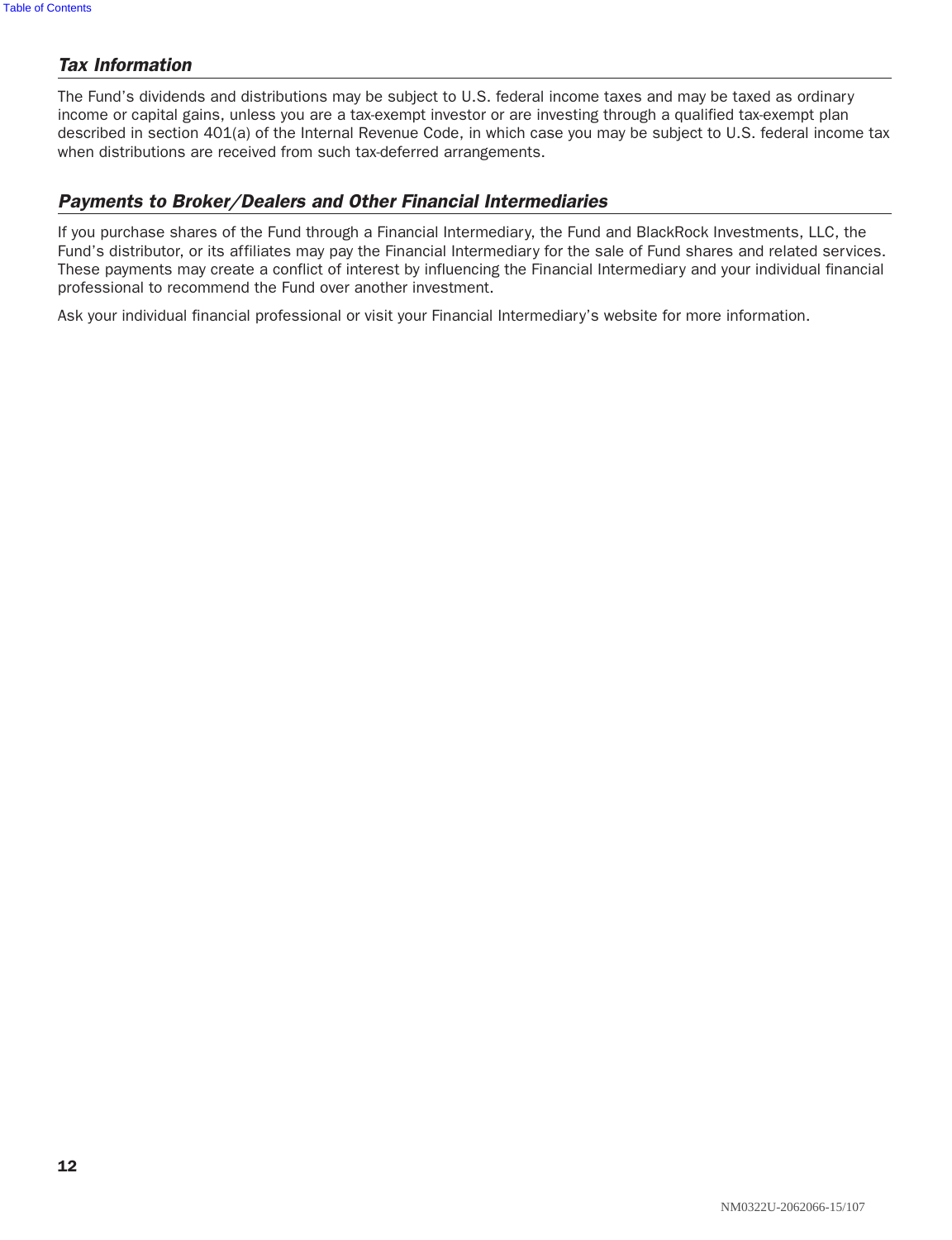# <span id="page-15-0"></span>Fund Overview

## Key Facts About BlackRock Low Duration Bond Portfolio

## *Investment Objective*

The investment objective of the BlackRock Low Duration Bond Portfolio (the "Low Duration Fund"or the "Fund") is to seek total return in excess of the reference benchmark in a manner that is consistent with preservation of capital.

## *Fees and Expenses of the Fund*

This table describes the fees and expenses that you may pay if you buy, hold and sell shares of the Fund. You may pay other fees, such as brokerage commissions and other fees to your financial professional or your selected securities dealer, broker, investment adviser, service provider or industry professional (including BlackRock Advisors, LLC ("BlackRock") and its affiliates) (each, a "Financial Intermediary"), which are not reflected in the table and example below. You may qualify for sales charge discounts if you and your family invest, or agree to invest in the future, at least \$50,000 in the fund complex advised by BlackRock or its affiliates. More information about these and other discounts is available from your Financial Intermediary and in the "Details About the Share Classes" and the "Intermediary-Defined Sales Charge Waiver Policies" sections on pages 52 and A-1, respectively, of the Fund's prospectus and in the "Purchase of Shares" section on page II-88 of Part II of the Fund's Statement of Additional Information.

| <b>Shareholder Fees</b><br>(fees paid directly from your investment)                                                          | <b>Investor A</b><br><b>Shares</b> | <b>Investor C</b><br><b>Shares</b> | <b>Institutional</b><br><b>Shares</b> | <b>Class R</b><br><b>Shares</b> |
|-------------------------------------------------------------------------------------------------------------------------------|------------------------------------|------------------------------------|---------------------------------------|---------------------------------|
| Maximum Sales Charge (Load) Imposed on Purchases (as percentage<br>of offering price)                                         | 2.25%                              | None                               | None                                  | <b>None</b>                     |
| Maximum Deferred Sales Charge (Load) (as percentage of offering price<br>or redemption proceeds, whichever is lower)          | None <sup>1</sup>                  | $1.00\%$ <sup>2</sup>              | None                                  | None                            |
| <b>Annual Fund Operating Expenses</b><br>(expenses that you pay each year as a<br>percentage of the value of your investment) | <b>Investor A</b><br><b>Shares</b> | <b>Investor C</b><br><b>Shares</b> | <b>Institutional</b><br><b>Shares</b> | <b>Class R</b><br><b>Shares</b> |
| Management Fee <sup>3</sup>                                                                                                   | 0.28%                              | 0.28%                              | 0.28%                                 | 0.28%                           |
| Distribution and/or Service (12b-1) Fees                                                                                      | 0.25%                              | 1.00%                              | None                                  | 0.50%                           |
| <b>Other Expenses</b>                                                                                                         | 0.21%                              | 0.17%                              | 0.16%                                 | 0.29%                           |
| Acquired Fund Fees and Expenses <sup>4</sup>                                                                                  | 0.01%                              | 0.01%                              | 0.01%                                 | 0.01%                           |
| Total Annual Fund Operating Expenses <sup>4</sup>                                                                             | 0.75%                              | 1.46%                              | 0.45%                                 | 1.08%                           |
| Fee Waivers and/or Expense Reimbursements <sup>3,5</sup>                                                                      | $(0.09)$ %                         | $(0.05)\%$                         | $(0.04)$ %                            | $(0.17)$ %                      |
| Total Annual Fund Operating Expenses After Fee Waivers and/or<br>Expense Reimbursements <sup>3,5</sup>                        | 0.66%                              | 1.41%                              | 0.41%                                 | 0.91%                           |

<sup>1</sup> A contingent deferred sales charge ("CDSC") of 0.75% is assessed on certain redemptions of Investor A Shares made within 18 months after purchase where no initial sales charge was paid at the time of purchase as part of an investment of \$500,000 or more.

There is no CDSC on Investor C Shares after one year.

As described in the "Management of the Funds" section of the Fund's prospectus beginning on page 68, BlackRock has contractually agreed to waive the management fee with respect to any portion of the Fund's assets estimated to be attributable to investments in other equity and fixedincome mutual funds and exchange-traded funds managed by BlackRock or its affiliates that have a contractual management fee, through June 30, 2023. In addition, BlackRock has contractually agreed to waive its management fees by the amount of investment advisory fees the Fund pays to BlackRock indirectly through its investment in money market funds managed by BlackRock or its affiliates through June 30, 2023. The contractual agreements may be terminated upon 90 days' notice by a majority of the non-interested trustees of BlackRock Funds V (the "Trust") or by a vote of a majority of the outstanding voting securities of the Fund.

<sup>4</sup> The Total Annual Fund Operating Expenses do not correlate to the ratios of expenses to average net assets given in the Fund's most recent annual report, which do not include Acquired Fund Fees and Expenses.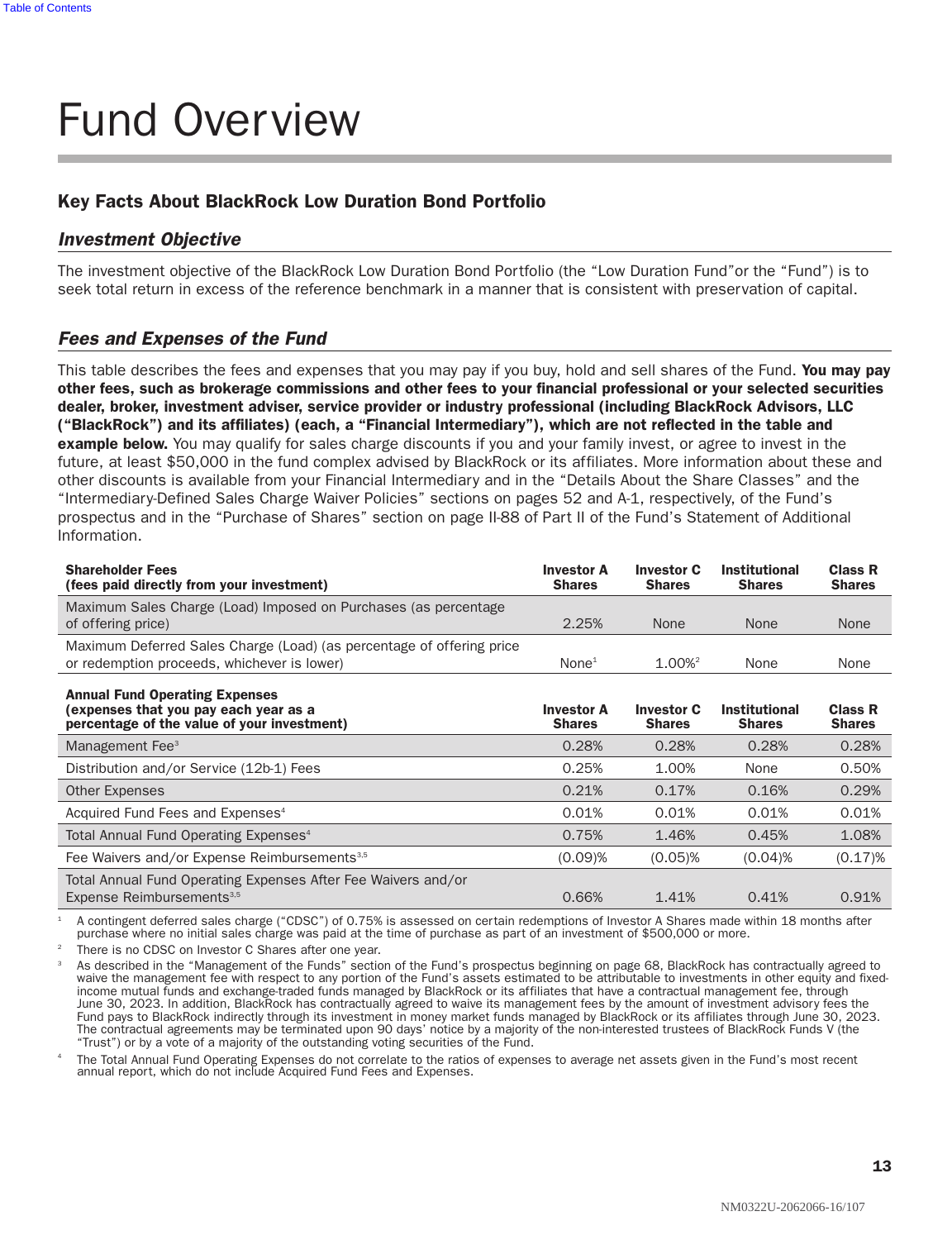As described in the "Management of the Funds" section of the Fund's prospectus beginning on page 68, BlackRock has contractually agreed to<br>waive and/or reimburse fees or expenses in order to limit Total Annual Fund Operati Reimbursements (excluding Dividend Expense, Interest Expense, Acquired Fund Fees and Expenses and certain other Fund expenses) to 0.65% (for Investor A Shares), 1.40% (for Investor C Shares), 0.40% (for Institutional Shares) and 0.90% (for Class R Shares) of average daily net assets through June 30, 2023. The contractual agreement may be terminated upon 90 days' notice by a majority of the non-interested trustees of the Trust or by a vote of a majority of the outstanding voting securities of the Fund.

### Example:

This Example is intended to help you compare the cost of investing in the Fund with the cost of investing in other mutual funds. The Example assumes that you invest \$10,000 in the Fund for the time periods indicated and then redeem all of your shares at the end of those periods. The Example also assumes that your investment has a 5% return each year and that the Fund's operating expenses remain the same. Although your actual costs may be higher or lower, based on these assumptions your costs would be:

|                      | 1 Year | 3 Years | 5 Years | 10 Years  |
|----------------------|--------|---------|---------|-----------|
| Investor A Shares    | \$291  | \$450   | \$624   | \$1,126   |
| Investor C Shares    | \$244  | \$457   | \$793   | \$1.549   |
| Institutional Shares | \$42   | \$140   | \$248   | 563<br>\$ |
| Class R Shares       | \$93   | \$327   | \$579   | \$1.302   |

You would pay the following expenses if you did not redeem your shares:

|                   | 'Year | <u>ໍ</u> ? Years | 5 Years | 10 Years |
|-------------------|-------|------------------|---------|----------|
| Investor C Shares | \$144 | \$457            | \$793   | \$1,549  |

## Portfolio Turnover:

The Fund pays transaction costs, such as commissions, when it buys and sells securities (or "turns over" its portfolio). A higher portfolio turnover rate may indicate higher transaction costs and may result in higher taxes when shares are held in a taxable account. These costs, which are not reflected in annual fund operating expenses or in the Example, affect the Fund's performance. During the most recent fiscal year, the Fund's portfolio turnover rate was 129% of the average value of its portfolio.

## *Principal Investment Strategies of the Fund*

The Low Duration Fund invests primarily in investment grade bonds and maintains an average portfolio duration that is between 0 and 3 years. The Low Duration Fund's benchmark is the ICE BofA 1-3 Year US Corporate & Government Index.

The Low Duration Fund normally invests at least 80% of its assets in debt securities. The Low Duration Fund may invest up to 20% of its assets in non-investment grade bonds (commonly called "high yield" or "junk bonds"). The Low Duration Fund may also invest up to 35% of its assets in assets of foreign issuers, of which 10% (as a percentage of the Fund's assets) may be invested in emerging markets issuers. Up to 10% of the Low Duration Fund's assets may be exposed to non-US currency risk. A bond of a foreign issuer, including an emerging market issuer, will not count toward the 10% limit on non-US currency exposure if the bond is either (i) US dollar-denominated or (ii) non-US dollardenominated, but hedged back to US dollars.

The management team evaluates sectors of the bond market and individual securities within these sectors. The management team selects bonds from several sectors including: U.S. Treasuries and agency securities, commercial and residential mortgage-backed securities, collateralized mortgage obligations ("CMOs"), asset-backed securities and corporate bonds.

The Low Duration Fund may buy or sell options or futures on a security or an index of securities, or enter into credit default swaps and interest rate or foreign currency transactions, including swaps (collectively, commonly known as derivatives). The Fund may use derivative instruments to hedge its investments or to seek to enhance returns. The Fund may seek to obtain market exposure to the securities in which it primarily invests by entering into a series of purchase and sale contracts or by using other investment techniques (such as reverse repurchase agreements and mortgage dollar rolls).

The Low Duration Fund may engage in active and frequent trading of portfolio securities to achieve its principal investment strategies.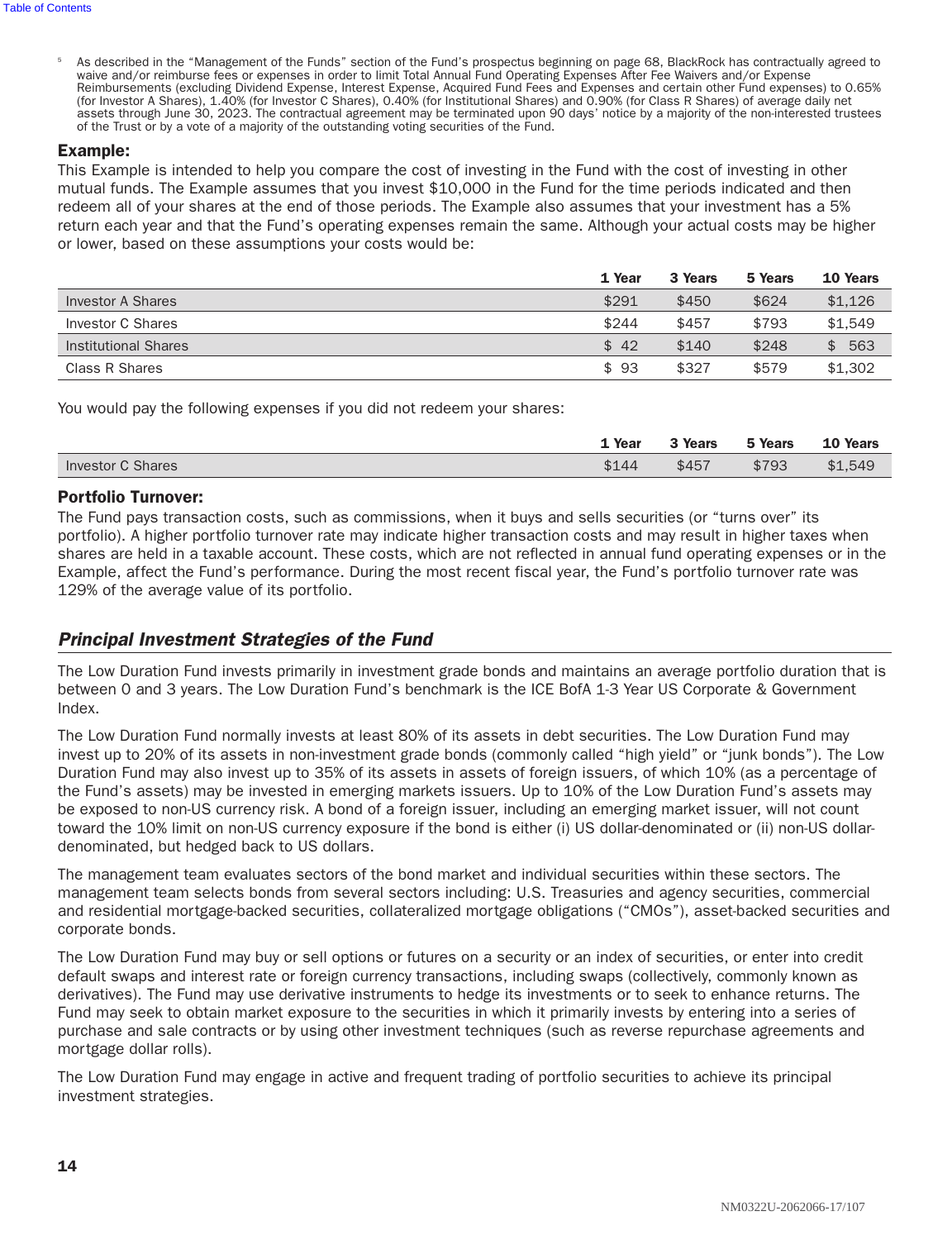# *Principal Risks of Investing in the Fund*

Risk is inherent in all investing. The value of your investment in the Fund, as well as the amount of return you receive on your investment, may fluctuate significantly from day to day and over time. You may lose part or all of your investment in the Fund or your investment may not perform as well as other similar investments. The following is a summary description of principal risks of investing in the Fund. The relative significance of each risk factor below may change over time and you should review each risk factor carefully.

■ Debt Securities Risk — Debt securities, such as bonds, involve interest rate risk, credit risk, extension risk, and prepayment risk, among other things.

*Interest Rate Risk* — The market value of bonds and other fixed-income securities changes in response to interest rate changes and other factors. Interest rate risk is the risk that prices of bonds and other fixed-income securities will increase as interest rates fall and decrease as interest rates rise.

The Fund may be subject to a greater risk of rising interest rates due to the current period of historically low rates. For example, if interest rates increase by 1%, assuming a current portfolio duration of ten years, and all other factors being equal, the value of the Fund's investments would be expected to decrease by 10%. The magnitude of these fluctuations in the market price of bonds and other fixed-income securities is generally greater for those securities with longer maturities. Fluctuations in the market price of the Fund's investments will not affect interest income derived from instruments already owned by the Fund, but will be reflected in the Fund's net asset value. The Fund may lose money if short-term or long-term interest rates rise sharply in a manner not anticipated by Fund management.

To the extent the Fund invests in debt securities that may be prepaid at the option of the obligor (such as mortgagebacked securities), the sensitivity of such securities to changes in interest rates may increase (to the detriment of the Fund) when interest rates rise. Moreover, because rates on certain floating rate debt securities typically reset only periodically, changes in prevailing interest rates (and particularly sudden and significant changes) can be expected to cause some fluctuations in the net asset value of the Fund to the extent that it invests in floating rate debt securities.

These basic principles of bond prices also apply to U.S. Government securities. A security backed by the "full faith and credit" of the U.S. Government is guaranteed only as to its stated interest rate and face value at maturity, not its current market price. Just like other fixed-income securities, government-guaranteed securities will fluctuate in value when interest rates change.

A general rise in interest rates has the potential to cause investors to move out of fixed-income securities on a large scale, which may increase redemptions from funds that hold large amounts of fixed-income securities. Heavy redemptions could cause the Fund to sell assets at inopportune times or at a loss or depressed value and could hurt the Fund's performance.

*Credit Risk* — Credit risk refers to the possibility that the issuer of a debt security (i.e., the borrower) will not be able to make payments of interest and principal when due. Changes in an issuer's credit rating or the market's perception of an issuer's creditworthiness may also affect the value of the Fund's investment in that issuer. The degree of credit risk depends on both the financial condition of the issuer and the terms of the obligation.

*Extension Risk* — When interest rates rise, certain obligations will be paid off by the obligor more slowly than anticipated, causing the value of these obligations to fall.

*Prepayment Risk* — When interest rates fall, certain obligations will be paid off by the obligor more quickly than originally anticipated, and the Fund may have to invest the proceeds in securities with lower yields.

■ *Foreign Securities Risk* — Foreign investments often involve special risks not present in U.S. investments that can increase the chances that the Fund will lose money. These risks include:

- The Fund generally holds its foreign securities and cash in foreign banks and securities depositories, which may be recently organized or new to the foreign custody business and may be subject to only limited or no regulatory oversight.
- Changes in foreign currency exchange rates can affect the value of the Fund's portfolio.
- The economies of certain foreign markets may not compare favorably with the economy of the United States with respect to such issues as growth of gross national product, reinvestment of capital, resources and balance of payments position.
- The governments of certain countries, or the U.S. Government with respect to certain countries, may prohibit or impose substantial restrictions through capital controls and/or sanctions on foreign investments in the capital markets or certain industries in those countries, which may prohibit or restrict the ability to own or transfer currency, securities, derivatives or other assets.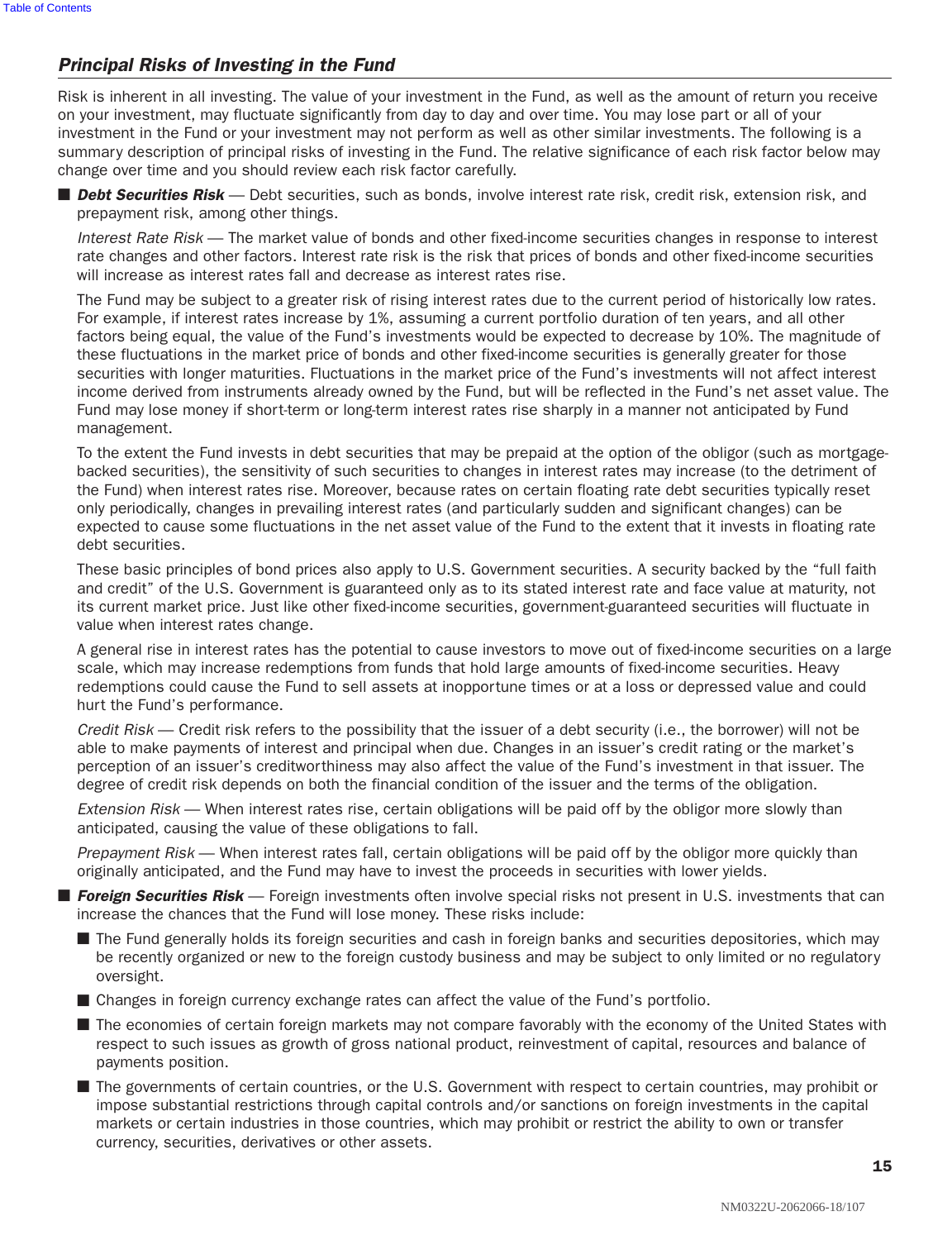- Many foreign governments do not supervise and regulate stock exchanges, brokers and the sale of securities to the same extent as does the United States and may not have laws to protect investors that are comparable to U.S. securities laws.
- Settlement and clearance procedures in certain foreign markets may result in delays in payment for or delivery of securities not typically associated with settlement and clearance of U.S. investments.
- The Fund's claims to recover foreign withholding taxes may not be successful, and if the likelihood of recovery of foreign withholding taxes materially decreases, due to, for example, a change in tax regulation or approach in the foreign country, accruals in the Fund's net asset value for such refunds may be written down partially or in full, which will adversely affect the Fund's net asset value.
- *Mortgage- and Asset-Backed Securities Risks* Mortgage- and asset-backed securities represent interests in "pools" of mortgages or other assets, including consumer loans or receivables held in trust. Mortgage- and assetbacked securities are subject to credit, interest rate, prepayment and extension risks. These securities also are subject to risk of default on the underlying mortgage or asset, particularly during periods of economic downturn. Small movements in interest rates (both increases and decreases) may quickly and significantly reduce the value of certain mortgage-backed securities.
- *U.S. Government Issuer Risk* Treasury obligations may differ in their interest rates, maturities, times of issuance and other characteristics. Obligations of U.S. Government agencies and authorities are supported by varying degrees of credit but generally are not backed by the full faith and credit of the U.S. Government. No assurance can be given that the U.S. Government will provide financial support to its agencies and authorities if it is not obligated by law to do so.
- **Borrowing Risk** Borrowing may exaggerate changes in the net asset value of Fund shares and in the return on the Fund's portfolio. Borrowing will cost the Fund interest expense and other fees. The costs of borrowing may reduce the Fund's return. Borrowing may cause the Fund to liquidate positions when it may not be advantageous to do so to satisfy its obligations.
- **Derivatives Risk** The Fund's use of derivatives may increase its costs, reduce the Fund's returns and/or increase volatility. Derivatives involve significant risks, including:

*Volatility Risk* — Volatility is defined as the characteristic of a security, an index or a market to fluctuate significantly in price within a short time period. A risk of the Fund's use of derivatives is that the fluctuations in their values may not correlate with the overall securities markets.

*Counterpar ty Risk* — Derivatives are also subject to counterparty risk, which is the risk that the other party in the transaction will not fulfill its contractual obligation.

*Market and Illiquidity Risk* — The possible lack of a liquid secondary market for derivatives and the resulting inability of the Fund to sell or otherwise close a derivatives position could expose the Fund to losses and could make derivatives more difficult for the Fund to value accurately.

*Valuation Risk* — Valuation may be more difficult in times of market turmoil since many investors and market makers may be reluctant to purchase complex instruments or quote prices for them.

*Hedging Risk* — Hedges are sometimes subject to imperfect matching between the derivative and the underlying security, and there can be no assurance that the Fund's hedging transactions will be effective. The use of hedging may result in certain adverse tax consequences.

*Tax Risk* — Certain aspects of the tax treatment of derivative instruments, including swap agreements and commodity-linked derivative instruments, are currently unclear and may be affected by changes in legislation, regulations or other legally binding authority. Such treatment may be less favorable than that given to a direct investment in an underlying asset and may adversely affect the timing, character and amount of income the Fund realizes from its investments.

*Regulatory Risk* — Derivative contracts, including, without limitation, swaps, currency forwards and non-deliverable forwards, are subject to regulation under the Dodd-Frank Wall Street Reform and Consumer Protection Act (the "Dodd-Frank Act") in the United States and under comparable regimes in Europe, Asia and other non-U.S. jurisdictions. Under the Dodd-Frank Act, certain derivatives are subject to margin requirements and swap dealers are required to collect margin from the Fund with respect to such derivatives. Specifically, regulations are now in effect that require swap dealers to post and collect variation margin (comprised of specified liquid instruments and subject to a required haircut) in connection with trading of over-the-counter ("OTC") swaps with the Fund. Shares of investment companies (other than certain money market funds) may not be posted as collateral under these regulations. Requirements for posting of initial margin in connection with OTC swaps will be phased-in through at least 2021. In addition, regulations adopted by global prudential regulators that are now in effect require certain bank-regulated counterparties and certain of their affiliates to include in certain financial contracts, including many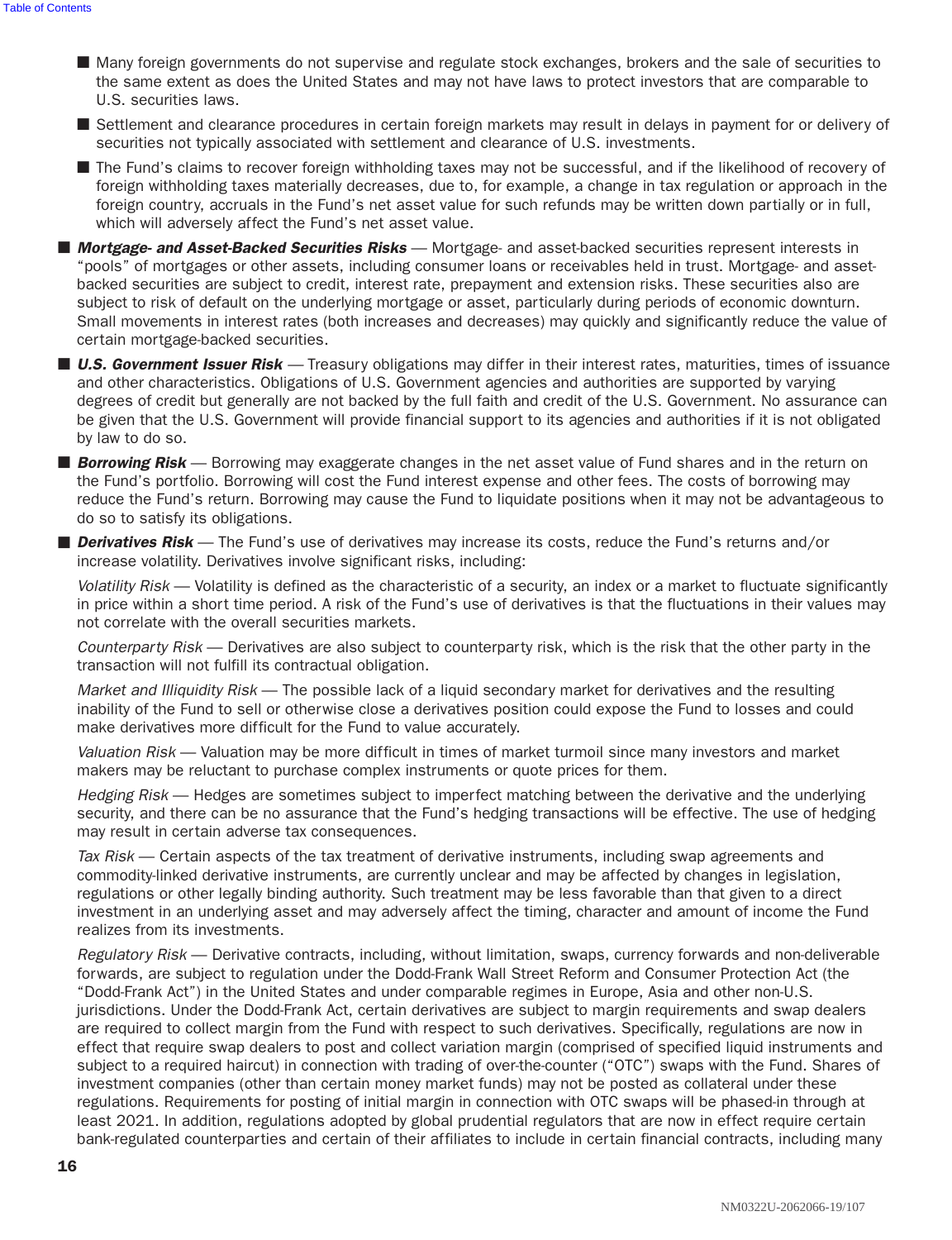derivatives contracts, terms that delay or restrict the rights of counterparties, such as the Fund, to terminate such contracts, foreclose upon collateral, exercise other default rights or restrict transfers of credit support in the event that the counterparty and/or its affiliates are subject to certain types of resolution or insolvency proceedings. The implementation of these requirements with respect to derivatives, as well as regulations under the Dodd-Frank Act regarding clearing, mandatory trading and margining of other derivatives, may increase the costs and risks to the Fund of trading in these instruments and, as a result, may affect returns to investors in the Fund.

On October 28, 2020, the Securities and Exchange Commission adopted new regulations governing the use of derivatives by registered investment companies ("Rule 18f-4"). The Fund will be required to implement and comply with Rule 18f-4 by August 19, 2022. Once implemented, Rule 18f-4 will impose limits on the amount of derivatives a fund can enter into, eliminate the asset segregation framework currently used by funds to comply with Section 18 of the Investment Company Act of 1940, as amended, treat derivatives as senior securities and require funds whose use of derivatives is more than a limited specified exposure amount to establish and maintain a comprehensive derivatives risk management program and appoint a derivatives risk manager.

- **Dollar Rolls Risk** Dollar rolls involve the risk that the market value of the securities that the Fund is committed to buy may decline below the price of the securities the Fund has sold. These transactions may involve leverage.
- **Emerging Markets Risk** Emerging markets are riskier than more developed markets because they tend to develop unevenly and may never fully develop. Investments in emerging markets may be considered speculative. Emerging markets are more likely to experience hyperinflation and currency devaluations, which adversely affect returns to U.S. investors. In addition, many emerging securities markets have far lower trading volumes and less liquidity than developed markets.
- High Portfolio Turnover Risk The Fund may engage in active and frequent trading of its portfolio securities. High portfolio turnover (more than 100%) may result in increased transaction costs to the Fund, including brokerage commissions, dealer mark-ups and other transaction costs on the sale of the securities and on reinvestment in other securities. The sale of Fund portfolio securities may result in the realization and/or distribution to shareholders of higher capital gains or losses as compared to a fund with less active trading policies. These effects of higher than normal portfolio turnover may adversely affect Fund performance. In addition, investment in mortgage dollar rolls and participation in TBA transactions may significantly increase the Fund's portfolio turnover rate. A TBA transaction is a method of trading mortgage-backed securities where the buyer and seller agree upon general trade parameters such as agency, settlement date, par amount, and price at the time the contract is entered into but the mortgage-backed securities are delivered in the future, generally 30 days later.
- **Illiquid Investments Risk** The Fund may invest up to an aggregate amount of 15% of its net assets in illiquid investments. An illiquid investment is any investment that the Fund reasonably expects cannot be sold or disposed of in current market conditions in seven calendar days or less without the sale or disposition significantly changing the market value of the investment. The Fund's illiquid investments may reduce the returns of the Fund because it may be difficult to sell the illiquid investments at an advantageous time or price. An investment may be illiquid due to, among other things, the reduced number and capacity of traditional market participants to make a market in fixed-income securities or the lack of an active trading market. To the extent that the Fund's principal investment strategies involve derivatives or securities with substantial market and/or credit risk, the Fund will tend to have the greatest exposure to the risks associated with illiquid investments. Liquid investments may become illiquid after purchase by the Fund, particularly during periods of market turmoil. Illiquid investments may be harder to value, especially in changing markets, and if the Fund is forced to sell these investments to meet redemption requests or for other cash needs, the Fund may suffer a loss. This may be magnified in a rising interest rate environment or other circumstances where investor redemptions from fixed-income mutual funds may be higher than normal. In addition, when there is illiquidity in the market for certain securities, the Fund, due to limitations on illiquid investments, may be subject to purchase and sale restrictions.
- **I Junk Bonds Risk** Although junk bonds generally pay higher rates of interest than investment grade bonds, junk bonds are high risk investments that are considered speculative and may cause income and principal losses for the Fund.
- **Leverage Risk** Some transactions may give rise to a form of economic leverage. These transactions may include, among others, derivatives, and may expose the Fund to greater risk and increase its costs. The use of leverage may cause the Fund to liquidate portfolio positions when it may not be advantageous to do so to satisfy its obligations or to meet any required asset segregation requirements. Increases and decreases in the value of the Fund's portfolio will be magnified when the Fund uses leverage.
- Market Risk and Selection Risk Market risk is the risk that one or more markets in which the Fund invests will go down in value, including the possibility that the markets will go down sharply and unpredictably. The value of a security or other asset may decline due to changes in general market conditions, economic trends or events that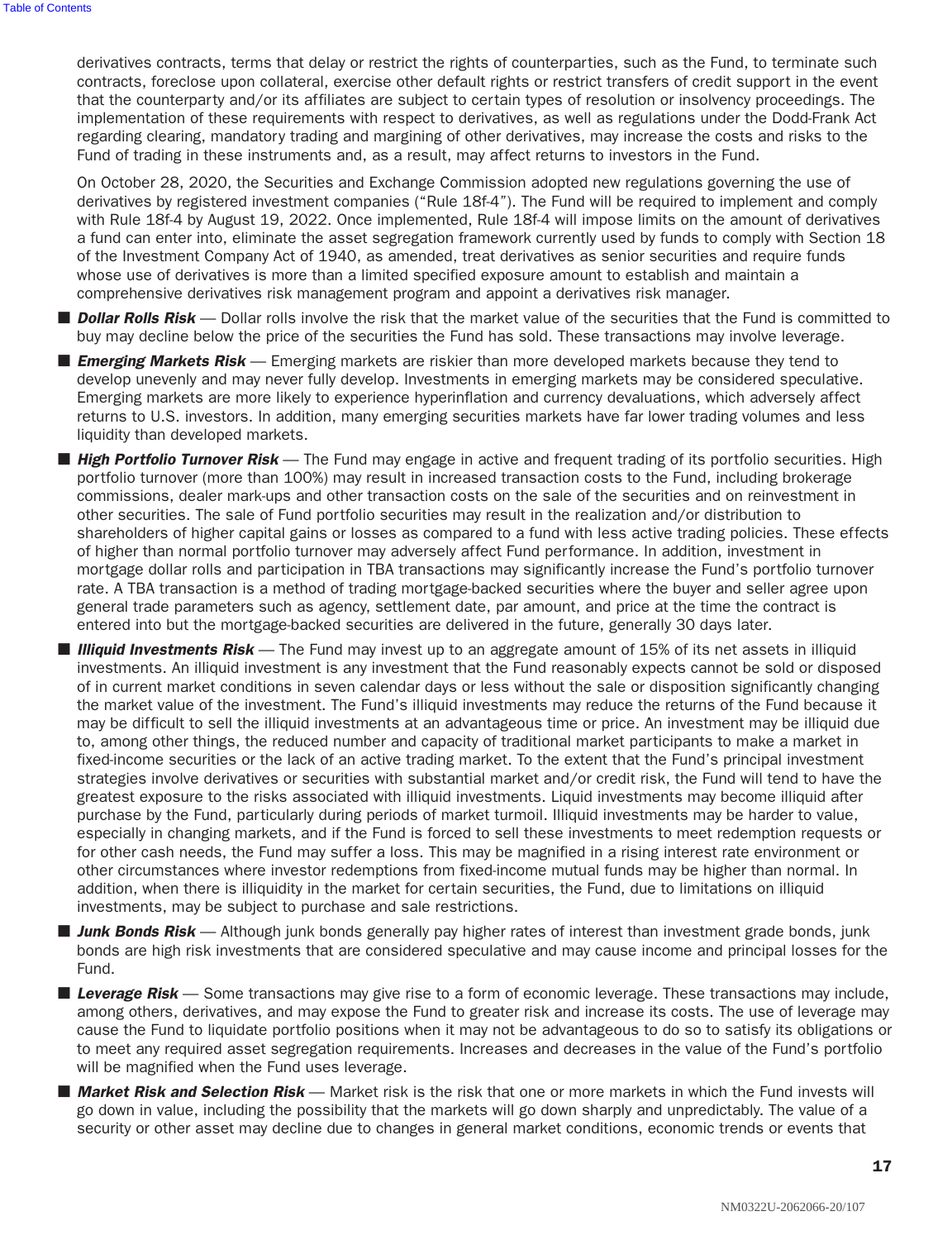are not specifically related to the issuer of the security or other asset, or factors that affect a particular issuer or issuers, exchange, country, group of countries, region, market, industry, group of industries, sector or asset class. Local, regional or global events such as war, acts of terrorism, the spread of infectious illness or other public health issues like pandemics or epidemics, recessions, or other events could have a significant impact on the Fund and its investments. Selection risk is the risk that the securities selected by Fund management will underperform the markets, the relevant indices or the securities selected by other funds with similar investment objectives and investment strategies. This means you may lose money.

A recent outbreak of an infectious coronavirus has developed into a global pandemic that has resulted in numerous disruptions in the market and has had significant economic impact leaving general concern and uncertainty. The impact of this coronavirus, and other epidemics and pandemics that may arise in the future, could affect the economies of many nations, individual companies and the market in general ways that cannot necessarily be foreseen at the present time.

**E** Repurchase Agreements and Purchase and Sale Contracts Risk — If the other party to a repurchase agreement or purchase and sale contract defaults on its obligation under the agreement, the Fund may suffer delays and incur costs or lose money in exercising its rights under the agreement. If the seller fails to repurchase the security in either situation and the market value of the security declines, the Fund may lose money.

■ **Reverse Repurchase Agreements Risk** — Reverse repurchase agreements involve the sale of securities held by the Fund with an agreement to repurchase the securities at an agreed-upon price, date and interest payment. Reverse repurchase agreements involve the risk that the other party may fail to return the securities in a timely manner or at all. The Fund could lose money if it is unable to recover the securities and the value of the collateral held by the Fund, including the value of the investments made with cash collateral, is less than the value of the securities. These events could also trigger adverse tax consequences for the Fund. In addition, reverse repurchase agreements involve the risk that the interest income earned in the investment of the proceeds will be less than the interest expense.

## *Performance Information*

The information shows you how the Fund's performance has varied year by year and provides some indication of the risks of investing in the Fund. The Fund acquired all of the assets, subject to the liabilities, of BlackRock Low Duration Bond Portfolio, a series of BlackRock Funds II (the "Predecessor Fund"), in a reorganization on September 17, 2018 (the "Reorganization"). The table compares the Fund's performance to that of the ICE BofA 1-3 Year US Corporate & Government Index. The Fund adopted the performance of the Predecessor Fund as a result of the Reorganization. The performance information below is based on the performance of the Predecessor Fund for periods prior to the date of the Reorganization. The Predecessor Fund had the same investment objectives, strategies and policies, portfolio management team and contractual arrangements, including the same contractual fees and expenses, as the Fund as of the date of the Reorganization. To the extent that dividends and distributions have been paid by the Fund, the performance information for the Fund in the chart and table assumes reinvestment of the dividends and distributions. As with all such investments, past performance (before and after taxes) is not an indication of future results. Sales charges are not reflected in the bar chart. If they were, returns would be less than those shown. However, the table includes all applicable fees and sales charges. If the Fund's investment manager and its affiliates had not waived or reimbursed certain Fund expenses during these periods, the Fund's returns would have been lower. Updated information on the Fund's performance, including its current net asset value, can be obtained by visiting http:// www.blackrock.com or can be obtained by phone at 800-882-0052.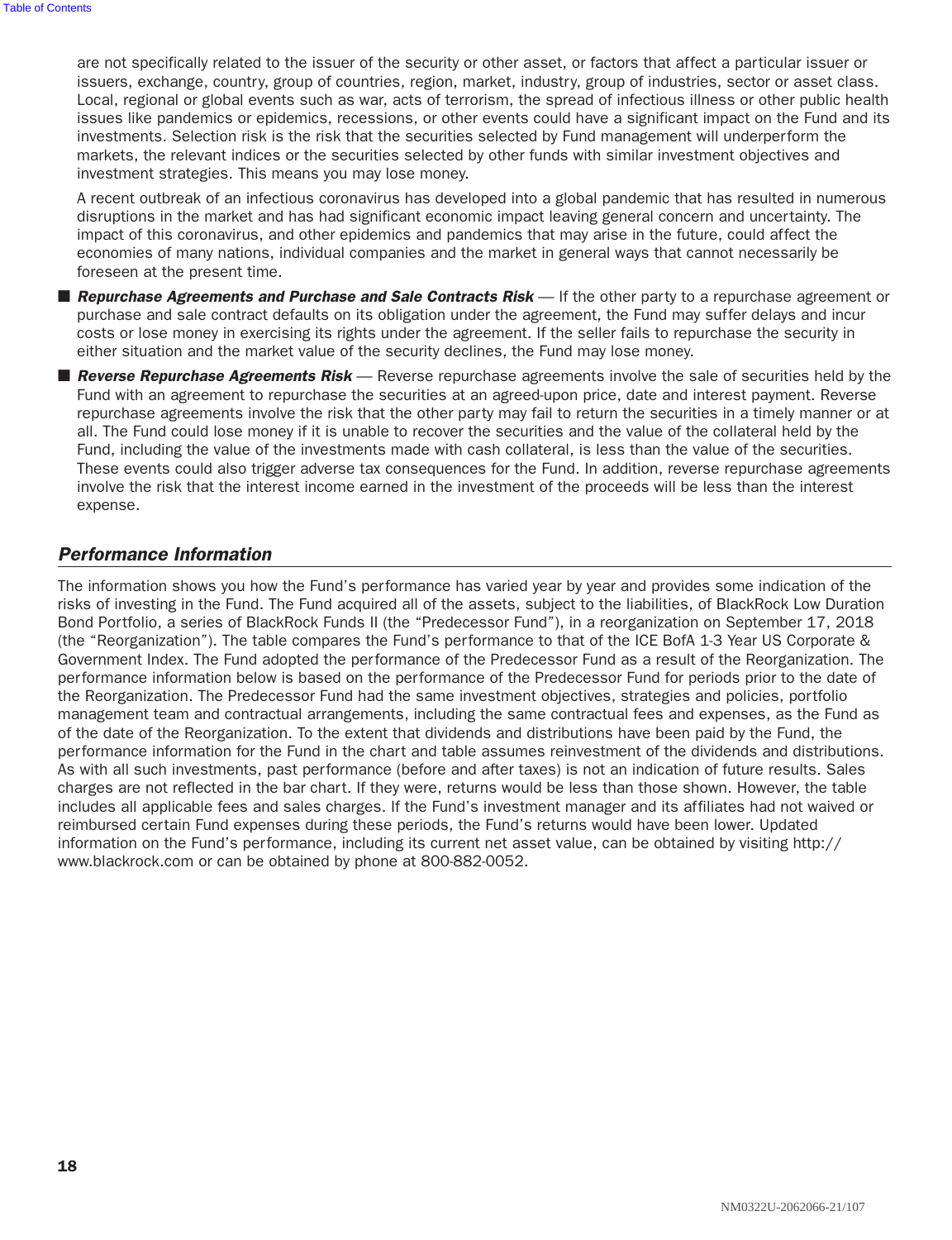## Investor A Shares ANNUAL TOTAL RETURNS BlackRock Low Duration Bond Portfolio As of 12/31



During the ten-year period shown in the bar chart, the highest return for a quarter was 4.39% (quarter ended June 30, 2020) and the lowest return for a quarter was -3.14% (quarter ended March 31, 2020).

| For the periods ended 12/31/21<br><b>Average Annual Total Returns</b>                                                                                                                  | 1 Year                           | 5 Years                 | 10 Years                |
|----------------------------------------------------------------------------------------------------------------------------------------------------------------------------------------|----------------------------------|-------------------------|-------------------------|
| BlackRock Low Duration Bond Portfolio — Investor A Shares<br>Return Before Taxes<br>Return After Taxes on Distributions<br>Return After Taxes on Distributions and Sale of Fund Shares | (2.74)%<br>$(3.16)\%$<br>(1.62)% | 1.47%<br>0.71%<br>0.79% | 1.64%<br>0.89%<br>0.93% |
| BlackRock Low Duration Bond Portfolio — Investor C Shares<br>Return Before Taxes                                                                                                       | (2.23)%                          | 1.17%                   | 1.26%                   |
| BlackRock Low Duration Bond Portfolio — Class R Shares<br>Return Before Taxes                                                                                                          | $(0.86)\%$                       | 1.66%                   | 1.57%                   |
| BlackRock Low Duration Bond Portfolio — Institutional Shares<br>Return Before Taxes                                                                                                    | $(0.26)$ %                       | 2.19%                   | 2.17%                   |
| ICE BofA 1-3 Year US Corporate & Government Index<br>(Reflects no deduction for fees, expenses or taxes) $1$                                                                           | $(0.42)\%$                       | 1.88%                   | 1.43%                   |

<sup>1</sup> On March 1, 2021, the Fund began to track the 4pm pricing variant of the ICE BofA 1-3 Year US Corporate & Government Index (the "Index"). Historical Index data prior to March 1, 2021 is for the 3pm pricing variant of the Index. Historical Index data on and after March 1, 2021 is for the 4pm pricing variant of the Index.

After-tax returns are calculated using the historical highest individual federal marginal income tax rates and do not reflect the impact of state and local taxes. Actual after-tax returns depend on the investor's tax situation and may differ from those shown, and the after-tax returns shown are not relevant to investors who hold their shares through tax-deferred arrangements, such as 401(k) plans or individual retirement accounts. After-tax returns are shown for Investor A Shares only, and the after-tax returns for Investor C, Institutional and Class R Shares will vary.

## *Investment Manager*

The Fund's investment manager is BlackRock Advisors, LLC (previously defined as "BlackRock"). The Fund's subadvisers are BlackRock International Limited and BlackRock (Singapore) Limited. Where applicable, the use of the term BlackRock also refers to the Fund's sub-advisers.

## *Portfolio Managers*

| <b>Name</b>           | <b>Portfolio Manager</b><br>of the Fund Since* | <b>Title</b>                         |
|-----------------------|------------------------------------------------|--------------------------------------|
| <b>Bob Miller</b>     | 2020                                           | Managing Director of BlackRock, Inc. |
| Akiva Dickstein       | 2020                                           | Managing Director of BlackRock, Inc. |
| Scott MacLellan, CFA* | 2012                                           | Managing Director of BlackRock, Inc. |

Includes management of the Predecessor Fund.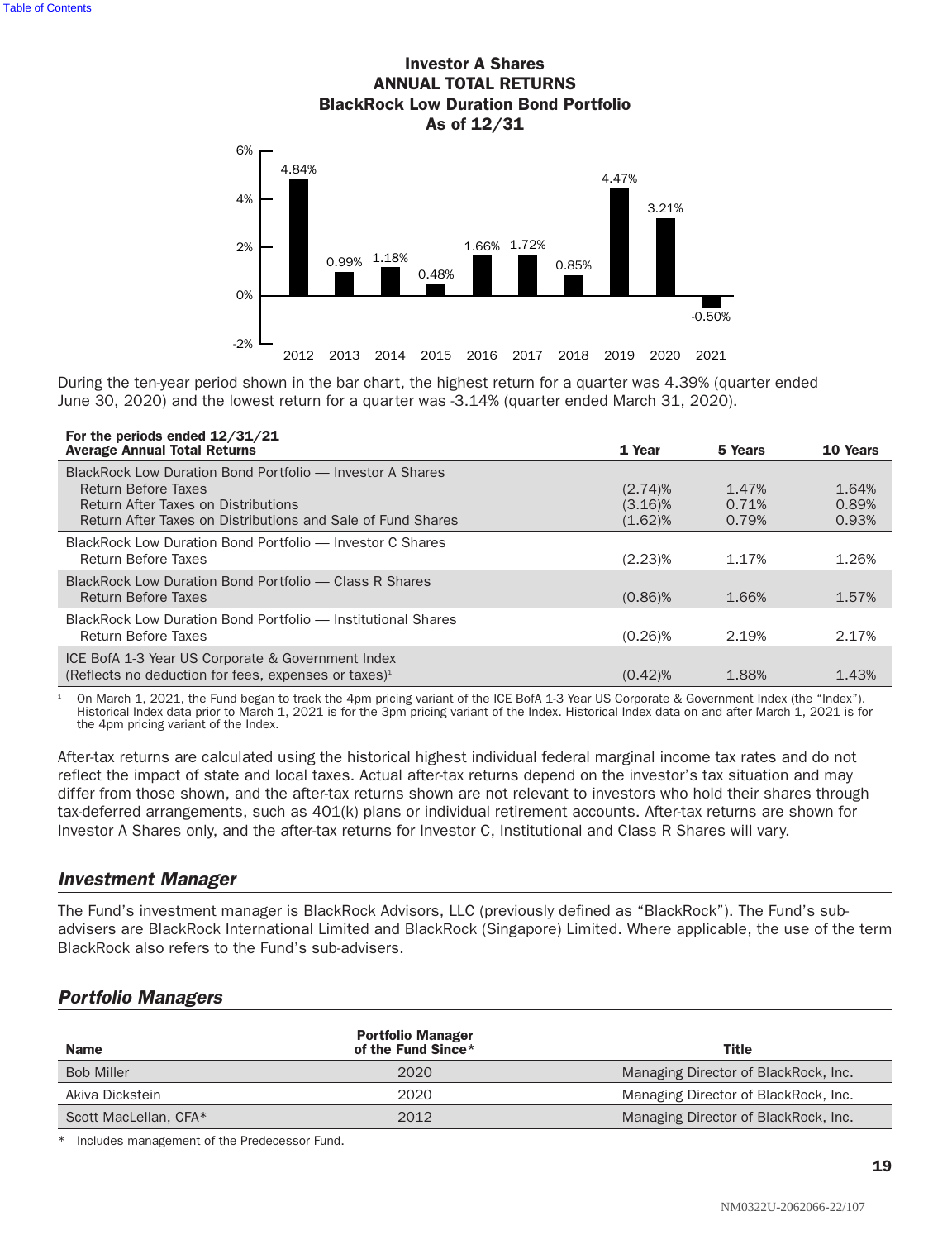# *Purchase and Sale of Fund Shares*

You may purchase or redeem shares of the Fund each day the New York Stock Exchange is open. To purchase or sell shares you should contact your Financial Intermediary, or, if you hold your shares through the Fund, you should contact the Fund by phone at (800) 441-7762, by mail (c/o BlackRock Funds, P.O. Box 9819, Providence, Rhode Island 02940-8019), or by the Internet at www.blackrock.com. The Fund's initial and subsequent investment minimums generally are as follows, although the Fund may reduce or waive the minimums in some cases: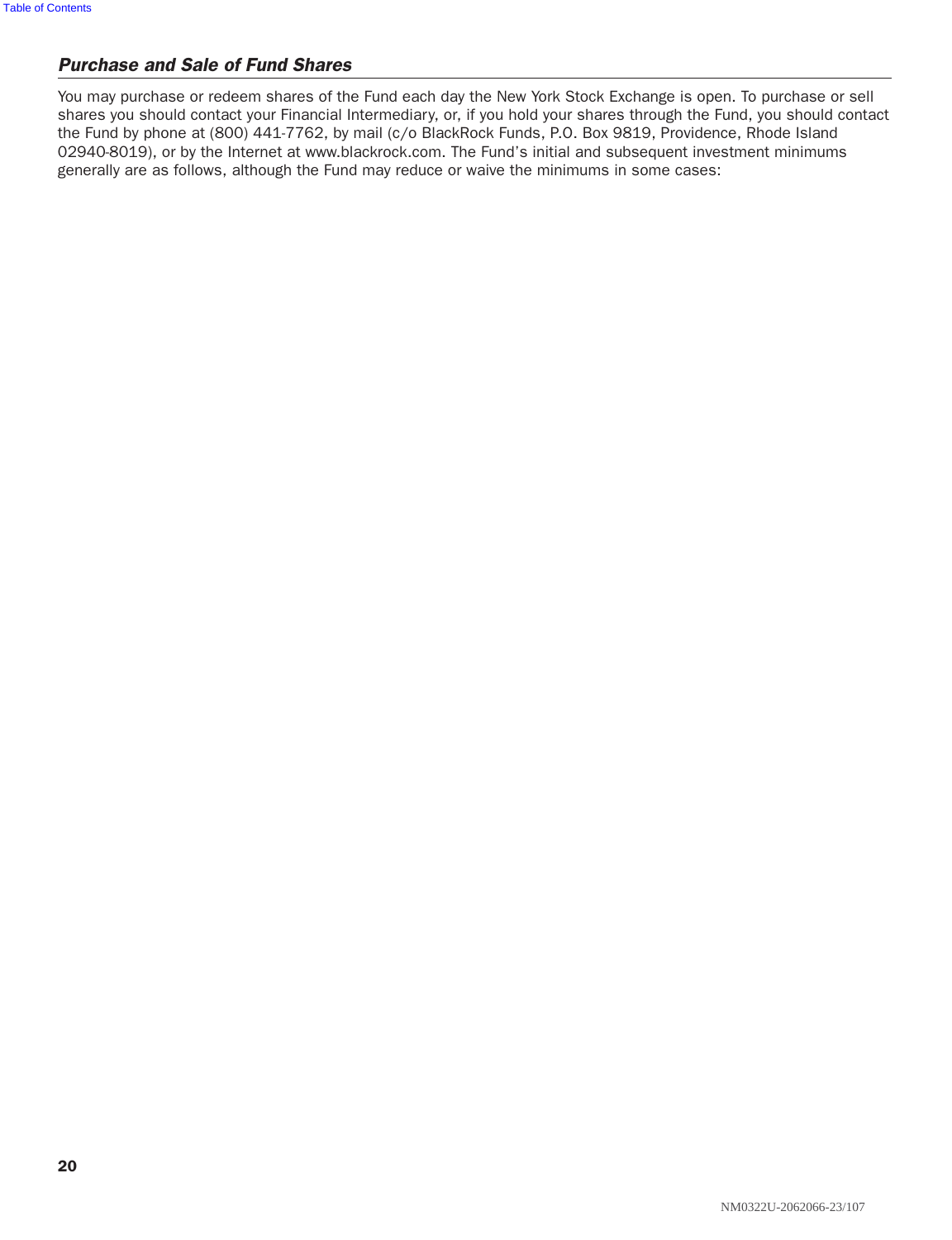|                                                | <b>Investor A and Investor C</b><br><b>Shares</b>                                                                                                                                                                                                                                                                        | <b>Institutional Shares</b>                                                                                                                                                                                                                                                                                                                                                                                                                                                                                                                     | <b>Class R Shares</b>   |
|------------------------------------------------|--------------------------------------------------------------------------------------------------------------------------------------------------------------------------------------------------------------------------------------------------------------------------------------------------------------------------|-------------------------------------------------------------------------------------------------------------------------------------------------------------------------------------------------------------------------------------------------------------------------------------------------------------------------------------------------------------------------------------------------------------------------------------------------------------------------------------------------------------------------------------------------|-------------------------|
| <b>Minimum Initial</b><br><b>Investment</b>    | \$1,000 for all accounts<br>except:<br>• \$50, if establishing an<br>Automatic Investment Plan.<br>• There is no investment<br>minimum for employer-<br>sponsored retirement<br>plans (not including SEP<br>IRAs, SIMPLE IRAs or<br>SARSEPS).<br>• There is no investment<br>minimum for certain fee-<br>based programs. | There is no minimum initial investment<br>for:<br>• Employer-sponsored retirement plans<br>(not including SEP IRAs, SIMPLE IRAs or<br>SARSEPs), state sponsored 529 college<br>savings plans, collective trust funds,<br>investment companies or other pooled<br>investment vehicles, unaffiliated thrifts<br>and unaffiliated banks and trust<br>companies, each of which may purchase<br>shares of the Fund through a Financial<br>Intermediary that has entered into an<br>agreement with the Fund's distributor to<br>purchase such shares. | \$100 for all accounts. |
|                                                |                                                                                                                                                                                                                                                                                                                          | . Clients of Financial Intermediaries that:<br>(i) charge such clients a fee for advisory,<br>investment consulting, or similar<br>services or (ii) have entered into an<br>agreement with the Fund's distributor to<br>offer Institutional Shares through a no-<br>load program or investment platform.                                                                                                                                                                                                                                        |                         |
|                                                |                                                                                                                                                                                                                                                                                                                          | • Clients investing through a self-directed<br>IRA brokerage account program<br>sponsored by a retirement plan record-<br>keeper, provided that such program<br>offers only mutual fund options and that<br>the program maintains an account with<br>the Fund on an omnibus basis.                                                                                                                                                                                                                                                              |                         |
|                                                |                                                                                                                                                                                                                                                                                                                          | \$2 million for individuals and "Institutional"<br>Investors," which include, but are not<br>limited to, endowments, foundations,<br>family offices, local, city, and state<br>governmental institutions, corporations<br>and insurance company separate<br>accounts who may purchase shares of the<br>Fund through a Financial Intermediary that<br>has entered into an agreement with the<br>Fund's distributor to purchase such<br>shares.                                                                                                   |                         |
|                                                |                                                                                                                                                                                                                                                                                                                          | \$1,000 for:<br>• Clients investing through Financial<br>Intermediaries that offer such shares on<br>a platform that charges a transaction<br>based sales commission outside of the<br>Fund.                                                                                                                                                                                                                                                                                                                                                    |                         |
|                                                |                                                                                                                                                                                                                                                                                                                          | • Tax-qualified accounts for insurance<br>agents that are registered<br>representatives of an insurance<br>company's broker-dealer that has<br>entered into an agreement with the<br>Fund's distributor to offer Institutional<br>Shares, and the family members of such<br>persons.                                                                                                                                                                                                                                                            |                         |
| <b>Minimum Additional</b><br><b>Investment</b> | \$50 for all accounts (with<br>the exception of certain<br>employer-sponsored<br>retirement plans which may<br>have a lower minimum).                                                                                                                                                                                    | No subsequent minimum.                                                                                                                                                                                                                                                                                                                                                                                                                                                                                                                          | No subsequent minimum.  |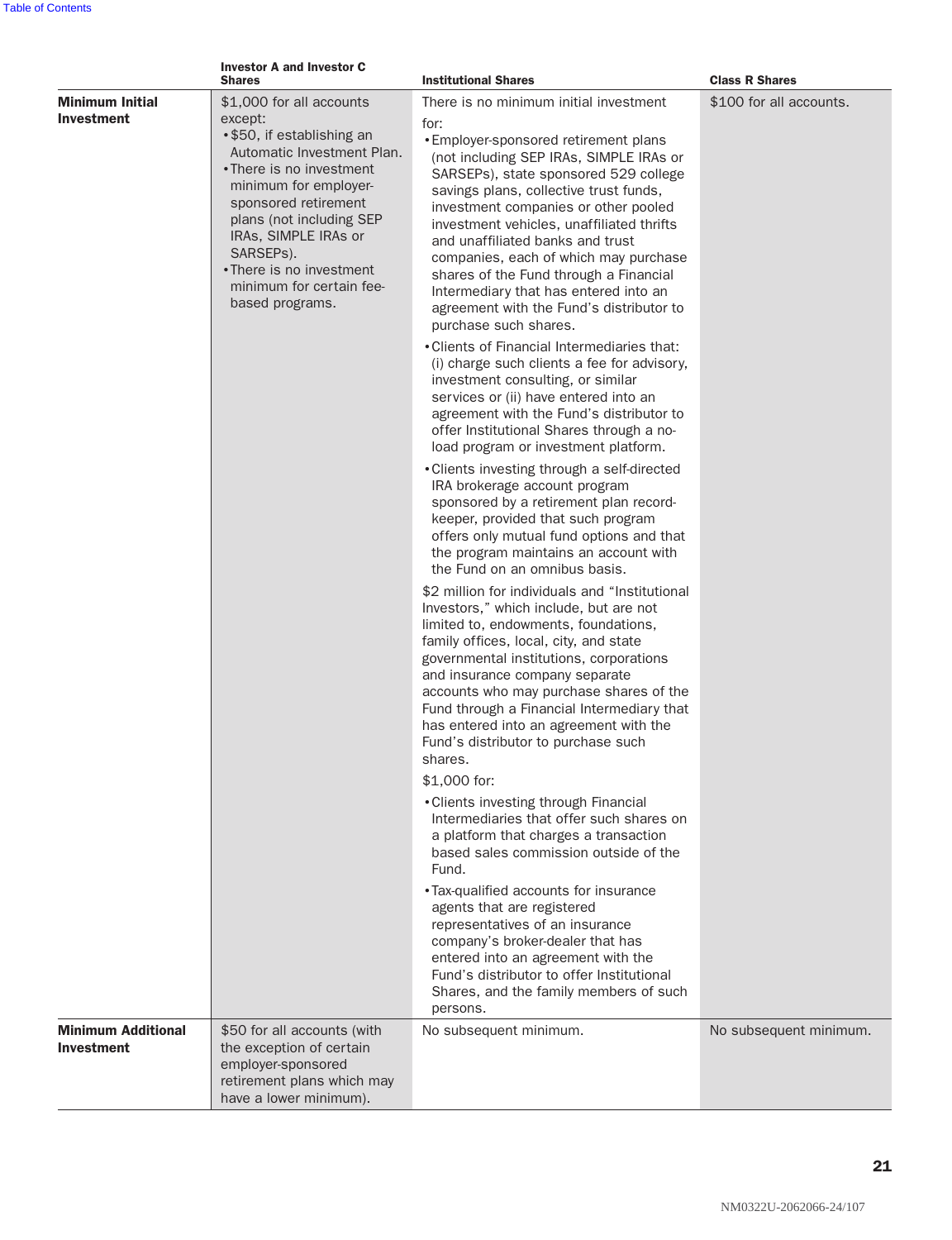# *Tax Information*

The Fund's dividends and distributions may be subject to U.S. federal income taxes and may be taxed as ordinary income or capital gains, unless you are a tax-exempt investor or are investing through a qualified tax-exempt plan described in section 401(a) of the Internal Revenue Code, in which case you may be subject to U.S. federal income tax when distributions are received from such tax-deferred arrangements.

## *Payments to Broker/Dealers and Other Financial Intermediaries*

If you purchase shares of the Fund through a Financial Intermediary, the Fund and BlackRock Investments, LLC, the Fund's distributor, or its affiliates may pay the Financial Intermediary for the sale of Fund shares and related services. These payments may create a conflict of interest by influencing the Financial Intermediary and your individual financial professional to recommend the Fund over another investment.

Ask your individual financial professional or visit your Financial Intermediary's website for more information.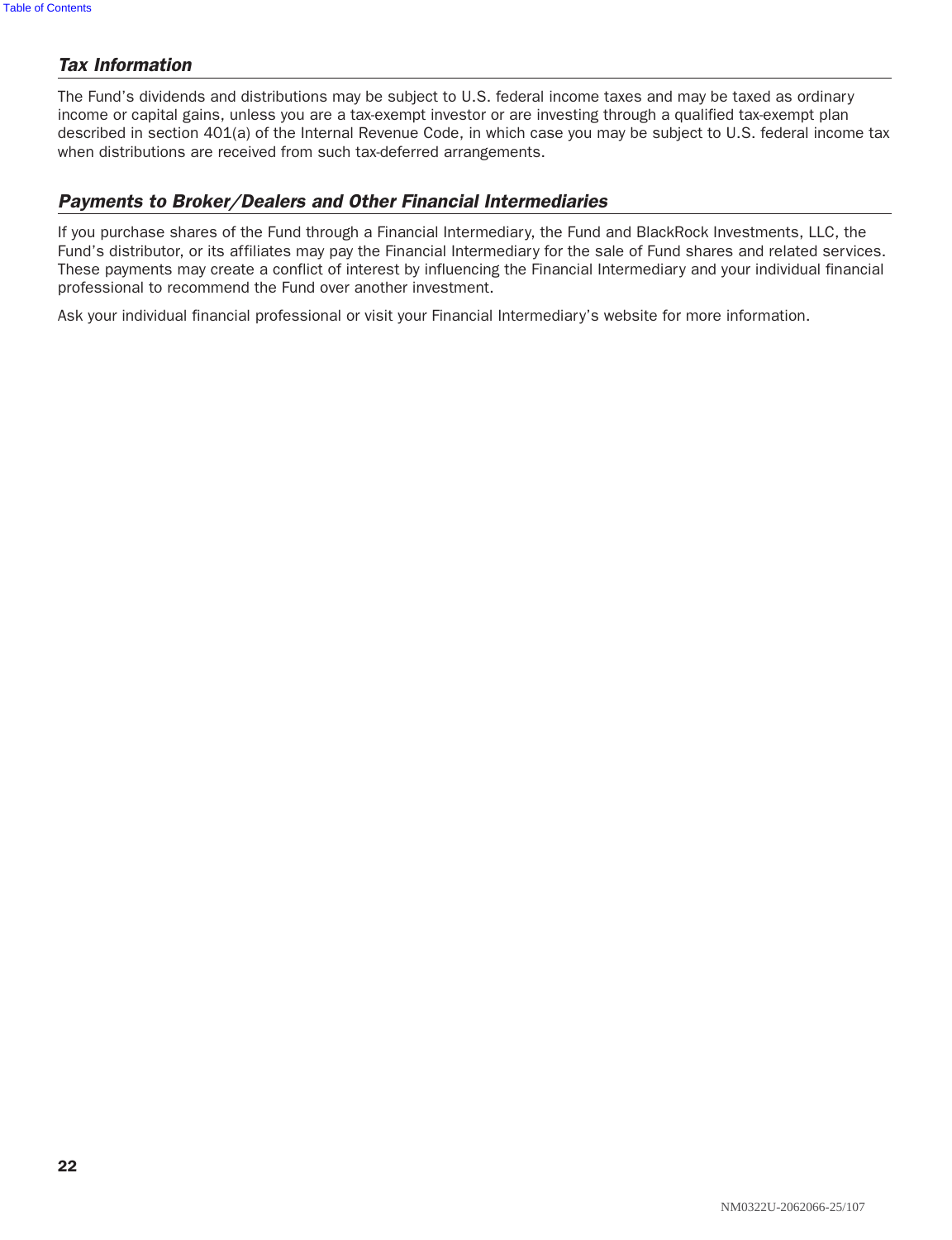# <span id="page-25-0"></span>Fund Overview

## Key Facts About BlackRock Core Bond Portfolio

## *Investment Objective*

The investment objective of the BlackRock Core Bond Portfolio (the "Core Bond Fund"or the "Fund") is to seek to realize a total return that exceeds that of the reference benchmark.

## *Fees and Expenses of the Fund*

This table describes the fees and expenses that you may pay if you buy, hold and sell shares of the Fund. You may pay other fees, such as brokerage commissions and other fees to your financial professional or your selected securities dealer, broker, investment adviser, service provider or industry professional (including BlackRock Advisors, LLC ("BlackRock") and its affiliates) (each, a "Financial Intermediary"), which are not reflected in the table and example below. You may qualify for sales charge discounts if you and your family invest, or agree to invest in the future, at least \$25,000 in the fund complex advised by BlackRock or its affiliates. More information about these and other discounts is available from your Financial Intermediary and in the "Details About the Share Classes" and the "Intermediary-Defined Sales Charge Waiver Policies" sections on pages 52 and A-1, respectively, of the Fund's prospectus and in the "Purchase of Shares" section on page II-88 of Part II of the Fund's Statement of Additional Information.

| <b>Shareholder Fees</b><br>(fees paid directly from your investment)                                                          | <b>Investor A</b><br><b>Shares</b> | <b>Investor C</b><br><b>Shares</b> | <b>Institutional</b><br><b>Shares</b> | <b>Class R</b><br><b>Shares</b> |
|-------------------------------------------------------------------------------------------------------------------------------|------------------------------------|------------------------------------|---------------------------------------|---------------------------------|
| Maximum Sales Charge (Load) Imposed on Purchases (as percentage<br>of offering price)                                         | 4.00%                              | None                               | None                                  | <b>None</b>                     |
| Maximum Deferred Sales Charge (Load) (as percentage of offering price<br>or redemption proceeds, whichever is lower)          | None <sup>1</sup>                  | 1.00% <sup>2</sup>                 | None                                  | None                            |
| <b>Annual Fund Operating Expenses</b><br>(expenses that you pay each year as a<br>percentage of the value of your investment) | <b>Investor A</b><br><b>Shares</b> | <b>Investor C</b><br><b>Shares</b> | <b>Institutional</b><br><b>Shares</b> | <b>Class R</b><br><b>Shares</b> |
| Management Fee <sup>3</sup>                                                                                                   | 0.33%                              | 0.33%                              | 0.33%                                 | 0.33%                           |
| Distribution and/or Service (12b-1) Fees                                                                                      | 0.25%                              | 1.00%                              | None                                  | 0.50%                           |
| <b>Other Expenses</b>                                                                                                         | 0.21%                              | 0.19%                              | 0.19%                                 | 0.29%                           |
| Acquired Fund Fees and Expenses <sup>4</sup>                                                                                  | 0.01%                              | 0.01%                              | 0.01%                                 | 0.01%                           |
| Total Annual Fund Operating Expenses <sup>4</sup>                                                                             | 0.80%                              | 1.53%                              | 0.53%                                 | 1.13%                           |
| Fee Waivers and/or Expense Reimbursements <sup>3,5</sup>                                                                      | $(0.11)\%$                         | $(0.09)$ %                         | $(0.09)$ %                            | $(0.19)$ %                      |
| Total Annual Fund Operating Expenses After Fee Waivers and/or<br>Expense Reimbursements <sup>3,5</sup>                        | 0.69%                              | 1.44%                              | 0.44%                                 | 0.94%                           |

<sup>1</sup> A contingent deferred sales charge ("CDSC") of 0.75% is assessed on certain redemptions of Investor A Shares made within 18 months after purchase where no initial sales charge was paid at the time of purchase as part of an investment of \$1,000,000 or more.

There is no CDSC on Investor C Shares after one year.

As described in the "Management of the Funds" section of the Fund's prospectus beginning on page 68, BlackRock has contractually agreed to waive the management fee with respect to any portion of the Fund's assets estimated to be attributable to investments in other equity and fixedincome mutual funds and exchange-traded funds managed by BlackRock or its affiliates that have a contractual management fee through June 30, 2023. In addition, BlackRock has contractually agreed to waive its management fees by the amount of investment advisory fees the Fund pays to BlackRock indirectly through its investment in money market funds managed by BlackRock or its affiliates through June 30, 2023. The contractual agreements may be terminated upon 90 days' notice by a majority of the non-interested trustees of BlackRock Funds V (the "Trust") or by a vote of a majority of the outstanding voting securities of the Fund.

Total Annual Fund Operating Expenses include Acquired Fund Fees and Expenses, which are not included in the ratios of expenses to average net assets in the Fund's most recent annual report, which include extraordinary expenses.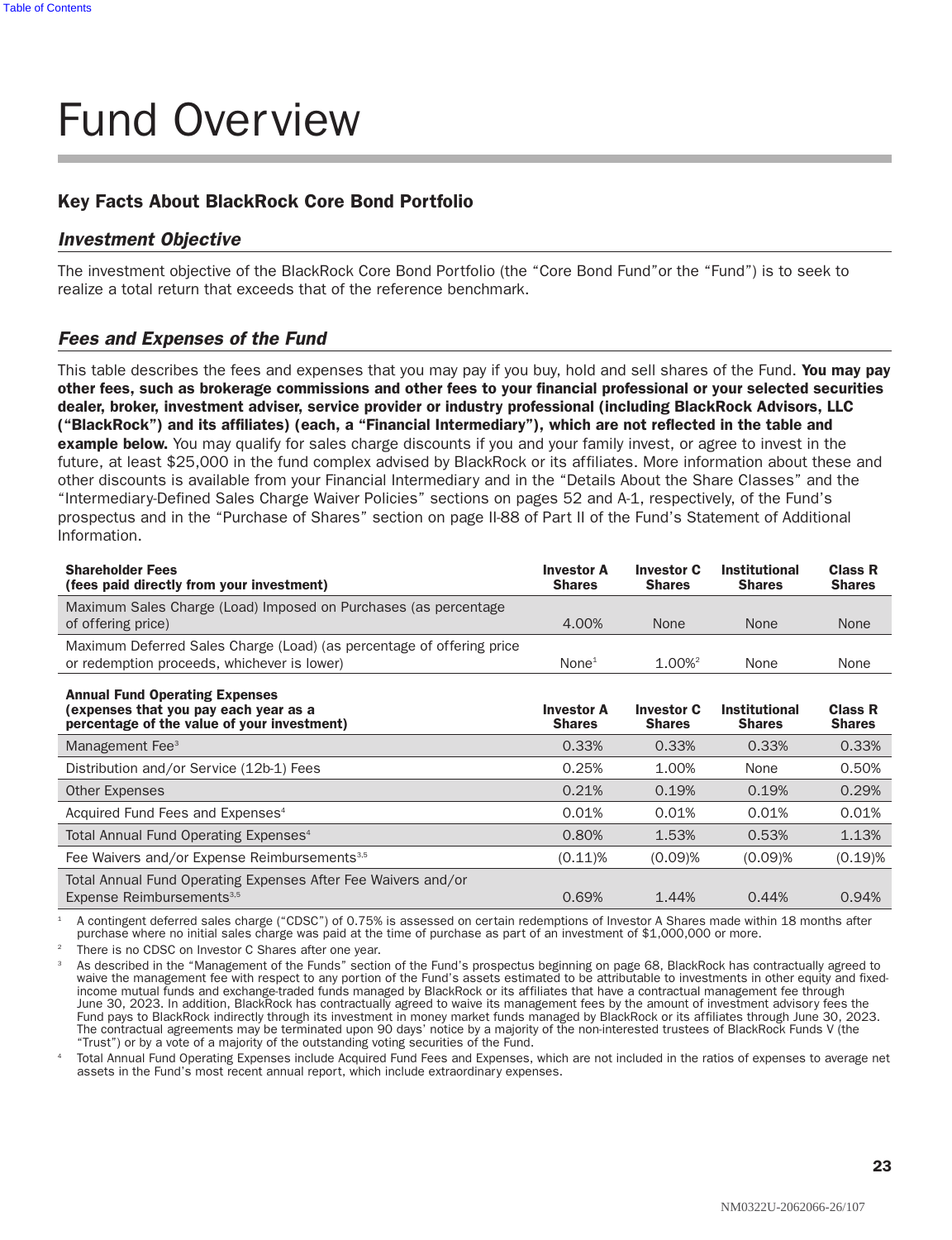As described in the "Management of the Funds" section of the Fund's prospectus beginning on page 68, BlackRock has contractually agreed to<br>waive and/or reimburse fees or expenses in order to limit Total Annual Fund Operati Reimbursements (excluding Dividend Expense, Interest Expense, Acquired Fund Fees and Expenses and certain other Fund expenses) to 0.68% (for Investor A Shares), 1.43% (for Investor C Shares), 0.43% (for Institutional Shares) and 0.93% (for Class R Shares) of average daily net assets through June 30, 2023. The contractual agreement may be terminated upon 90 days' notice by a majority of the non-interested trustees of the Trust or by a vote of a majority of the outstanding voting securities of the Fund.

### Example:

This Example is intended to help you compare the cost of investing in the Fund with the cost of investing in other mutual funds. The Example assumes that you invest \$10,000 in the Fund for the time periods indicated and then redeem all of your shares at the end of those periods. The Example also assumes that your investment has a 5% return each year and that the Fund's operating expenses remain the same. Although your actual costs may be higher or lower, based on these assumptions your costs would be:

|                      | 1 Year | 3 Years | 5 Years | 10 Years  |
|----------------------|--------|---------|---------|-----------|
| Investor A Shares    | \$468  | \$635   | \$816   | \$1,340   |
| Investor C Shares    | \$247  | \$475   | \$826   | \$1,619   |
| Institutional Shares | \$45   | \$161   | \$287   | 656<br>\$ |
| Class R Shares       | \$96   | \$340   | \$604   | \$1,358   |

You would pay the following expenses if you did not redeem your shares:

|                   | 'Year | <sup>2</sup> Years | 5 Years | 10 Years |
|-------------------|-------|--------------------|---------|----------|
| Investor C Shares | \$147 | \$475              | \$826   | \$1,619  |

## Portfolio Turnover:

The Fund pays transaction costs, such as commissions, when it buys and sells securities (or "turns over" its portfolio). A higher portfolio turnover rate may indicate higher transaction costs and may result in higher taxes when shares are held in a taxable account. These costs, which are not reflected in annual fund operating expenses or in the Example, affect the Fund's performance. During the most recent fiscal year, the Fund's portfolio turnover rate was 585% of the average value of its portfolio.

## *Principal Investment Strategies of the Fund*

The Core Bond Fund normally invests at least 80% of its assets in bonds and maintains an average portfolio duration that is within ±20% of the duration of the benchmark. As of December 31, 2021, the average duration of the benchmark, the Bloomberg U.S. Aggregate Bond Index, was 6.70 years, as calculated by BlackRock.

The Core Bond Fund may invest up to 25% of its assets in assets of foreign issuers, of which 10% (as a percentage of the Fund's assets) may be invested in emerging markets issuers. Up to 10% of the Core Bond Fund's assets may be exposed to non-US currency risk. A bond of a foreign issuer, including an emerging market issuer, will not count toward the 10% limit on non-US currency exposure if the bond is either (i) US dollar-denominated or (ii) non-US dollardenominated, but hedged back to US dollars.

The Core Bond Fund only buys securities that are rated investment grade at the time of purchase by at least one major rating agency or determined by the Fund's management team to be of similar quality. Split rated bonds will be considered to have the higher credit rating.

The management team evaluates sectors of the bond market and individual securities within these sectors. The management team selects bonds from several sectors including: U.S. Treasuries and agency securities, commercial and residential mortgage-backed securities, collateralized mortgage obligations ("CMOs"), asset-backed securities and corporate bonds.

The Core Bond Fund may buy or sell options or futures on a security or an index of securities, or enter into credit default swaps and interest rate or foreign currency transactions, including swaps (collectively, commonly known as derivatives). The Fund may use derivative instruments to hedge its investments or to seek to enhance returns. The Core Bond Fund may seek to obtain market exposure to the securities in which it primarily invests by entering into a series of purchase and sale contracts or by using other investment techniques (such as reverse repurchase agreements and mortgage dollar rolls).

The Core Bond Fund may engage in active and frequent trading of portfolio securities to achieve its principal investment strategies.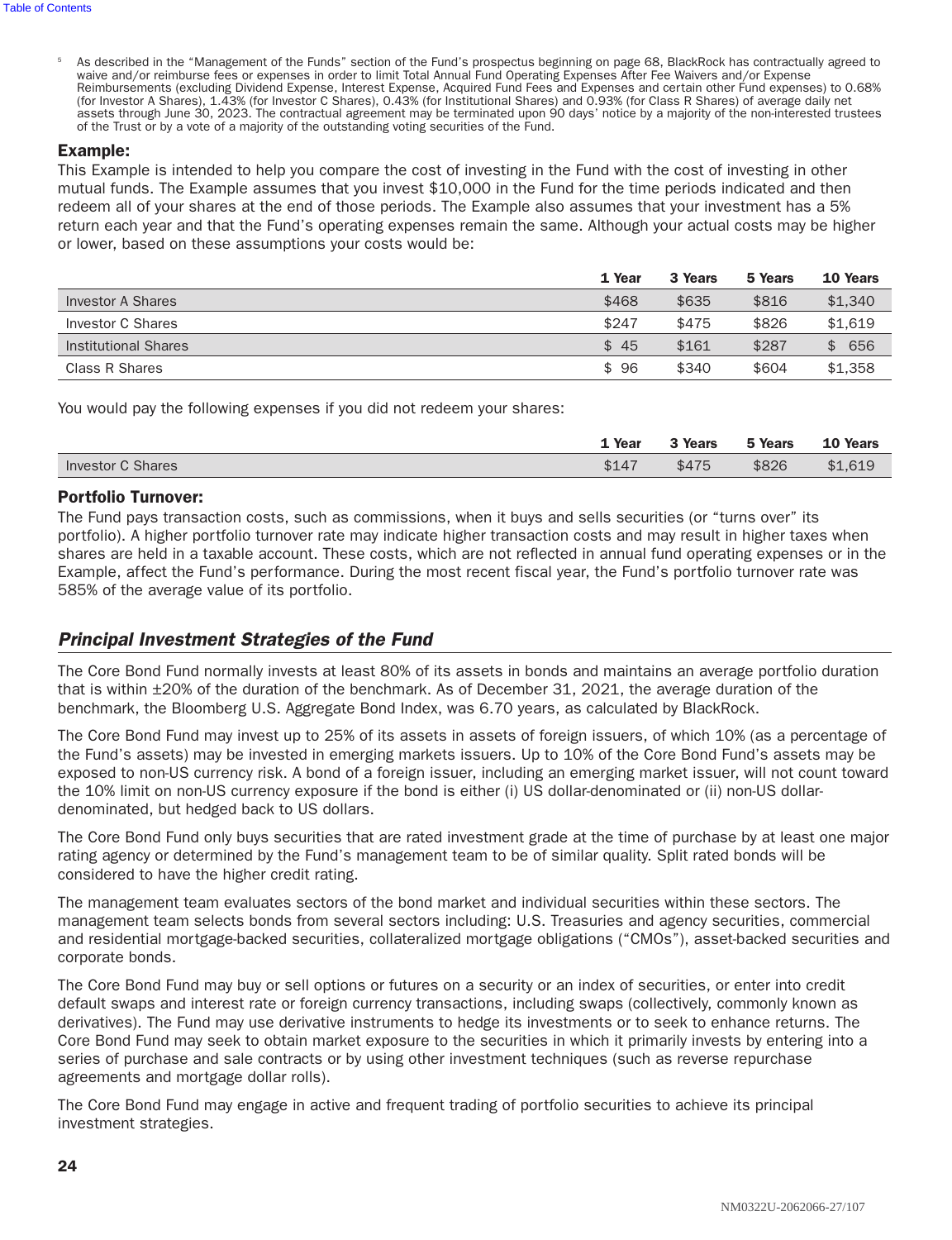# *Principal Risks of Investing in the Fund*

Risk is inherent in all investing. The value of your investment in the Fund, as well as the amount of return you receive on your investment, may fluctuate significantly from day to day and over time. You may lose part or all of your investment in the Fund or your investment may not perform as well as other similar investments. The following is a summary description of principal risks of investing in the Fund. The relative significance of each risk factor below may change over time and you should review each risk factor carefully.

■ Debt Securities Risk — Debt securities, such as bonds, involve interest rate risk, credit risk, extension risk, and prepayment risk, among other things.

*Interest Rate Risk* — The market value of bonds and other fixed-income securities changes in response to interest rate changes and other factors. Interest rate risk is the risk that prices of bonds and other fixed-income securities will increase as interest rates fall and decrease as interest rates rise.

The Fund may be subject to a greater risk of rising interest rates due to the current period of historically low rates. For example, if interest rates increase by 1%, assuming a current portfolio duration of ten years, and all other factors being equal, the value of the Fund's investments would be expected to decrease by 10%. The magnitude of these fluctuations in the market price of bonds and other fixed-income securities is generally greater for those securities with longer maturities. Fluctuations in the market price of the Fund's investments will not affect interest income derived from instruments already owned by the Fund, but will be reflected in the Fund's net asset value. The Fund may lose money if short-term or long-term interest rates rise sharply in a manner not anticipated by Fund management.

To the extent the Fund invests in debt securities that may be prepaid at the option of the obligor (such as mortgagebacked securities), the sensitivity of such securities to changes in interest rates may increase (to the detriment of the Fund) when interest rates rise. Moreover, because rates on certain floating rate debt securities typically reset only periodically, changes in prevailing interest rates (and particularly sudden and significant changes) can be expected to cause some fluctuations in the net asset value of the Fund to the extent that it invests in floating rate debt securities.

These basic principles of bond prices also apply to U.S. Government securities. A security backed by the "full faith and credit" of the U.S. Government is guaranteed only as to its stated interest rate and face value at maturity, not its current market price. Just like other fixed-income securities, government-guaranteed securities will fluctuate in value when interest rates change.

A general rise in interest rates has the potential to cause investors to move out of fixed-income securities on a large scale, which may increase redemptions from funds that hold large amounts of fixed-income securities. Heavy redemptions could cause the Fund to sell assets at inopportune times or at a loss or depressed value and could hurt the Fund's performance.

*Credit Risk* — Credit risk refers to the possibility that the issuer of a debt security (i.e., the borrower) will not be able to make payments of interest and principal when due. Changes in an issuer's credit rating or the market's perception of an issuer's creditworthiness may also affect the value of the Fund's investment in that issuer. The degree of credit risk depends on both the financial condition of the issuer and the terms of the obligation.

*Extension Risk* — When interest rates rise, certain obligations will be paid off by the obligor more slowly than anticipated, causing the value of these obligations to fall.

*Prepayment Risk* — When interest rates fall, certain obligations will be paid off by the obligor more quickly than originally anticipated, and the Fund may have to invest the proceeds in securities with lower yields.

- *Mortgage- and Asset-Backed Securities Risks* Mortgage- and asset-backed securities represent interests in "pools" of mortgages or other assets, including consumer loans or receivables held in trust. Mortgage- and assetbacked securities are subject to credit, interest rate, prepayment and extension risks. These securities also are subject to risk of default on the underlying mortgage or asset, particularly during periods of economic downturn. Small movements in interest rates (both increases and decreases) may quickly and significantly reduce the value of certain mortgage-backed securities.
- *U.S. Government Issuer Risk* Treasury obligations may differ in their interest rates, maturities, times of issuance and other characteristics. Obligations of U.S. Government agencies and authorities are supported by varying degrees of credit but generally are not backed by the full faith and credit of the U.S. Government. No assurance can be given that the U.S. Government will provide financial support to its agencies and authorities if it is not obligated by law to do so.
- **Borrowing Risk** Borrowing may exaggerate changes in the net asset value of Fund shares and in the return on the Fund's portfolio. Borrowing will cost the Fund interest expense and other fees. The costs of borrowing may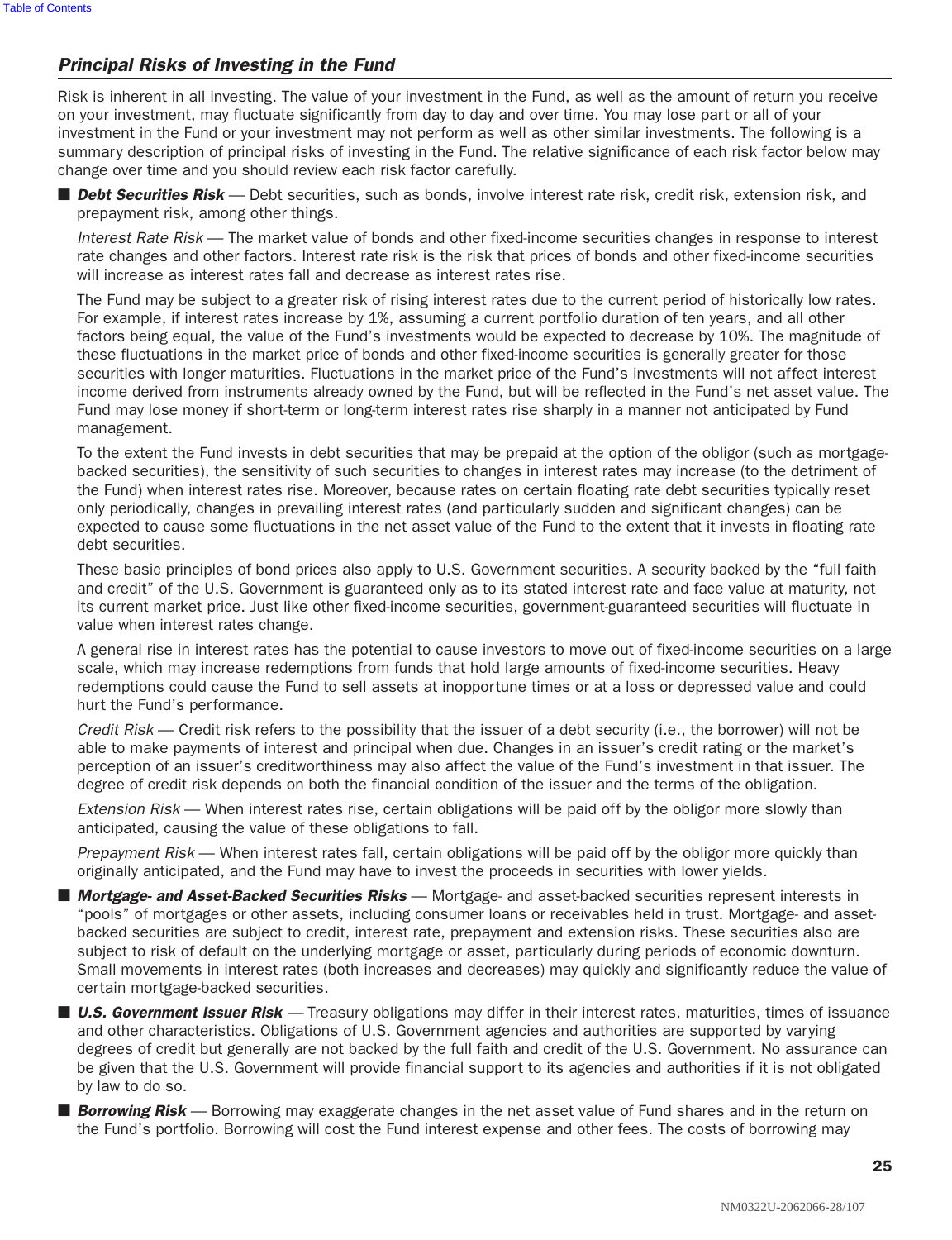reduce the Fund's return. Borrowing may cause the Fund to liquidate positions when it may not be advantageous to do so to satisfy its obligations.

■ **Derivatives Risk** — The Fund's use of derivatives may increase its costs, reduce the Fund's returns and/or increase volatility. Derivatives involve significant risks, including:

*Volatility Risk* — Volatility is defined as the characteristic of a security, an index or a market to fluctuate significantly in price within a short time period. A risk of the Fund's use of derivatives is that the fluctuations in their values may not correlate with the overall securities markets.

*Counterpar ty Risk* — Derivatives are also subject to counterparty risk, which is the risk that the other party in the transaction will not fulfill its contractual obligation.

*Market and Illiquidity Risk* — The possible lack of a liquid secondary market for derivatives and the resulting inability of the Fund to sell or otherwise close a derivatives position could expose the Fund to losses and could make derivatives more difficult for the Fund to value accurately.

*Valuation Risk* — Valuation may be more difficult in times of market turmoil since many investors and market makers may be reluctant to purchase complex instruments or quote prices for them.

*Hedging Risk* — Hedges are sometimes subject to imperfect matching between the derivative and the underlying security, and there can be no assurance that the Fund's hedging transactions will be effective. The use of hedging may result in certain adverse tax consequences.

*Tax Risk* — Certain aspects of the tax treatment of derivative instruments, including swap agreements and commodity-linked derivative instruments, are currently unclear and may be affected by changes in legislation, regulations or other legally binding authority. Such treatment may be less favorable than that given to a direct investment in an underlying asset and may adversely affect the timing, character and amount of income the Fund realizes from its investments.

*Regulatory Risk* — Derivative contracts, including, without limitation, swaps, currency forwards and non-deliverable forwards, are subject to regulation under the Dodd-Frank Wall Street Reform and Consumer Protection Act (the "Dodd-Frank Act") in the United States and under comparable regimes in Europe, Asia and other non-U.S. jurisdictions. Under the Dodd-Frank Act, certain derivatives are subject to margin requirements and swap dealers are required to collect margin from the Fund with respect to such derivatives. Specifically, regulations are now in effect that require swap dealers to post and collect variation margin (comprised of specified liquid instruments and subject to a required haircut) in connection with trading of over-the-counter ("OTC") swaps with the Fund. Shares of investment companies (other than certain money market funds) may not be posted as collateral under these regulations. Requirements for posting of initial margin in connection with OTC swaps will be phased-in through at least 2021. In addition, regulations adopted by global prudential regulators that are now in effect require certain bank-regulated counterparties and certain of their affiliates to include in certain financial contracts, including many derivatives contracts, terms that delay or restrict the rights of counterparties, such as the Fund, to terminate such contracts, foreclose upon collateral, exercise other default rights or restrict transfers of credit support in the event that the counterparty and/or its affiliates are subject to certain types of resolution or insolvency proceedings. The implementation of these requirements with respect to derivatives, as well as regulations under the Dodd-Frank Act regarding clearing, mandatory trading and margining of other derivatives, may increase the costs and risks to the Fund of trading in these instruments and, as a result, may affect returns to investors in the Fund.

On October 28, 2020, the Securities and Exchange Commission adopted new regulations governing the use of derivatives by registered investment companies ("Rule 18f-4"). The Fund will be required to implement and comply with Rule 18f-4 by August 19, 2022. Once implemented, Rule 18f-4 will impose limits on the amount of derivatives a fund can enter into, eliminate the asset segregation framework currently used by funds to comply with Section 18 of the Investment Company Act of 1940, as amended, treat derivatives as senior securities and require funds whose use of derivatives is more than a limited specified exposure amount to establish and maintain a comprehensive derivatives risk management program and appoint a derivatives risk manager.

**Dollar Rolls Risk** — Dollar rolls involve the risk that the market value of the securities that the Fund is committed to buy may decline below the price of the securities the Fund has sold. These transactions may involve leverage.

**Emerging Markets Risk** — Emerging markets are riskier than more developed markets because they tend to develop unevenly and may never fully develop. Investments in emerging markets may be considered speculative. Emerging markets are more likely to experience hyperinflation and currency devaluations, which adversely affect returns to U.S. investors. In addition, many emerging securities markets have far lower trading volumes and less liquidity than developed markets.

■ *Foreign Securities Risk* — Foreign investments often involve special risks not present in U.S. investments that can increase the chances that the Fund will lose money. These risks include: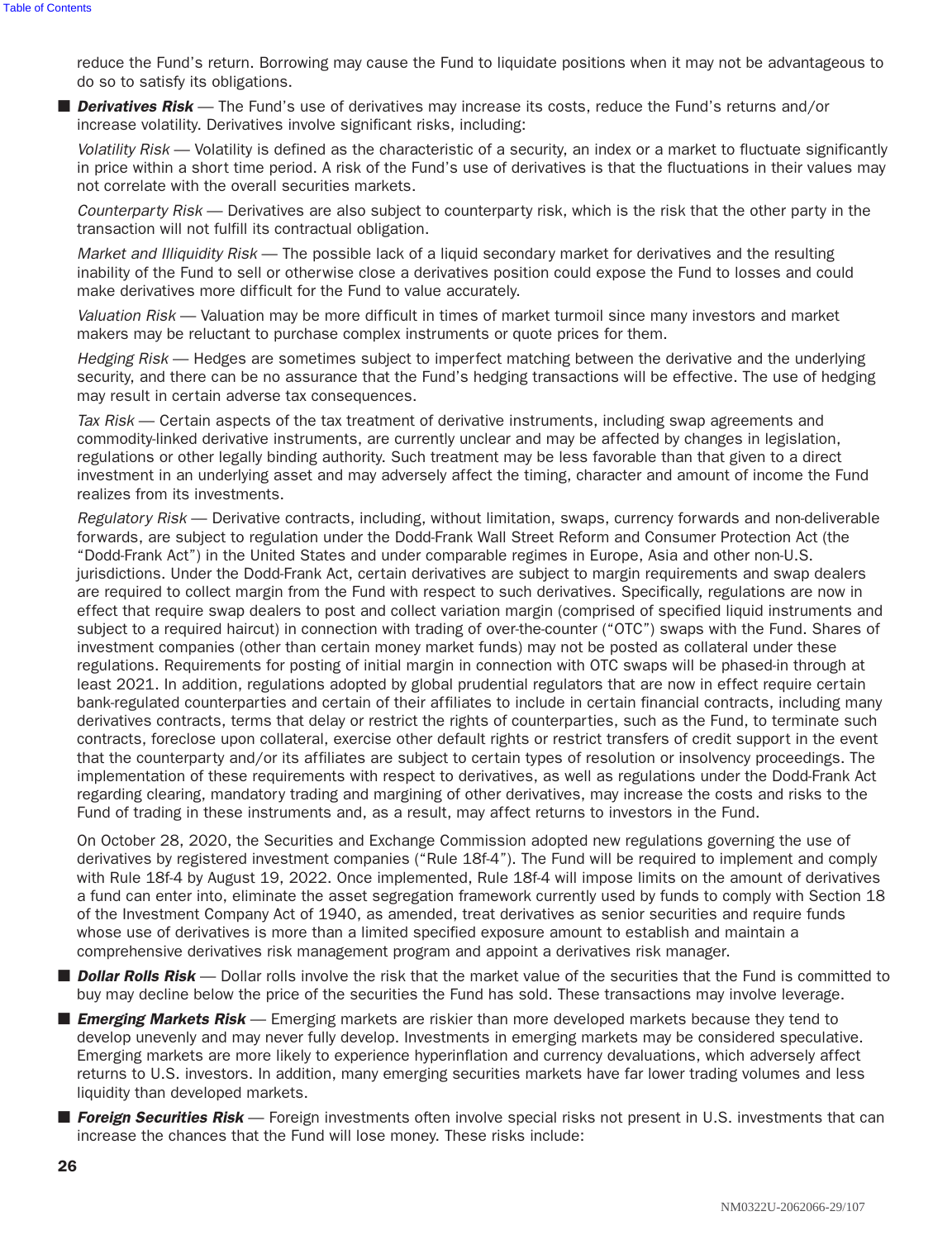- The Fund generally holds its foreign securities and cash in foreign banks and securities depositories, which may be recently organized or new to the foreign custody business and may be subject to only limited or no regulatory oversight.
- Changes in foreign currency exchange rates can affect the value of the Fund's portfolio.
- The economies of certain foreign markets may not compare favorably with the economy of the United States with respect to such issues as growth of gross national product, reinvestment of capital, resources and balance of payments position.
- The governments of certain countries, or the U.S. Government with respect to certain countries, may prohibit or impose substantial restrictions through capital controls and/or sanctions on foreign investments in the capital markets or certain industries in those countries, which may prohibit or restrict the ability to own or transfer currency, securities, derivatives or other assets.
- Many foreign governments do not supervise and regulate stock exchanges, brokers and the sale of securities to the same extent as does the United States and may not have laws to protect investors that are comparable to U.S. securities laws.
- Settlement and clearance procedures in certain foreign markets may result in delays in payment for or delivery of securities not typically associated with settlement and clearance of U.S. investments.
- The Fund's claims to recover foreign withholding taxes may not be successful, and if the likelihood of recovery of foreign withholding taxes materially decreases, due to, for example, a change in tax regulation or approach in the foreign country, accruals in the Fund's net asset value for such refunds may be written down partially or in full, which will adversely affect the Fund's net asset value.
- *High Portfolio Turnover Risk* The Fund may engage in active and frequent trading of its portfolio securities. High portfolio turnover (more than 100%) may result in increased transaction costs to the Fund, including brokerage commissions, dealer mark-ups and other transaction costs on the sale of the securities and on reinvestment in other securities. The sale of Fund portfolio securities may result in the realization and/or distribution to shareholders of higher capital gains or losses as compared to a fund with less active trading policies. These effects of higher than normal portfolio turnover may adversely affect Fund performance. In addition, investment in mortgage dollar rolls and participation in TBA transactions may significantly increase the Fund's portfolio turnover rate. A TBA transaction is a method of trading mortgage-backed securities where the buyer and seller agree upon general trade parameters such as agency, settlement date, par amount, and price at the time the contract is entered into but the mortgage-backed securities are delivered in the future, generally 30 days later.
- **Illiquid Investments Risk** The Fund may invest up to an aggregate amount of 15% of its net assets in illiquid investments. An illiquid investment is any investment that the Fund reasonably expects cannot be sold or disposed of in current market conditions in seven calendar days or less without the sale or disposition significantly changing the market value of the investment. The Fund's illiquid investments may reduce the returns of the Fund because it may be difficult to sell the illiquid investments at an advantageous time or price. An investment may be illiquid due to, among other things, the reduced number and capacity of traditional market participants to make a market in fixed-income securities or the lack of an active trading market. To the extent that the Fund's principal investment strategies involve derivatives or securities with substantial market and/or credit risk, the Fund will tend to have the greatest exposure to the risks associated with illiquid investments. Liquid investments may become illiquid after purchase by the Fund, particularly during periods of market turmoil. Illiquid investments may be harder to value, especially in changing markets, and if the Fund is forced to sell these investments to meet redemption requests or for other cash needs, the Fund may suffer a loss. This may be magnified in a rising interest rate environment or other circumstances where investor redemptions from fixed-income mutual funds may be higher than normal. In addition, when there is illiquidity in the market for certain securities, the Fund, due to limitations on illiquid investments, may be subject to purchase and sale restrictions.
- **Leverage Risk** Some transactions may give rise to a form of economic leverage. These transactions may include, among others, derivatives, and may expose the Fund to greater risk and increase its costs. The use of leverage may cause the Fund to liquidate portfolio positions when it may not be advantageous to do so to satisfy its obligations or to meet any required asset segregation requirements. Increases and decreases in the value of the Fund's portfolio will be magnified when the Fund uses leverage.
- *Market Risk and Selection Risk* Market risk is the risk that one or more markets in which the Fund invests will go down in value, including the possibility that the markets will go down sharply and unpredictably. The value of a security or other asset may decline due to changes in general market conditions, economic trends or events that are not specifically related to the issuer of the security or other asset, or factors that affect a particular issuer or issuers, exchange, country, group of countries, region, market, industry, group of industries, sector or asset class. Local, regional or global events such as war, acts of terrorism, the spread of infectious illness or other public health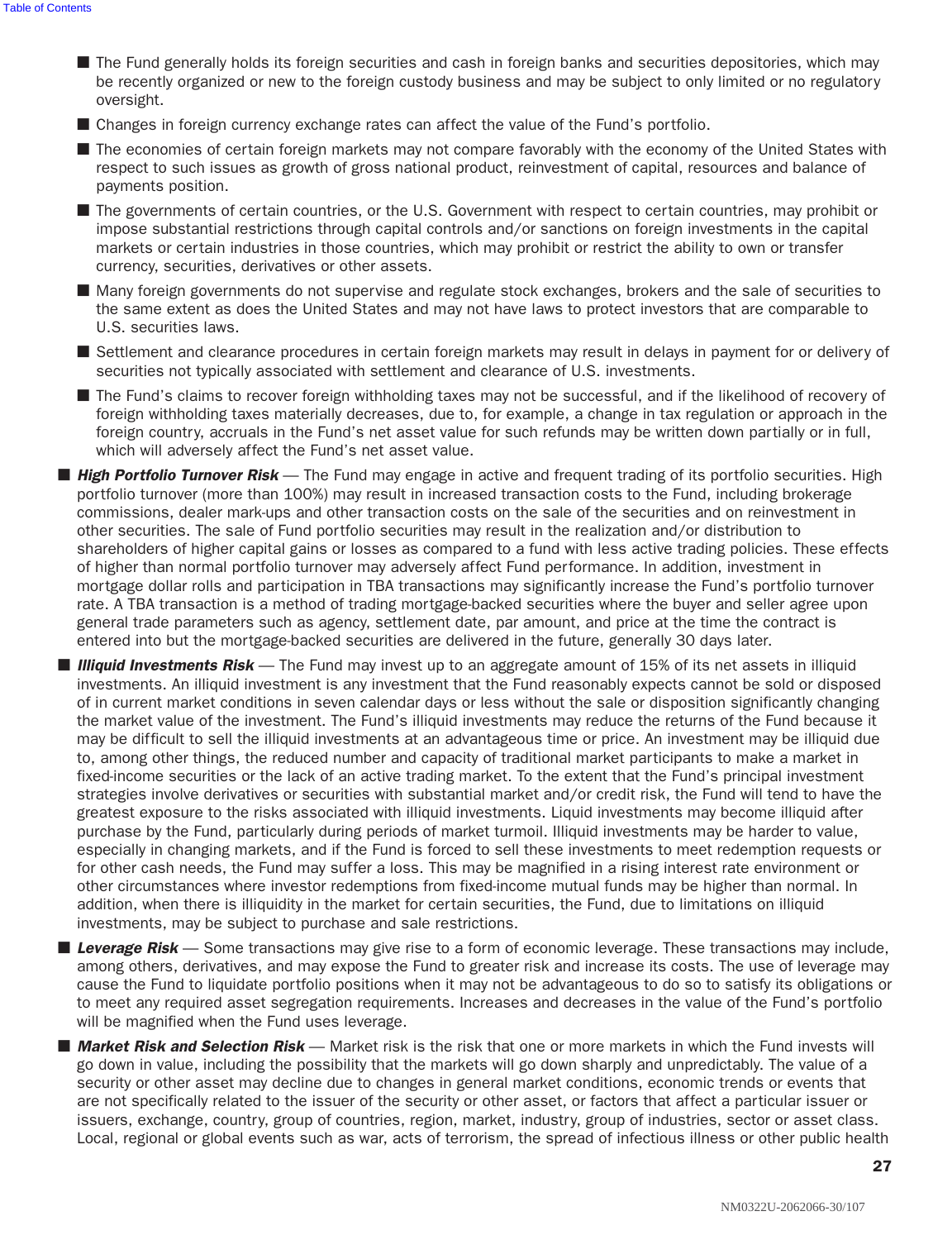issues like pandemics or epidemics, recessions, or other events could have a significant impact on the Fund and its investments. Selection risk is the risk that the securities selected by Fund management will underperform the markets, the relevant indices or the securities selected by other funds with similar investment objectives and investment strategies. This means you may lose money.

A recent outbreak of an infectious coronavirus has developed into a global pandemic that has resulted in numerous disruptions in the market and has had significant economic impact leaving general concern and uncertainty. The impact of this coronavirus, and other epidemics and pandemics that may arise in the future, could affect the economies of many nations, individual companies and the market in general ways that cannot necessarily be foreseen at the present time.

- Repurchase Agreements and Purchase and Sale Contracts Risk If the other party to a repurchase agreement or purchase and sale contract defaults on its obligation under the agreement, the Fund may suffer delays and incur costs or lose money in exercising its rights under the agreement. If the seller fails to repurchase the security in either situation and the market value of the security declines, the Fund may lose money.
- **Reverse Repurchase Agreements Risk** Reverse repurchase agreements involve the sale of securities held by the Fund with an agreement to repurchase the securities at an agreed-upon price, date and interest payment. Reverse repurchase agreements involve the risk that the other party may fail to return the securities in a timely manner or at all. The Fund could lose money if it is unable to recover the securities and the value of the collateral held by the Fund, including the value of the investments made with cash collateral, is less than the value of the securities. These events could also trigger adverse tax consequences for the Fund. In addition, reverse repurchase agreements involve the risk that the interest income earned in the investment of the proceeds will be less than the interest expense.

## *Performance Information*

The information shows you how the Fund's performance has varied year by year and provides some indication of the risks of investing in the Fund. The Fund acquired all of the assets, subject to the liabilities, of BlackRock Core Bond Portfolio, a series of BlackRock Funds II (the " Predecessor Fund"), in a reorganization on September 17, 2018 (the "Reorganization"). The table compares the Fund's performance to that of the Bloomberg U.S. Aggregate Bond Index. The Fund adopted the performance of the Predecessor Fund as a result of the Reorganization. The performance information below is based on the performance of the Predecessor Fund for periods prior to the date of the Reorganization. The Predecessor Fund had the same investment objectives, strategies and policies, portfolio management team and contractual arrangements, including the same contractual fees and expenses, as the Fund as of the date of the Reorganization. To the extent that dividends and distributions have been paid by the Fund, the performance information for the Fund in the chart and table assumes reinvestment of the dividends and distributions. As with all such investments, past performance (before and after taxes) is not an indication of future results. Sales charges are not reflected in the bar chart. If they were, returns would be less than those shown. However, the table includes all applicable fees and sales charges. If the Fund's investment manager and its affiliates had not waived or reimbursed certain Fund expenses during these periods, the Fund's returns would have been lower. Updated information on the Fund's performance, including its current net asset value, can be obtained by visiting http:// www.blackrock.com or can be obtained by phone at 800-882-0052.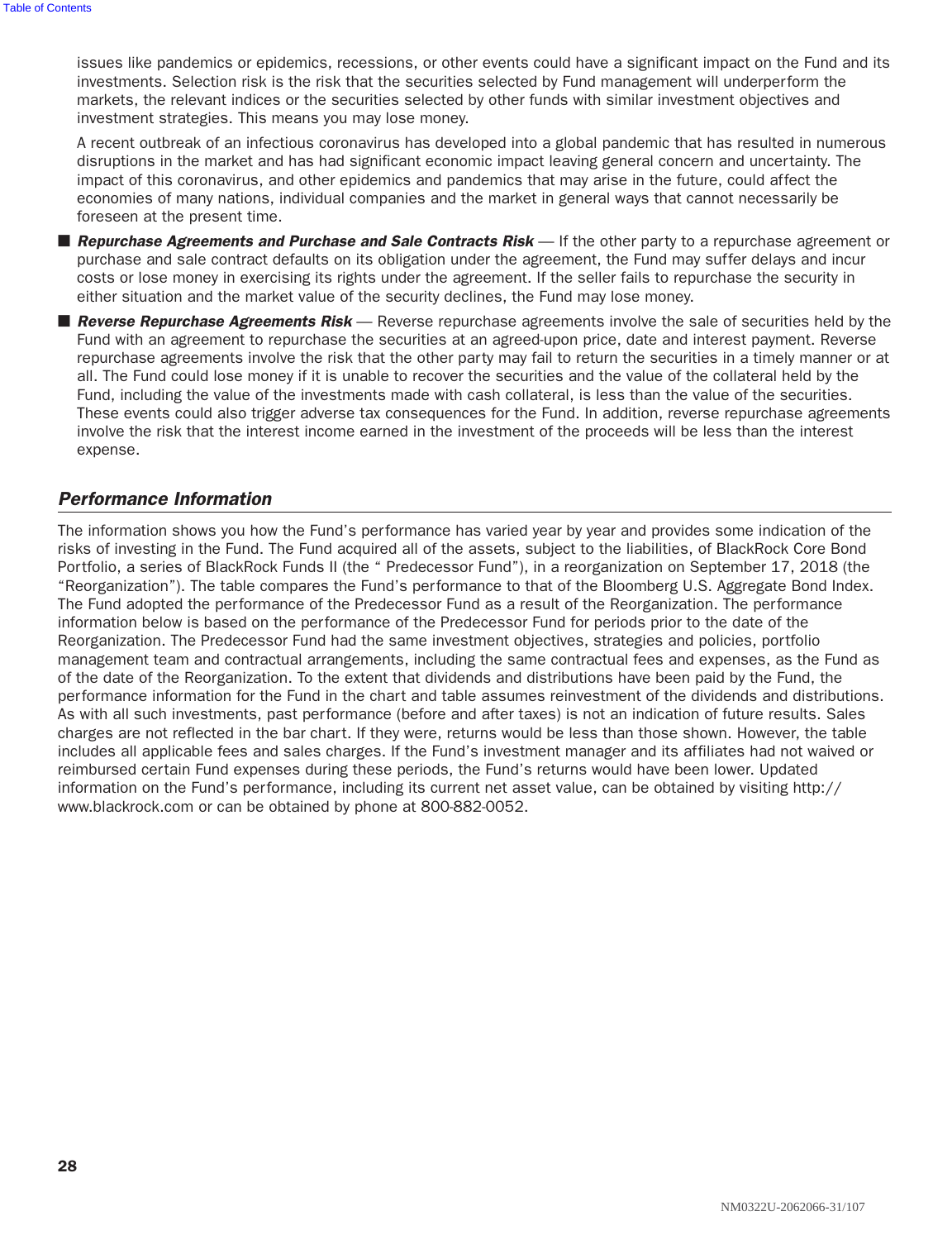## Investor A Shares ANNUAL TOTAL RETURNS BlackRock Core Bond Portfolio As of 12/31



During the ten-year period shown in the bar chart, the highest return for a quarter was 5.04% (quarter ended June 30, 2020) and the lowest return for a quarter was -3.21% (quarter ended March 31, 2021).

### For the periods ended 12/31/21 Average Annual Total Returns **1 Year 5 Years 10 Years** 10 Years 10 Years 10 Years 10 Years 10 Years 10 Years 10 Years 10 Years 10 Years 10 Years 10 Years 10 Years 10 Years 10 Years 10 Years 10 Years 10 Years 10 Years 10 Ye BlackRock Core Bond Portfolio — Investor A Shares Return Before Taxes (5.58)% 2.67% 2.72% Return After Taxes on Distributions (6.23)  $(6.23)$ % 1.49% 1.61% 1.61% Return After Taxes on Distributions and Sale of Fund Shares (3.21)% 1.58% 1.62% 1.62% BlackRock Core Bond Portfolio — Investor C Shares Return Before Taxes (3.26)% 2.75% 2.53% BlackRock Core Bond Portfolio — Class R Shares Return Before Taxes **2.88%** 3.26% 3.26% 3.26% 3.26% 3.26% 3.88% 3.26% 3.26% 3.26% 3.26% 3.26% 3.26% 3.26% 3.26% 3.26% 3.26% 3.26% 3.26% 3.26% 3.26% 3.26% 3.26% 3.26% 3.26% 3.26% 3.26% 3.26% 3.26% 3.26% 3.26% 3.26% 3.26% 3. BlackRock Core Bond Portfolio — Institutional Shares Return Before Taxes 3.44% 3.77% 3.44% 3.77% 3.44% Bloomberg U.S. Aggregate Bond Index (Reflects no deduction for fees, expenses or taxes) (1.54)% 3.57% 2.90%

After-tax returns are calculated using the historical highest individual federal marginal income tax rates and do not reflect the impact of state and local taxes. Actual after-tax returns depend on the investor's tax situation and may differ from those shown, and the after-tax returns shown are not relevant to investors who hold their shares through tax-deferred arrangements, such as 401(k) plans or individual retirement accounts. After-tax returns are shown for Investor A Shares only, and the after-tax returns for Investor C, Institutional and Class R Shares will vary.

## *Investment Manager*

The Fund's investment manager is BlackRock Advisors, LLC (previously defined as "BlackRock"). The Fund's subadvisers are BlackRock International Limited and BlackRock (Singapore) Limited. Where applicable, the use of the term BlackRock also refers to the Fund's sub-advisers.

## *Portfolio Managers*

| <b>Name</b>        | <b>Portfolio Manager</b><br>of the Fund Since* | <b>Title</b>                                                                                                   |
|--------------------|------------------------------------------------|----------------------------------------------------------------------------------------------------------------|
|                    |                                                | Global Chief Investment Officer of Fixed Income,<br>Co-head of BlackRock, Inc.'s Global Fixed Income platform, |
|                    |                                                | member of Global Operating Committee and                                                                       |
| <b>Rick Rieder</b> | 2010                                           | Chairman of the BlackRock, Inc. firmwide Investment Council                                                    |
| <b>Bob Miller</b>  | 2011                                           | Managing Director of BlackRock, Inc.                                                                           |
| Akiva Dickstein    | 2016                                           | Managing Director of BlackRock, Inc.                                                                           |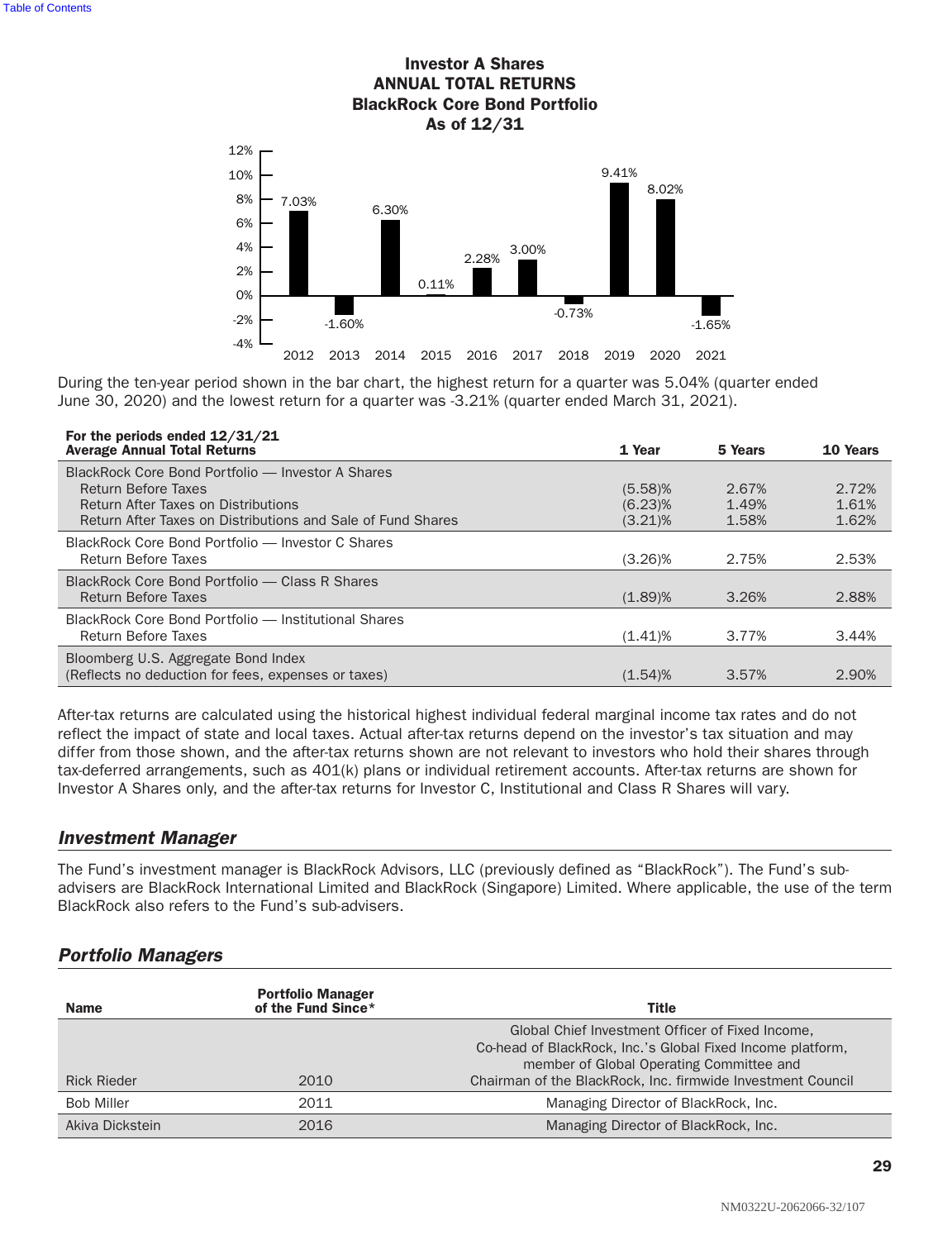| <b>Name</b> | <b>Portfolio Manager</b><br>of the Fund Since* | <b>Title</b>                         |  |
|-------------|------------------------------------------------|--------------------------------------|--|
| David Rogal | 2017                                           | Managing Director of BlackRock, Inc. |  |

\* Includes management of the Predecessor Fund.

## *Purchase and Sale of Fund Shares*

You may purchase or redeem shares of the Fund each day the New York Stock Exchange is open. To purchase or sell shares you should contact your Financial Intermediary, or, if you hold your shares through the Fund, you should contact the Fund by phone at (800) 441-7762, by mail (c/o BlackRock Funds, P.O. Box 9819, Providence, Rhode Island 02940-8019), or by the Internet at www.blackrock.com. The Fund's initial and subsequent investment minimums generally are as follows, although the Fund may reduce or waive the minimums in some cases: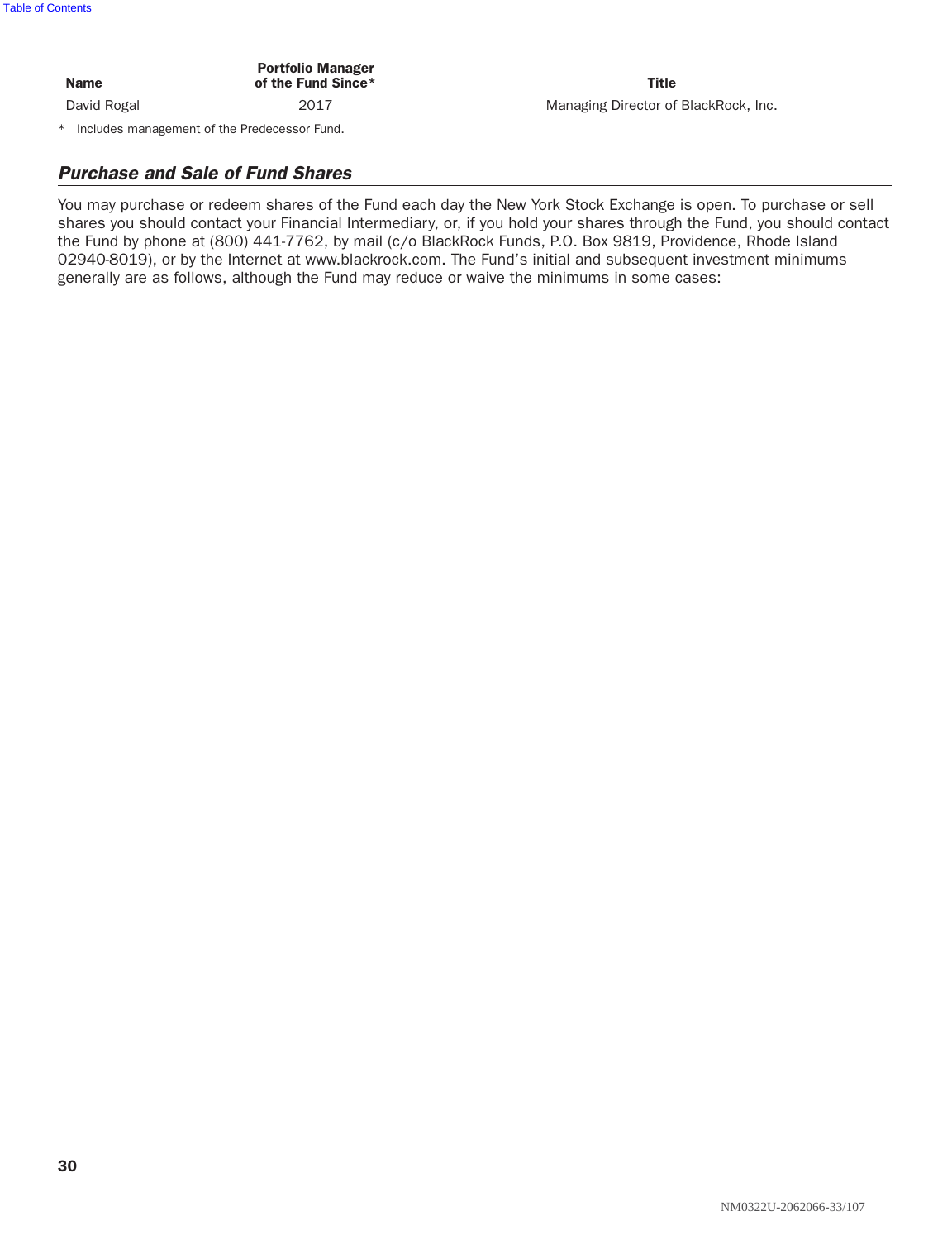|                                                | <b>Investor A and Investor C</b><br><b>Shares</b>                                                                                                                                                                                                                                                                        | <b>Institutional Shares</b>                                                                                                                                                                                                                                                                                                                                                                                                                                                                                                                     | <b>Class R Shares</b>   |
|------------------------------------------------|--------------------------------------------------------------------------------------------------------------------------------------------------------------------------------------------------------------------------------------------------------------------------------------------------------------------------|-------------------------------------------------------------------------------------------------------------------------------------------------------------------------------------------------------------------------------------------------------------------------------------------------------------------------------------------------------------------------------------------------------------------------------------------------------------------------------------------------------------------------------------------------|-------------------------|
| <b>Minimum Initial</b><br><b>Investment</b>    | \$1,000 for all accounts<br>except:<br>• \$50, if establishing an<br>Automatic Investment Plan.<br>• There is no investment<br>minimum for employer-<br>sponsored retirement<br>plans (not including SEP<br>IRAs, SIMPLE IRAs or<br>SARSEPS).<br>• There is no investment<br>minimum for certain fee-<br>based programs. | There is no minimum initial investment<br>for:<br>• Employer-sponsored retirement plans<br>(not including SEP IRAs, SIMPLE IRAs or<br>SARSEPs), state sponsored 529 college<br>savings plans, collective trust funds,<br>investment companies or other pooled<br>investment vehicles, unaffiliated thrifts<br>and unaffiliated banks and trust<br>companies, each of which may purchase<br>shares of the Fund through a Financial<br>Intermediary that has entered into an<br>agreement with the Fund's distributor to<br>purchase such shares. | \$100 for all accounts. |
|                                                |                                                                                                                                                                                                                                                                                                                          | . Clients of Financial Intermediaries that:<br>(i) charge such clients a fee for advisory,<br>investment consulting, or similar<br>services or (ii) have entered into an<br>agreement with the Fund's distributor to<br>offer Institutional Shares through a no-<br>load program or investment platform.                                                                                                                                                                                                                                        |                         |
|                                                |                                                                                                                                                                                                                                                                                                                          | • Clients investing through a self-directed<br>IRA brokerage account program<br>sponsored by a retirement plan record-<br>keeper, provided that such program<br>offers only mutual fund options and that<br>the program maintains an account with<br>the Fund on an omnibus basis.                                                                                                                                                                                                                                                              |                         |
|                                                |                                                                                                                                                                                                                                                                                                                          | \$2 million for individuals and "Institutional"<br>Investors," which include, but are not<br>limited to, endowments, foundations,<br>family offices, local, city, and state<br>governmental institutions, corporations<br>and insurance company separate<br>accounts who may purchase shares of the<br>Fund through a Financial Intermediary that<br>has entered into an agreement with the<br>Fund's distributor to purchase such<br>shares.                                                                                                   |                         |
|                                                |                                                                                                                                                                                                                                                                                                                          | \$1,000 for:<br>• Clients investing through Financial<br>Intermediaries that offer such shares on<br>a platform that charges a transaction<br>based sales commission outside of the<br>Fund.                                                                                                                                                                                                                                                                                                                                                    |                         |
|                                                |                                                                                                                                                                                                                                                                                                                          | • Tax-qualified accounts for insurance<br>agents that are registered<br>representatives of an insurance<br>company's broker-dealer that has<br>entered into an agreement with the<br>Fund's distributor to offer Institutional<br>Shares, and the family members of such<br>persons.                                                                                                                                                                                                                                                            |                         |
| <b>Minimum Additional</b><br><b>Investment</b> | \$50 for all accounts (with<br>the exception of certain<br>employer-sponsored<br>retirement plans which may<br>have a lower minimum).                                                                                                                                                                                    | No subsequent minimum.                                                                                                                                                                                                                                                                                                                                                                                                                                                                                                                          | No subsequent minimum.  |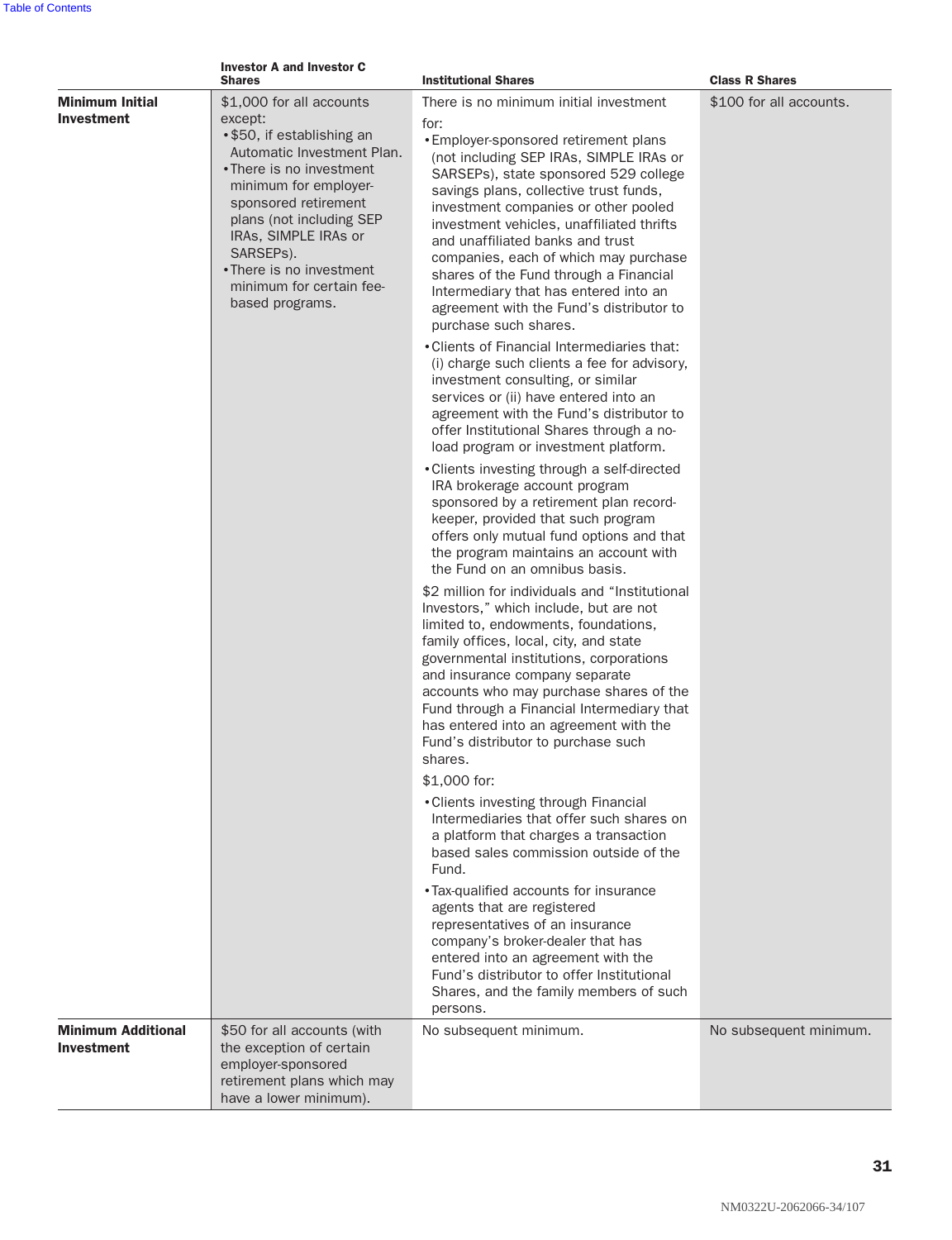# *Tax Information*

The Fund's dividends and distributions may be subject to U.S. federal income taxes and may be taxed as ordinary income or capital gains, unless you are a tax-exempt investor or are investing through a qualified tax-exempt plan described in section 401(a) of the Internal Revenue Code, in which case you may be subject to U.S. federal income tax when distributions are received from such tax-deferred arrangements.

## *Payments to Broker/Dealers and Other Financial Intermediaries*

If you purchase shares of the Fund through a Financial Intermediary, the Fund and BlackRock Investments, LLC, the Fund's distributor, or its affiliates may pay the Financial Intermediary for the sale of Fund shares and related services. These payments may create a conflict of interest by influencing the Financial Intermediary and your individual financial professional to recommend the Fund over another investment.

Ask your individual financial professional or visit your Financial Intermediary's website for more information.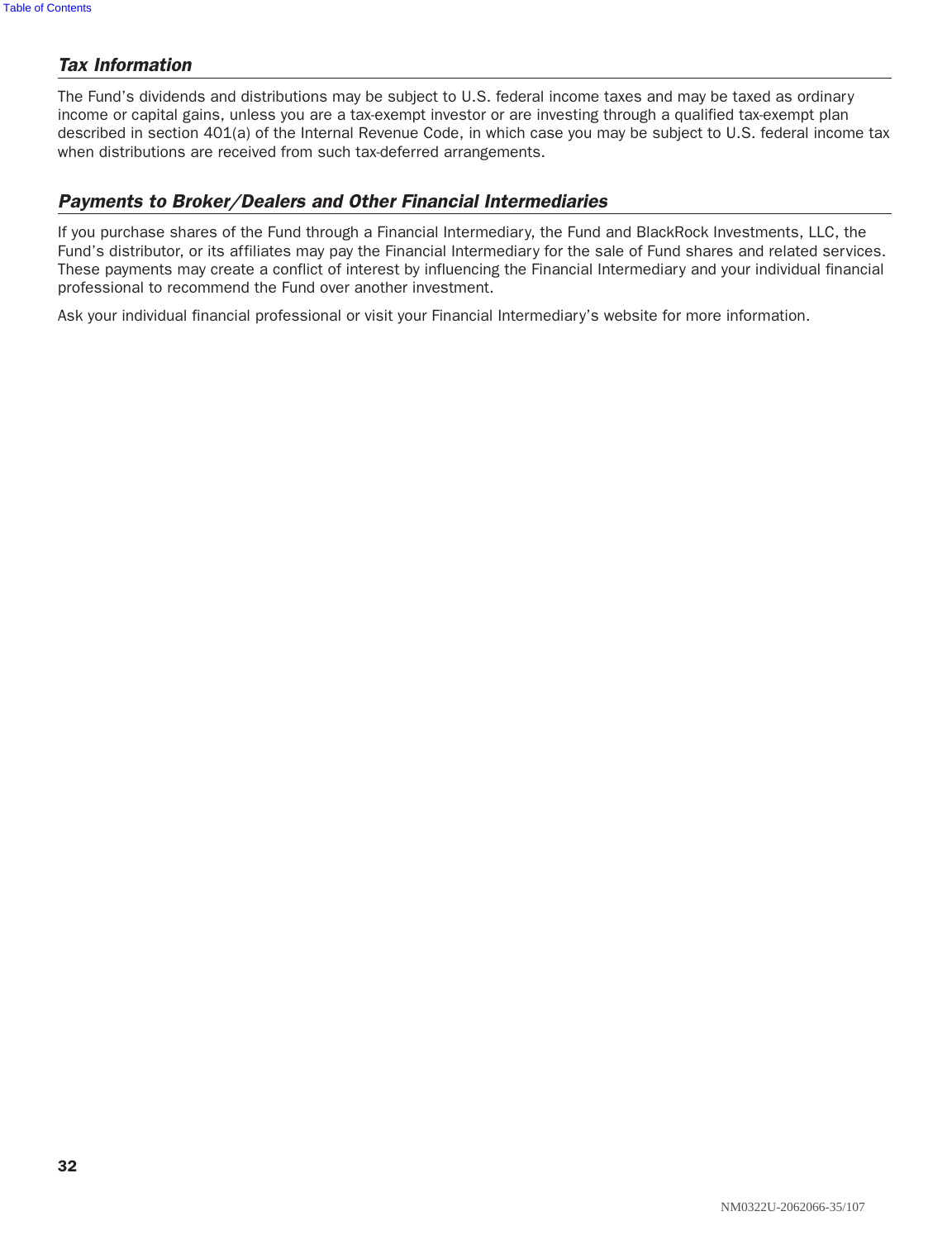# <span id="page-35-0"></span>Details About the Funds

Included in this prospectus are sections that tell you about buying and selling shares, management information, shareholder features of the BlackRock High Yield Bond Portfolio (the "High Yield Fund"), the BlackRock Low Duration Bond Portfolio (the "Low Duration Fund") and the BlackRock Core Bond Portfolio (the "Core Bond Fund") (each, a "Fund" and collectively, the "Funds") and your rights as a shareholder.

## *How Each Fund Invests*

## Investment Process of the Funds:

For the High Yield Fund, the management team evaluates sectors of the high yield market and individual bonds within these sectors. Typically, the management team will invest in distressed securities when it believes they are undervalued.

Securities are purchased for a Fund when the management teams determine that they have the potential for aboveaverage total return. Each Fund's performance is measured against a specified benchmark.

If a security's rating declines (for the High Yield Fund) or falls below B (for the Low Duration Fund) or investment grade (for the Core Bond Fund), the management team will decide whether to continue to hold the security. A security will be sold if, in the opinion of the management team, the risk of continuing to hold the security is unacceptable when compared to its total return potential.

BlackRock uses an internal model for calculating duration, which may result in a different value for the duration of a benchmark compared to the duration calculated by the provider of the benchmark or another third party.

## High Yield Fund

#### *Investment Objective*

The investment objective of the High Yield Fund is to seek to maximize total return, consistent with income generation and prudent investment management.

This investment objective is a non-fundamental policy of the Fund and may not be changed without 30 days' prior notice to shareholders.

Total return is a way of measuring fund performance. Total return is based on a calculation that takes into account income dividends, capital gain distributions and the increase or decrease in share price.

#### Principal Investment Strategies

The High Yield Fund invests primarily in non-investment grade bonds with maturities of ten years or less. The High Yield Fund normally invests at least 80% of its assets in high yield bonds. The 80% policy is a non-fundamental policy of the Fund and may not be changed without 60 days' prior notice to shareholders. The high yield securities (commonly called "junk bonds") acquired by the High Yield Fund will generally be in the lower rating categories of the major rating agencies (BB or lower by S&P Global Ratings or Fitch Ratings, Inc. or Ba or lower by Moody's Investor Services) or will be determined by the High Yield Fund management team to be of similar quality. Split rated bonds and other fixedincome securities (securities that receive different ratings from two or more rating agencies) are valued as follows: if three agencies rate a security, the security will be considered to have the median credit rating; if two of the three agencies rate a security, the security will be considered to have the lower credit rating. High yield securities are sometimes referred to as "junk bonds," which are debt securities rated lower than investment grade (below the fourth highest rating of the major rating agencies). These securities generally pay more interest than higher rated securities. The higher yield is an incentive to investors who otherwise may be hesitant to purchase the debt of such a low-rated issuer. The Fund may invest up to 30% of its assets in non-dollar denominated bonds of issuers located outside of the United States. The High Yield Fund's investment in non-dollar denominated bonds may be on a currency hedged or unhedged basis. The Fund may also invest in convertible and preferred securities. Convertible debt securities will be counted toward the Fund's 80% policy to the extent they have characteristics similar to the securities included within that policy. Convertible securities generally are debt securities or preferred stock that may be converted into common stock. Convertible securities typically pay current income as either interest (debt security convertibles) or dividends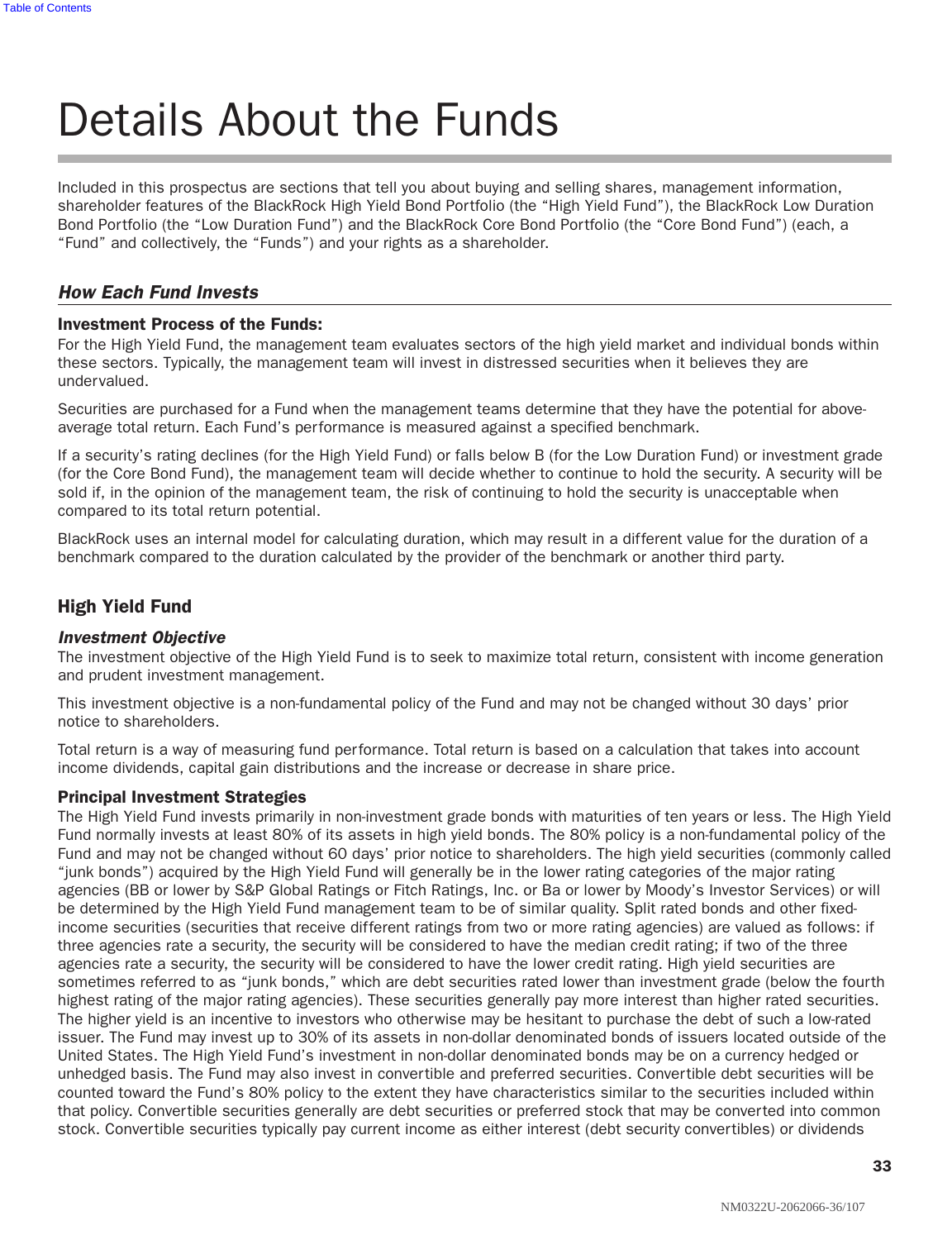(preferred stock convertibles). A convertible security's value usually reflects both the stream of current income payments and the market value of the underlying stock. Preferred stock is a class of stock that often pays dividends at a specified rate and has preference over common stock in dividend payments and liquidation of assets.

To add additional diversification, the management team can invest in a wide range of securities including corporate bonds, mezzanine investments, collateralized bond obligations, bank loans and mortgage-backed and asset-backed securities. The High Yield Fund can also invest, to the extent consistent with its investment objective, in non-U.S. and emerging market securities and currencies. The High Yield Fund may invest in securities of any rating, and may invest up to 10% of its assets (measured at the time of investment) in distressed securities that are in default or the issuers of which are in bankruptcy. Mezzanine investments are subordinated debt securities that receive payments of interest and principal after other more senior security holders are paid. They are generally issued in private placements in connection with an equity security. Collateralized bond obligations are securities backed by a diversified pool of high yield securities. Bank loans are fixed and floating rate loans arranged through private negotiations between a company or a non-U.S. government and one or more financial institutions. The Fund considers such investments to be debt securities. Mortgage-backed securities are asset-backed securities based on a particular type of asset, a mortgage. There is a wide variety of mortgage-backed securities involving commercial or residential, fixed rate or adjustable rate mortgages and mortgages issued by banks or government agencies. Asset-backed securities are bonds that are backed by a pool of assets, usually loans such as installment sale contracts or credit card receivables.

The High Yield Fund may buy or sell options or futures on a security or an index of securities, or enter into credit default swaps and interest rate or foreign currency transactions, including swaps (collectively, commonly known as derivatives). The Fund may use derivative instruments to hedge its investments or to seek to enhance returns. The High Yield Fund may seek to obtain market exposure to the securities in which it primarily invests by entering into a series of purchase and sale contracts or by using other investment techniques (such as reverse repurchase agreements or dollar rolls).

The High Yield Fund may engage in active and frequent trading of portfolio securities to achieve its principal investment strategies.

#### ABOUT THE PORTFOLIO MANAGEMENT OF THE HIGH YIELD FUND

The High Yield Fund is managed by a team of financial professionals. James Keenan, CFA, is the portfolio manager jointly and primarily responsible for setting the Fund's overall investment strategy and overseeing the Fund's investment process and performance. Mitchell Garfin, CFA, David Delbos and Derek Schoenhofen are the portfolio managers jointly and primarily responsible for the day-to-day management of the Fund. Please see "Management of the Funds— Portfolio Manager Information" for additional information about the portfolio management team.

#### Low Duration Fund

#### *Investment Objective*

The investment objective of the Low Duration Fund is to seek total return in excess of the reference benchmark in a manner that is consistent with preservation of capital.

This investment objective is a non-fundamental policy of the Fund and may not be changed without 30 days' prior notice to shareholders.

Total return is a way of measuring fund performance. Total return is based on a calculation that takes into account income dividends, capital gain distributions and the increase or decrease in share price.

#### Principal Investment Strategies

The Low Duration Fund invests primarily in investment grade bonds and maintains an average portfolio duration that is between 0 and 3 years. Investment grade bonds are bonds rated in the four highest categories by at least one of the major rating agencies or determined by the management team to be of similar quality. Generally, the higher the rating of a bond, the higher the likelihood that interest and principal payments will be made on time. The Low Duration Fund's benchmark is the ICE BofA 1-3 Year US Corporate & Government Index.

The Low Duration Fund normally invests at least 80% of its assets in debt securities. The Low Duration Fund may invest up to 20% of its assets in non-investment grade bonds (commonly called "high yield" or "junk bonds"). The Low Duration Fund may also invest up to 35% of its assets in assets of foreign issuers, of which 10% (as a percentage of the Fund's assets) may be invested in emerging markets issuers. Up to 10% of the Low Duration Fund's assets may be exposed to non-US currency risk. A bond of a foreign issuer, including an emerging market issuer, will not count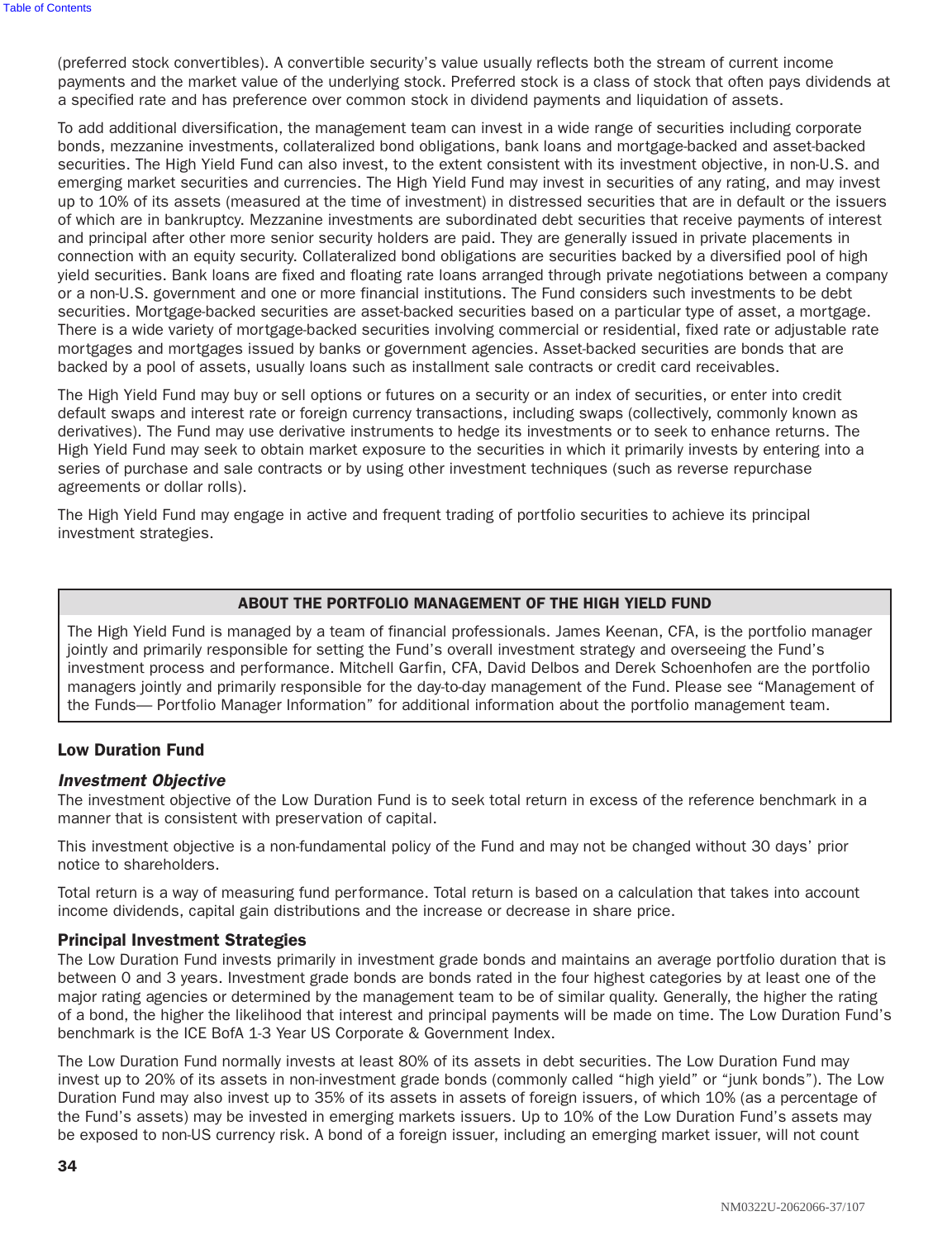toward the 10% limit on non-US currency exposure if the bond is either (i) US dollar-denominated or (ii) non-US dollardenominated, but hedged back to US dollars. The Low Duration Fund may also invest up to 5% of its assets in convertible securities with a minimum rating of B. Split rated bonds will be considered to have the higher credit rating. Split rated bonds are bonds that receive different ratings from two or more rating agencies.

The management team evaluates sectors of the bond market and individual securities within these sectors. The management team selects bonds from several sectors including: U.S. Treasuries and agency securities, commercial and residential mortgage-backed securities, collateralized mortgage obligations ("CMOs"), asset-backed securities and corporate bonds. Mortgage-backed securities are asset-backed securities based on a particular type of asset, a mortgage. There is a wide variety of mortgage-backed securities involving commercial or residential, fixed rate or adjustable rate mortgages and mortgages issued by banks or government agencies. CMOs are bonds that are backed by cash flows from pools of mortgages. CMOs may have multiple classes with different payment rights and protections. Asset-backed securities are bonds that are backed by a pool of assets, usually loans such as installment sale contracts or credit card receivables.

The Low Duration Fund may buy or sell options or futures on a security or an index of securities, or enter into credit default swaps and interest rate or foreign currency transactions, including swaps (collectively, commonly known as derivatives). The Fund may use derivative instruments to hedge its investments or to seek to enhance returns. The Low Duration Fund may seek to obtain market exposure to the securities in which it primarily invests by entering into a series of purchase and sale contracts or by using other investment techniques (such as reverse repurchase agreements and mortgage dollar rolls).

The Low Duration Fund may engage in active and frequent trading of portfolio securities to achieve its principal investment strategies.

#### ABOUT THE PORTFOLIO MANAGEMENT OF THE LOW DURATION FUND

The Low Duration Fund is managed by a team of financial professionals. Bob Miller, Akiva Dickstein and Scott MacLellan, CFA are the portfolio managers and are jointly and primarily responsible for the day-to-day management of the Fund. Please see "Management of the Funds — Portfolio Manager Information" for additional information about the portfolio management team.

#### Core Bond Fund

#### *Investment Objective*

The investment objective of the Core Bond Fund is to seek to realize a total return that exceeds that of the reference benchmark.

This investment objective is a non-fundamental policy of the Fund and may not be changed without 30 days' prior notice to shareholders.

Total return is a way of measuring fund performance. Total return is based on a calculation that takes into account income dividends, capital gain distributions and the increase or decrease in share price.

#### Principal Investment Strategies

The Core Bond Fund normally invests at least 80% of its assets in bonds and maintains an average portfolio duration that is within ±20% of the duration of the benchmark. As of December 31, 2021, the average duration of the benchmark, the Bloomberg U.S. Aggregate Bond Index, was 6.70 years, as calculated by BlackRock. The 80% policy is a non-fundamental policy of the Fund and may not be changed without 60 days' prior notice to shareholders.

The Core Bond Fund may invest up to 25% of its assets in assets of foreign issuers, of which 10% (as a percentage of the Fund's assets) may be invested in emerging markets issuers. Up to 10% of the Core Bond Fund's assets may be exposed to non-US currency risk. A bond of a foreign issuer, including an emerging market issuer, will not count toward the 10% limit on non-US currency exposure if the bond is either (i) US dollar-denominated or (ii) non-US dollardenominated, but hedged back to US dollars.

The Core Bond Fund only buys securities that are rated investment grade at the time of purchase by at least one major rating agency or determined by the Fund's management team to be of similar quality. Split rated bonds will be considered to have the higher credit rating. Investment grade securities are securities rated in the four highest categories by at least one of the major rating agencies or determined by the management team to be of similar quality. Generally, the higher the rating of a bond, the higher the likelihood that interest and principal payments will be made on time. Split rated bonds are bonds that receive different ratings from two or more rating agencies.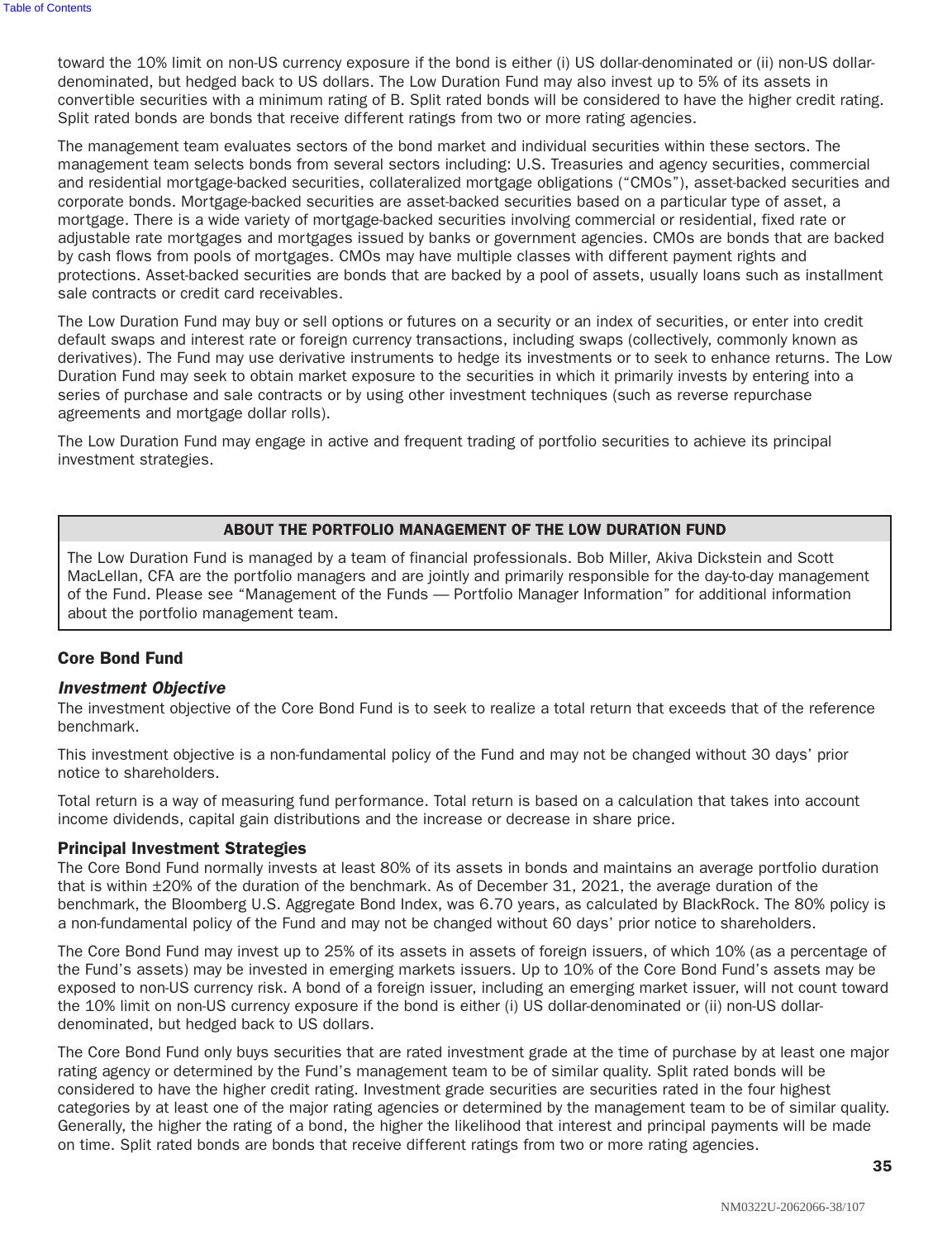The management team evaluates sectors of the bond market and individual securities within these sectors. The management team selects bonds from several sectors including: U.S. Treasuries and agency securities, commercial and residential mortgage-backed securities, collateralized mortgage obligations ("CMOs"), asset-backed securities and corporate bonds. Mortgage-backed securities are asset-backed securities based on a particular type of asset, a mortgage. There is a wide variety of mortgage-backed securities involving commercial or residential, fixed rate or adjustable rate mortgages and mortgages issued by banks or government agencies. CMOs are bonds that are backed by cash flows from pools of mortgages. CMOs may have multiple classes with different payment rights and protections. Asset-backed securities are bonds that are backed by a pool of assets, usually loans such as installment sale contracts or credit card receivables.

The Core Bond Fund may buy or sell options or futures on a security or an index of securities, or enter into credit default swaps and interest rate or foreign currency transactions, including swaps (collectively, commonly known as derivatives). The Fund may use derivative instruments to hedge its investments or to seek to enhance returns. The Core Bond Fund may seek to obtain market exposure to the securities in which it primarily invests by entering into a series of purchase and sale contracts or by using other investment techniques (such as reverse repurchase agreements and mortgage dollar rolls).

The Core Bond Fund may engage in active and frequent trading of portfolio securities to achieve its principal investment strategies.

#### ABOUT THE PORTFOLIO MANAGEMENT OF THE CORE BOND FUND

The Core Bond Fund is managed by a team of financial professionals. Rick Rieder, Bob Miller, Akiva Dickstein and David Rogal are the portfolio managers and are jointly and primarily responsible for the day-to-day management of the Fund. Please see "Management of the Funds — Portfolio Manager Information" for additional information about the portfolio management team.

#### Other Strategies of Each Fund:

In addition to the principal strategies discussed above, the Funds may also invest or engage in the following investments/strategies:

- *Collateralized Debt Obligations (Low Duration Fund and Core Bond Fund) The Fund may invest up to 10% of its* net assets in collateralized debt obligations ("CDOs"), including collateralized loan obligations ("CLOs"). CDOs are types of asset-backed securities. CLOs are ordinarily issued by a trust or other special purpose entity and are typically collateralized by a pool of loans, which may include, among others, domestic and non-U.S. senior secured loans, senior unsecured loans, and subordinate corporate loans, including loans that may be rated below investment grade or equivalent unrated loans, held by such issuer.
- - *Common Stock (High Yield Fund)* — The High Yield Fund may acquire and hold common stock either directly or indirectly. Indirect acquisitions include unit offerings with fixed-income securities or in connection with an amendment, waiver, or a conversion or exchange of fixed-income securities, or in connection with the bankruptcy or workout of a distressed fixed-income security, or upon the exercise of a right or warrant obtained in connection with the High Yield Fund's investment in a fixed-income security. Direct investments in common stock will be limited to 10% of the High Yield Fund's assets.
- **Investment Companies** Each Fund has the ability to invest in other investment companies, such as exchangetraded funds ("ETFs"), unit investment trusts, and open-end and closed-end funds. Each Fund may invest in affiliated investment companies, including affiliated money market funds and affiliated ETFs.
- *Temporary Defensive Strategies* For temporary defensive purposes, each Fund may restrict the markets in which it invests and may invest without limitation in cash, cash equivalents, money market securities, such as U.S. Treasury and agency obligations, other U.S. Government securities, short-term debt obligations of corporate issuers, certificates of deposit, bankers acceptances, commercial paper (short-term, unsecured, negotiable promissory notes of a domestic or foreign issuer) or other high quality fixed-income securities.
- When-Issued and Delayed Delivery Securities and Forward Commitments Each Fund may invest in securities prior to their date of issue. The purchase or sale of securities on a when-issued basis or on a delayed delivery basis or through a forward commitment involves the purchase or sale of securities by the Fund at an established price with payment and delivery taking place in the future. The Fund enters into these transactions to obtain what is considered an advantageous price to the Fund at the time of entering into the transaction.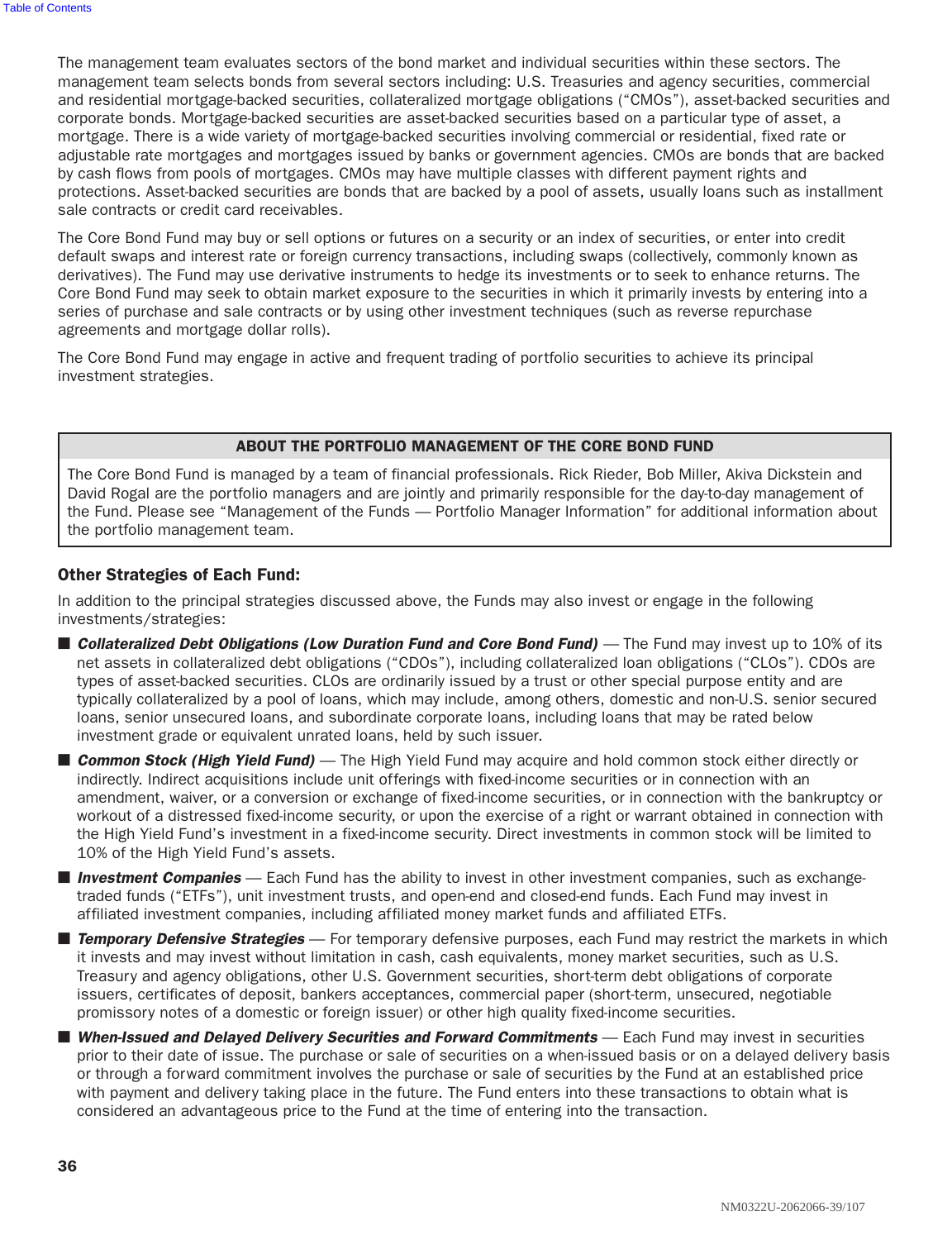# *Investment Risks*

This section contains a discussion of the general risks of investing in the Funds. The "Investment Objectives and Policies" section in the Statement of Additional Information ("SAI") also includes more information about the Funds, their investments and the related risks. As with any fund, there can be no guarantee that the Fund will meet its investment objective or that the Fund's performance will be positive for any period of time. An investment in the Fund is not insured or guaranteed by the Federal Deposit Insurance Corporation or by any bank or governmental agency. Each risk noted below is applicable to each Fund unless the specific Fund or Funds are noted in a parenthetical. The order of the below risk factors does not indicate the significance of any particular risk factor.

#### Principal Risks of Investing in a Fund:

- **Bank Loan Risk (High Yield Fund)** The market for bank loans may not be highly liquid and the Fund may have difficulty selling them. These investments expose the Fund to the credit risk of both the financial institution and the underlying borrower.
- **Borrowing Risk (Low Duration Fund and Core Bond Fund)** Borrowing may exaggerate changes in the net asset value of Fund shares and in the return on the Fund's portfolio. Borrowing will cost the Fund interest expense and other fees. The costs of borrowing may reduce the Fund's return. Borrowing may cause the Fund to liquidate positions when it may not be advantageous to do so to satisfy its obligations.
- **Collateralized Bond Obligation Risk (High Yield Fund)** The pool of high yield securities underlying collateralized bond obligations is typically separated into groupings called tranches representing different degrees of credit quality. The higher quality tranches have greater degrees of protection and pay lower interest rates. The lower tranches, with greater risk, pay higher interest rates.
- *Convertible Securities Risk (High Yield Fund)* The market value of a convertible security performs like that of a regular debt security; that is, if market interest rates rise, the value of a convertible security usually falls. In addition, convertible securities are subject to the risk that the issuer will not be able to pay interest or dividends when due, and their market value may change based on changes in the issuer's credit rating or the market's perception of the issuer's creditworthiness. Since it derives a portion of its value from the common stock into which it may be converted, a convertible security is also subject to the same types of market and issuer risks that apply to the underlying common stock.
- Debt Securities Risk Debt securities, such as bonds, involve interest rate risk, credit risk, extension risk, and prepayment risk, among other things.

*Interest Rate Risk* — The market value of bonds and other fixed-income securities changes in response to interest rate changes and other factors. Interest rate risk is the risk that prices of bonds and other fixed-income securities will increase as interest rates fall and decrease as interest rates rise.

The Fund may be subject to a greater risk of rising interest rates due to the current period of historically low rates. For example, if interest rates increase by 1%, assuming a current portfolio duration of ten years, and all other factors being equal, the value of the Fund's investments would be expected to decrease by 10%. The magnitude of these fluctuations in the market price of bonds and other fixed-income securities is generally greater for those securities with longer maturities. Fluctuations in the market price of the Fund's investments will not affect interest income derived from instruments already owned by the Fund, but will be reflected in the Fund's net asset value. The Fund may lose money if short-term or long-term interest rates rise sharply in a manner not anticipated by Fund management.

To the extent the Fund invests in debt securities that may be prepaid at the option of the obligor (such as mortgagebacked securities), the sensitivity of such securities to changes in interest rates may increase (to the detriment of the Fund) when interest rates rise. Moreover, because rates on certain floating rate debt securities typically reset only periodically, changes in prevailing interest rates (and particularly sudden and significant changes) can be expected to cause some fluctuations in the net asset value of the Fund to the extent that it invests in floating rate debt securities.

These basic principles of bond prices also apply to U.S. Government securities. A security backed by the "full faith and credit" of the U.S. Government is guaranteed only as to its stated interest rate and face value at maturity, not its current market price. Just like other fixed-income securities, government-guaranteed securities will fluctuate in value when interest rates change.

Following the financial crisis that began in 2007, the Federal Reserve has attempted to stabilize the economy and support the economic recovery by keeping the federal funds rate (the interest rate at which depository institutions lend reserve balances to other depository institutions overnight) at or near zero percent. In addition, as part of its monetary stimulus program known as quantitative easing, the Federal Reserve has purchased on the open market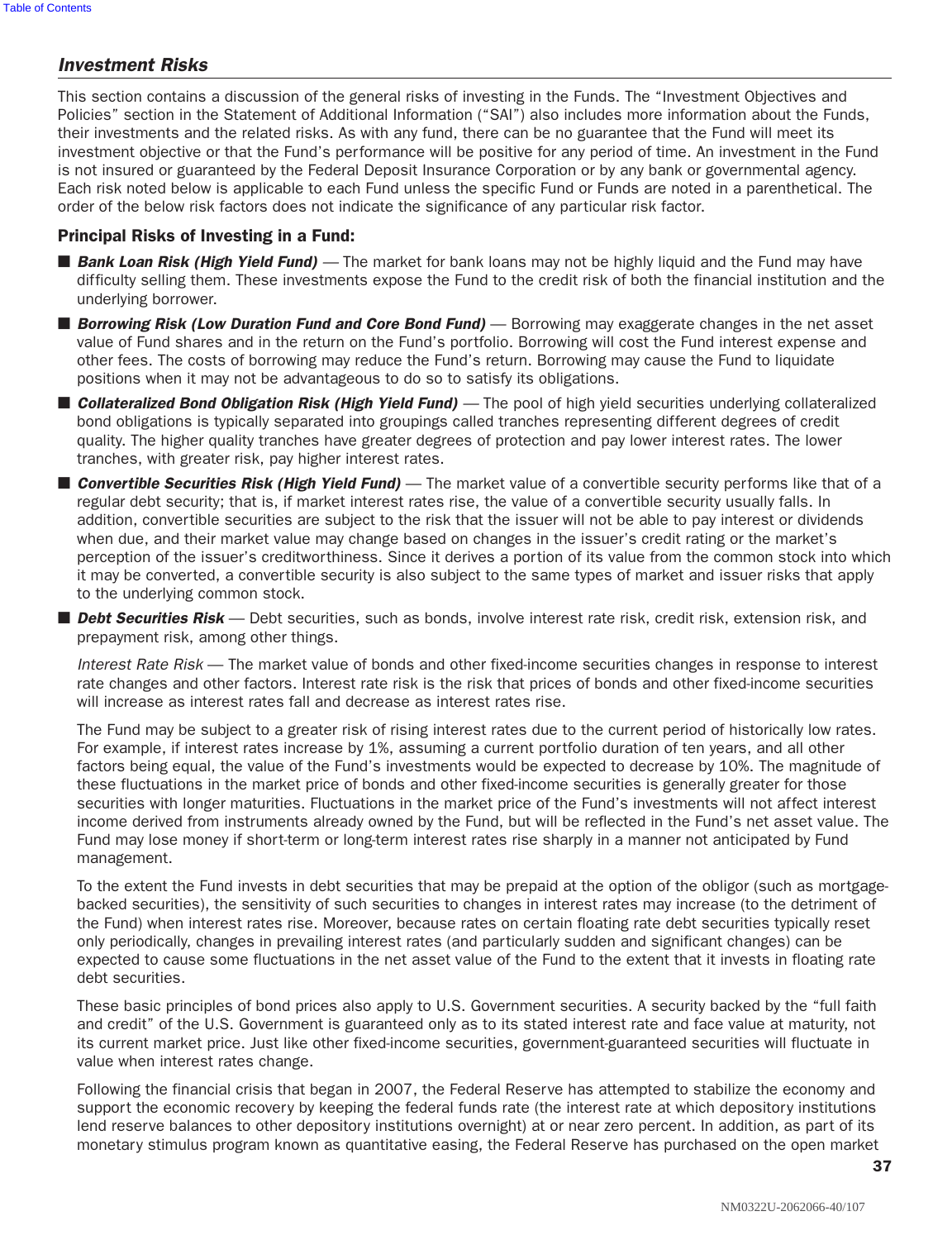large quantities of securities issued or guaranteed by the U.S. Government, its agencies or instrumentalities. As the Federal Reserve "tapers" or reduces the amount of securities it purchases pursuant to quantitative easing, and/or if the Federal Reserve raises the federal funds rate, there is a risk that interest rates will rise. A general rise in interest rates has the potential to cause investors to move out of fixed-income securities on a large scale, which may increase redemptions from mutual funds that hold large amounts of fixed-income securities. Heavy redemptions could cause the Fund to sell assets at inopportune times or at a loss or depressed value and could hurt the Fund's performance.

During periods of very low or negative interest rates, the Fund may be unable to maintain positive returns. Certain countries have recently experienced negative interest rates on certain fixed-income instruments. Very low or negative interest rates may magnify interest rate risk. Changing interest rates, including rates that fall below zero, may have unpredictable effects on markets, may result in heightened market volatility and may detract from Fund performance to the extent the Fund is exposed to such interest rates.

*Credit Risk* — Credit risk refers to the possibility that the issuer of a debt security (i.e., the borrower) will not be able to make payments of interest and principal when due. Changes in an issuer's credit rating or the market's perception of an issuer's creditworthiness may also affect the value of the Fund's investment in that issuer. The degree of credit risk depends on both the financial condition of the issuer and the terms of the obligation.

*Extension Risk* — When interest rates rise, certain obligations will be paid off by the obligor more slowly than anticipated, causing the value of these obligations to fall. Rising interest rates tend to extend the duration of securities, making them more sensitive to changes in interest rates. The value of longer-term securities generally changes more in response to changes in interest rates than shorter-term securities. As a result, in a period of rising interest rates, securities may exhibit additional volatility and may lose value.

*Prepayment Risk* — When interest rates fall, certain obligations will be paid off by the obligor more quickly than originally anticipated, and the Fund may have to invest the proceeds in securities with lower yields. In periods of falling interest rates, the rate of prepayments tends to increase (as does price fluctuation) as borrowers are motivated to pay off debt and refinance at new lower rates. During such periods, reinvestment of the prepayment proceeds by the management team will generally be at lower rates of return than the return on the assets that were prepaid. Prepayment reduces the yield to maturity and the average life of the security.

■ **Derivatives Risk** — The Fund's use of derivatives may increase its costs, reduce the Fund's returns and/or increase volatility. Derivatives involve significant risks, including:

*Volatility Risk* — The Fund's use of derivatives may reduce the Fund's returns and/or increase volatility. Volatility is defined as the characteristic of a security, an index or a market to fluctuate significantly in price within a short time period. A risk of the Fund's use of derivatives is that the fluctuations in their values may not correlate with the overall securities markets.

*Counterpar ty Risk* — Derivatives are also subject to counterparty risk, which is the risk that the other party in the transaction will not fulfill its contractual obligation.

*Market and Illiquidity Risk* — Some derivatives are more sensitive to interest rate changes and market price fluctuations than other securities. The possible lack of a liquid secondary market for derivatives and the resulting inability of the Fund to sell or otherwise close a derivatives position could expose the Fund to losses and could make derivatives more difficult for the Fund to value accurately. The Fund could also suffer losses related to its derivatives positions as a result of unanticipated market movements, which losses are potentially unlimited. Finally, BlackRock may not be able to predict correctly the direction of securities prices, interest rates and other economic factors, which could cause the Fund's derivatives positions to lose value.

*Valuation Risk* — Valuation may be more difficult in times of market turmoil since many investors and market makers may be reluctant to purchase complex instruments or quote prices for them. Derivatives may also expose the Fund to greater risk and increase its costs. Certain transactions in derivatives involve substantial leverage risk and may expose the Fund to potential losses that exceed the amount originally invested by the Fund.

*Hedging Risk* — When a derivative is used as a hedge against a position that the Fund holds, any loss generated by the derivative generally should be substantially offset by gains on the hedged investment, and vice versa. While hedging can reduce or eliminate losses, it can also reduce or eliminate gains. Hedges are sometimes subject to imperfect matching between the derivative and the underlying security, and there can be no assurance that the Fund's hedging transactions will be effective. The use of hedging may result in certain adverse tax consequences noted below.

*Tax Risk —* The federal income tax treatment of a derivative may not be as favorable as a direct investment in an underlying asset and may adversely affect the timing, character and amount of income the Fund realizes from its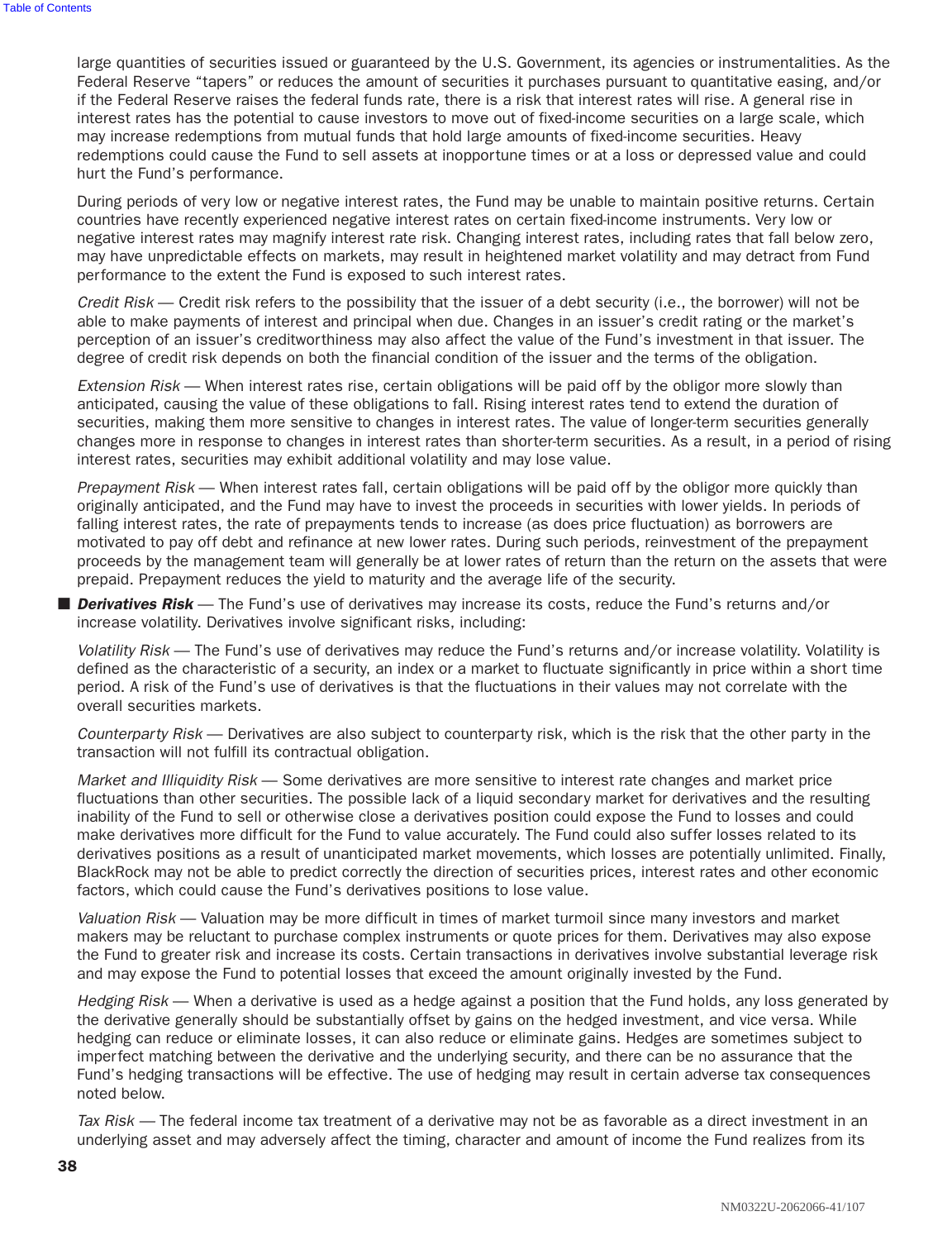investments. As a result, a larger portion of the Fund's distributions may be treated as ordinary income rather than capital gains. In addition, certain derivatives are subject to mark-to-market or straddle provisions of the Internal Revenue Code of 1986, as amended (the "Internal Revenue Code"). If such provisions are applicable, there could be an increase (or decrease) in the amount of taxable dividends paid by the Fund. In addition, the tax treatment of certain derivatives, such as swaps, is unsettled and may be subject to future legislation, regulation or administrative pronouncements issued by the Internal Revenue Service (the "IRS").

*Regulatory Risk* — Derivative contracts, including, without limitation, swaps, currency forwards and non-deliverable forwards, are subject to regulation under the Dodd-Frank Wall Street Reform and Consumer Protection Act (the "Dodd-Frank Act") in the United States and under comparable regimes in Europe, Asia and other non-U.S. jurisdictions. Under the Dodd-Frank Act, certain derivatives are subject to margin requirements and swap dealers are required to collect margin from the Fund with respect to such derivatives. Specifically, regulations are now in effect that require swap dealers to post and collect variation margin (comprised of specified liquid instruments and subject to a required haircut) in connection with trading of over the counter ("OTC") swaps with the Fund. Shares of investment companies (other than certain money market funds) may not be posted as collateral under these regulations. Requirements for posting of initial margin in connection with OTC swaps will be phased-in through at least 2021. In addition, regulations adopted by global prudential regulators that are now in effect require certain bank-regulated counterparties and certain of their affiliates to include in certain financial contracts, including many derivatives contracts, terms that delay or restrict the rights of counterparties, such as the Fund, to terminate such contracts, foreclose upon collateral, exercise other default rights or restrict transfers of credit support in the event that the counterparty and/or its affiliates are subject to certain types of resolution or insolvency proceedings. The implementation of these requirements with respect to derivatives, as well as regulations under the Dodd-Frank Act regarding clearing, mandatory trading and margining of other derivatives, may increase the costs and risks to the Fund of trading in these instruments and, as a result, may affect returns to investors in the Fund.

On October 28, 2020, the Securities and Exchange Commission (the "SEC") adopted new regulations governing the use of derivatives by registered investment companies ("Rule 18f-4"). The Fund will be required to implement and comply with Rule 18f-4 by August 19, 2022. Once implemented, Rule 18f-4 will impose limits on the amount of derivatives a fund can enter into, eliminate the asset segregation framework currently used by funds to comply with Section 18 of the Investment Company Act of 1940, as amended (the "Investment Company Act"), treat derivatives as senior securities and require funds whose use of derivatives is more than a limited specified exposure amount to establish and maintain a comprehensive derivatives risk management program and appoint a derivatives risk manager.

In addition, other future regulatory developments may impact the Fund's ability to invest or remain invested in certain derivatives. Legislation or regulation may also change the way in which the Fund itself is regulated. BlackRock cannot predict the effects of any new governmental regulation that may be implemented on the ability of the Fund to use swaps or any other financial derivative product, and there can be no assurance that any new governmental regulation will not adversely affect the Fund's ability to achieve its investment objective.

#### *Risks Specific to Cer tain Derivatives Used by the Fund*

*Swaps* — Swap agreements, including total return swaps that may be referred to as contracts for difference, are two-party contracts entered into for periods ranging from a few weeks to more than one year. In a standard "swap" transaction, two parties agree to exchange the returns (or differentials in rates of return) earned or realized on particular predetermined investments or instruments, which can be adjusted for an interest factor. Swap agreements involve the risk that the party with whom the Fund has entered into the swap will default on its obligation to pay the Fund and the risk that the Fund will not be able to meet its obligations to pay the other party to the agreement. Swap agreements may also involve the risk that there is an imperfect correlation between the return on the Fund's obligation to its counterparty and the return on the referenced asset. In addition, swap agreements are subject to market and illiquidity risk, leverage risk and hedging risk.

*Credit Default Swaps* — Credit default swaps may have as reference obligations one or more securities that are not currently held by the Fund. The protection "buyer" may be obligated to pay the protection "seller" an up-front payment or a periodic stream of payments over the term of the contract, provided generally that no credit event on a reference obligation has occurred. Credit default swaps involve special risks in addition to those mentioned above because they are difficult to value, are highly susceptible to illiquid investments risk and credit risk, and generally pay a return to the party that has paid the premium only in the event of an actual default by the issuer of the underlying obligation (as opposed to a credit downgrade or other indication of financial difficulty).

*Forward Foreign Currency Exchange Contracts* — Forward foreign currency exchange transactions are OTC contracts to purchase or sell a specified amount of a specified currency or multinational currency unit at a price and future date set at the time of the contract. Forward foreign currency exchange contracts do not eliminate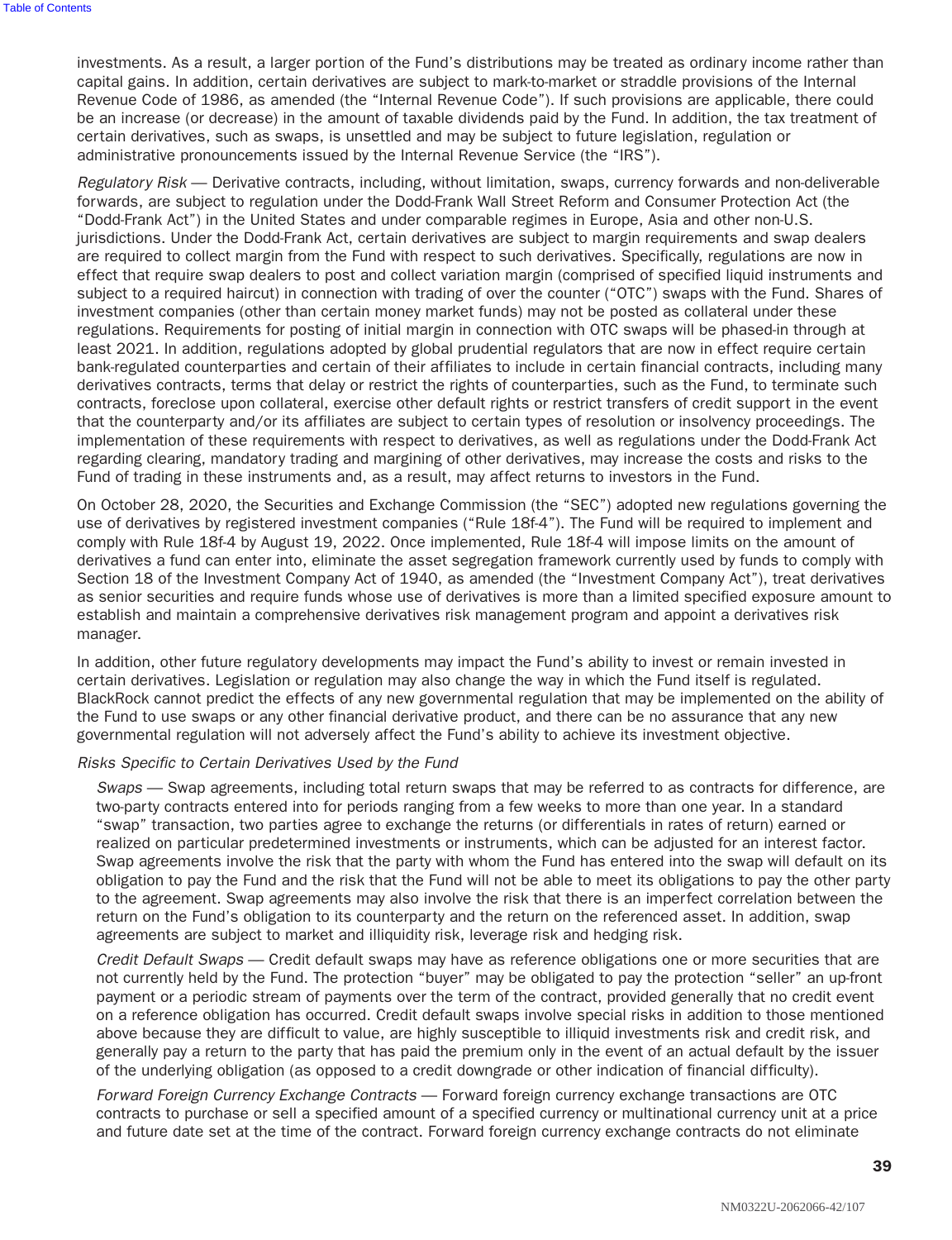fluctuations in the value of non-U.S. securities but rather allow the Fund to establish a fixed rate of exchange for a future point in time. This strategy can have the effect of reducing returns and minimizing opportunities for gain.

*Futures* — Futures are standardized, exchange-traded contracts that obligate a purchaser to take delivery, and a seller to make delivery, of a specific amount of an asset at a specified future date at a specified price. The primary risks associated with the use of futures contracts and options are (a) the imperfect correlation between the change in market value of the instruments held by the Fund and the price of the futures contract or option; (b) the possible lack of a liquid secondary market for a futures contract and the resulting inability to close a futures contract when desired; (c) losses caused by unanticipated market movements, which are potentially unlimited; (d) the investment adviser's inability to predict correctly the direction of securities prices, interest rates, currency exchange rates and other economic factors; and (e) the possibility that the counterparty will default in the performance of its obligations.

*Options —* An option is an agreement that, for a premium payment or fee, gives the option holder (the purchaser) the right but not the obligation to buy (a "call option") or sell (a "put option") the underlying asset (or settle for cash in an amount based on an underlying asset, rate, or index) at a specified price (the "exercise price") during a period of time or on a specified date. Investments in options are considered speculative. When the Fund purchases an option, it may lose the total premium paid for it if the price of the underlying security or other assets decreased, remained the same or failed to increase to a level at or beyond the exercise price (in the case of a call option) or increased, remained the same or failed to decrease to a level at or below the exercise price (in the case of a put option). If a put or call option purchased by the Fund were permitted to expire without being sold or exercised, its premium would represent a loss to the Fund. To the extent that the Fund writes or sells an option, if the decline or increase in the underlying asset is significantly below or above the exercise price of the written option, the Fund could experience a substantial loss.

■ **Distressed Securities Risk (High Yield Fund)** — Distressed securities are speculative and involve substantial risks in addition to the risks of investing in junk bonds. The Fund will generally not receive interest payments on the distressed securities and may incur costs to protect its investment. In addition, distressed securities involve the substantial risk that principal will not be repaid. These securities may present a substantial risk of default or may be in default at the time of investment. The Fund may incur additional expenses to the extent it is required to seek recovery upon a default in the payment of principal of or interest on its portfolio holdings. In any reorganization or liquidation proceeding relating to a portfolio company, the Fund may lose its entire investment or may be required to accept cash or securities with a value less than its original investment. Distressed securities and any securities received in an exchange for such securities may be subject to restrictions on resale.

■ *Dollar Rolls Risk* — A dollar roll transaction involves a sale by the Fund of a mortgage-backed, U.S. Treasury or other security (as permitted by the Fund's investment strategies) concurrently with an agreement by the Fund to repurchase a similar security at a later date at an agreed-upon price. The market value of the securities the Fund is required to purchase may decline below the agreed upon repurchase price of those securities. If the broker/dealer to whom the Fund sells securities becomes insolvent, the Fund's right to purchase or repurchase securities may be restricted. Successful use of dollar rolls may depend upon the adviser's ability to correctly predict interest rates and prepayments, depending on the underlying security. There is no assurance that dollar rolls can be successfully employed.

**E** *Emerging Markets Risk* — The risks of foreign investments are usually much greater for emerging markets. Investments in emerging markets may be considered speculative. Emerging markets may include those in countries considered emerging or developing by the World Bank, the International Finance Corporation or the United Nations. Emerging markets are riskier than more developed markets because they tend to develop unevenly and may never fully develop. They are more likely to experience hyperinflation and currency devaluations, which adversely affect returns to U.S. investors. In addition, many emerging markets have far lower trading volumes and less liquidity than developed markets. Since these markets are often small, they may be more likely to suffer sharp and frequent price changes or long-term price depression because of adverse publicity, investor perceptions or the actions of a few large investors. In addition, traditional measures of investment value used in the United States, such as price to earnings ratios, may not apply to certain small markets. Also, there may be less publicly available information about issuers in emerging markets than would be available about issuers in more developed capital markets, and such issuers may not be subject to accounting, auditing and financial reporting standards and requirements comparable to those to which U.S. companies are subject.

Many emerging markets have histories of political instability and abrupt changes in policies. As a result, their governments are more likely to take actions that are hostile or detrimental to private enterprise or foreign investment than those of more developed countries, including expropriation of assets, confiscatory taxation, high rates of inflation or unfavorable diplomatic developments. In the past, governments of such nations have expropriated substantial amounts of private property, and most claims of the property owners have never been fully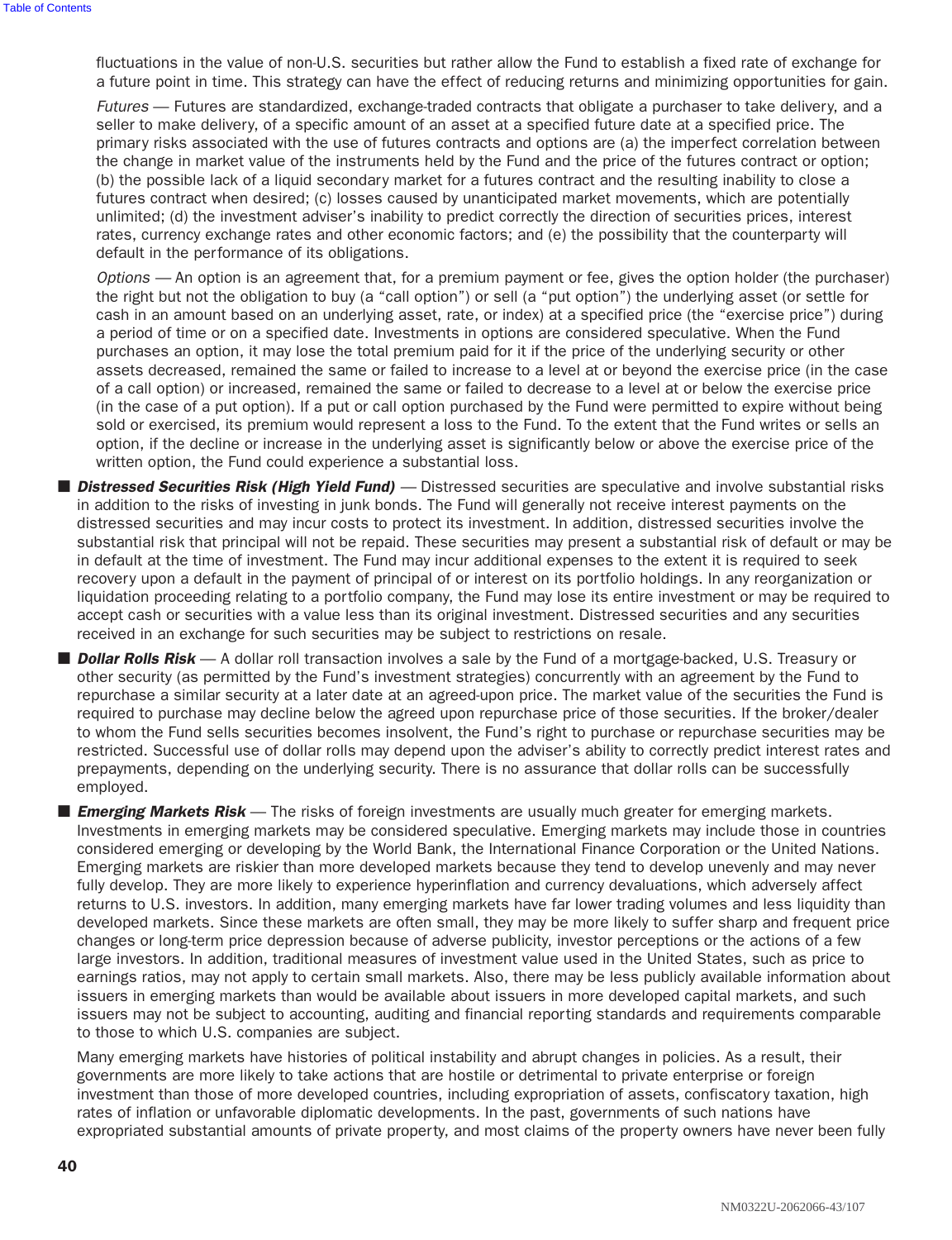settled. There is no assurance that such expropriations will not reoccur. In such an event, it is possible that the Fund could lose the entire value of its investments in the affected market. Some countries have pervasive corruption and crime that may hinder investments. Certain emerging markets may also face other significant internal or external risks, including the risk of war, and ethnic, religious and racial conflicts. In addition, governments in many emerging market countries participate to a significant degree in their economies and securities markets, which may impair investment and economic growth. National policies that may limit the Fund's investment opportunities include restrictions on investment in issuers or industries deemed sensitive to national interests.

Emerging markets may also have differing legal systems and the existence or possible imposition of exchange controls, custodial restrictions or other foreign or U.S. governmental laws or restrictions applicable to such investments. Sometimes, they may lack or be in the relatively early development of legal structures governing private and foreign investments and private property. Many emerging markets do not have income tax treaties with the United States, and as a result, investments by the Fund may be subject to higher withholding taxes in such countries. In addition, some countries with emerging markets may impose differential capital gains taxes on foreign investors.

Practices in relation to settlement of securities transactions in emerging markets involve higher risks than those in developed markets, in part because the Fund will need to use brokers and counterparties that are less well capitalized, and custody and registration of assets in some countries may be unreliable. The possibility of fraud, negligence, undue influence being exerted by the issuer or refusal to recognize that ownership exists in some emerging markets, and, along with other factors, could result in ownership registration being completely lost. The Fund would absorb any loss resulting from such registration problems and may have no successful claim for compensation. In addition, communications between the United States and emerging market countries may be unreliable, increasing the risk of delayed settlements or losses of security certificates.

**Foreign Securities Risk** — Securities traded in foreign markets have often (though not always) performed differently from securities traded in the United States. However, such investments often involve special risks not present in U.S. investments that can increase the chances that the Fund will lose money. In particular, the Fund is subject to the risk that because there may be fewer investors on foreign exchanges and a smaller number of securities traded each day, it may be more difficult for the Fund to buy and sell securities on those exchanges. In addition, prices of foreign securities may go up and down more than prices of securities traded in the United States.

*Cer tain Risks of Holding Fund Assets Outside the United States* — The Fund generally holds its foreign securities and cash in foreign banks and securities depositories. Some foreign banks and securities depositories may be recently organized or new to the foreign custody business. In addition, there may be limited or no regulatory oversight of their operations. Also, the laws of certain countries limit the Fund's ability to recover its assets if a foreign bank, depository or issuer of a security, or any of their agents, goes bankrupt. In addition, it is often more expensive for the Fund to buy, sell and hold securities in certain foreign markets than in the United States. The increased expense of investing in foreign markets reduces the amount the Fund can earn on its investments and typically results in a higher operating expense ratio for the Fund than for investment companies invested only in the United States.

*Currency Risk* — Securities and other instruments in which the Fund invests may be denominated or quoted in currencies other than the U.S. dollar. For this reason, changes in foreign currency exchange rates can affect the value of the Fund's portfolio.

Generally, when the U.S. dollar rises in value against a foreign currency, a security denominated in that currency loses value because the currency is worth fewer U.S. dollars. Conversely, when the U.S. dollar decreases in value against a foreign currency, a security denominated in that currency gains value because the currency is worth more U.S. dollars. This risk, generally known as "currency risk," means that a strong U.S. dollar will reduce returns for U.S. investors while a weak U.S. dollar will increase those returns.

*Foreign Economy Risk* — The economies of certain foreign markets may not compare favorably with the economy of the United States with respect to such issues as growth of gross national product, reinvestment of capital, resources and balance of payments position. Certain foreign economies may rely heavily on particular industries or foreign capital and are more vulnerable to diplomatic developments, the imposition of economic sanctions against a particular country or countries, changes in international trading patterns, trade barriers and other protectionist or retaliatory measures. Investments in foreign markets may also be adversely affected by governmental actions such as the imposition of capital controls, nationalization of companies or industries, expropriation of assets or the imposition of punitive taxes. In addition, economic conditions, such as volatile currency exchange rates and interest rates, political events, military action and other conditions may, without prior warning, lead to the governments of certain countries, or the U.S. Government with respect to certain countries, prohibiting or imposing substantial restrictions through capital controls and/or sanctions on foreign investments in the capital markets or certain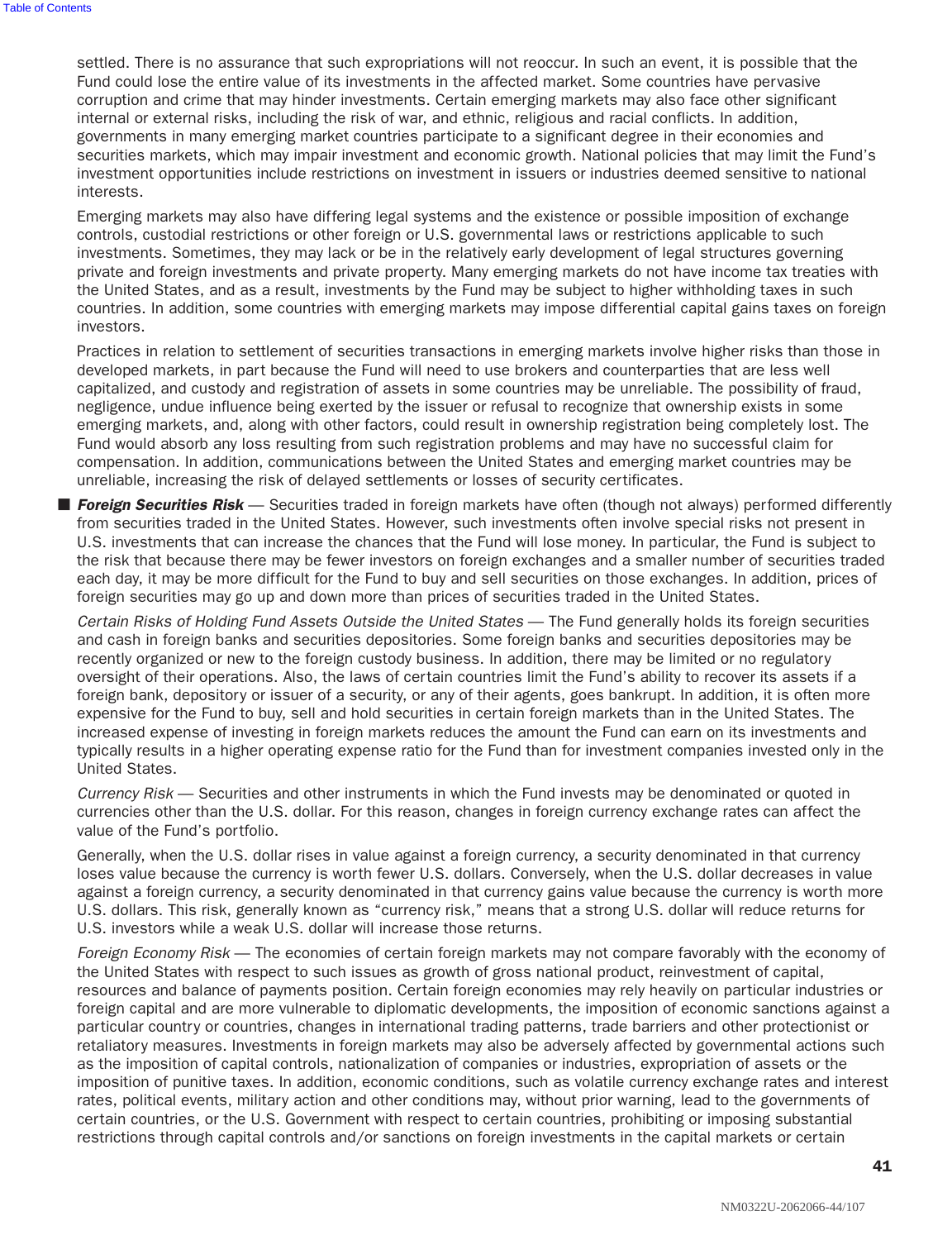industries in those countries. Capital controls and/or sanctions may include the prohibition of, or restrictions on, the ability to own or transfer currency, securities, derivatives or other assets and may also include retaliatory actions of one government against another government, such as seizure of assets. Any of these actions could severely impair the Fund's ability to purchase, sell, transfer, receive, deliver or otherwise obtain exposure to foreign securities and assets, including the ability to transfer the Fund's assets or income back into the United States, and could negatively impact the value and/or liquidity of such assets or otherwise adversely affect the Fund's operations, causing the Fund to decline in value.

Other potential foreign market risks include foreign exchange controls, difficulties in pricing securities, defaults on foreign government securities, difficulties in enforcing legal judgments in foreign courts and political and social instability. Diplomatic and political developments, including rapid and adverse political changes, social instability, regional conflicts, terrorism and war, could affect the economies, industries and securities and currency markets, and the value of the Fund's investments, in non-U.S. countries. These factors are extremely difficult, if not impossible, to predict and take into account with respect to the Fund's investments.

*Governmental Supervision and Regulation/Accounting Standards* — Many foreign governments do not supervise and regulate stock exchanges, brokers and the sale of securities to the same extent as such regulations exist in the United States. They also may not have laws to protect investors that are comparable to U.S. securities laws. For example, some foreign countries may have no laws or rules against insider trading. Insider trading occurs when a person buys or sells a company's securities based on material non-public information about that company. In addition, some countries may have legal systems that may make it difficult for the Fund to vote proxies, exercise shareholder rights, and pursue legal remedies with respect to its foreign investments. Accounting standards in other countries are not necessarily the same as in the United States. If the accounting standards in another country do not require as much detail as U.S. accounting standards, it may be harder for Fund management to completely and accurately determine a company's financial condition.

*Settlement Risk* — Settlement and clearance procedures in certain foreign markets differ significantly from those in the United States. Foreign settlement and clearance procedures and trade regulations also may involve certain risks (such as delays in payment for or delivery of securities) not typically associated with the settlement of U.S. investments.

At times, settlements in certain foreign countries have not kept pace with the number of securities transactions. These problems may make it difficult for the Fund to carry out transactions. If the Fund cannot settle or is delayed in settling a purchase of securities, it may miss attractive investment opportunities and certain of its assets may be uninvested with no return earned thereon for some period. If the Fund cannot settle or is delayed in settling a sale of securities, it may lose money if the value of the security then declines or, if it has contracted to sell the security to another party, the Fund could be liable for any losses incurred.

*Withholding Tax Reclaims Risk* – The Fund may file claims to recover foreign withholding taxes on dividend and interest income (if any) received from issuers in certain countries and capital gains on the disposition of stocks or securities where such withholding tax reclaim is possible. Whether or when the Fund will receive a withholding tax refund is within the control of the tax authorities in such countries. Where the Fund expects to recover withholding taxes, the net asset value of the Fund generally includes accruals for such tax refunds. The Fund regularly evaluates the probability of recovery. If the likelihood of recovery materially decreases, due to, for example, a change in tax regulation or approach in the foreign country, accruals in the Fund's net asset value for such refunds may be written down partially or in full, which will adversely affect the Fund's net asset value. Shareholders in the Fund at the time an accrual is written down will bear the impact of the resulting reduction in net asset value regardless of whether they were shareholders during the accrual period. Conversely, if the Fund receives a tax refund that has not been previously accrued, shareholders in the Fund at the time of the successful recovery will benefit from the resulting increase in the Fund's net asset value. Shareholders who sold their shares prior to such time will not benefit from such increase in the Fund's net asset value.

*European Economic Risk (High Yield Fund)* — The European financial markets have recently experienced volatility and adverse trends due to concerns about economic downturns in, or rising government debt levels of, several European countries. These events may spread to other countries in Europe. These events may affect the value and liquidity of certain of the Fund's investments.

Responses to the financial problems by European governments, central banks and others, including austerity measures and reforms, may not work, may result in social unrest and may limit future growth and economic recovery or have other unintended consequences. Further defaults or restructurings by governments and others of their debt could have additional adverse effects on economies, financial markets and asset valuations around the world. In addition, the United Kingdom has withdrawn from the European Union, and one or more other countries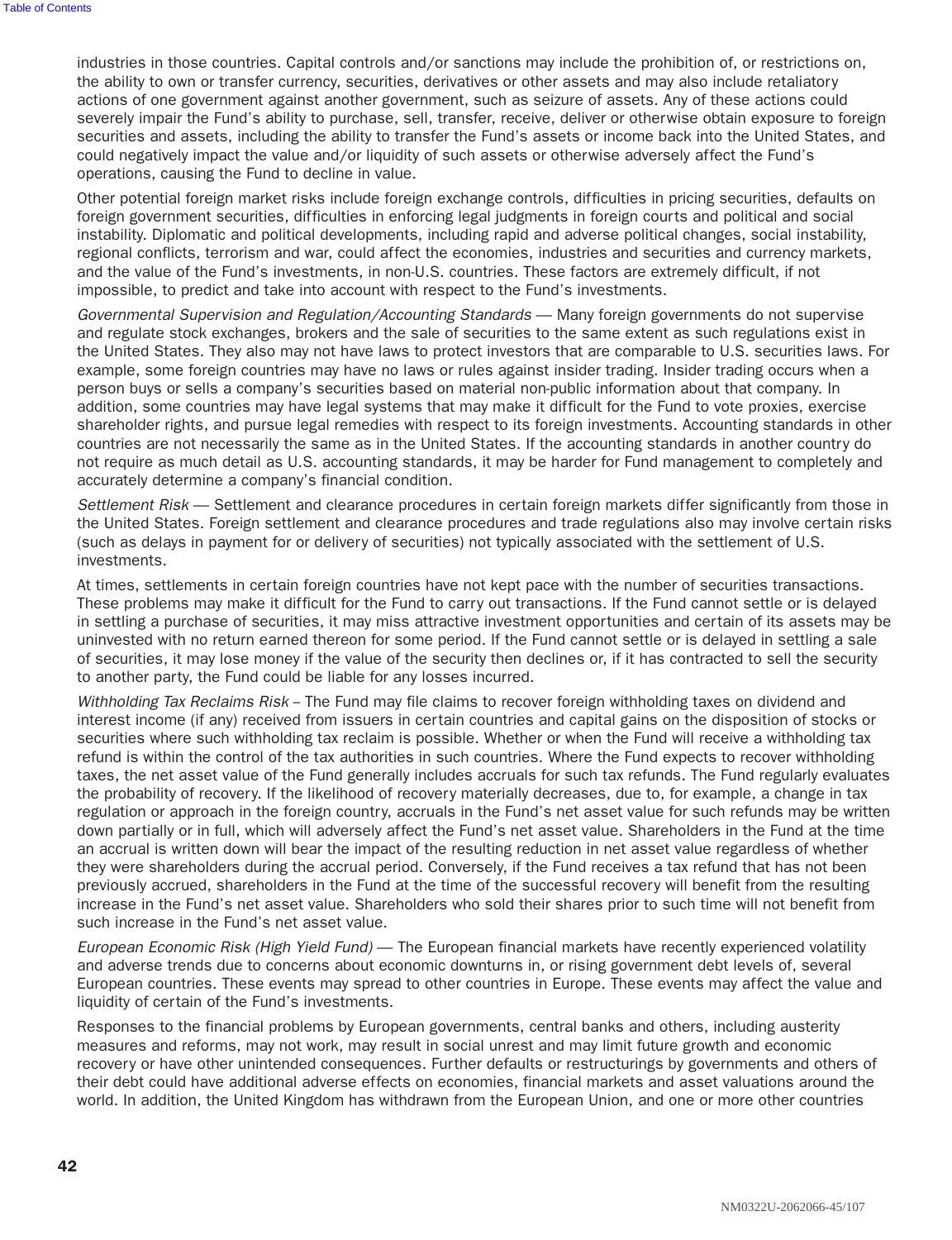may withdraw from the European Union and/or abandon the Euro, the common currency of the European Union. The impact of these actions, especially if they occur in a disorderly fashion, is not clear but could be significant and far reaching.

- *High Portfolio Turnover Risk* The Fund may engage in active and frequent trading of its portfolio securities. High portfolio turnover (more than 100%) may result in increased transaction costs to the Fund, including brokerage commissions, dealer mark-ups and other transaction costs on the sale of the securities and on reinvestment in other securities. The sale of Fund portfolio securities may result in the realization and/or distribution to shareholders of higher capital gains or losses as compared to a fund with less active trading policies. These effects of higher than normal portfolio turnover may adversely affect Fund performance. In addition, investment in mortgage dollar rolls and participation in TBA transactions may significantly increase the Fund's portfolio turnover rate. A TBA transaction is a method of trading mortgage-backed securities where the buyer and seller agree upon general trade parameters such as agency, settlement date, par amount, and price at the time the contract is entered into but the mortgage-backed securities are delivered in the future, generally 30 days later.
- **Illiquid Investments Risk** The Fund may invest up to an aggregate amount of 15% of its net assets in illiquid investments. An illiquid investment is any investment that the Fund reasonably expects cannot be sold or disposed of in current market conditions in seven calendar days or less without the sale or disposition significantly changing the market value of the investment. The Fund's illiquid investments may reduce the returns of the Fund because it may be difficult to sell the illiquid investments at an advantageous time or price. An investment may be illiquid due to, among other things, the reduced number and capacity of traditional market participants to make a market in fixed-income securities or the lack of an active trading market. To the extent that the Fund's principal investment strategies involve derivatives or securities with substantial market and/or credit risk, the Fund will tend to have the greatest exposure to the risks associated with illiquid investments. Liquid investments may become illiquid after purchase by the Fund, particularly during periods of market turmoil. Illiquid investments may be harder to value, especially in changing markets, and if the Fund is forced to sell these investments to meet redemption requests or for other cash needs, the Fund may suffer a loss. This may be magnified in a rising interest rate environment or other circumstances where investor redemptions from fixed-income mutual funds may be higher than normal. In addition, when there is illiquidity in the market for certain securities, the Fund, due to limitations on illiquid investments, may be subject to purchase and sale restrictions.
- *Junk Bonds Risk (High Yield Fund and Low Duration Fund)* **Although junk bonds generally pay higher rates of** interest than investment grade bonds, junk bonds are high risk investments that are considered speculative and may cause income and principal losses for the Fund. The major risks of junk bond investments include:
	- If Junk bonds may be issued by less creditworthy issuers. Issuers of junk bonds may have a larger amount of outstanding debt relative to their assets than issuers of investment grade bonds. In the event of an issuer's bankruptcy, claims of other creditors may have priority over the claims of junk bond holders, leaving few or no assets available to repay junk bond holders.
	- Prices of junk bonds are subject to extreme price fluctuations. Adverse changes in an issuer's industry and general economic conditions may have a greater impact on the prices of junk bonds than on other higher rated fixed-income securities.
	- **If** Issuers of junk bonds may be unable to meet their interest or principal payment obligations because of an economic downturn, specific issuer developments, or the unavailability of additional financing.
	- If Junk bonds frequently have redemption features that permit an issuer to repurchase the security from the Fund before it matures. If the issuer redeems junk bonds, the Fund may have to invest the proceeds in bonds with lower yields and may lose income.
	- If Junk bonds may be less liquid than higher rated fixed-income securities, even under normal economic conditions. There are fewer dealers in the junk bond market, and there may be significant differences in the prices quoted for junk bonds by the dealers. Because they are less liquid than higher rated fixed-income securities, judgment may play a greater role in valuing junk bonds than is the case with securities trading in a more liquid market.
	- The Fund may incur expenses to the extent necessary to seek recovery upon default or to negotiate new terms with a defaulting issuer.

The credit rating of a high yield security does not necessarily address its market value risk. Ratings and market value may change from time to time, positively or negatively, to reflect new developments regarding the issuer.

**Leverage Risk** — Some transactions may give rise to a form of economic leverage. These transactions may include, among others, derivatives, and may expose the Fund to greater risk and increase its costs. As an open-end investment company registered with the SEC, the Fund is subject to the federal securities laws, including the Investment Company Act, the rules thereunder, and various SEC and SEC staff interpretive positions. In accordance with these laws, rules and positions, the Fund must "set aside" liquid assets (often referred to as "asset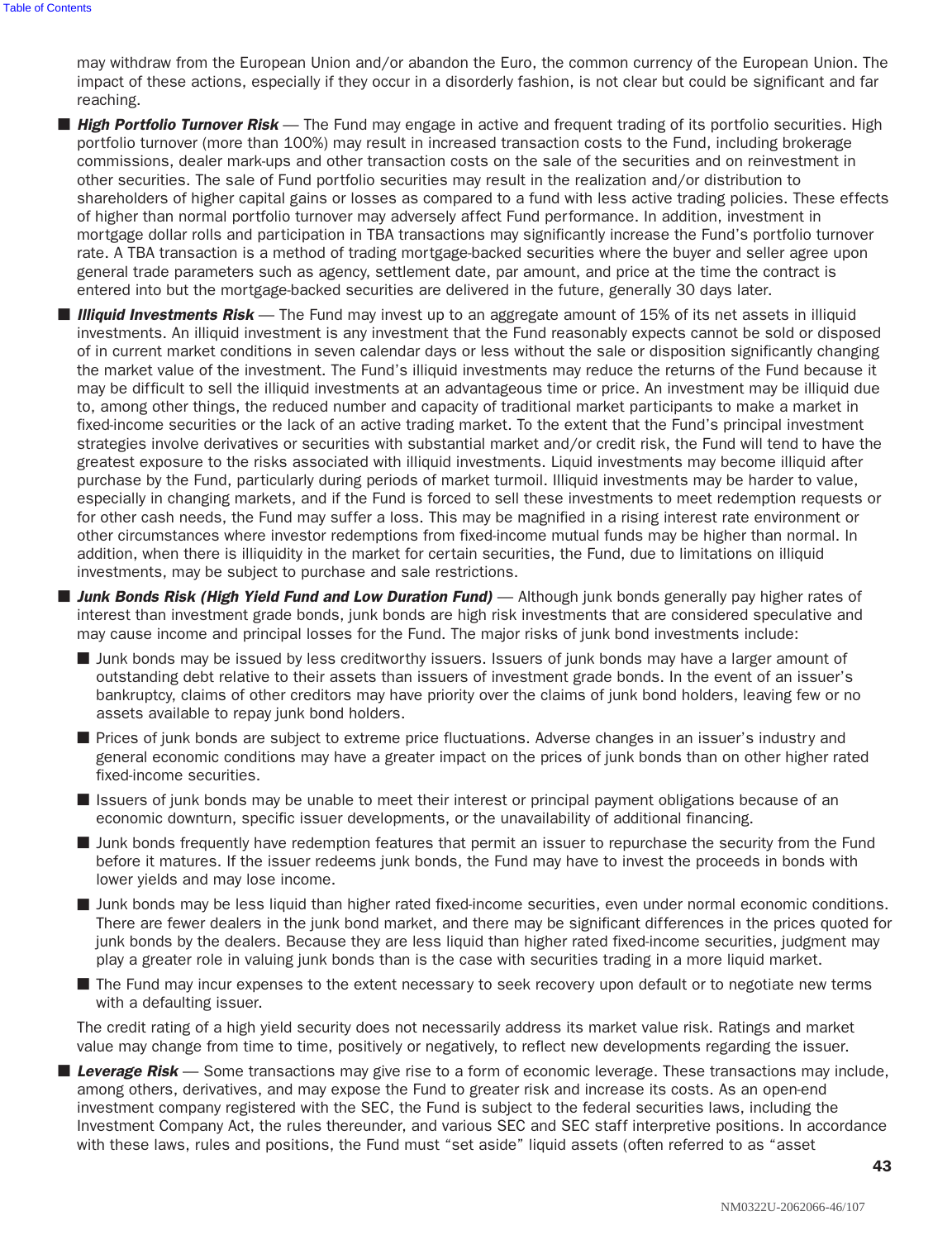segregation"), or engage in other SEC- or staff-approved measures, to "cover" open positions with respect to certain kinds of instruments. The use of leverage may cause the Fund to liquidate portfolio positions when it may not be advantageous to do so to satisfy its obligations or to meet any required asset segregation requirements. Increases and decreases in the value of the Fund's portfolio will be magnified when the Fund uses leverage.

■ Market Risk and Selection Risk — Market risk is the risk that one or more markets in which the Fund invests will go down in value, including the possibility that the markets will go down sharply and unpredictably. The value of a security or other asset may decline due to changes in general market conditions, economic trends or events that are not specifically related to the issuer of the security or other asset, or factors that affect a particular issuer or issuers, exchange, country, group of countries, region, market, industry, group of industries, sector or asset class. Local, regional or global events such as war, acts of terrorism, the spread of infectious illness or other public health issues like pandemics or epidemics, recessions, or other events could have a significant impact on the Fund and its investments. Selection risk is the risk that the securities selected by Fund management will underperform the markets, the relevant indices or the securities selected by other funds with similar investment objectives and investment strategies. This means you may lose money.

A recent outbreak of an infectious coronavirus has developed into a global pandemic that has resulted in numerous disruptions in the market and has had significant economic impact leaving general concern and uncertainty. The impact of this coronavirus, and other epidemics and pandemics that may arise in the future, could affect the economies of many nations, individual companies and the market in general ways that cannot necessarily be foreseen at the present time.

■ *Mezzanine Securities Risk (High Yield Fund)* — Mezzanine securities generally are rated below investment grade and frequently are unrated and present many of the same risks as senior loans, second lien loans and noninvestment grade bonds. However, unlike senior loans and second lien loans, mezzanine securities are not a senior or secondary secured obligation of the related borrower. They typically are the most subordinated debt obligation in an issuer's capital structure. Mezzanine securities also may often be unsecured. Mezzanine securities therefore are subject to the additional risk that the cash flow of the related borrower and the property securing the loan may be insufficient to repay the scheduled obligation after giving effect to any senior obligations of the related borrower. Mezzanine securities are also expected to be a highly illiquid investment.Mezzanine securities will be subject to certain additional risks to the extent that such loans may not be protected by financial covenants or limitations upon additional indebtedness. Investment in mezzanine securities is a highly specialized investment practice that depends more heavily on independent credit analysis than investments in other types of debt obligations.

■ *Mortgage- and Asset-Backed Securities Risks* — Mortgage-backed securities (residential and commercial) and asset-backed securities represent interests in "pools" of mortgages or other assets, including consumer loans or receivables held in trust. Although asset-backed and commercial mortgage-backed securities ("CMBS") generally experience less prepayment than residential mortgage-backed securities, mortgage-backed and asset-backed securities, like traditional fixed-income securities, are subject to credit, interest rate, prepayment and extension risks.

Small movements in interest rates (both increases and decreases) may quickly and significantly reduce the value of certain mortgage-backed securities. The Fund's investments in asset-backed securities are subject to risks similar to those associated with mortgage-related securities, as well as additional risks associated with the nature of the assets and the servicing of those assets. These securities also are subject to the risk of default on the underlying mortgages or assets, particularly during periods of economic downturn. Certain CMBS are issued in several classes with different levels of yield and credit protection. The Fund's investments in CMBS with several classes may be in the lower classes that have greater risks than the higher classes, including greater interest rate, credit and prepayment risks.

Mortgage-backed securities may be either pass-through securities or collateralized mortgage obligations ("CMOs"). Pass-through securities represent a right to receive principal and interest payments collected on a pool of mortgages, which are passed through to security holders. CMOs are created by dividing the principal and interest payments collected on a pool of mortgages into several revenue streams ("tranches") with different priority rights to portions of the underlying mortgage payments. Certain CMO tranches may represent a right to receive interest only ("IOs"), principal only ("POs") or an amount that remains after floating-rate tranches are paid (an "inverse floater"). These securities are frequently referred to as "mortgage derivatives" and may be extremely sensitive to changes in interest rates. Interest rates on inverse floaters, for example, vary inversely with a short-term floating rate (which may be reset periodically). Interest rates on inverse floaters will decrease when short-term rates increase, and will increase when short-term rates decrease. These securities have the effect of providing a degree of investment leverage. In response to changes in market interest rates or other market conditions, the value of an inverse floater may increase or decrease at a multiple of the increase or decrease in the value of the underlying securities. If the Fund invests in CMO tranches (including CMO tranches issued by government agencies) and interest rates move in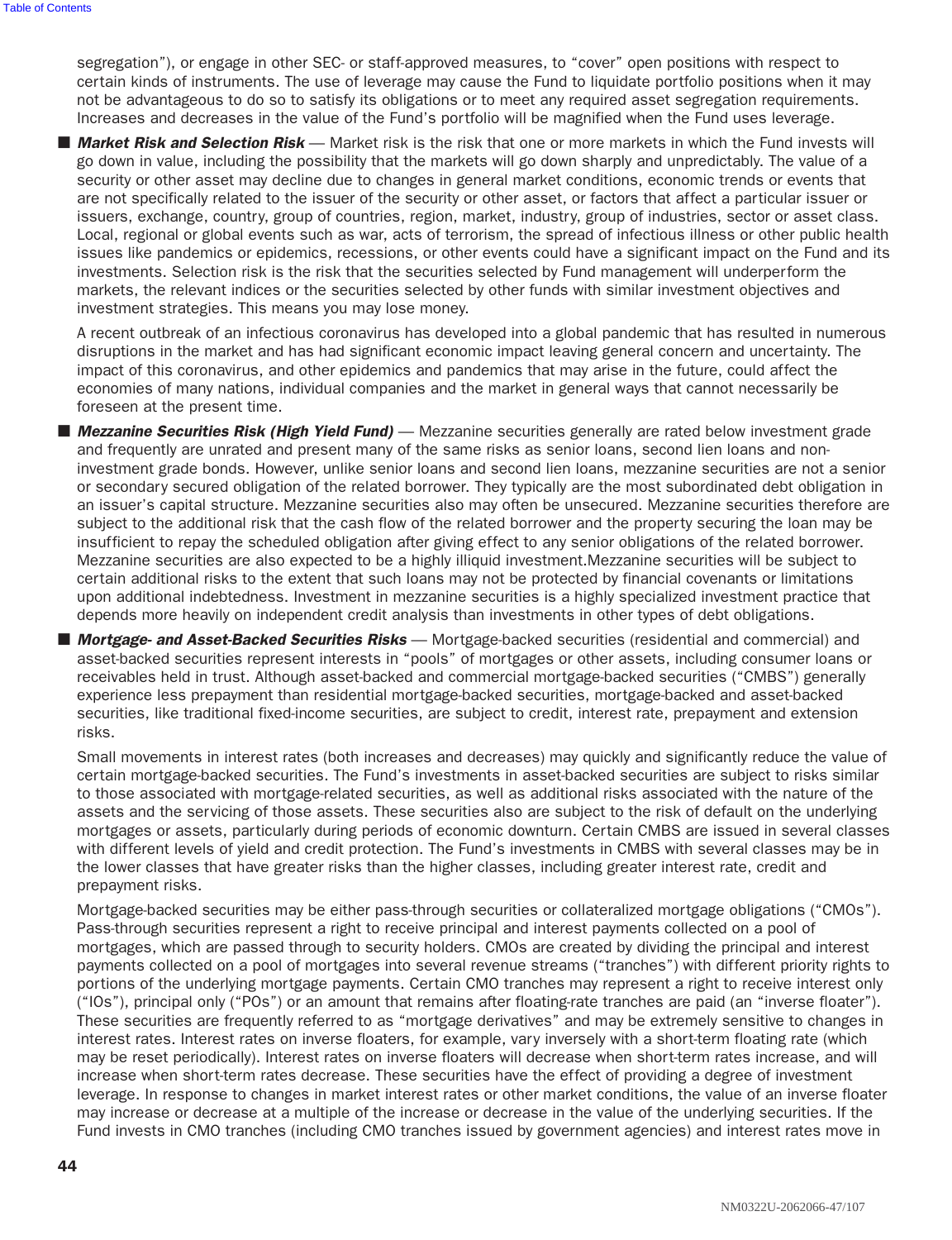a manner not anticipated by Fund management, it is possible that the Fund could lose all or substantially all of its investment. Certain mortgage-backed securities in which the Fund may invest may also provide a degree of investment leverage, which could cause the Fund to lose all or substantially all of its investment.

The mortgage market in the United States has experienced difficulties that may adversely affect the performance and market value of certain of the Fund's mortgage-related investments. Delinquencies and losses on mortgage loans (including subprime and second-lien mortgage loans) generally have increased and may continue to increase, and a decline in or flattening of real estate values (as has been experienced and may continue to be experienced in many housing markets) may exacerbate such delinquencies and losses. Also, a number of mortgage loan originators have experienced serious financial difficulties or bankruptcy. Reduced investor demand for mortgage loans and mortgage-related securities and increased investor yield requirements have caused limited liquidity in the secondary market for mortgage-related securities, which can adversely affect the market value of mortgage-related securities. It is possible that such limited liquidity in such secondary markets could continue or worsen.

Asset-backed securities entail certain risks not presented by mortgage-backed securities, including the risk that in certain states it may be difficult to perfect the liens securing the collateral backing certain asset-backed securities. In addition, certain asset-backed securities are based on loans that are unsecured, which means that there is no collateral to seize if the underlying borrower defaults.

- **Preferred Securities Risk (High Yield Fund)** Preferred securities may pay fixed or adjustable rates of return. Preferred securities are subject to issuer-specific and market risks applicable generally to equity securities. In addition, a company's preferred securities generally pay dividends only after the company makes required payments to holders of its bonds and other debt. For this reason, the value of preferred securities will usually react more strongly than bonds and other debt to actual or perceived changes in the company's financial condition or prospects. Preferred securities of smaller companies may be more vulnerable to adverse developments than preferred securities of larger companies.
- Repurchase Agreements and Purchase and Sale Contracts Risk If the other party to a repurchase agreement or purchase and sale contract defaults on its obligation under the agreement, the Fund may suffer delays and incur costs or lose money in exercising its rights under the agreement. If the seller fails to repurchase the security in either situation and the market value of the security declines, the Fund may lose money.
- **Reverse Repurchase Agreements Risk** Reverse repurchase agreements involve the sale of securities held by the Fund with an agreement to repurchase the securities at an agreed-upon price, date and interest payment. Reverse repurchase agreements involve the risk that the other party may fail to return the securities in a timely manner or at all. The Fund could lose money if it is unable to recover the securities and the value of the collateral held by the Fund, including the value of the investments made with cash collateral, is less than the value of the securities. These events could also trigger adverse tax consequences for the Fund. In addition, reverse repurchase agreements involve the risk that the interest income earned in the investment of the proceeds will be less than the interest expense.
- *U.S. Government Issuer Risk (Low Duration Fund and Core Bond Fund) Treasury obligations may differ in their* interest rates, maturities, times of issuance and other characteristics. Obligations of U.S. Government agencies and authorities are supported by varying degrees of credit but generally are not backed by the full faith and credit of the U.S. Government. No assurance can be given that the U.S. Government will provide financial support to its agencies and authorities if it is not obligated by law to do so.

Each Fund may also be subject to certain other non-principal risks associated with its investments and investment strategies, including:

- **E** Collateralized Debt Obligations Risk (Low Duration Fund and Core Bond Fund) In addition to the typical risks associated with fixed-income securities and asset-backed securities, CDOs, including CLOs, carry additional risks including, but not limited to: (i) the possibility that distributions from collateral securities will not be adequate to make interest or other payments; (ii) the risk that the collateral may default or decline in value or be downgraded, if rated by a nationally recognized statistical rating organization; (iii) the Fund may invest in tranches of CDOs that are subordinate to other tranches; (iv) the structure and complexity of the transaction and the legal documents could lead to disputes among investors regarding the characterization of proceeds; (v) the investment return achieved by the Fund could be significantly different than those predicted by financial models; (vi) the lack of a readily available secondary market for CDOs; (vii) the risk of forced "fire sale" liquidation due to technical defaults such as coverage test failures; and (viii) the CDO's manager may perform poorly. In addition, investments in CDOs may be characterized by the Fund as illiquid securities.
- **Common Stock Risk (High Yield Fund)** Common stocks represent equity ownership in a company. Stock markets are volatile. The price of common stock will fluctuate and can decline and reduce the value of a portfolio investing in equities. The value of common stock purchased by the Fund could decline if the financial condition of the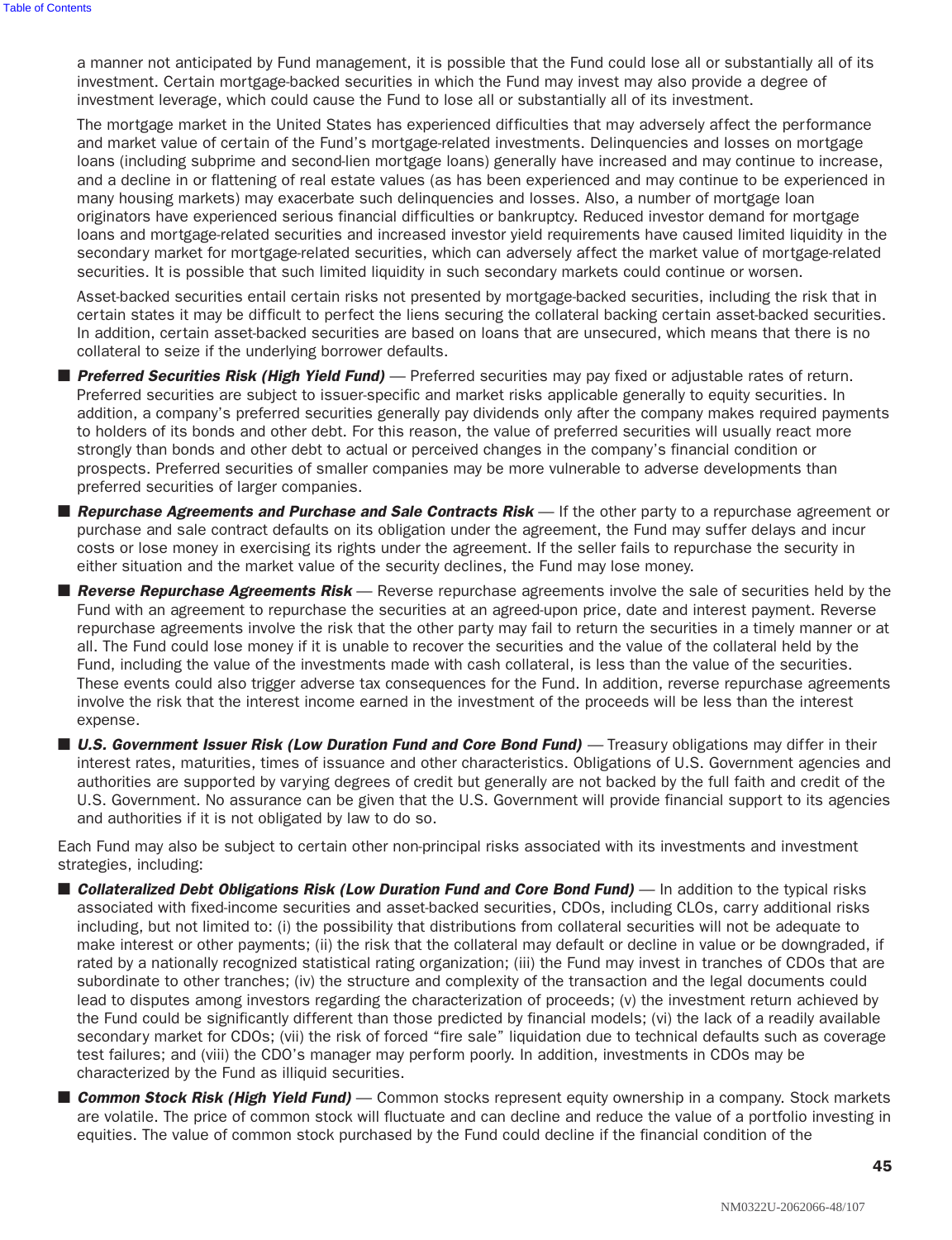companies the Fund invests in declines or if overall market and economic conditions deteriorate. The value of equity securities may also decline due to factors that affect a particular industry or industries, such as labor shortages or an increase in production costs and competitive conditions within an industry. In addition, the value may decline due to general market conditions that are not specifically related to a company or industry, such as real or perceived adverse economic conditions, changes in the general outlook for corporate earnings, changes in interest or currency rates or generally adverse investor sentiment.

- Cyber Security Risk Failures or breaches of the electronic systems of the Fund, the Fund's adviser, distributor, and other service providers, or the issuers of securities in which the Fund invests have the ability to cause disruptions and negatively impact the Fund's business operations, potentially resulting in financial losses to the Fund and its shareholders. While the Fund has established business continuity plans and risk management systems seeking to address system breaches or failures, there are inherent limitations in such plans and systems. Furthermore, the Fund cannot control the cyber security plans and systems of the Fund's service providers or issuers of securities in which the Fund invests.
- **Expense Risk** Fund expenses are subject to a variety of factors, including fluctuations in the Fund's net assets. Accordingly, actual expenses may be greater or less than those indicated. For example, to the extent that the Fund's net assets decrease due to market declines or redemptions, the Fund's expenses will increase as a percentage of Fund net assets. During periods of high market volatility, these increases in the Fund's expense ratio could be significant.
- **Investment in Other Investment Companies Risk** As with other investments, investments in other investment companies, including ETFs, are subject to market and selection risk. In addition, if the Fund acquires shares of investment companies, including ones affiliated with the Fund, shareholders bear both their proportionate share of expenses in the Fund (including management and advisory fees) and, indirectly, the expenses of the investment companies (to the extent not offset by BlackRock through waivers). To the extent the Fund is held by an affiliated fund, the ability of the Fund itself to hold other investment companies may be limited.
- **LIBOR Risk** The Fund may be exposed to financial instruments that are tied to the London Interbank Offered Rate ("LIBOR") to determine payment obligations, financing terms, hedging strategies or investment value. The Fund's investments may pay interest at floating rates based on LIBOR or may be subject to interest caps or floors based on LIBOR. The Fund may also obtain financing at floating rates based on LIBOR. Derivative instruments utilized by the Fund may also reference LIBOR.

The United Kingdom's Financial Conduct Authority announced a phase out of LIBOR such that after June 30, 2023, the overnight, 1-month, 3-month, 6-month and 12-month U.S. dollar LIBOR settings will cease to be published or will no longer be representative. All other LIBOR settings and certain other interbank offered rates, such as the Euro Overnight Index Average ("EONIA"), ceased to be published or representative after December 31, 2021. The Fund may have investments linked to other interbank offered rates that may also cease to be published in the future. Various financial industry groups have been planning for the transition away from LIBOR, but there remain challenges to converting certain securities and transactions to a new reference rate (e.g., the Secured Overnight Financing Rate ("SOFR"), which is intended to replace the U.S. dollar LIBOR).

Neither the effect of the LIBOR transition process nor its ultimate success can yet be known. The transition process might lead to increased volatility and illiquidity in markets for, and reduce the effectiveness of new hedges placed against, instruments whose terms currently include LIBOR. While some existing LIBOR-based instruments may contemplate a scenario where LIBOR is no longer available by providing for an alternative rate-setting methodology, there may be significant uncertainty regarding the effectiveness of any such alternative methodologies to replicate LIBOR. Not all existing LIBOR-based instruments may have alternative rate-setting provisions and there remains uncertainty regarding the willingness and ability of issuers to add alternative rate-setting provisions in certain existing instruments. Global regulators have advised market participants to cease entering into new contracts using LIBOR as a reference rate, and it is possible that investments in LIBOR-based instruments could invite regulatory scrutiny. In addition, a liquid market for newly-issued instruments that use a reference rate other than LIBOR still may be developing. There may also be challenges for the Fund to enter into hedging transactions against such newly-issued instruments until a market for such hedging transactions develops. All of the aforementioned may adversely affect the Fund's performance or net asset value ("NAV").

■ *Valuation Risk* — The price the Fund could receive upon the sale of any particular portfolio investment may differ from the Fund's valuation of the investment, particularly for securities that trade in thin or volatile markets or that are valued using a fair valuation methodology or a price provided by an independent pricing service. As a result, the price received upon the sale of an investment may be less than the value ascribed by the Fund, and the Fund could realize a greater than expected loss or lesser than expected gain upon the sale of the investment. Pricing services that value fixed-income securities generally utilize a range of market-based and security-specific inputs and assumptions, as well as considerations about general market conditions, to establish a price. Pricing services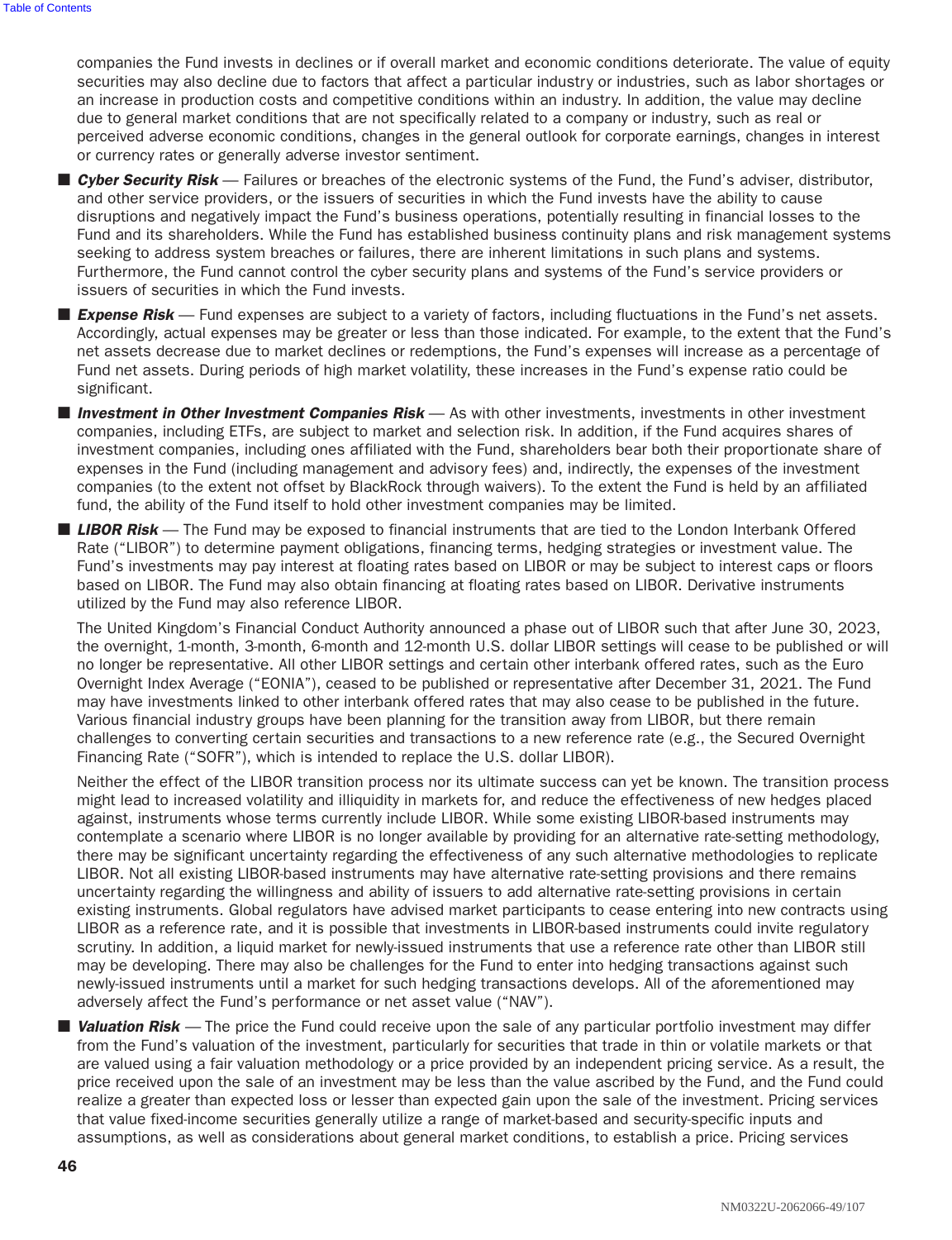generally value fixed-income securities assuming orderly transactions of an institutional round lot size, but may be held or transactions may be conducted in such securities in smaller, odd lot sizes. Odd lots may trade at lower prices than institutional round lots. The Fund's ability to value its investments may also be impacted by technological issues and/or errors by pricing services or other third-party service providers.

■ When-Issued and Delayed Delivery Securities and Forward Commitments Risk — When-issued and delayed delivery securities and forward commitments involve the risk that the security the Fund buys will lose value prior to its delivery. There also is the risk that the security will not be issued or that the other party to the transaction will not meet its obligation. If this occurs, the Fund may lose both the investment opportunity for the assets it set aside to pay for the security and any gain in the security's price.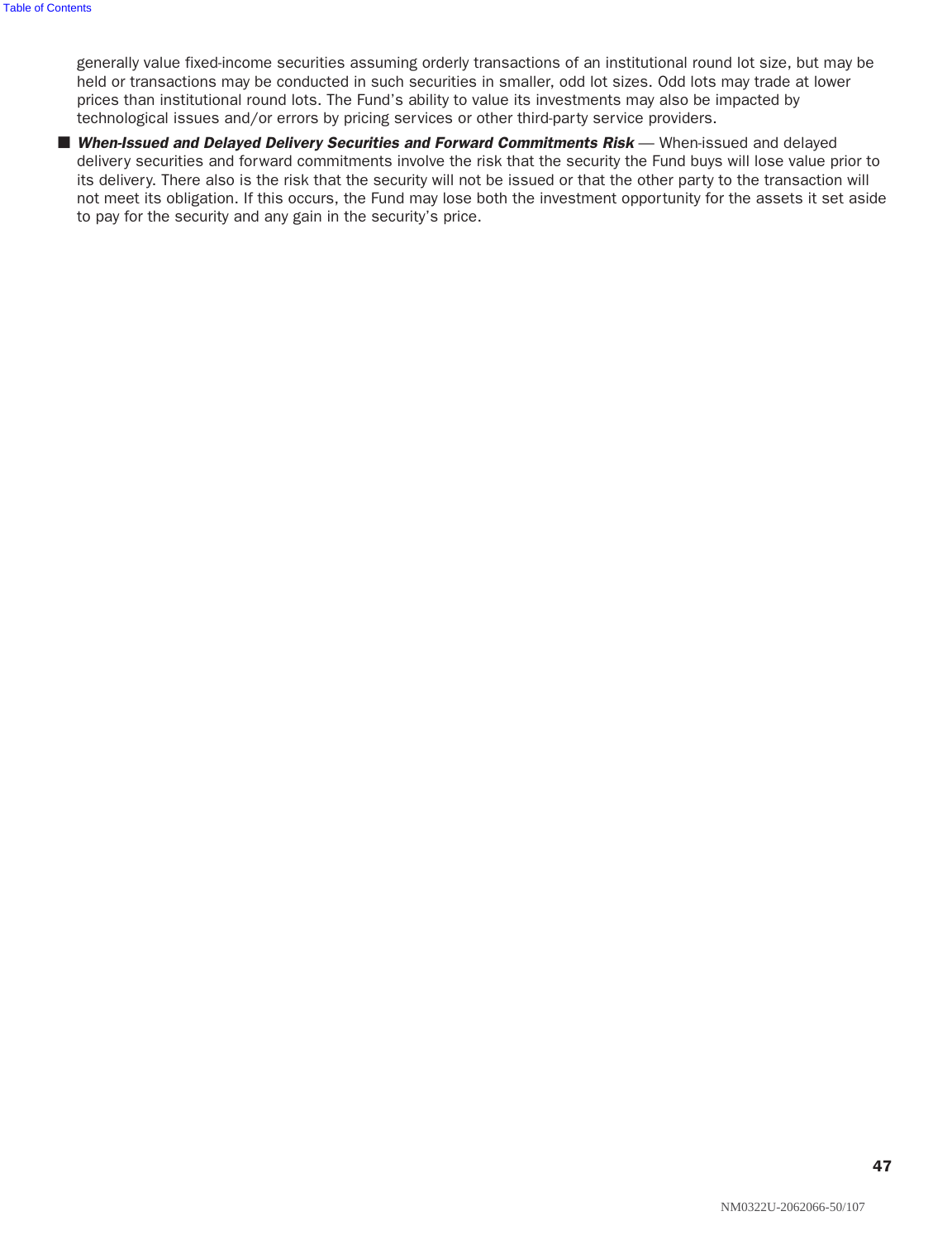# Account Information

# *How to Choose the Share Class that Best Suits Your Needs*

The High Yield Fund currently offers multiple share classes (Investor A, Investor C, Institutional and Class R Shares in this prospectus) and the Low Duration Fund and the Core Bond Fund currently offer multiple share classes (Investor A, Investor C, Institutional and Class R Shares in this prospectus), each with its own sales charge and expense structure, allowing you to invest in the way that best suits your needs. Each share class represents an ownership interest in the same investment portfolio of the particular Fund. When you choose your class of shares, you should consider the size of your investment and how long you plan to hold your shares. Either your financial professional or your selected securities dealer, broker, investment adviser, service provider or industry professional (including BlackRock and its affiliates) (each a "Financial Intermediary") can help you determine which share class is best suited to your personal financial goals. Investor A Shares and Investor C Shares are sometimes referred to herein collectively as "Investor Shares."

For example, if you select Institutional Shares, you will not pay any sales charge. However, only certain investors may buy Institutional Shares. If you select Investor A Shares, you generally pay a sales charge at the time of purchase and an ongoing service fee of 0.25% per year. You may be eligible for a sales charge reduction or waiver.

If you select Investor C or Class R Shares, you will invest the full amount of your purchase price, but you will be subject to a distribution fee of 0.75% per year for Investor C Shares and 0.25% per year for Class R Shares and a service fee of 0.25% per year for both classes of shares under a plan adopted pursuant to Rule 12b-1 under the Investment Company Act. Because these fees are paid out of the Fund's assets on an ongoing basis, over time these fees increase the cost of your investment and may cost you more than paying other types of sales charges. In addition, you may be subject to a deferred sales charge when you sell Investor C Shares within one year. Classes with lower expenses will have higher net asset values and dividends relative to other share classes.

The Fund's shares are distributed by BlackRock Investments, LLC (the "Distributor"), an affiliate of BlackRock.

The table below summarizes key features of each of the share classes of the Funds.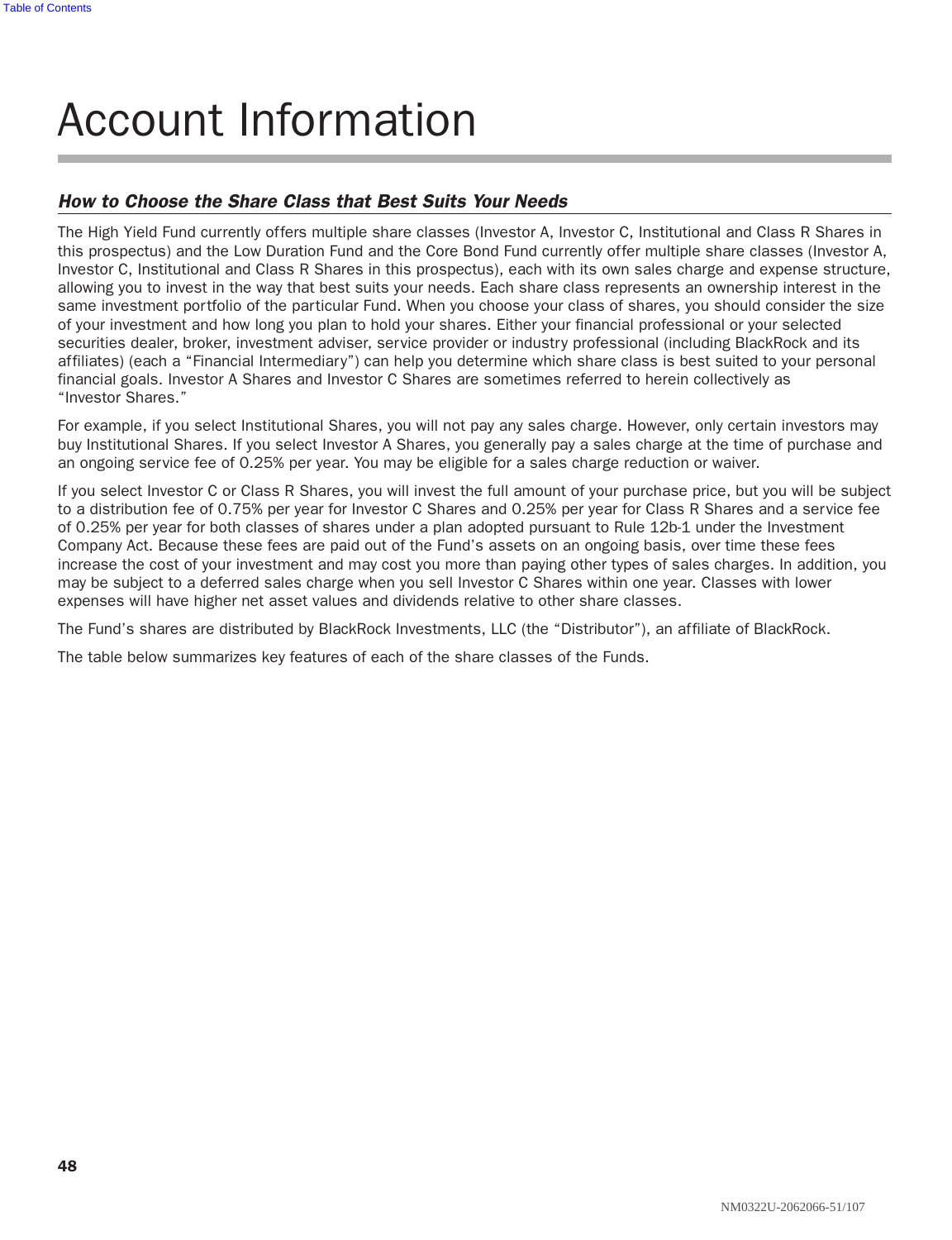#### Share Classes at a Glance<sup>1</sup>

|                     | <b>Investor A</b>                                           | Investor C <sup>2,3</sup>                                                                                           | <b>Institutional</b>                                                                                                                                                                                                                                                                                                                                                                                                                                                                                                                                                                                                                                                                                                                                                                                                                                                                                                                                                                                                                                                                                                                                                                                                                                                                                                                                                                                                                                                                                                                                                                                                                                                                                                                                                                                                                                                                                                                                                                                                                                                                                                          | <b>Class R</b>                                                           |
|---------------------|-------------------------------------------------------------|---------------------------------------------------------------------------------------------------------------------|-------------------------------------------------------------------------------------------------------------------------------------------------------------------------------------------------------------------------------------------------------------------------------------------------------------------------------------------------------------------------------------------------------------------------------------------------------------------------------------------------------------------------------------------------------------------------------------------------------------------------------------------------------------------------------------------------------------------------------------------------------------------------------------------------------------------------------------------------------------------------------------------------------------------------------------------------------------------------------------------------------------------------------------------------------------------------------------------------------------------------------------------------------------------------------------------------------------------------------------------------------------------------------------------------------------------------------------------------------------------------------------------------------------------------------------------------------------------------------------------------------------------------------------------------------------------------------------------------------------------------------------------------------------------------------------------------------------------------------------------------------------------------------------------------------------------------------------------------------------------------------------------------------------------------------------------------------------------------------------------------------------------------------------------------------------------------------------------------------------------------------|--------------------------------------------------------------------------|
| <b>Availability</b> | Generally available<br>through Financial<br>Intermediaries. | Generally available<br>through Financial<br>Intermediaries.<br>Must be held<br>through a Financial<br>Intermediary. | Limited to certain investors,<br>including:<br>•Individuals and "Institutional<br>Investors" which include, but are<br>not limited to, endowments,<br>foundations, family offices, local,<br>city and state governmental<br>institutions, corporations and<br>insurance company separate<br>accounts, who may purchase<br>shares of the Fund through a<br>Financial Intermediary that has<br>entered into an agreement with<br>the Distributor to purchase such<br>shares.<br>• Employer-sponsored retirement<br>plans (not including SEP IRAs,<br>SIMPLE IRAs or SARSEPs), state<br>sponsored 529 college savings<br>plans, collective trust funds,<br>investment companies or other<br>pooled investment vehicles,<br>unaffiliated thrifts and unaffiliated<br>banks and trust companies, each<br>of which may purchase shares of<br>the Fund through a Financial<br>Intermediary that has entered into<br>an agreement with the Distributor<br>to purchase such shares.<br>• Employees, officers and directors/<br>trustees of BlackRock or its<br>affiliates and immediate family<br>members of such persons, if they<br>open an account directly with<br>BlackRock.<br>• Participants in certain programs<br>sponsored by BlackRock or its<br>affiliates or other Financial<br>Intermediaries.<br>• Tax-qualified accounts for<br>insurance agents that are<br>registered representatives of an<br>insurance company's broker-dealer<br>that has entered into an<br>agreement with the Distributor to<br>offer Institutional Shares, and the<br>family members of such persons.<br>• Clients investing through Financial<br>Intermediaries that have entered<br>into an agreement with the<br>Distributor to offer such shares on<br>a platform that charges a<br>transaction based sales<br>commission outside of the Fund.<br>• Clients investing through a self-<br>directed IRA brokerage account<br>program sponsored by a<br>retirement plan record-keeper,<br>provided that such program offers<br>only mutual fund options and that<br>the program maintains an account<br>with the Fund on an omnibus<br>basis. | Available only to<br>certain employer-<br>sponsored<br>retirement plans. |

49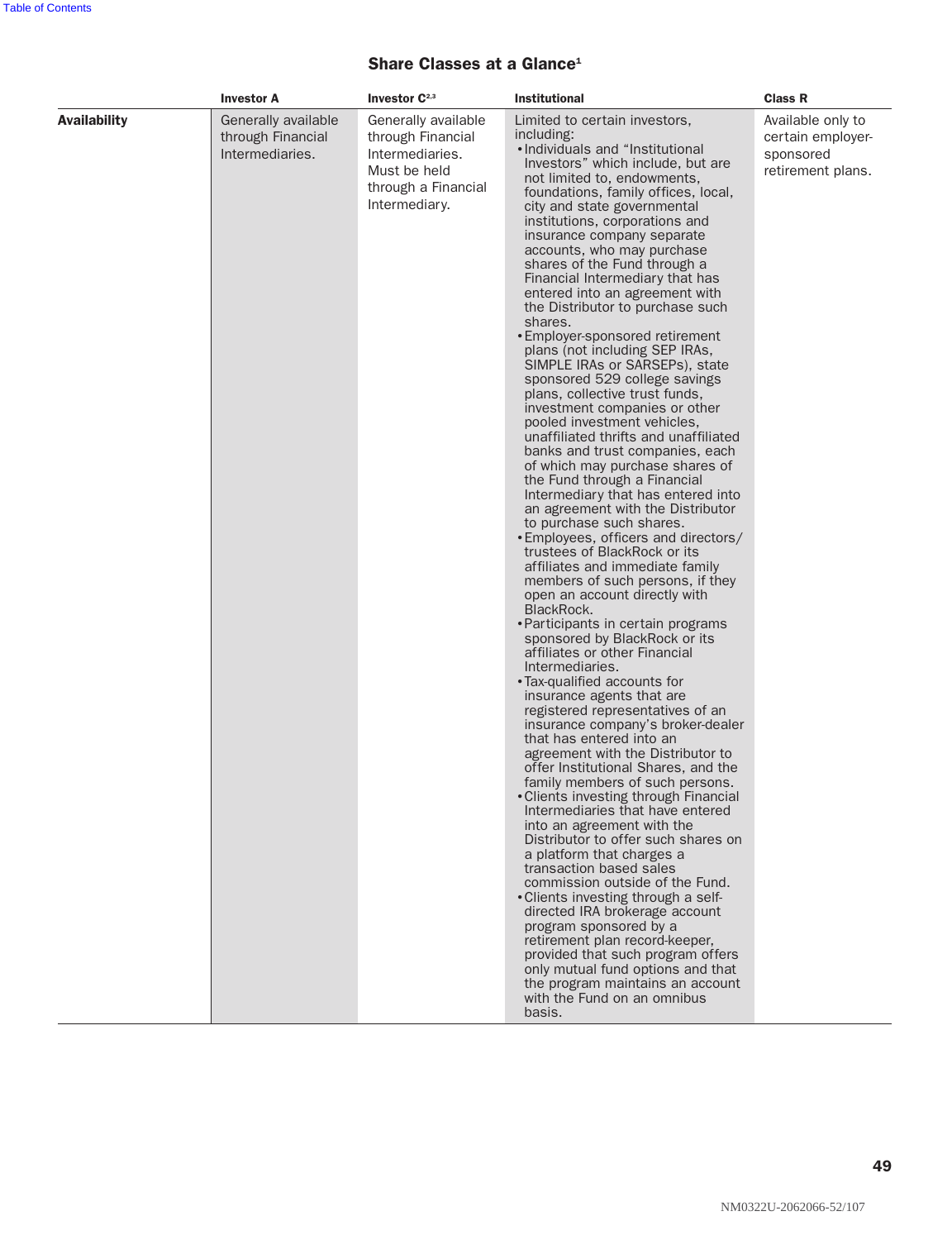|                                         | <b>Investor A</b>                                                                                                                                                                                                                                                                                                                                               | Investor C <sup>2,3</sup>                                                                                                                                                                                                                                                                                         | <b>Institutional</b>                                                                                                                                                                                                                                                                                                                                                                                                                                                                                                                                                                                                                                                                                                                                                                                                                                                                                                                                                                                                                                                                                                                                                                                                                                                                                                                                                                                                                                                                                                                                                                                                                                                                                                           | <b>Class R</b>                                                     |
|-----------------------------------------|-----------------------------------------------------------------------------------------------------------------------------------------------------------------------------------------------------------------------------------------------------------------------------------------------------------------------------------------------------------------|-------------------------------------------------------------------------------------------------------------------------------------------------------------------------------------------------------------------------------------------------------------------------------------------------------------------|--------------------------------------------------------------------------------------------------------------------------------------------------------------------------------------------------------------------------------------------------------------------------------------------------------------------------------------------------------------------------------------------------------------------------------------------------------------------------------------------------------------------------------------------------------------------------------------------------------------------------------------------------------------------------------------------------------------------------------------------------------------------------------------------------------------------------------------------------------------------------------------------------------------------------------------------------------------------------------------------------------------------------------------------------------------------------------------------------------------------------------------------------------------------------------------------------------------------------------------------------------------------------------------------------------------------------------------------------------------------------------------------------------------------------------------------------------------------------------------------------------------------------------------------------------------------------------------------------------------------------------------------------------------------------------------------------------------------------------|--------------------------------------------------------------------|
| <b>Minimum Investment</b>               | \$1,000 for all<br>accounts except:<br>• \$50, if<br>establishing an<br>Automatic<br><b>Investment Plan</b><br>$($ "AIP").<br>•There is no<br>investment<br>minimum for<br>employer-<br>sponsored<br>retirement plans<br>(not including SEP<br>IRAS, SIMPLE IRAS<br>or SARSEPs).<br>•There is no<br>investment<br>minimum for<br>certain fee-based<br>programs. | \$1,000 for all<br>accounts except:<br>• \$50, if<br>establishing an<br>AIP.<br>•There is no<br>investment<br>minimum for<br>employer-<br>sponsored<br>retirement plans<br>(not including SEP<br>IRAS, SIMPLE IRAS<br>or SARSEPs).<br>•There is no<br>investment<br>minimum for<br>certain fee-based<br>programs. | There is no investment minimum<br>for:<br>• Employer-sponsored retirement<br>plans (not including SEP IRAs,<br>SIMPLE IRAs or SARSEPs), state<br>sponsored 529 college savings<br>plans, collective trust funds,<br>investment companies or other<br>pooled investment vehicles,<br>unaffiliated thrifts and unaffiliated<br>banks and trust companies.<br>• Employees, officers and directors/<br>trustees of BlackRock or its<br>affiliates and immediate family<br>members of such persons, if they<br>open an account directly with<br>BlackRock.<br>• Clients of Financial Intermediaries<br>that: (i) charge such clients a fee<br>for advisory, investment<br>consulting, or similar services or<br>(ii) have entered into an<br>agreement with the Distributor to<br>offer Institutional Shares through<br>a no-load program or investment<br>platform.<br>. Clients investing through a self-<br>directed IRA brokerage account<br>program sponsored by a<br>retirement plan record-keeper,<br>provided that such program offers<br>only mutual fund options and that<br>the program maintains an account<br>with the Fund on an omnibus<br>basis.<br>\$2 million for individuals and<br>Institutional Investors.<br>\$1,000 investment minimum for:<br>• Clients investing through Financial<br>Intermediaries that offer such<br>shares on a platform that charges<br>a transaction based sales<br>commission outside of the Fund.<br>• Tax-qualified accounts for<br>insurance agents that are<br>registered representatives of an<br>insurance company's broker-dealer<br>that has entered into an<br>agreement with the Distributor to<br>offer Institutional Shares, and the<br>family members of such persons. | \$100 for all<br>accounts.                                         |
| <b>Initial Sales Charge?</b>            | Yes. Payable at time<br>of purchase. Lower<br>sales charges are<br>available for larger<br>investments.                                                                                                                                                                                                                                                         | No. Entire purchase<br>price is invested in<br>shares of the Fund.                                                                                                                                                                                                                                                | No. Entire purchase price is<br>invested in shares of the Fund.                                                                                                                                                                                                                                                                                                                                                                                                                                                                                                                                                                                                                                                                                                                                                                                                                                                                                                                                                                                                                                                                                                                                                                                                                                                                                                                                                                                                                                                                                                                                                                                                                                                                | No. Entire purchase<br>price is invested in<br>shares of the Fund. |
| <b>Deferred Sales</b><br><b>Charge?</b> | No. (May be<br>charged for<br>purchases of<br>\$1 million (\$500,000<br>for Low Duration<br>Fund) or more that<br>are redeemed<br>within 18 months.)                                                                                                                                                                                                            | Yes. Payable if you<br>redeem within one<br>year of purchase.                                                                                                                                                                                                                                                     | No.                                                                                                                                                                                                                                                                                                                                                                                                                                                                                                                                                                                                                                                                                                                                                                                                                                                                                                                                                                                                                                                                                                                                                                                                                                                                                                                                                                                                                                                                                                                                                                                                                                                                                                                            | No.                                                                |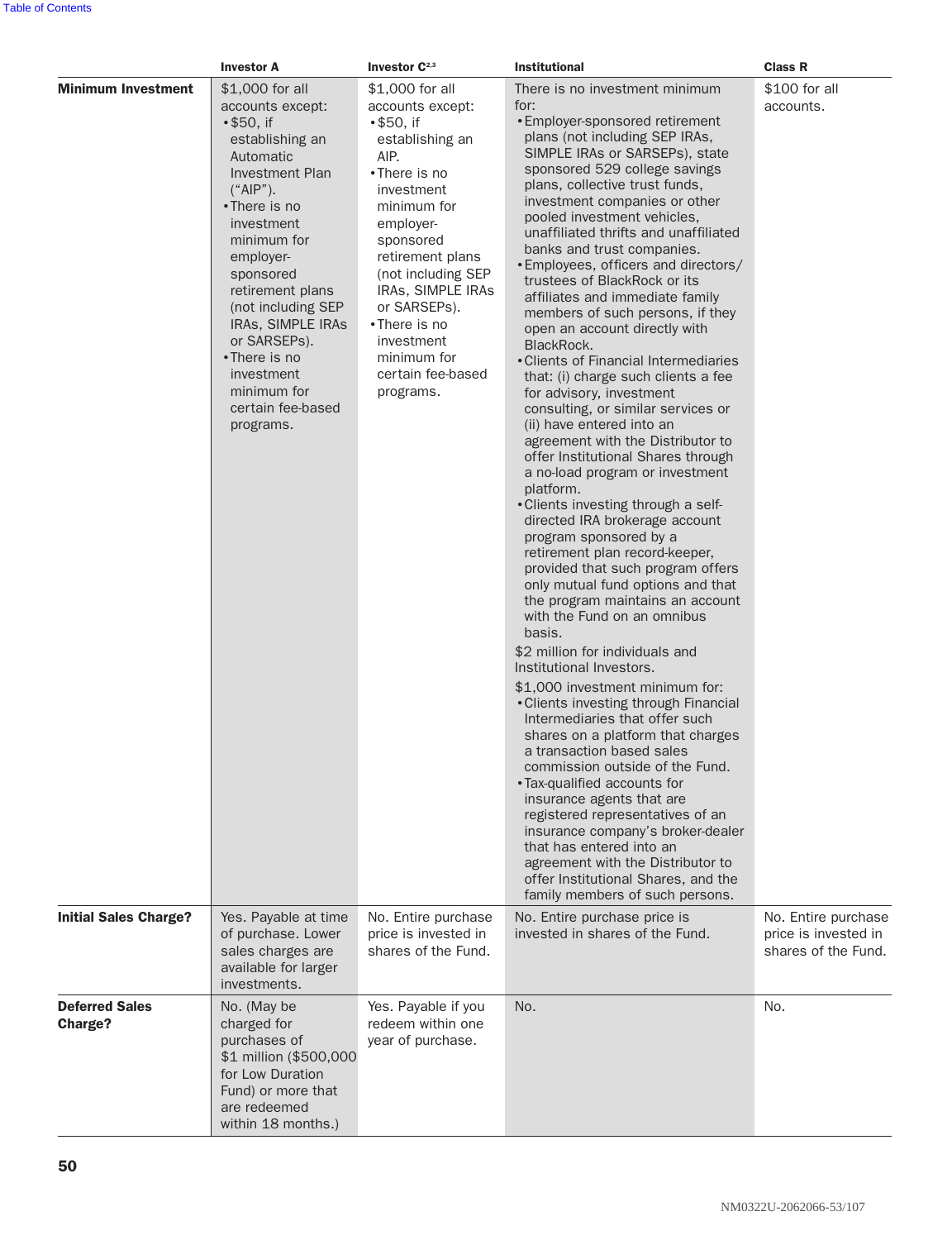|                                                   | <b>Investor A</b>                                                                                                                                                                                                  | Investor C <sup>2,3</sup>                                                                                                                                                                                                                                                                                                                                                                                                                                                                                                                                                                                                                                                                                                                                                                                                                       | <b>Institutional</b>                                                                                 | <b>Class R</b>                                                         |
|---------------------------------------------------|--------------------------------------------------------------------------------------------------------------------------------------------------------------------------------------------------------------------|-------------------------------------------------------------------------------------------------------------------------------------------------------------------------------------------------------------------------------------------------------------------------------------------------------------------------------------------------------------------------------------------------------------------------------------------------------------------------------------------------------------------------------------------------------------------------------------------------------------------------------------------------------------------------------------------------------------------------------------------------------------------------------------------------------------------------------------------------|------------------------------------------------------------------------------------------------------|------------------------------------------------------------------------|
| <b>Distribution and</b><br>Service (12b-1) Fees?  | No Distribution Fee.<br>0.25% Annual<br>Service Fee.                                                                                                                                                               | 0.75% Annual<br>Distribution Fee.<br>0.25% Annual<br>Service Fee.                                                                                                                                                                                                                                                                                                                                                                                                                                                                                                                                                                                                                                                                                                                                                                               | No.                                                                                                  | 0.25% Annual<br>Distribution Fee.<br>0.25% Annual<br>Service Fee.      |
| <b>Redemption Fees?</b>                           | No.                                                                                                                                                                                                                | No.                                                                                                                                                                                                                                                                                                                                                                                                                                                                                                                                                                                                                                                                                                                                                                                                                                             | No.                                                                                                  | No.                                                                    |
| <b>Conversion to</b><br><b>Investor A Shares?</b> | N/A                                                                                                                                                                                                                | Yes, automatically<br>approximately eight<br>years after the date<br>of purchase. The<br>holding period<br>includes the period<br>Investor C Shares<br>were held in the<br>Predecessor Fund<br>(as defined below).<br>It is the Financial<br>Intermediary's<br>responsibility to<br>ensure that the<br>shareholder is<br>credited with the<br>proper holding<br>period. As of the<br>Effective Date (as<br>defined below),<br>certain Financial<br>Intermediaries,<br>including group<br>retirement<br>recordkeeping<br>platforms, may not<br>have been tracking<br>such holding<br>periods and<br>therefore may not<br>be able to process<br>such conversions.<br>In such instances,<br>the automatic<br>conversion of<br>Investor C Shares<br>to Investor A<br>Shares will occur<br>approximately eight<br>years after the<br>Effective Date. | No.                                                                                                  | No.                                                                    |
| Advantage                                         | Makes sense for<br>investors who are<br>eligible to have the<br>sales charge<br>reduced or<br>eliminated or who<br>have a long-term<br>investment horizon<br>because there are<br>no ongoing<br>distribution fees. | No up-front sales<br>charge so you start<br>off owning more<br>shares. These<br>shares may make<br>sense for investors<br>who have a shorter<br>investment horizon<br>relative to<br>Investor A Shares.                                                                                                                                                                                                                                                                                                                                                                                                                                                                                                                                                                                                                                         | No up-front sales charge so you<br>start off owning more shares. No<br>distribution or service fees. | No up-front sales<br>charge so you start<br>off owning more<br>shares. |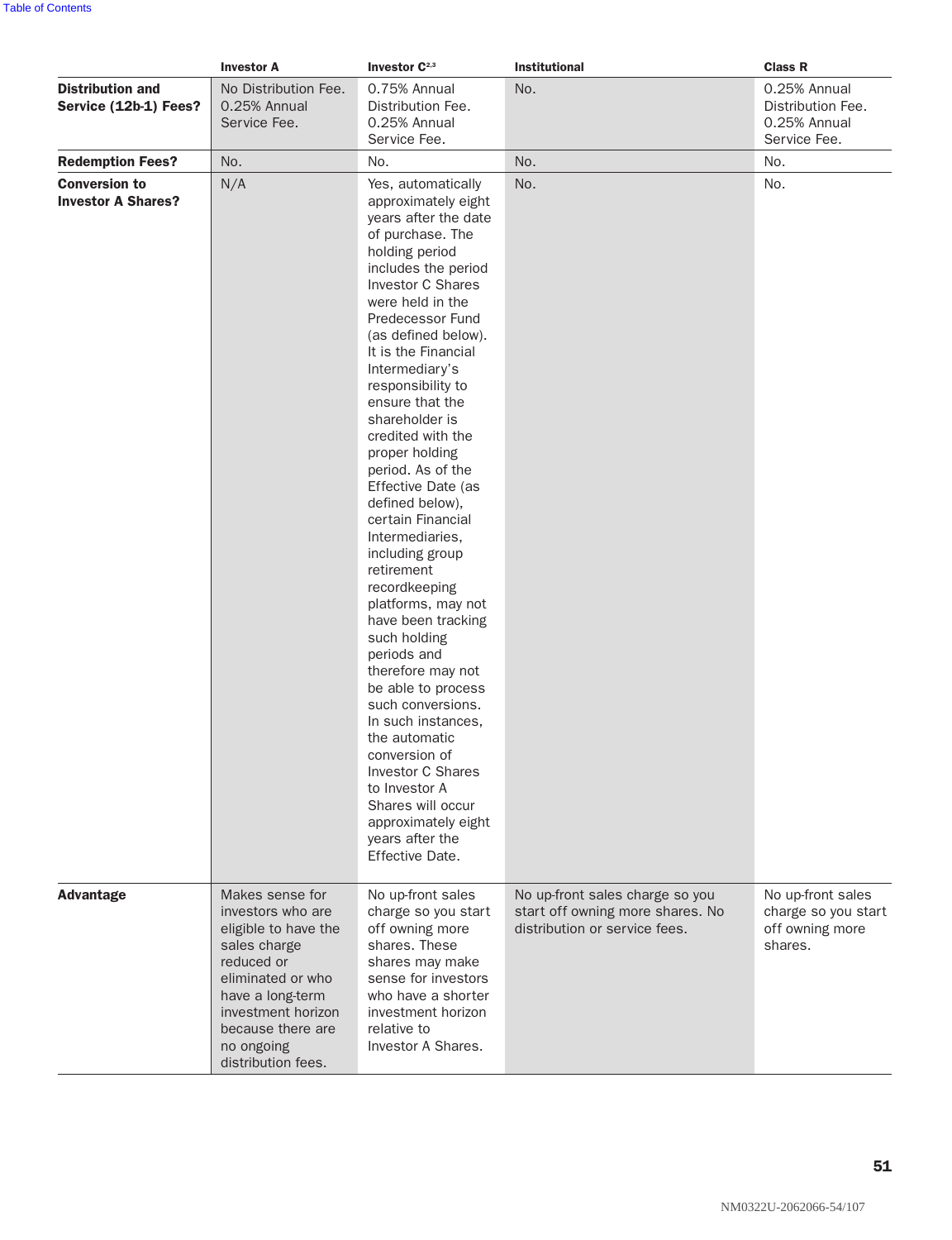|                     | <b>Investor A</b>                                                                             | Investor C <sup>2,3</sup>                                                                                                                                                                                                                                          | <b>Institutional</b>  | <b>Class R</b>                                                                                                                                                                                                                                                                    |
|---------------------|-----------------------------------------------------------------------------------------------|--------------------------------------------------------------------------------------------------------------------------------------------------------------------------------------------------------------------------------------------------------------------|-----------------------|-----------------------------------------------------------------------------------------------------------------------------------------------------------------------------------------------------------------------------------------------------------------------------------|
| <b>Disadvantage</b> | You pay a sales<br>charge up-front, and<br>therefore you start<br>off owning fewer<br>shares. | You pay ongoing<br>distribution fees<br>each year you own<br>Investor C Shares.<br>which means that<br>over the long term<br>you can expect<br>higher total fees per<br>share than<br><b>Investor A Shares</b><br>and, as a result,<br>lower total<br>performance. | Limited availability. | Limited availability.<br>You pay ongoing<br>distribution fees<br>each year you own<br>Class R Shares.<br>which means that<br>over the long term<br>you can expect<br>higher total fees per<br>share than<br>Investor A Shares<br>and, as a result,<br>lower total<br>performance. |

Please see "Details About the Share Classes" for more information about each share class.

If you establish a new account, or have an existing account, directly with a Fund and do not have a Financial Intermediary associated with your account, you may only invest in Investor A Shares. Applications without a Financial Intermediary that select Investor C Shares will not be accepted and accounts without an associated Financial Intermediary will not be eligible to hold Investor C Shares.

The Fund will not accept a purchase order of \$500,000 or more for Investor C Shares (may be lower on funds that have set a lower breakpoint for purchasing Investor A Shares without a front-end sales charge). Your Financial Intermediary may set a lower maximum for Investor C Shares.

The following pages will cover the additional details of each share class, including the Institutional Shares requirements, the sales charge table for Investor A Shares, reduced sales charge information, Investor C Share CDSC information, and sales charge waivers.

The availability of certain sales charge waivers and reductions will depend on whether you purchase your shares directly from a Fund or through a Financial Intermediary. Financial Intermediaries may have different policies and procedures regarding the availability of front-end sales charge waivers or deferred sales charge waivers, which are discussed below. In all instances, it is your responsibility to notify the Fund or your Financial Intermediary at the time of purchase of any relationship or other facts qualifying you for sales charge waivers or reductions. For waivers and discounts not available through a particular Financial Intermediary, shareholders will have to purchase Fund shares directly from a Fund or through another Financial Intermediary to receive these waivers or reductions. Please see the "Intermediary-Defined Sales Charge Waiver Policies" section beginning on page A-1 of the Funds' prospectus to determine any sales charge waivers and reductions that may be available to you through your Financial Intermediary.

More information about existing sales charge reductions and waivers is available free of charge in a clear and prominent format via hyperlink at www.blackrock.com and in the SAI, which is available on the website or on request.

# *Details About the Share Classes*

#### Investor A Shares — Initial Sales Charge Option

The following table shows the front-end sales charges that you may pay if you buy Investor A Shares. The offering price for Investor A Shares includes any front-end sales charge. The front-end sales charge expressed as a percentage of the offering price may be higher or lower than the charge described below due to rounding. Similarly, any contingent deferred sales charge paid upon certain redemptions of Investor A Shares expressed as a percentage of the applicable redemption amount may be higher or lower than the charge described below due to rounding. You may qualify for a reduced front-end sales charge. Purchases of Investor A Shares at certain fixed dollar levels, known as "breakpoints," cause a reduction in the front-end sales charge. Once you achieve a breakpoint, you pay that sales charge on your entire purchase amount (and not just the portion above the breakpoint). If you select Investor A Shares, you will pay a sales charge at the time of purchase as shown in the following table.

### High Yield Fund and Core Bond Fund

| Your Investment                  | <b>Sales Charge</b><br>As a % of<br><b>Offering Price</b> | <b>Sales Charge</b><br>As a % of<br>Your Investment <sup>1</sup> | <b>Dealer</b><br><b>Compensation</b><br>As a % of<br><b>Offering Price</b> |
|----------------------------------|-----------------------------------------------------------|------------------------------------------------------------------|----------------------------------------------------------------------------|
| Less than $$25,000$              | 4.00%                                                     | 4.17%                                                            | 3.75%                                                                      |
| \$25,000 but less than \$100,000 | 3.75%                                                     | 3.90%                                                            | 3.50%                                                                      |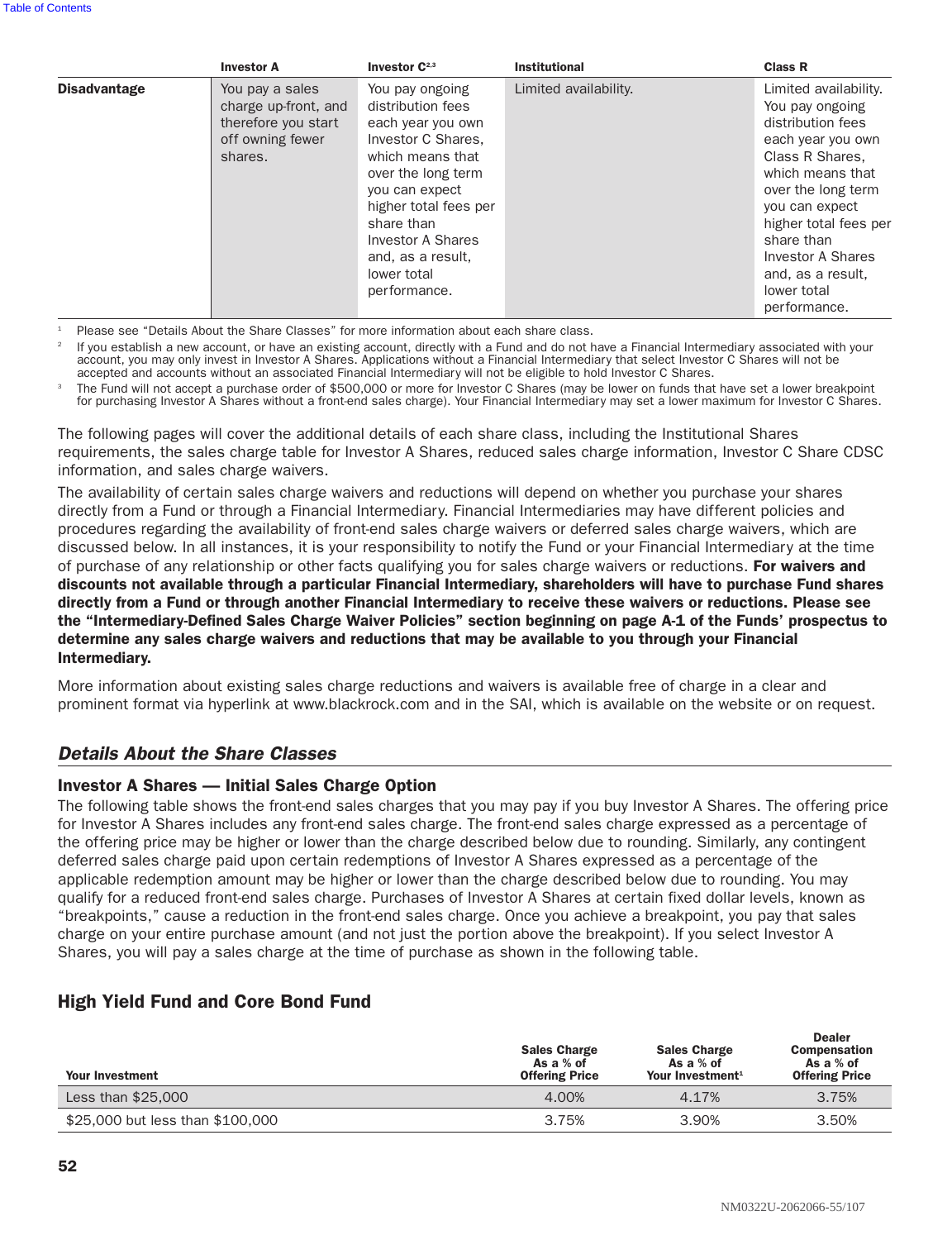| <b>Your Investment</b>              | <b>Sales Charge</b><br>As a $%$ of<br><b>Offering Price</b> | <b>Sales Charge</b><br>As a % of<br>Your Investment <sup>1</sup> | <b>Dealer</b><br><b>Compensation</b><br>As a $%$ of<br><b>Offering Price</b> |
|-------------------------------------|-------------------------------------------------------------|------------------------------------------------------------------|------------------------------------------------------------------------------|
| \$100,000 but less than \$250,000   | 3.50%                                                       | 3.63%                                                            | 3.25%                                                                        |
| \$250,000 but less than \$500,000   | 2.50%                                                       | 2.56%                                                            | 2.25%                                                                        |
| \$500,000 but less than \$750,000   | 2.00%                                                       | 2.04%                                                            | 1.75%                                                                        |
| \$750,000 but less than \$1,000,000 | 1.50%                                                       | 1.52%                                                            | 1.25%                                                                        |
| \$1,000,000 and over <sup>2</sup>   | 0.00%                                                       | $0.00\%$                                                         | $-2$                                                                         |

#### Low Duration Fund

| <b>Your Investment</b>            | <b>Sales Charge</b><br>as a % of<br><b>Offering Price</b> | <b>Sales Charge</b><br>as a % of<br>Your Investment <sup>1</sup> | <b>Dealer</b><br><b>Compensation</b><br>as a % of<br><b>Offering Price</b> |
|-----------------------------------|-----------------------------------------------------------|------------------------------------------------------------------|----------------------------------------------------------------------------|
| Less than \$50,000                | 2.25%                                                     | 2.30%                                                            | 2.00%                                                                      |
| \$50,000 but less than \$100,000  | 2.00%                                                     | 2.04%                                                            | 1.75%                                                                      |
| \$100,000 but less than \$250,000 | 1.75%                                                     | 1.78%                                                            | 1.50%                                                                      |
| \$250,000 but less than \$500,000 | 1.50%                                                     | 1.52%                                                            | 1.25%                                                                      |
| $$500,000$ and over <sup>2</sup>  | 0.00%                                                     | 0.00%                                                            | $-2$                                                                       |

Rounded to the nearest one-hundredth percent.

If you invest \$1,000,000 (\$500,000 for the Low Duration Fund) or more in Investor A Shares, you will not pay an initial sales charge. In that<br>case, BlackRock compensates the Financial Intermediary from its own resources. H purchase, you may be charged a deferred sales charge of 0.75% of the lesser of the original cost of the shares being redeemed or your redemption proceeds. Such deferred sales charge may be waived in connection with certain fee-based programs.

No initial sales charge applies to Investor A Shares that you buy through reinvestment of Fund dividends or capital gains.

#### Sales Charges Reduced or Eliminated for Investor A Shares

There are several ways in which the sales charge can be reduced or eliminated. Purchases of Investor A Shares at certain fixed dollar levels, known as "breakpoints," cause a reduction in the front-end sales charge (as described above in the "Investor A Shares — Initial Sales Charge Option" section). Additionally, the front-end sales charge can be reduced or eliminated through one or a combination of the following: a Letter of Intent, the right of accumulation, the reinstatement privilege (described under "Account Services and Privileges"), or a waiver of the sales charge (described below).

Reductions or eliminations through a Letter of Intent or the right of accumulation will apply to the value of all qualifying holdings in shares of mutual funds sponsored and advised by BlackRock or its affiliates ("BlackRock Funds") owned by (a) the investor, or (b) the investor's spouse and any children and a trust, custodial account or fiduciary account for the benefit of any such individuals. For this purpose, the value of an investor's holdings means the offering price of the newly purchased shares (including any applicable sales charge) plus the current value (including any sales charges paid) of all other shares the investor already holds taken together.

See the "Intermediary-Defined Sales Charge Waiver Policies" section beginning on page A-1 of the Funds' prospectus for sales charge reductions and waivers that may be available to customers of certain Financial Intermediaries.

Qualifying Holdings — Investor A and A1, Investor C, Investor P, Institutional, Class K and Premier Shares (in most BlackRock Funds), investments in certain unlisted closed-end management investment companies sponsored and advised by BlackRock or its affiliates ("Eligible Unlisted BlackRock Closed-End Funds") and investments in the BlackRock CollegeAdvantage 529 Program.

Qualifying Holdings may include shares held in accounts held at a Financial Intermediary, including personal accounts, certain retirement accounts, UGMA/UTMA accounts, Joint Tenancy accounts, trust accounts and Transfer on Death accounts, as well as shares purchased by a trust of which the investor is a beneficiary. For purposes of the Letter of Intent and right of accumulation, the investor may not combine with the investor's other holdings shares held in pension, profit sharing or other employer-sponsored retirement plans if those shares are held in the name of a nominee or custodian.

In order to receive a reduced sales charge, at the time an investor purchases shares of a Fund, the investor should inform the Financial Intermediary and/or BlackRock Funds of any other shares of a Fund or any other BlackRock Fund or Eligible Unlisted BlackRock Closed-End Fund that qualify for a reduced sales charge. Failure by the investor to notify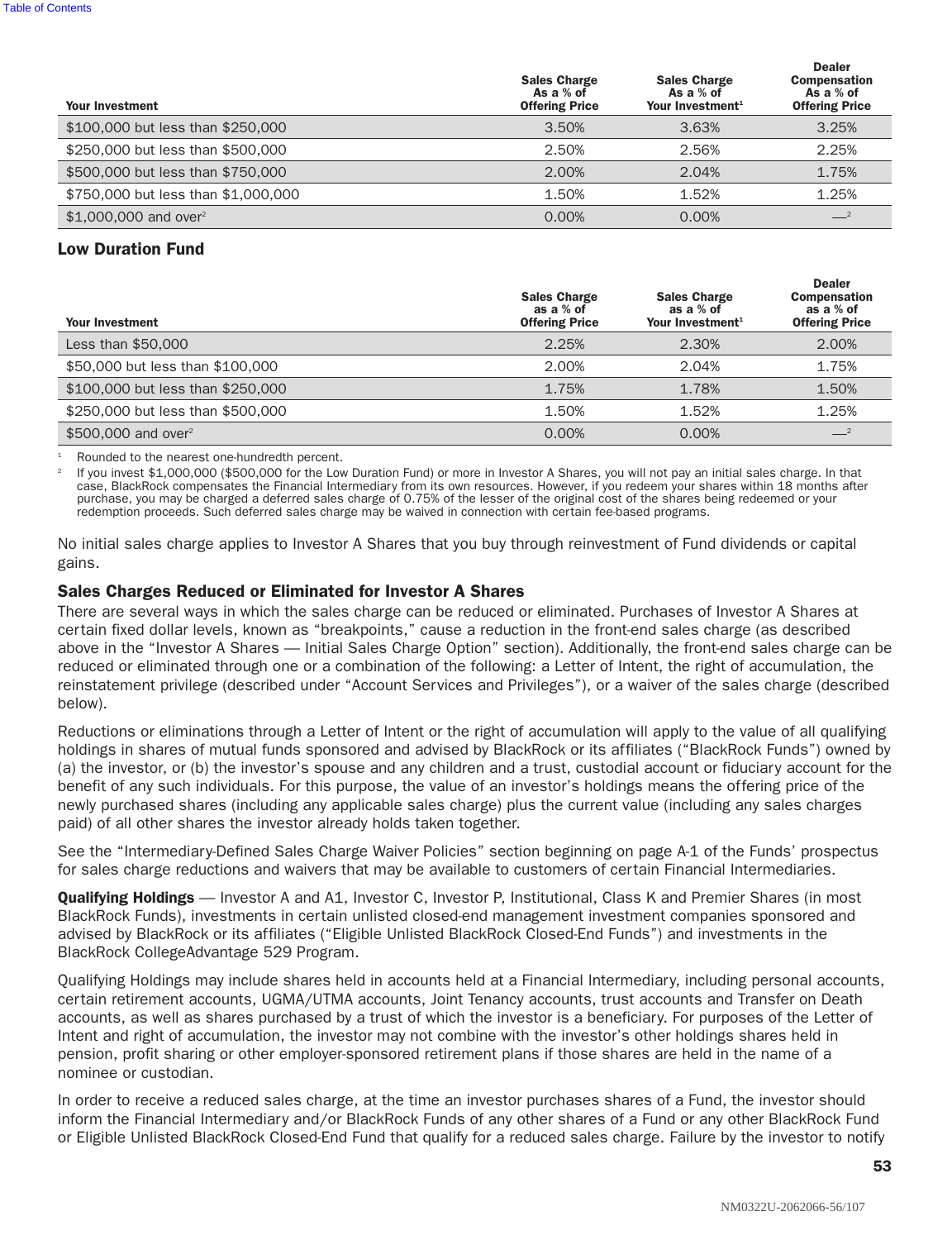the Financial Intermediary or BlackRock Funds may result in the investor not receiving the sales charge reduction to which the investor is otherwise entitled.

The Financial Intermediary or BlackRock Funds may request documentation — including account statements and records of the original cost of the shares owned by the investor, the investor's spouse and/or children showing that the investor qualifies for a reduced sales charge. The investor should retain these records because — depending on where an account is held or the type of account — the Fund and/or the Financial Intermediary, BlackRock Funds or Eligible Unlisted BlackRock Closed-End Funds may not be able to maintain this information.

For more information, see the SAI or contact your Financial Intermediary.

#### Letter of Intent

An investor may qualify for a reduced front-end sales charge immediately by signing a "Letter of Intent" stating the investor's intention to make one or more of the following investments within the next 13 months which would, if bought all at once, qualify the investor for a reduced sales charge:

- i. Buy a specified amount of Investor A, Investor C, Investor P, Institutional, Class K and/or Premier Shares,
- ii. Make an investment in one or more Eligible Unlisted BlackRock Closed-End Funds and/or
- iii. Make an investment through the BlackRock CollegeAdvantage 529 Program in one or more BlackRock Funds.

The initial investment must meet the minimum initial purchase requirement. The 13-month Letter of Intent period commences on the day that the Letter of Intent is received by the Fund.

The market value of current holdings in the BlackRock Funds (including Investor A, Investor C, Investor P, Institutional, Class K and Premier Shares, Eligible Unlisted BlackRock Closed-End Funds and the BlackRock CollegeAdvantage 529 Program Class A and Class C Units) as of the date of commencement that are eligible under the Right of Accumulation may be counted towards the sales charge reduction.

The investor must notify the Fund of (i) any current holdings in the BlackRock Funds, Eligible Unlisted BlackRock Closed-End Funds and/or the BlackRock CollegeAdvantage 529 Program that should be counted towards the sales charge reduction and (ii) any subsequent purchases that should be counted towards the Letter of Intent.

During the term of the Letter of Intent, the Fund will hold Investor A Shares representing up to 5% of the indicated amount in an escrow account for payment of a higher sales load if the full amount indicated in the Letter of Intent is not purchased. If the full amount indicated is not purchased within the 13-month period, and the investor does not pay the higher sales load within 20 days, the Fund will redeem enough of the Investor A Shares held in escrow to pay the difference.

#### Right of Accumulation

Investors have a "right of accumulation" under which any of the following may be combined with the amount of the current purchase in determining whether an investor qualifies for a breakpoint and a reduced front-end sales charge:

- i. The current value of an investor's existing Investor A and A1, Investor C, Investor P, Institutional, Class K and Premier Shares in most BlackRock Funds,
- ii. The current value of an investor's existing shares of Eligible Unlisted BlackRock Closed-End Funds and
- iii. The investment in the BlackRock CollegeAdvantage 529 Program by the investor or by or on behalf of the investor's spouse and children.

Financial Intermediaries may value current holdings of their customers differently for purposes of determining whether an investor qualifies for a breakpoint and a reduced front-end sales charge, although customers of the same Financial Intermediary will be treated similarly. In order to use this right, the investor must alert BlackRock to the existence of any previously purchased shares.

#### **Other Front-End Sales Charge Waivers**

The following persons may also buy Investor A Shares without paying a sales charge:

- Certain employer-sponsored retirement plans. For purposes of this waiver, employer-sponsored retirement plans do not include SEP IRAs, SIMPLE IRAs or SARSEPs;
- Rollovers of current investments through certain employer-sponsored retirement plans, provided the shares are transferred to the same BlackRock Fund as either a direct rollover, or subsequent to distribution, the rolled-over proceeds are contributed to a BlackRock IRA through an account directly with the Fund; or purchases by IRA programs that are sponsored by Financial Intermediary firms provided the Financial Intermediary firm has entered into a Class A Net Asset Value agreement with respect to such program with the Distributor;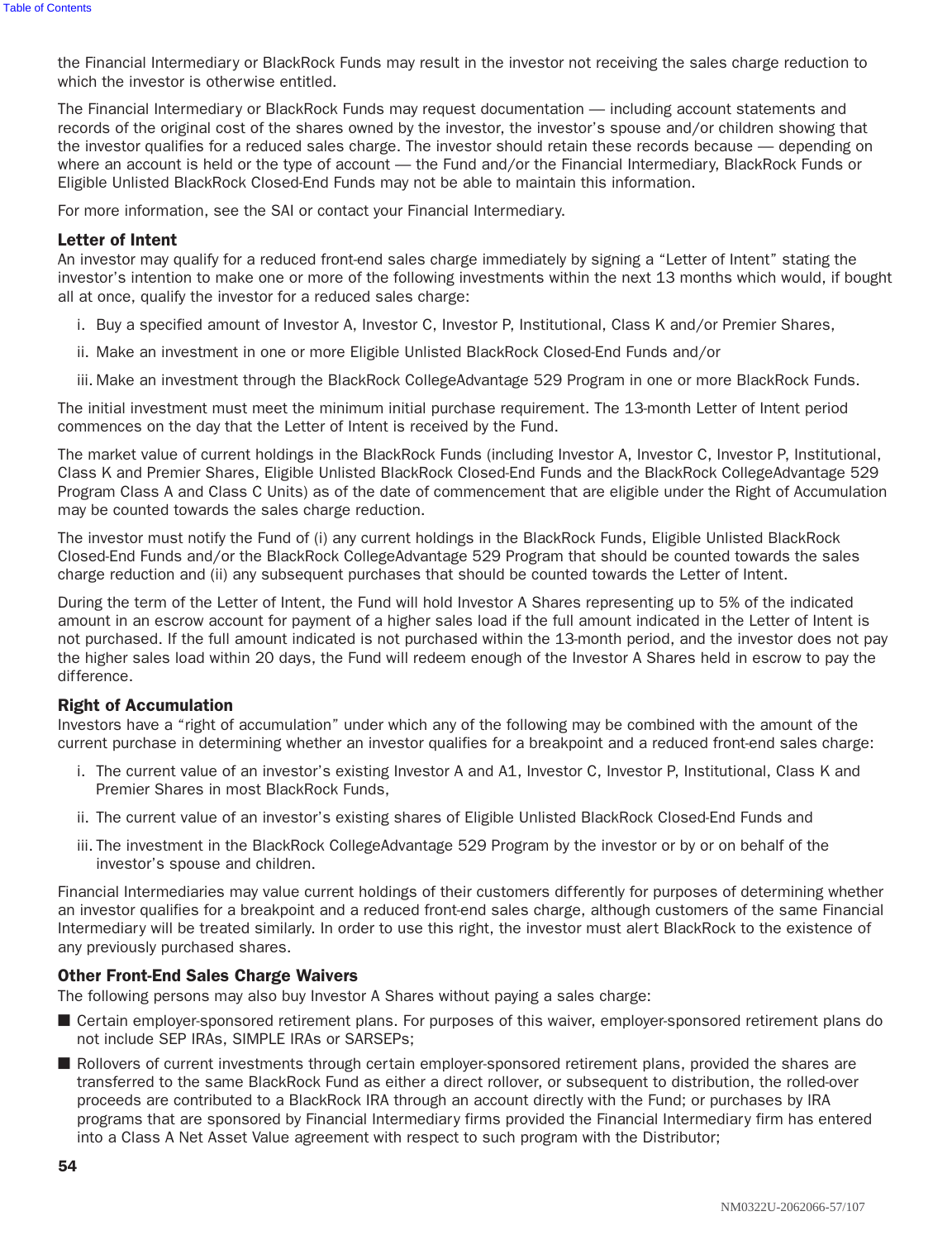- **Insurance company separate accounts;**
- Registered investment advisers, trust companies and bank trust departments exercising discretionary investment authority with respect to amounts to be invested in the Fund;
- Persons participating in a fee-based program (such as a wrap account) under which they pay advisory fees to a broker-dealer or other financial institution;
- **E** Financial Intermediaries who have entered into an agreement with the Distributor and have been approved by the Distributor to offer Fund shares to self-directed investment brokerage accounts that may or may not charge a transaction fee;
- Persons associated with a Fund, a Fund's manager, a Fund's sub-adviser, transfer agent, Distributor, fund accounting agents, Barclays PLC ("Barclays") and their respective affiliates (to the extent permitted by these firms) including: (a) officers, directors and partners; (b) employees and retirees; (c) employees of firms who have entered into selling agreements to distribute shares of BlackRock Funds; (d) immediate family members of such persons; and (e) any trust, pension, profit-sharing or other benefit plan for any of the persons set forth in (a) through (d);
- State sponsored 529 college savings plans; and
- Accounts opened directly with the Fund that do not have a Financial Intermediary associated with the account.

In addition, a sales charge waiver may be available for investors exchanging Investor P Shares of another BlackRock Fund for Investor A Shares of the Fund through an intermediary-processed exchange, provided that the investor had previously paid a sales charge with respect to such shares.

In addition, Financial Intermediaries may, in connection with a change in account type or otherwise in accordance with a Financial Intermediary's policies and procedures, exchange one class of shares for Investor A Shares of the same Fund. In such cases, such exchange would not be subject to an Investor A Shares sales charge. The availability of Investor A Shares sales charge waivers may depend on the policies, procedures and trading platforms of your Financial Intermediary; consult your financial adviser.

See the "Intermediary-Defined Sales Charge Waiver Policies" section beginning on page A-1 of the Funds' prospectus for sales charge reductions and waivers that may be available to customers of certain Financial Intermediaries.

#### Investor A Shares at Net Asset Value

If you invest \$1,000,000 or more in Investor A Shares (\$500,000 for the Low Duration Fund), you will not pay any initial sales charge. However, if you redeem your Investor A Shares within 18 months after purchase, you may be charged a deferred sales charge of 0.75% of the lesser of the original cost of the shares being redeemed or your redemption proceeds. For a discussion on waivers, see "Contingent Deferred Sales Charge Waivers."

If you are eligible to buy both Investor A and Institutional Shares, you should buy Institutional Shares since Investor A Shares are subject to a front-end sales charge and an annual 0.25% service fee, while Institutional Shares are not. The Distributor normally pays the annual Investor A Shares service fee to dealers as a shareholder servicing fee on a monthly basis.

#### Investor C Shares — Deferred Sales Charge Option

If you select Investor C Shares, you do not pay an initial sales charge at the time of purchase. However, if you redeem your Investor C Shares within one year after purchase, you may be required to pay a deferred sales charge of 1.00%. The charge will apply to the lesser of the original cost of the shares being redeemed or the proceeds of your redemption. When you redeem Investor C Shares, the redemption order is processed so that the lowest deferred sales charge is charged. Investor C Shares that are not subject to the deferred sales charge are redeemed first. In addition, you will not be charged a deferred sales charge when you redeem shares that you acquire through reinvestment of Fund dividends or capital gains. Any CDSC paid on the redemptions of Investor C Shares expressed as a percentage of the applicable redemption amount may be higher or lower than the charge described due to rounding.

Effective November 23, 2020 (the "Effective Date"), Investor C Shares will automatically convert to Investor A Shares approximately eight years after the date of purchase. The holding period includes the period Investor C Shares were held in the Predecessor Fund. It is the Financial Intermediary's responsibility to ensure that the shareholder is credited with the proper holding period. As of the Effective Date, certain Financial Intermediaries, including group retirement recordkeeping platforms, may not have been tracking such holding periods and therefore may not be able to process such conversions. In such instances, the automatic conversion of Investor C Shares to Investor A Shares will occur eight years after the Effective Date. The automatic conversion of Investor C Shares to Investor A Shares is not a taxable event for Federal income tax purposes. Please consult your Financial Intermediary for additional information.

In addition, accounts that do not have a Financial Intermediary associated with them are not eligible to hold Investor C Shares, and any Investor C Shares held in such accounts will be automatically converted to Investor A Shares.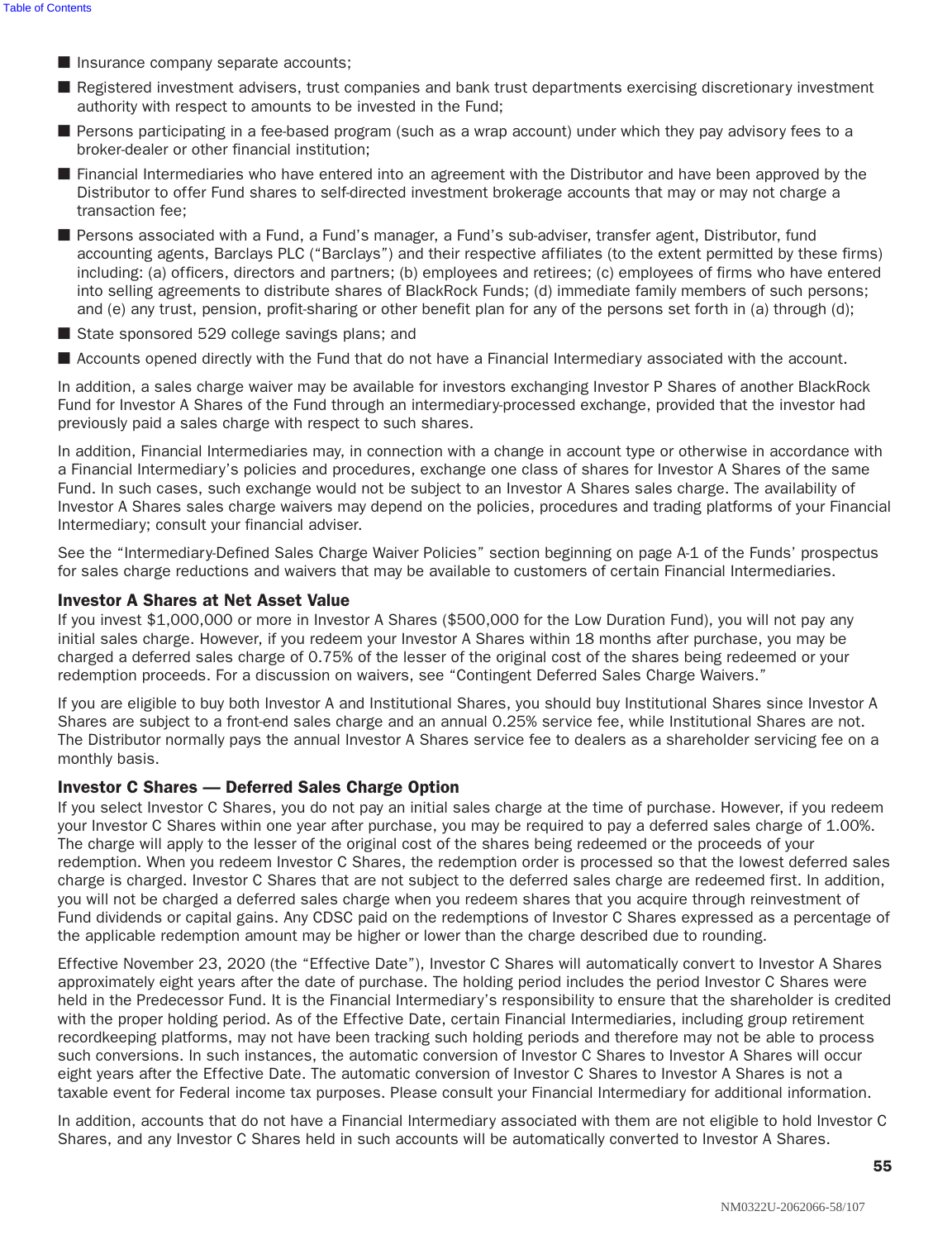See the "Intermediary-Defined Sales Charge Waiver Policies" section beginning on page A-1 of the Funds' prospectus for sales charge reductions and waivers that may be available to customers of certain Financial Intermediaries.

You will also pay distribution fees of 0.75% and service fees of 0.25% for Investor C Shares each year. Because these fees are paid out of the Fund's assets on an ongoing basis, over time these fees increase the cost of your investment and may cost you more than paying other types of sales charges. The Distributor uses the money that it receives from the deferred sales charges and the distribution fees to cover the costs of marketing, advertising and compensating the Financial Intermediary who assists you in purchasing Fund shares.

The Distributor currently pays dealers a sales concession of 1.00% of the purchase price of Investor C Shares from its own resources at the time of sale. The Distributor pays the annual Investor C Shares distribution fee and the annual Investor C Shares service fee as an ongoing concession and as a shareholder servicing fee, respectively, to dealers for Investor C Shares held for over a year and normally retains the Investor C Shares distribution fee and service fee during the first year after purchase. For certain employer-sponsored retirement plans, the Distributor will pay the full Investor C Shares distribution fee and service fee to dealers beginning in the first year after purchase in lieu of paying the sales concession. This may depend on the policies, procedures and trading platforms of your Financial Intermediary; consult your financial adviser.

#### Contingent Deferred Sales Charge Waivers

The deferred sales charge relating to Investor A and Investor C Shares may be reduced or waived in certain circumstances, such as:

- Redemptions of shares purchased through certain employer-sponsored retirement plans and rollovers of current investments in a Fund through such plans;
- Exchanges pursuant to the exchange privilege, as described in "How to Buy, Sell, Exchange and Transfer Shares How to Exchange Shares or Transfer Your Account";
- Redemptions made in connection with minimum required distributions from IRA or 403(b)(7) accounts due to the shareholder reaching the age of 72;
- Certain post-retirement withdrawals from an IRA or other retirement plan if you are over 59½ years old and you purchased your shares prior to October 2, 2006;
- Redemptions made with respect to certain retirement plans sponsored by a Fund, BlackRock or an affiliate;
- Redemptions resulting from shareholder death as long as the waiver request is made within one year of death or, if later, reasonably promptly following completion of probate (including in connection with the distribution of account assets to a beneficiary of the decedent);
- Withdrawals resulting from shareholder disability (as defined in the Internal Revenue Code) as long as the disability arose subsequent to the purchase of the shares;
- **Involuntary redemptions made of shares in accounts with low balances;**
- Certain redemptions made through the Systematic Withdrawal Plan (SWP) offered by a Fund, BlackRock or an affiliate;
- Redemptions related to the payment of BNY Mellon Investment Servicing Trust Company custodial IRA fees; and
- **E** Redemptions when a shareholder can demonstrate hardship, in the absolute discretion of a Fund.

See the "Intermediary-Defined Sales Charge Waiver Policies" section beginning on page A-1 of the Funds' prospectus for sales charge reductions and waivers that may be available to customers of certain Financial Intermediaries.

More information about existing sales charge reductions and waivers is available free of charge in a clear and prominent format via hyperlink at www.blackrock.com and in the SAI, which is available on the website or on request.

#### Institutional Shares

Institutional Shares are not subject to any sales charge. Only certain investors are eligible to buy Institutional Shares. Your Financial Intermediary can help you determine whether you are eligible to buy Institutional Shares. Each Fund may permit a lower initial investment for certain investors if their purchase, combined with purchases by other investors received together by the Fund, meets the minimum investment requirement.

Institutional Shares may also be available on certain brokerage platforms. An investor transacting in Institutional Shares on such brokerage platforms through a broker acting as an agent for the investor may be required to pay a commission and/or other forms of compensation to the broker. Shares of the Fund are available in other share classes that have different fees and expenses.

Eligible Institutional Share investors include the following: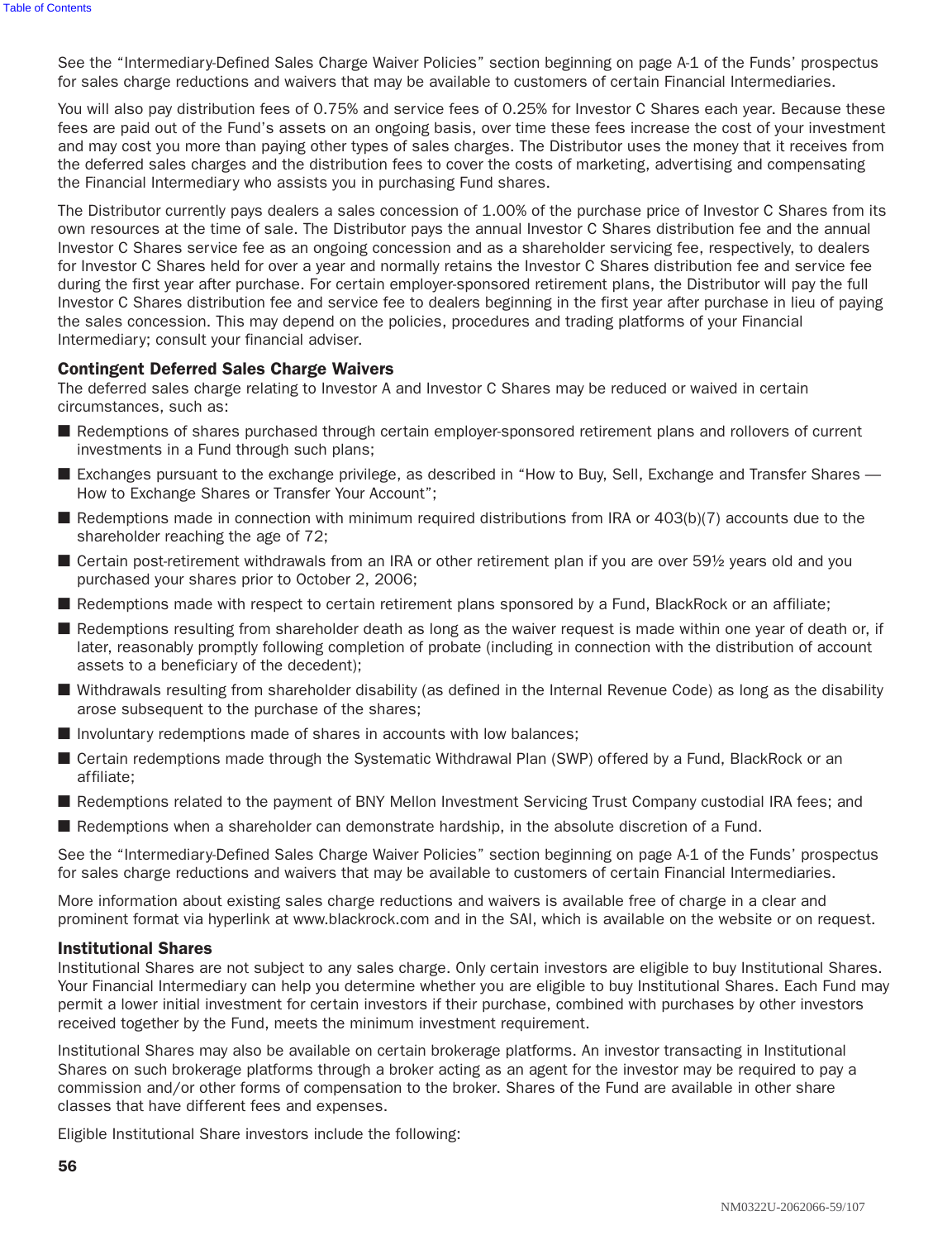- Individuals and "Institutional Investors" with a minimum initial investment of \$2 million who may purchase shares of the Fund through a Financial Intermediary that has entered into an agreement with the Distributor to purchase such shares;
- Clients of Financial Intermediaries that: (i) charge such clients a fee for advisory, investment consulting, or similar services or (ii) have entered into an agreement with the Distributor to offer Institutional Shares through a no-load program or investment platform, in each case, with no minimum initial investment;
- **E** Clients investing through Financial Intermediaries that have entered into an agreement with the Distributor to offer such shares on a platform that charges a transaction based sales commission outside of the Fund, with a minimum initial investment of \$1,000;
- Employer-sponsored retirement plans (not including SEP IRAs, SIMPLE IRAs or SARSEPs), state sponsored 529 college savings plans, collective trust funds, investment companies or other pooled investment vehicles, unaffiliated thrifts and unaffiliated banks and trust companies, each of which is not subject to any minimum initial investment and may purchase shares of the Fund through a Financial Intermediary that has entered into an agreement with the Distributor to purchase such shares;
- Trust department clients of Bank of America, N.A. and its affiliates for whom they (i) act in a fiduciary capacity (excluding participant directed employee benefit plans); (ii) otherwise have investment discretion; or (iii) act as custodian for at least \$2 million in assets, who are not subject to any minimum initial investment;
- Holders of certain Bank of America Corporation ("BofA Corp.") sponsored unit investment trusts ("UITs") who reinvest dividends received from such UITs in shares of the Fund, who are not subject to any minimum initial investment;
- Employees, officers and directors/trustees of BlackRock, Inc., BlackRock Funds, BofA Corp., Barclays or their respective affiliates and immediate family members of such persons, if they open an account directly with BlackRock, who are not subject to any minimum initial investment;
- Tax-qualified accounts for insurance agents that are registered representatives of an insurance company's brokerdealer that has entered into an agreement with the Distributor to offer Institutional Shares, and the family members of such persons; and
- Clients investing through a self-directed IRA brokerage account program sponsored by a retirement plan recordkeeper, provided that such program offers only mutual fund options and that the program maintains an account with the Fund on an omnibus basis.

The Fund reserves the right to modify or waive the above-stated policies at any time.

#### Class R Shares

Class R Shares are available only to certain employer-sponsored retirement plans. For this purpose, employersponsored retirement plans do not include SEP IRAs, SIMPLE IRAs or SARSEPs. If you buy Class R Shares, you will pay neither an initial sales charge nor a CDSC. However, Class R Shares are subject to a distribution fee of 0.25% per year and a service fee of 0.25% per year. Because these fees are paid out of a Fund's assets on an ongoing basis, over time these fees increase the cost of your investment and may cost you more than paying other types of sales charges.

Class R Shares do not offer a conversion privilege.

The Distributor currently pays the annual Class R Shares distribution fee and annual Class R Shares service fee to dealers as an ongoing concession and as a shareholder servicing fee, respectively, on a monthly basis.

#### *Distribution and Shareholder Servicing Payments*

#### Plan Payments

BlackRock Funds V (the "Trust"), on behalf of the Funds, has adopted a plan (the "Plan") pursuant to Rule 12b-1 under the Investment Company Act with respect to the Investor Shares and Class R Shares that allows a Fund to pay distribution fees for the sale of its shares and/or shareholder servicing fees for certain services provided to its shareholders.

Under the Plan, Investor C Shares and Class R Shares pay a distribution fee to the Distributor and/or its affiliates for distribution and sales support services. The distribution fees may be used to pay the Distributor for distribution and sales support services and to pay the Distributor and BlackRock and its affiliates for sales support services provided and related expenses incurred in connection with the sale of Investor C Shares and Class R Shares. The distribution fees may also be used to pay Financial Intermediaries for sales support services and related expenses. All Investor C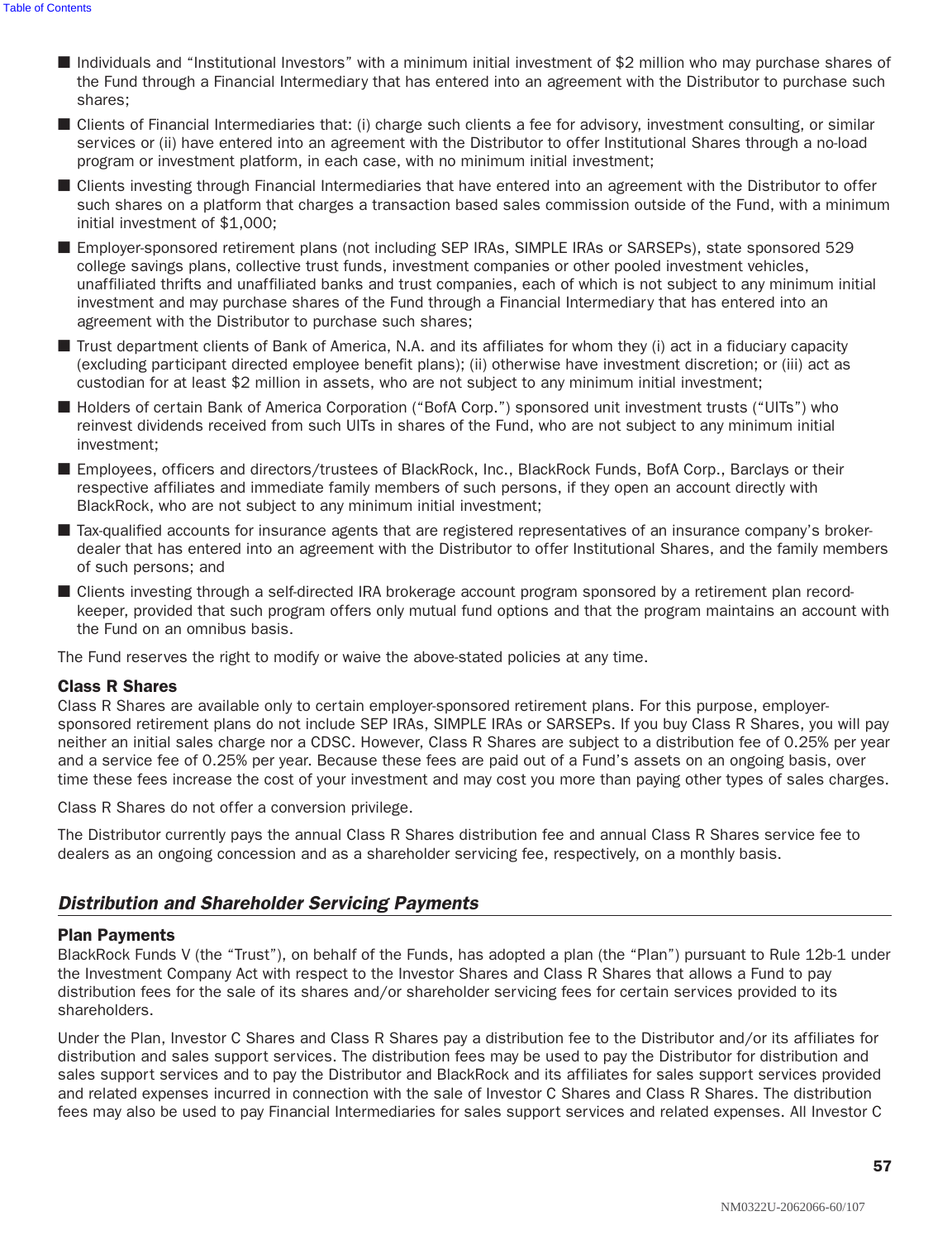Shares and Class R Shares pay a maximum distribution fee per year that is a percentage of the average daily net asset value of the Investor C Shares and Class R Shares of the Fund. Institutional and Investor A Shares do not pay distribution fees.

Under the Plan, the Funds also pay shareholder servicing fees (also referred to as general shareholder liaison services fees) to Financial Intermediaries for providing support services to their customers who own Investor Shares and/or Class R Shares of the Fund. The shareholder servicing fee payment is calculated as a percentage of the average daily net asset value of Investor Shares and Class R Shares of each Fund. All Investor Shares and Class R Shares pay this shareholder servicing fee. Institutional Shares do not pay a shareholder servicing fee.

In return for the shareholder servicing fee, Financial Intermediaries (including BlackRock) may provide one or more of the following services to their customers who own Investor Shares and Class R Shares:

- Answering customer inquiries regarding account status and history, the manner in which purchases, exchanges and redemptions or repurchases of shares may be effected and certain other matters pertaining to the customers' investments;
- Assisting customers in designating and changing dividend options, account designations and addresses; and
- **Providing other similar shareholder liaison services.**

The shareholder servicing fees payable pursuant to the Plan are paid to compensate Financial Intermediaries for the administration and servicing of shareholder accounts and are not costs which are primarily intended to result in the sale of a Fund's shares.

Because the fees paid by a Fund under the Plan are paid out of Fund assets on an ongoing basis, over time these fees will increase the cost of your investment and may cost you more than paying other types of sales charges. In addition, the distribution fees paid by Investor C and Class R Shares may over time cost investors more than the front-end sales charge on Investor A Shares. For more information on the Plan, including a complete list of services provided thereunder, see the SAI.

#### Other Payments by the Funds

In addition to fees that a Fund may pay to a Financial Intermediary pursuant to the Plan and fees a Fund pays to its transfer agent, BNY Mellon Investment Servicing (US) Inc. (the "Transfer Agent"), BlackRock, on behalf of a Fund, may enter into non-Plan agreements with affiliated and unaffiliated Financial Intermediaries pursuant to which a Fund will pay a Financial Intermediary for administrative, networking, recordkeeping, sub-transfer agency, sub-accounting and/or shareholder services. These non-Plan payments are generally based on either (1) a percentage of the average daily net assets of Fund shareholders serviced by a Financial Intermediary or (2) a fixed dollar amount for each account serviced by a Financial Intermediary. The aggregate amount of these payments may be substantial.

#### Other Payments by BlackRock

From time to time, BlackRock, the Distributor or their affiliates also may pay a portion of the fees for administrative, networking, recordkeeping, sub-transfer agency, sub-accounting and shareholder services described above at its or their own expense and out of its or their profits. BlackRock, the Distributor and their affiliates may also compensate affiliated and unaffiliated Financial Intermediaries for the sale and distribution of shares of the Funds. These payments would be in addition to the Fund payments described in this prospectus and may be a fixed dollar amount, may be based on the number of customer accounts maintained by the Financial Intermediary, may be based on a percentage of the value of shares sold to, or held by, customers of the Financial Intermediary or may be calculated on another basis. The aggregate amount of these payments by BlackRock, the Distributor and their affiliates may be substantial and, in some circumstances, may create an incentive for a Financial Intermediary, its employees or associated persons to recommend or sell shares of a Fund to you.

Please contact your Financial Intermediary for details about payments it may receive from a Fund or from BlackRock, the Distributor or their affiliates. For more information, see the SAI.

#### *How to Buy, Sell, Exchange and Transfer Shares*

The chart on the following pages summarizes how to buy, sell, exchange and transfer shares through your Financial Intermediary. You may also buy, sell, exchange and transfer shares through BlackRock if your account is held directly with BlackRock. To learn more about buying, selling, exchanging or transferring shares through BlackRock, call (800) 441-7762. Because the selection of a mutual fund involves many considerations, your Financial Intermediary may help you with this decision.

With certain limited exceptions, the Funds are generally available only to investors residing in the United States and may not be distributed by a foreign Financial Intermediary. Under this policy, in order to accept new accounts or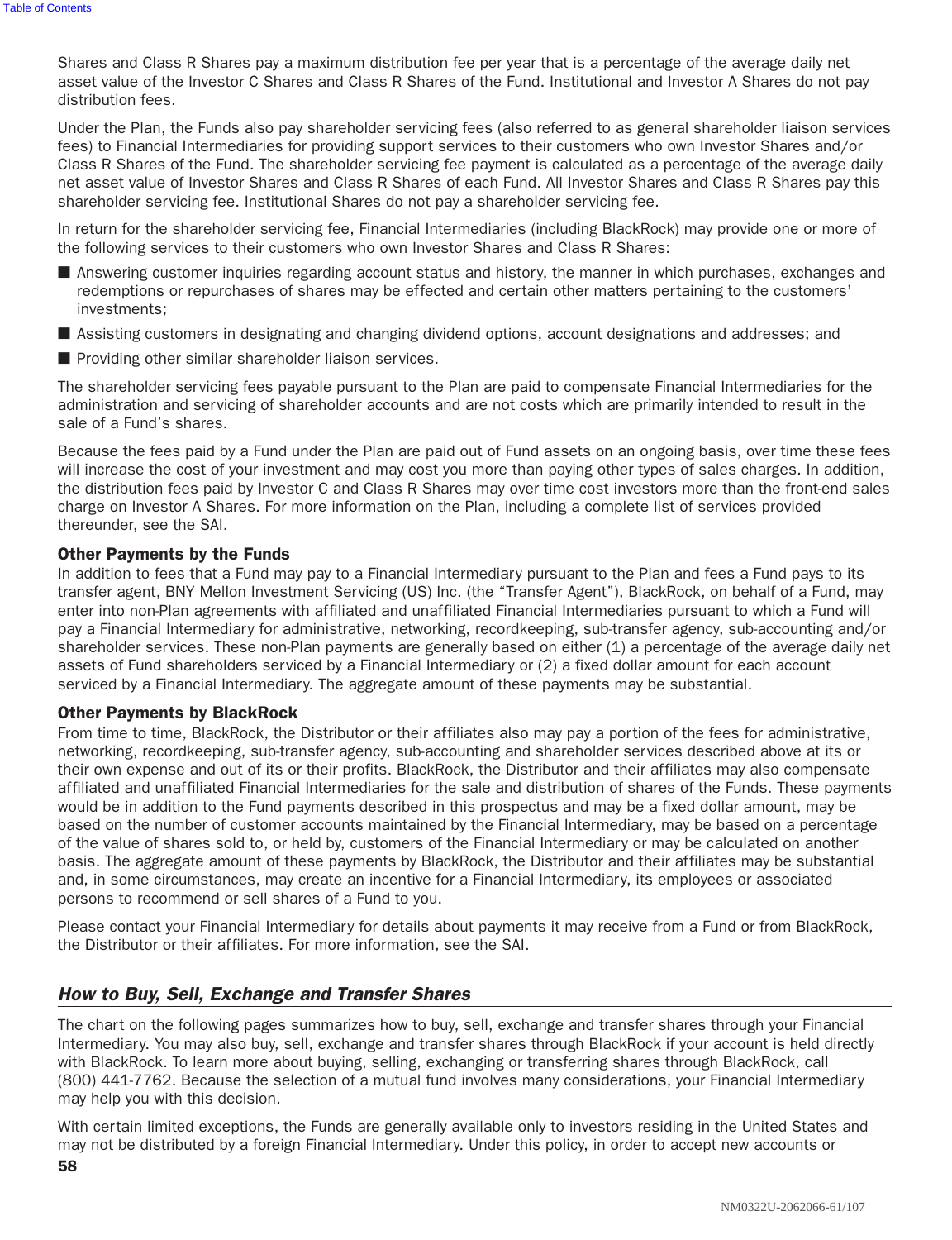additional investments (including by way of exchange from another BlackRock Fund) into existing accounts, a Fund generally requires that (i) a shareholder that is a natural person be a U.S. citizen or resident alien, in each case residing within the United States or a U.S. territory (including APO/FPO/DPO addresses), and have a valid U.S. taxpayer identification number, and (ii) a Financial Intermediary or a shareholder that is an entity be domiciled in the United States and have a valid U.S. taxpayer identification number or be domiciled in a U.S. territory and have a valid U.S. taxpayer identification number or IRS Form W-8. Any existing account that is updated to reflect a non-U.S. address will also be restricted from making additional investments.

Each Fund may reject any purchase order, modify or waive the minimum initial or subsequent investment requirements for any shareholders and suspend and resume the sale of any share class of the Fund at any time for any reason. In addition, each Fund may waive certain requirements regarding the purchase, sale, exchange or transfer of shares described below.

Under certain circumstances, if no activity occurs in an account within a time period specified by state law, a shareholder's shares in a Fund may be transferred to that state.

|                         | <b>Your Choices</b>                                                    | <b>Important Information for You to Know</b>                                                                                                                                                                                                                                                                                                                                                                                                                                                                                                                   |
|-------------------------|------------------------------------------------------------------------|----------------------------------------------------------------------------------------------------------------------------------------------------------------------------------------------------------------------------------------------------------------------------------------------------------------------------------------------------------------------------------------------------------------------------------------------------------------------------------------------------------------------------------------------------------------|
| <b>Initial Purchase</b> | First, select the share class<br>appropriate for you                   | Refer to the "Share Classes at a Glance" table in this prospectus (be<br>sure to read this prospectus carefully). When you place your initial<br>order, you must indicate which share class you select (if you do not<br>specify a share class and do not qualify to purchase Institutional<br>Shares, you will receive Investor A Shares).                                                                                                                                                                                                                    |
|                         |                                                                        | Certain factors, such as the amount of your investment, your time<br>frame for investing, and your financial goals, may affect which share<br>class you choose. Your Financial Intermediary can help you determine<br>which share class is appropriate for you.                                                                                                                                                                                                                                                                                                |
|                         |                                                                        | Class R Shares are available only to certain employer-sponsored<br>retirement plans.                                                                                                                                                                                                                                                                                                                                                                                                                                                                           |
|                         | Next, determine the amount of<br>your investment                       | Refer to the minimum initial investment in the "Share Classes at a<br>Glance" table of this prospectus. Be sure to note the maximum<br>investment amounts in Investor C Shares.<br>See "Account Information - Details About the Share Classes" for<br>information on a lower initial investment requirement for certain Fund<br>investors if their purchase, combined with purchases by other<br>investors received together by the Fund, meets the minimum<br>investment requirement.                                                                         |
|                         | Have your Financial Intermediary<br>submit your purchase order         | The price of your shares is based on the next calculation of the Fund's<br>net asset value after your order is placed. Any purchase orders placed<br>prior to the close of business on the New York Stock Exchange (the<br>"NYSE") (generally 4:00 p.m. Eastern time) will be priced at the net<br>asset value determined that day. Certain Financial Intermediaries,<br>however, may require submission of orders prior to that time. Purchase<br>orders placed after that time will be priced at the net asset value<br>determined on the next business day. |
|                         |                                                                        | A broker dealer or financial institution maintaining the account in which<br>you hold shares may charge a separate account, service or transaction<br>fee on the purchase or sale of Fund shares that would be in addition to<br>the fees and expenses shown in the Fund's "Fees and Expenses"<br>table.                                                                                                                                                                                                                                                       |
|                         |                                                                        | The Fund may reject any order to buy shares and may suspend the sale<br>of shares at any time. Certain Financial Intermediaries may charge a<br>processing fee to confirm a purchase.                                                                                                                                                                                                                                                                                                                                                                          |
|                         | Or contact BlackRock (for<br>accounts held directly with<br>BlackRock) | To purchase shares directly from BlackRock, call (800) 441-7762 and<br>request a new account application. Mail the completed application<br>along with a check payable to "BlackRock Funds" to the Transfer Agent<br>at the address on the application.                                                                                                                                                                                                                                                                                                        |
|                         |                                                                        |                                                                                                                                                                                                                                                                                                                                                                                                                                                                                                                                                                |

#### How to Buy Shares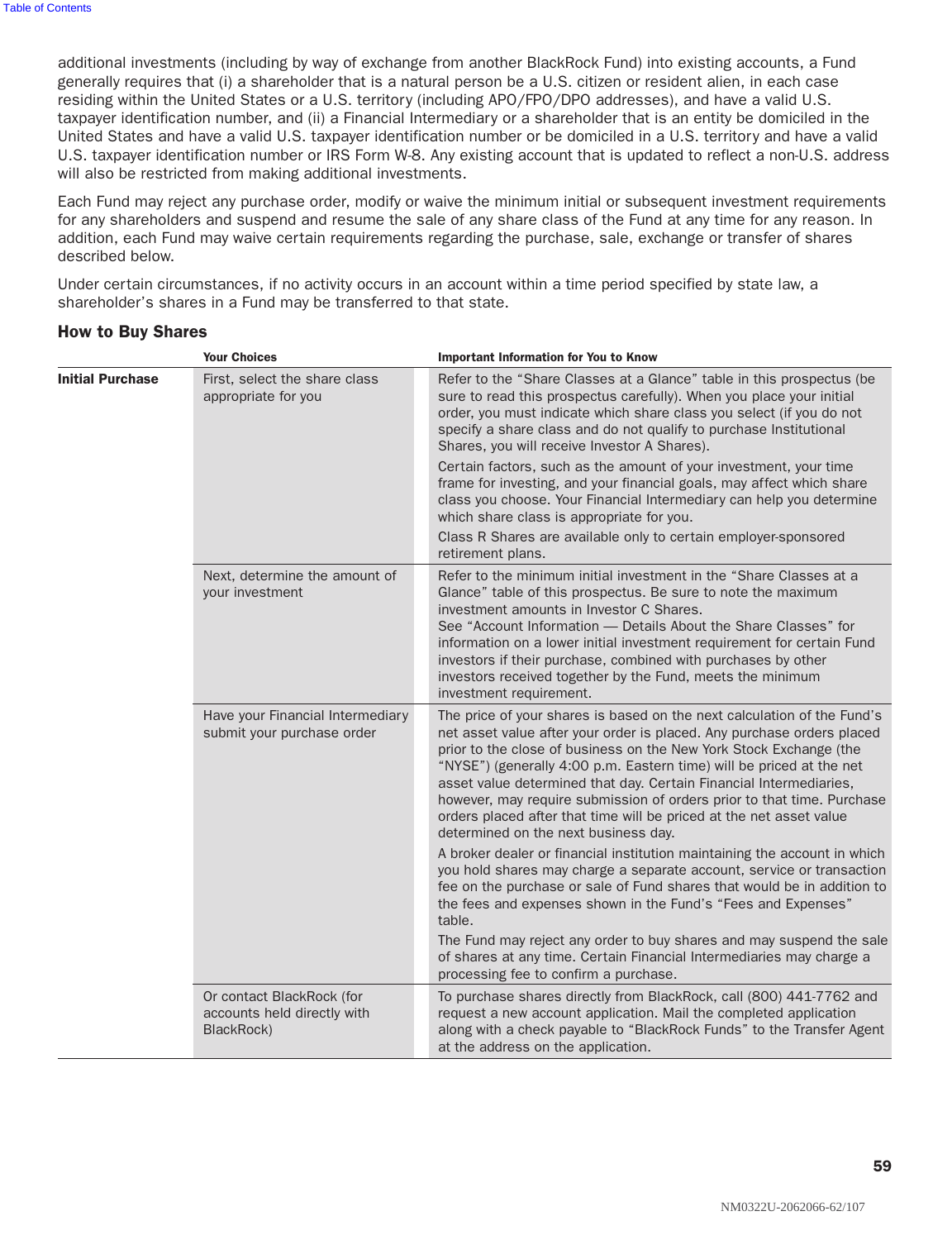|                                  | <b>Your Choices</b>                                                                     | <b>Important Information for You to Know</b>                                                                                                                                                                                                                                                                                                                                                                                                                                                                                                                                                                                |
|----------------------------------|-----------------------------------------------------------------------------------------|-----------------------------------------------------------------------------------------------------------------------------------------------------------------------------------------------------------------------------------------------------------------------------------------------------------------------------------------------------------------------------------------------------------------------------------------------------------------------------------------------------------------------------------------------------------------------------------------------------------------------------|
| <b>Add to Your</b><br>Investment | Purchase additional shares                                                              | For Investor A and Investor C Shares, the minimum investment for<br>additional purchases is generally \$50 for all accounts (with the<br>exception of certain employer-sponsored retirement plans which may<br>have a lower minimum for additional purchases). The minimums for<br>additional purchases may be waived under certain circumstances.<br>Institutional and Class R Shares have no minimum for additional<br>purchases.                                                                                                                                                                                         |
|                                  | Have your Financial Intermediary<br>submit your purchase order for<br>additional shares | To purchase additional shares you may contact your Financial<br>Intermediary.                                                                                                                                                                                                                                                                                                                                                                                                                                                                                                                                               |
|                                  |                                                                                         | For more details on purchasing by Internet see below.                                                                                                                                                                                                                                                                                                                                                                                                                                                                                                                                                                       |
|                                  | Or contact BlackRock (for<br>accounts held directly with<br>BlackRock)                  | <b>Purchase by Telephone:</b> Call (800) 441-7762 and speak with one of<br>our representatives. The Fund has the right to reject any telephone<br>request for any reason.                                                                                                                                                                                                                                                                                                                                                                                                                                                   |
|                                  |                                                                                         | <b>Purchase in Writing:</b> You may send a written request to BlackRock at<br>the address on the back cover of this prospectus.                                                                                                                                                                                                                                                                                                                                                                                                                                                                                             |
|                                  |                                                                                         | Purchase by VRU: Investor Shares may also be purchased by use of<br>the Fund's automated voice response unit ("VRU") service at<br>(800) 441-7762.                                                                                                                                                                                                                                                                                                                                                                                                                                                                          |
|                                  |                                                                                         | <b>Purchase by Internet:</b> You may purchase your shares and view activity<br>in your account by logging onto the BlackRock website at<br>www.blackrock.com. Purchases made on the Internet using the<br>Automated Clearing House ("ACH") will have a trade date that is the<br>day after the purchase is made.                                                                                                                                                                                                                                                                                                            |
|                                  |                                                                                         | Certain institutional clients' purchase orders of Institutional Shares<br>placed by wire prior to the close of business on the NYSE will be priced<br>at the net asset value determined that day. Contact your Financial<br>Intermediary or BlackRock for further information. The Fund limits<br>Internet purchases in shares of the Fund to \$25,000 per trade.<br>Different maximums may apply to certain institutional investors.<br>Please read the On-Line Services Disclosure Statement and User<br>Agreement, the Terms and Conditions page and the Consent to                                                      |
|                                  |                                                                                         | Electronic Delivery Agreement (if you consent to electronic delivery),<br>before attempting to transact online.                                                                                                                                                                                                                                                                                                                                                                                                                                                                                                             |
|                                  |                                                                                         | The Fund employs reasonable procedures to confirm that transactions<br>entered over the Internet are genuine. By entering into the User<br>Agreement with the Fund in order to open an account through the<br>website, the shareholder waives any right to reclaim any losses from<br>the Fund or any of its affiliates incurred through fraudulent activity.                                                                                                                                                                                                                                                               |
|                                  | Acquire additional shares by<br>reinvesting dividends and capital<br>gains              | All dividends and capital gains distributions are automatically<br>reinvested without a sales charge. To make any changes to your<br>dividend and/or capital gains distributions options, please call<br>(800) 441-7762, or contact your Financial Intermediary (if your account<br>is not held directly with BlackRock).                                                                                                                                                                                                                                                                                                   |
|                                  | Participate in the Automatic<br>Investment Plan ("AIP")                                 | BlackRock's AIP allows you to invest a specific amount on a periodic<br>basis from your checking or savings account into your investment<br>account.<br>Refer to the "Account Services and Privileges" section of this                                                                                                                                                                                                                                                                                                                                                                                                      |
|                                  |                                                                                         | prospectus for additional information.                                                                                                                                                                                                                                                                                                                                                                                                                                                                                                                                                                                      |
| How to Pay for<br><b>Shares</b>  | Making payment for purchases                                                            | Payment for an order must be made in Federal funds or other<br>immediately available funds by the time specified by your Financial<br>Intermediary, but in no event later than 4:00 p.m. (Eastern time) on<br>the second business day (in the case of Investor Shares) or the first<br>business day (in the case of Institutional Shares) following<br>BlackRock's receipt of the order. If payment is not received by this<br>time, the order will be canceled and you and your Financial<br>Intermediary will be responsible for any loss to the Fund.<br>For shares purchased directly from the Fund, a check payable to |
|                                  |                                                                                         | BlackRock Funds which bears the name of the Fund must accompany a<br>completed purchase application. There is a \$20 fee for each purchase<br>check that is returned due to insufficient funds. The Fund does not                                                                                                                                                                                                                                                                                                                                                                                                           |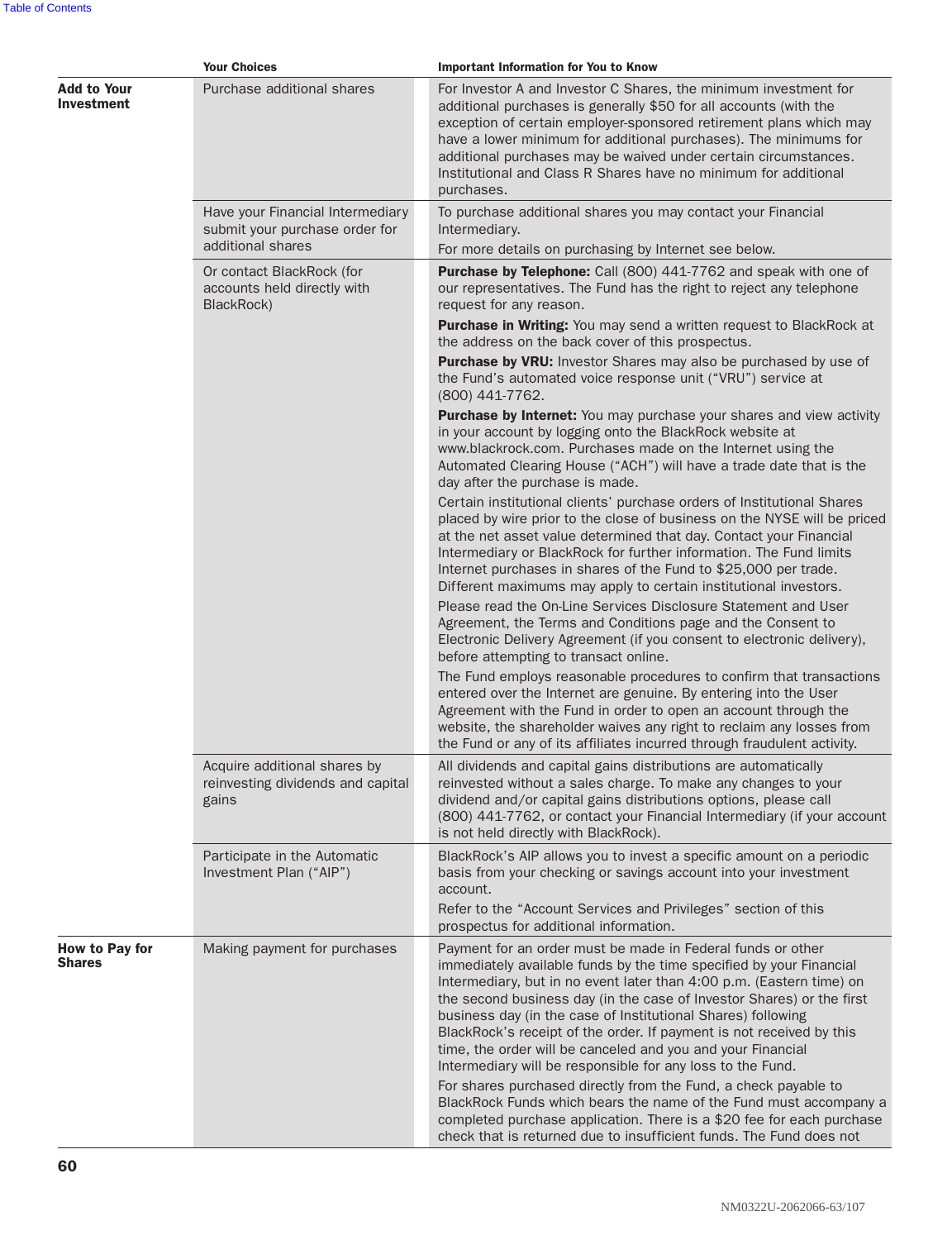|                                             | <b>Your Choices</b>                         | <b>Important Information for You to Know</b>                                                                                                                                          |
|---------------------------------------------|---------------------------------------------|---------------------------------------------------------------------------------------------------------------------------------------------------------------------------------------|
| How to Pay for<br><b>Shares (continued)</b> | Making payment for purchases<br>(continued) | accept third-party checks. You may also wire Federal funds to the Fund<br>to purchase shares, but you must call (800) 441-7762 before doing so<br>to confirm the wiring instructions. |

#### How to Sell Shares

|                                                                 | <b>Your Choices</b>                                         | <b>Important Information for You to Know</b>                                                                                                                                                                                                                                                                                                                                                                                                                                                                                                                                                                                                                                                                                                                                                                                     |
|-----------------------------------------------------------------|-------------------------------------------------------------|----------------------------------------------------------------------------------------------------------------------------------------------------------------------------------------------------------------------------------------------------------------------------------------------------------------------------------------------------------------------------------------------------------------------------------------------------------------------------------------------------------------------------------------------------------------------------------------------------------------------------------------------------------------------------------------------------------------------------------------------------------------------------------------------------------------------------------|
| <b>Full or Partial</b><br><b>Redemption of</b><br><b>Shares</b> | Have your Financial Intermediary<br>submit your sales order | You can make redemption requests through your Financial<br>Intermediary. Shareholders should indicate whether they are<br>redeeming Investor A, Investor C, Institutional or Class R Shares. The<br>price of your shares is based on the next calculation of the Fund's net<br>asset value after your order is placed. For your redemption request to<br>be priced at the net asset value on the day of your request, you must<br>submit your request to your Financial Intermediary prior to that day's<br>close of business on the NYSE (generally 4:00 p.m. Eastern time).<br>Certain Financial Intermediaries, however, may require submission of<br>orders prior to that time. Any redemption request placed after that time<br>will be priced at the net asset value at the close of business on the<br>next business day. |
|                                                                 |                                                             | Regardless of the method the Fund uses to make payment of your<br>redemption proceeds (check, wire or ACH), your redemption proceeds<br>typically will be sent one to two business days after your request is<br>submitted, but in any event, within seven days.                                                                                                                                                                                                                                                                                                                                                                                                                                                                                                                                                                 |
|                                                                 |                                                             | Certain Financial Intermediaries may charge a fee to process a<br>redemption of shares.                                                                                                                                                                                                                                                                                                                                                                                                                                                                                                                                                                                                                                                                                                                                          |
|                                                                 |                                                             | The Fund may reject an order to sell shares under certain<br>circumstances.                                                                                                                                                                                                                                                                                                                                                                                                                                                                                                                                                                                                                                                                                                                                                      |
|                                                                 | Selling shares held directly with                           | <b>Methods of Redeeming</b>                                                                                                                                                                                                                                                                                                                                                                                                                                                                                                                                                                                                                                                                                                                                                                                                      |
|                                                                 | <b>BlackRock</b>                                            | Redeem by Telephone: You may redeem Investor Shares held directly<br>with BlackRock by telephone request if certain conditions are met and<br>if the amount being sold is less than (i) \$100,000 for payments by<br>check or (ii) \$250,000 for payments through ACH or wire transfer.<br>Certain redemption requests, such as those in excess of these<br>amounts, must be in writing with a medallion signature guarantee. For<br>Institutional Shares, certain redemption requests may require written<br>instructions with a medallion signature guarantee. Call (800) 441-7762<br>for details.                                                                                                                                                                                                                             |
|                                                                 |                                                             | You can obtain a medallion signature guarantee stamp from a bank,<br>securities dealer, securities broker, credit union, savings and loan<br>association, national securities exchange or registered securities<br>association. A notary public seal will not be acceptable.                                                                                                                                                                                                                                                                                                                                                                                                                                                                                                                                                     |
|                                                                 |                                                             | The Fund, its administrators and the Distributor will employ reasonable<br>procedures to confirm that instructions communicated by telephone are<br>genuine. The Fund and its service providers will not be liable for any<br>loss, liability, cost or expense for acting upon telephone instructions<br>that are reasonably believed to be genuine in accordance with such<br>procedures. The Fund may refuse a telephone redemption request if it<br>believes it is advisable to do so.                                                                                                                                                                                                                                                                                                                                        |
|                                                                 |                                                             | During periods of substantial economic or market change, telephone<br>redemptions may be difficult to complete. Please find alternative<br>redemption methods below.                                                                                                                                                                                                                                                                                                                                                                                                                                                                                                                                                                                                                                                             |
|                                                                 |                                                             | <b>Redeem by VRU:</b> Investor Shares may also be redeemed by use of the<br>Funds' automated VRU. Payment for Investor Shares redeemed by the<br>VRU service may be made for non-retirement accounts in amounts up<br>to \$25,000, either through check, ACH or wire.                                                                                                                                                                                                                                                                                                                                                                                                                                                                                                                                                            |
|                                                                 |                                                             | Redeem by Internet: You may redeem in your account, by logging onto<br>the BlackRock website at www.blackrock.com. Proceeds from Internet<br>redemptions may be sent via check, ACH or wire to the bank account of<br>record. Payment for Investor Shares redeemed by Internet may be<br>made for non-retirement accounts in amounts up to \$25,000, either<br>through check, ACH or wire. Different maximums may apply to investors                                                                                                                                                                                                                                                                                                                                                                                             |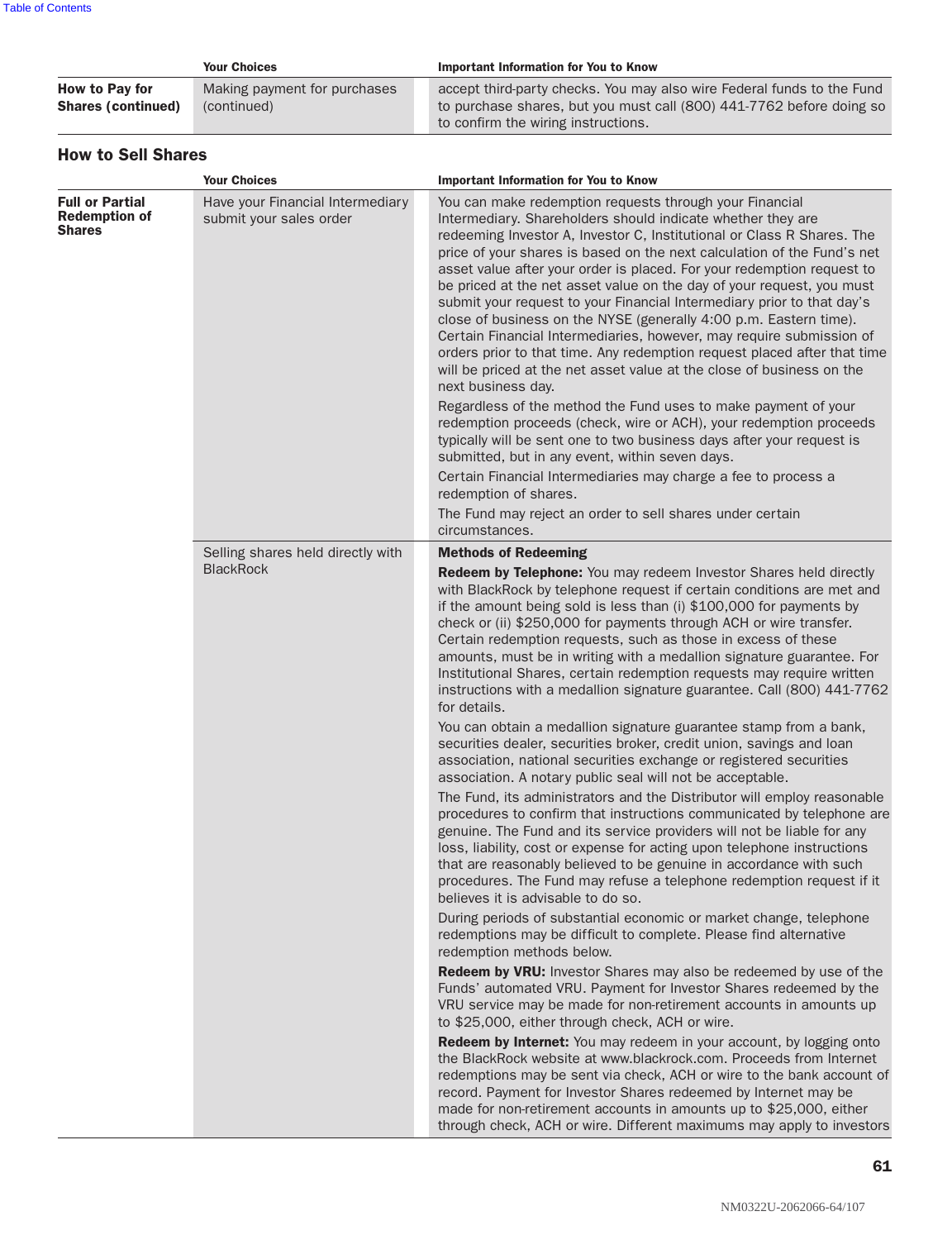|                                                                             | <b>Your Choices</b>                                        | <b>Important Information for You to Know</b>                                                                                                                                                                                                                                                                                                                                                                                                                                                                                                                                                                                                                                                                                                                                                                                                                                                                                                                                                                                                                                                                                                                                                                                                                                                                                                                                                                                             |
|-----------------------------------------------------------------------------|------------------------------------------------------------|------------------------------------------------------------------------------------------------------------------------------------------------------------------------------------------------------------------------------------------------------------------------------------------------------------------------------------------------------------------------------------------------------------------------------------------------------------------------------------------------------------------------------------------------------------------------------------------------------------------------------------------------------------------------------------------------------------------------------------------------------------------------------------------------------------------------------------------------------------------------------------------------------------------------------------------------------------------------------------------------------------------------------------------------------------------------------------------------------------------------------------------------------------------------------------------------------------------------------------------------------------------------------------------------------------------------------------------------------------------------------------------------------------------------------------------|
| <b>Full or Partial</b><br><b>Redemption of</b><br><b>Shares (continued)</b> | Selling shares held directly with<br>BlackRock (continued) | in Institutional Shares.<br>Redeem in Writing: You may sell shares held at BlackRock by writing to<br>BlackRock, P.O. Box 9819, Providence, Rhode Island 02940-8019 or<br>for overnight delivery, 4400 Computer Drive, Westborough,                                                                                                                                                                                                                                                                                                                                                                                                                                                                                                                                                                                                                                                                                                                                                                                                                                                                                                                                                                                                                                                                                                                                                                                                      |
|                                                                             |                                                            | Massachusetts 01581. All shareholders on the account must sign the<br>letter. A medallion signature guarantee will generally be required but<br>may be waived in certain limited circumstances. You can obtain a<br>medallion signature guarantee stamp from a bank, securities dealer,<br>securities broker, credit union, savings and loan association, national<br>securities exchange or registered securities association. A notary public<br>seal will not be acceptable. If you hold stock certificates, return the<br>certificates with the letter. Proceeds from redemptions may be sent via<br>check, ACH or wire to the bank account of record.                                                                                                                                                                                                                                                                                                                                                                                                                                                                                                                                                                                                                                                                                                                                                                               |
|                                                                             |                                                            | <b>Payment of Redemption Proceeds</b><br>Redemption proceeds may be paid by check or, if the Fund has verified<br>banking information on file, through ACH or by wire transfer.                                                                                                                                                                                                                                                                                                                                                                                                                                                                                                                                                                                                                                                                                                                                                                                                                                                                                                                                                                                                                                                                                                                                                                                                                                                          |
|                                                                             |                                                            | Payment by Check: BlackRock will normally mail redemption proceeds<br>within three business days following receipt of a properly completed<br>request, but in any event within seven days. Shares can be redeemed<br>by telephone and the proceeds sent by check to the shareholder at the<br>address on record. Shareholders will pay \$15 for redemption proceeds<br>sent by check via overnight mail. You are responsible for any additional<br>charges imposed by your bank for this service.<br>Each Fund reserves the right to reinvest any dividend or distribution<br>amounts (e.g., income dividends or capital gains) which you have<br>elected to receive by check should your check be returned as<br>undeliverable or remain uncashed for more than 6 months. No interest<br>will accrue on amounts represented by uncashed checks. Your check<br>will be reinvested in your account at the net asset value next<br>calculated, on the day of the investment. When reinvested, those<br>amounts are subject to the risk of loss like any Fund investment. If you<br>elect to receive distributions in cash and a check remains undeliverable<br>or uncashed for more than 6 months, your cash election may also be<br>changed automatically to reinvest and your future dividend and capital<br>gains distributions will be reinvested in the Fund at the net asset value<br>as of the date of payment of the distribution. |
|                                                                             |                                                            | Payment by Wire Transfer: Payment for redeemed shares for which a<br>redemption order is received before 4:00 p.m. (Eastern time) on a<br>business day is normally made in Federal funds wired to the redeeming<br>shareholder on the next business day, provided that the Fund's<br>custodian is also open for business. Payment for redemption orders<br>received after 4:00 p.m. (Eastern time) or on a day when the Fund's<br>custodian is closed is normally wired in Federal funds on the next<br>business day following redemption on which the Fund's custodian is<br>open for business. The Fund reserves the right to wire redemption<br>proceeds within seven days after receiving a redemption order if, in the<br>judgment of the Fund, an earlier payment could adversely affect the<br>Fund.                                                                                                                                                                                                                                                                                                                                                                                                                                                                                                                                                                                                                              |
|                                                                             |                                                            | If a shareholder has given authorization for expedited redemption,<br>shares can be redeemed by Federal wire transfer to a single previously<br>designated bank account. Shareholders will pay \$7.50 for redemption<br>proceeds sent by Federal wire transfer. You are responsible for any<br>additional charges imposed by your bank for this service. No charge for<br>wiring redemption payments with respect to Institutional Shares is<br>imposed by the Fund.                                                                                                                                                                                                                                                                                                                                                                                                                                                                                                                                                                                                                                                                                                                                                                                                                                                                                                                                                                     |
|                                                                             |                                                            | The Fund is not responsible for the efficiency of the Federal wire<br>system or the shareholder's firm or bank. To change the name of the<br>single, designated bank account to receive wire redemption proceeds, it<br>is necessary to send a written request to the Fund at the address on<br>the back cover of this prospectus.                                                                                                                                                                                                                                                                                                                                                                                                                                                                                                                                                                                                                                                                                                                                                                                                                                                                                                                                                                                                                                                                                                       |
|                                                                             |                                                            | Payment by ACH: Redemption proceeds may be sent to the<br>shareholder's bank account (checking or savings) via ACH. Payment for                                                                                                                                                                                                                                                                                                                                                                                                                                                                                                                                                                                                                                                                                                                                                                                                                                                                                                                                                                                                                                                                                                                                                                                                                                                                                                          |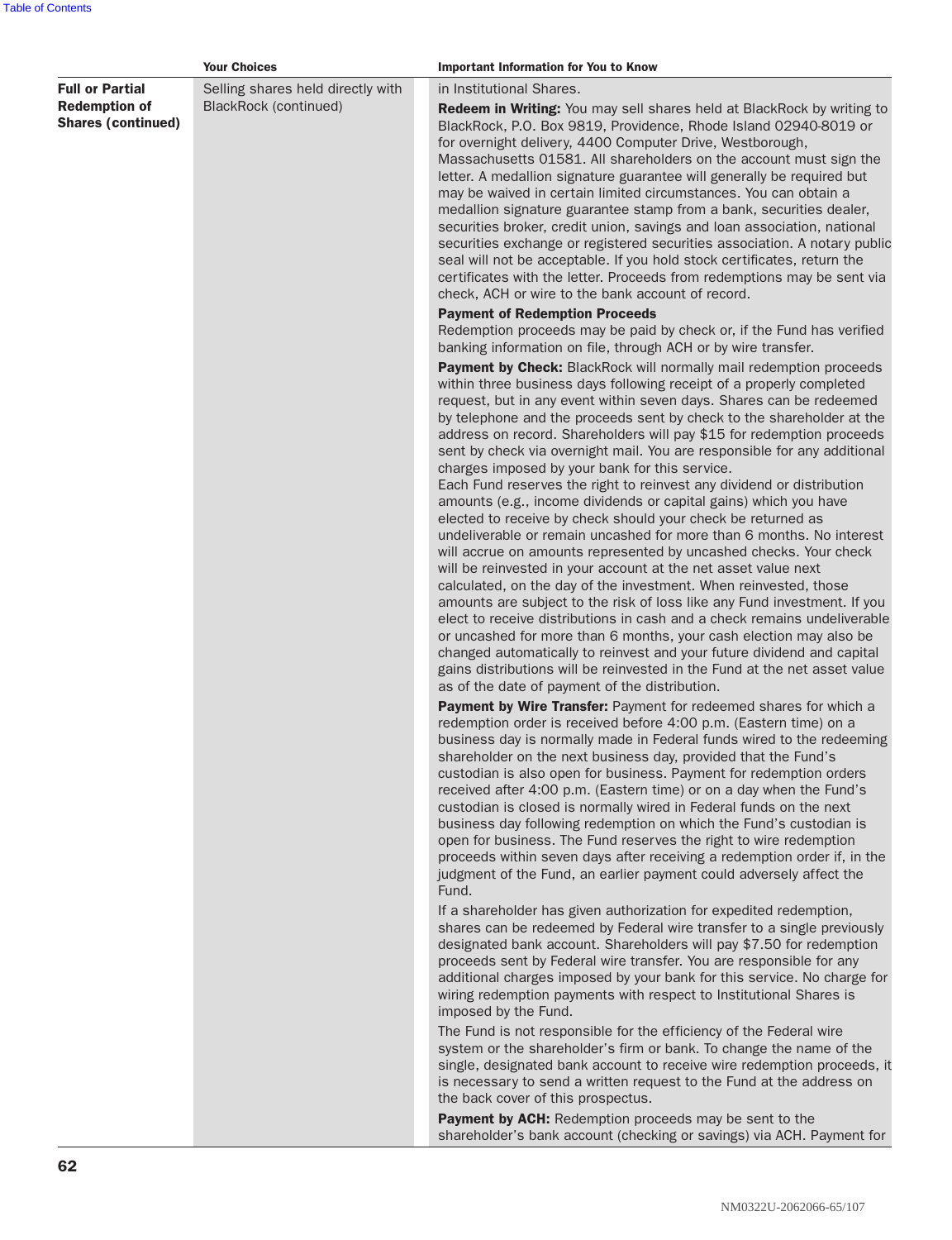|                                                                             | <b>Your Choices</b>                                        | <b>Important Information for You to Know</b>                                                                                                                                                                                                                                                                                                                                                                                                                                                                                                                                                                                                                                                                                                                                                                                                                                                                                                                                                                                                                                                                                                                                                                        |
|-----------------------------------------------------------------------------|------------------------------------------------------------|---------------------------------------------------------------------------------------------------------------------------------------------------------------------------------------------------------------------------------------------------------------------------------------------------------------------------------------------------------------------------------------------------------------------------------------------------------------------------------------------------------------------------------------------------------------------------------------------------------------------------------------------------------------------------------------------------------------------------------------------------------------------------------------------------------------------------------------------------------------------------------------------------------------------------------------------------------------------------------------------------------------------------------------------------------------------------------------------------------------------------------------------------------------------------------------------------------------------|
| <b>Full or Partial</b><br><b>Redemption of</b><br><b>Shares (continued)</b> | Selling shares held directly with<br>BlackRock (continued) | redeemed shares for which a redemption order is received before<br>4:00 p.m. (Eastern time) on a business day is normally sent to the<br>redeeming shareholder the next business day, with receipt at the<br>receiving bank within the next two business days (48-72 hours);<br>provided that the Fund's custodian is also open for business. Payment<br>for redemption orders received after 4:00 p.m. (Eastern time) or on a<br>day when the Fund's custodian is closed is normally sent on the next<br>business day following redemption on which the Fund's custodian is<br>open for business.<br>The Fund reserves the right to send redemption proceeds within seven<br>days after receiving a redemption order if, in the judgment of the Fund,<br>an earlier payment could adversely affect the Fund. No charge for<br>sending redemption payments via ACH is imposed by the Fund.<br>$***$<br>If you make a redemption request before the Fund has collected                                                                                                                                                                                                                                               |
|                                                                             |                                                            | payment for the purchase of shares, the Fund may delay mailing your<br>proceeds. This delay will usually not exceed ten days.                                                                                                                                                                                                                                                                                                                                                                                                                                                                                                                                                                                                                                                                                                                                                                                                                                                                                                                                                                                                                                                                                       |
| <b>Redemption</b><br><b>Proceeds</b>                                        |                                                            | Under normal circumstances, each Fund expects to meet redemption<br>requests by using cash or cash equivalents in its portfolio or by selling<br>portfolio assets to generate cash. During periods of stressed market<br>conditions, when a significant portion of the Fund's portfolio may be<br>comprised of less-liquid investments, the Fund may be more likely to<br>limit cash redemptions and may determine to pay redemption<br>proceeds by (i) borrowing under a line of credit it has entered into with<br>a group of lenders, (ii) borrowing from another BlackRock Fund<br>pursuant to an interfund lending program, to the extent permitted by<br>the Fund's investment policies and restrictions as set forth in the SAI,<br>and/or (iii) transferring portfolio securities in-kind to you. The SAI<br>includes more information about the Fund's line of credit and interfund<br>lending program, to the extent applicable.<br>If the Fund pays redemption proceeds by transferring portfolio<br>securities in-kind to you, you may pay transaction costs to dispose of<br>the securities, and you may receive less for them than the price at<br>which they were valued for purposes of redemption. |

# How to Exchange Shares or Transfer Your Account

|                           | <b>Your Choices</b>                                                                                       | <b>Important Information for You to Know</b>                                                                                                                                                                                                                                                                                                                                                                                                                                                                                                                                                                                                                                                       |
|---------------------------|-----------------------------------------------------------------------------------------------------------|----------------------------------------------------------------------------------------------------------------------------------------------------------------------------------------------------------------------------------------------------------------------------------------------------------------------------------------------------------------------------------------------------------------------------------------------------------------------------------------------------------------------------------------------------------------------------------------------------------------------------------------------------------------------------------------------------|
| <b>Exchange Privilege</b> | Selling shares of one BlackRock<br>Fund to purchase shares of<br>another BlackRock Fund<br>("exchanging") | Investor or Institutional Shares of the Fund are generally exchangeable<br>for shares of the same class of another BlackRock Fund, to the extent<br>such shares are offered by your Financial Intermediary. No exchange<br>privilege is available for Class R Shares.                                                                                                                                                                                                                                                                                                                                                                                                                              |
|                           |                                                                                                           | You can exchange \$1,000 or more of Investor Shares from one fund<br>into the same class of another fund which offers that class of shares<br>(you can exchange less than \$1,000 of Investor Shares if you already<br>have an account in the fund into which you are exchanging). Investors<br>who currently own Institutional Shares of the Fund may make<br>exchanges into Institutional Shares of other BlackRock Funds except for<br>investors holding shares through certain client accounts at Financial<br>Intermediaries that are omnibus with the Fund and do not meet<br>applicable minimums. There is no required minimum amount with<br>respect to exchanges of Institutional Shares. |
|                           |                                                                                                           | You may only exchange into a share class and fund that are open to<br>new investors or in which you have a current account if the fund is<br>closed to new investors.                                                                                                                                                                                                                                                                                                                                                                                                                                                                                                                              |
|                           |                                                                                                           | Some of the BlackRock Funds impose a different initial or deferred<br>sales charge schedule. The CDSC will continue to be measured from<br>the date of the original purchase. The CDSC schedule applicable to your<br>original purchase will apply to the shares you receive in the exchange                                                                                                                                                                                                                                                                                                                                                                                                       |
|                           |                                                                                                           | and any subsequent exchange.                                                                                                                                                                                                                                                                                                                                                                                                                                                                                                                                                                                                                                                                       |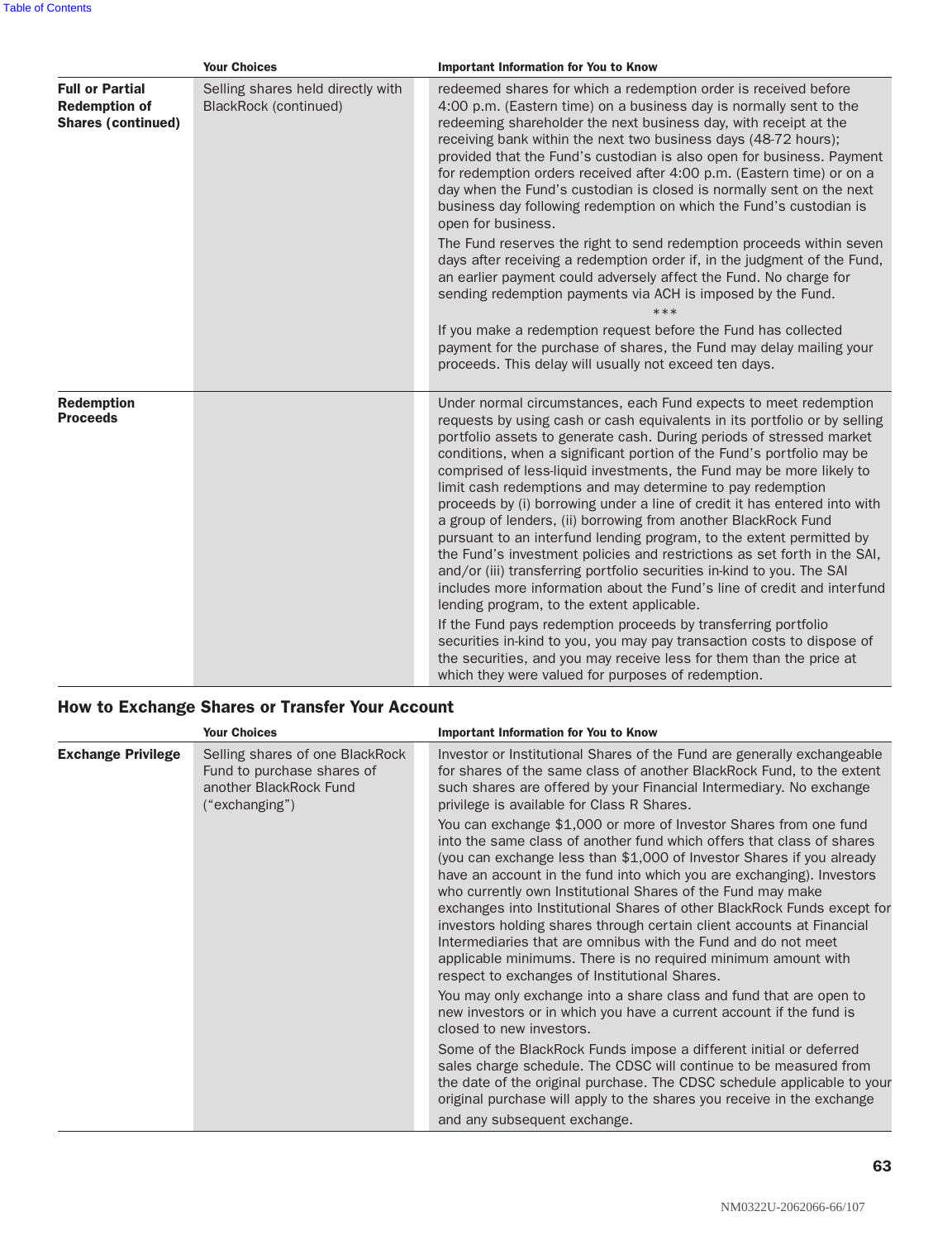|                                                                              | <b>Your Choices</b>                                                                                                   | <b>Important Information for You to Know</b>                                                                                                                                                                                                                                                                                                                                                                                                                                                                                                                                                                                                                                                                                                                                                                                                                                                                                                                                                                                                                                                                                                                                                                                                                                                                                                                                                                                                                 |
|------------------------------------------------------------------------------|-----------------------------------------------------------------------------------------------------------------------|--------------------------------------------------------------------------------------------------------------------------------------------------------------------------------------------------------------------------------------------------------------------------------------------------------------------------------------------------------------------------------------------------------------------------------------------------------------------------------------------------------------------------------------------------------------------------------------------------------------------------------------------------------------------------------------------------------------------------------------------------------------------------------------------------------------------------------------------------------------------------------------------------------------------------------------------------------------------------------------------------------------------------------------------------------------------------------------------------------------------------------------------------------------------------------------------------------------------------------------------------------------------------------------------------------------------------------------------------------------------------------------------------------------------------------------------------------------|
| <b>Exchange Privilege</b><br>(continued)                                     | Selling shares of one BlackRock<br>Fund to purchase shares of<br>another BlackRock Fund<br>("exchanging") (continued) | To exercise the exchange privilege, you may contact your Financial<br>Intermediary. Alternatively, if your account is held directly with<br>BlackRock, you may: (i) call (800) 441-7762 and speak with one of our<br>representatives, (ii) make the exchange via the Internet by accessing<br>your account online at www.blackrock.com, or (iii) send a written<br>request to the Fund at the address on the back cover of this<br>prospectus. Please note, if you indicated on your new account<br>application that you did not want the Telephone Exchange Privilege, you<br>will not be able to place exchanges via the telephone until you update<br>this option either in writing or by calling (800) 441-7762. The Fund has<br>the right to reject any telephone request for any reason.<br>Although there is currently no limit on the number of exchanges that<br>you can make, the exchange privilege may be modified or terminated at<br>any time in the future. The Fund may suspend or terminate your<br>exchange privilege at any time for any reason, including if the Fund<br>believes, in its sole discretion, that you are engaging in market timing<br>activities. See "Short-Term Trading Policy" below. For U.S. federal<br>income tax purposes a share exchange is a taxable event and a capital<br>gain or loss may be realized. Please consult your tax adviser or other<br>Financial Intermediary before making an exchange request. |
| <b>Transfer Shares to</b><br><b>Another Financial</b><br><b>Intermediary</b> | Transfer to a participating<br>Financial Intermediary                                                                 | You may transfer your shares of the Fund only to another Financial<br>Intermediary that has entered into an agreement with the Distributor.<br>Certain shareholder services may not be available for the transferred<br>shares. All future trading of these assets must be coordinated by the<br>receiving firm.<br>If your account is held directly with BlackRock, you may call<br>(800) 441-7762 with any questions; otherwise please contact your<br>Financial Intermediary to accomplish the transfer of shares.                                                                                                                                                                                                                                                                                                                                                                                                                                                                                                                                                                                                                                                                                                                                                                                                                                                                                                                                        |
|                                                                              | Transfer to a non-participating<br>Financial Intermediary                                                             | You must either:<br>• Transfer your shares to an account with the Fund; or<br>. Sell your shares, paying any applicable deferred sales charge.<br>If your account is held directly with BlackRock, you may call<br>(800) 441-7762 with any questions; otherwise please contact your<br>Financial Intermediary to accomplish the transfer of shares.                                                                                                                                                                                                                                                                                                                                                                                                                                                                                                                                                                                                                                                                                                                                                                                                                                                                                                                                                                                                                                                                                                          |

# *Account Services and Privileges*

The following table provides examples of account services and privileges available in your BlackRock account. Certain of these account services and privileges are only available to shareholders of Investor Shares whose accounts are held directly with BlackRock. If your account is held directly with BlackRock, please call (800) 441-7762 or visit www.blackrock.com for additional information as well as forms and applications. Otherwise, please contact your Financial Intermediary for assistance in requesting one or more of the following services and privileges.

| <b>Automatic</b><br><b>Investment Plan</b> | Allows systematic investments<br>on a periodic basis from your                                                                                                       | BlackRock's AIP allows you to invest a specific amount on a periodic<br>basis from your checking or savings account into your investment                                                                                                                                                                                                                                                                                                                                                                              |
|--------------------------------------------|----------------------------------------------------------------------------------------------------------------------------------------------------------------------|-----------------------------------------------------------------------------------------------------------------------------------------------------------------------------------------------------------------------------------------------------------------------------------------------------------------------------------------------------------------------------------------------------------------------------------------------------------------------------------------------------------------------|
|                                            | checking or savings account.                                                                                                                                         | account. You may apply for this option upon account opening or by<br>completing the AIP application. The minimum investment amount for<br>an automatic investment is \$50 per portfolio.                                                                                                                                                                                                                                                                                                                              |
| <b>Dividend Allocation</b><br>Plan         | Automatically invests your<br>distributions into another<br>BlackRock Fund of your choice<br>pursuant to your instructions,<br>without any fees or sales<br>charges. | Dividend and capital gains distributions may be reinvested in your<br>account to purchase additional shares or paid in cash. Using the<br>Dividend Allocation Plan, you can direct your distributions to your bank<br>account (checking or savings), to purchase shares of another fund at<br>BlackRock without any fees or sales charges, or by check to a special<br>payee. Please call (800) 441-7762 for details. If investing in another<br>fund at BlackRock, the receiving fund must be open to new purchases. |
| <b>EZ Trader</b>                           | Allows an investor to purchase or<br>sell Investor Shares by telephone<br>or over the Internet through ACH.                                                          | (NOTE: This option is offered to shareholders whose accounts are held<br>directly with BlackRock. Please speak with your Financial Intermediary<br>if your account is held elsewhere.)                                                                                                                                                                                                                                                                                                                                |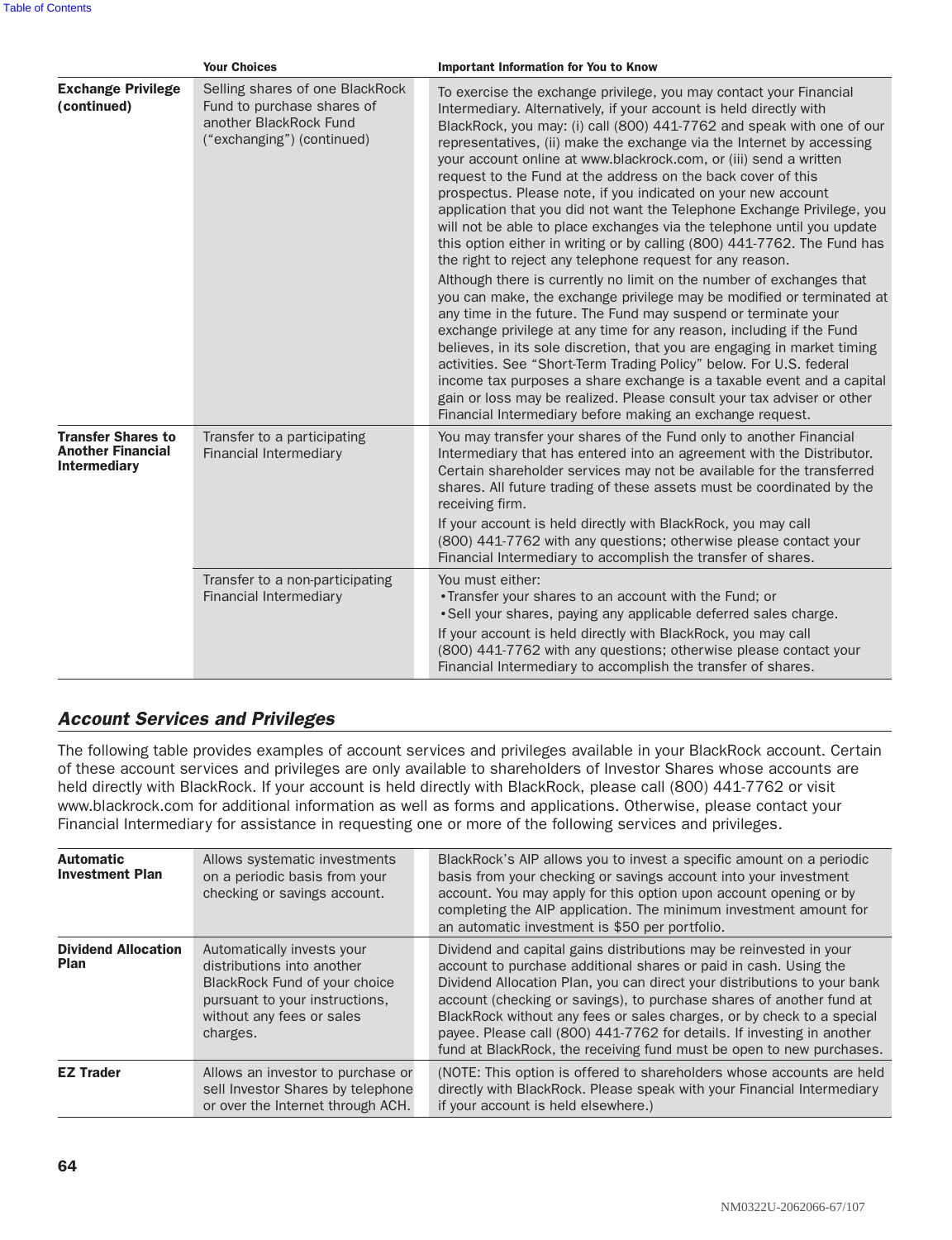| <b>EZ Trader</b><br>(continued)             | Allows an investor to purchase or<br>sell Investor Shares by telephone<br>or over the Internet through ACH.<br>(continued) | Prior to establishing an EZ Trader account, please contact your bank to<br>confirm that it is a member of the ACH system. Once confirmed,<br>complete an application, making sure to include the appropriate bank<br>information, and return the application to the address listed on the<br>form.<br>Prior to placing a telephone or Internet purchase or sale order, please<br>call (800) 441-7762 to confirm that your bank information has been<br>updated on your account. Once this is established, you may place your<br>request to sell shares with the Fund by telephone or Internet. Proceeds<br>will be sent to your pre-designated bank account.                                                                                                                                                                                                                                                                                                                                                                                                                                                                                                                                                                                                                                                                                                                                                                                                          |
|---------------------------------------------|----------------------------------------------------------------------------------------------------------------------------|-----------------------------------------------------------------------------------------------------------------------------------------------------------------------------------------------------------------------------------------------------------------------------------------------------------------------------------------------------------------------------------------------------------------------------------------------------------------------------------------------------------------------------------------------------------------------------------------------------------------------------------------------------------------------------------------------------------------------------------------------------------------------------------------------------------------------------------------------------------------------------------------------------------------------------------------------------------------------------------------------------------------------------------------------------------------------------------------------------------------------------------------------------------------------------------------------------------------------------------------------------------------------------------------------------------------------------------------------------------------------------------------------------------------------------------------------------------------------|
| <b>Systematic</b><br><b>Exchange Plan</b>   | This feature can be used by<br>investors to systematically<br>exchange money from one fund<br>to up to four other funds.   | A minimum of \$10,000 in the initial BlackRock Fund is required, and<br>investments in any additional funds must meet minimum initial<br>investment requirements.                                                                                                                                                                                                                                                                                                                                                                                                                                                                                                                                                                                                                                                                                                                                                                                                                                                                                                                                                                                                                                                                                                                                                                                                                                                                                                     |
| <b>Systematic</b><br><b>Withdrawal Plan</b> | This feature can be used by<br>investors who want to receive<br>regular distributions from their<br>accounts.              | To start an SWP, a shareholder must have a current investment of<br>\$10,000 or more in a BlackRock Fund.<br>Shareholders can elect to receive cash payments of \$50 or more at any<br>interval they choose. Shareholders may sign up by completing the SWP<br>Application Form, which may be obtained from BlackRock. Shareholders<br>should realize that if withdrawals exceed income the invested principal<br>in their account will be depleted.<br>To participate in the SWP, shareholders must have their dividends<br>reinvested. Shareholders may change or cancel the SWP at any time,<br>with a minimum of 24 hours' notice. If a shareholder purchases<br>additional Investor A Shares of a fund at the same time he or she<br>redeems shares through the SWP, that investor may lose money<br>because of the sales charge involved. No CDSC will be assessed on<br>redemptions of Investor A or Investor C Shares made through the SWP<br>that do not exceed 12% of the account's net asset value on an<br>annualized basis. For example, monthly, quarterly, and semi-annual<br>SWP redemptions of Investor A or Investor C Shares will not be subject<br>to the CDSC if they do not exceed 1%, 3% and 6%, respectively, of an<br>account's net asset value on the redemption date. SWP redemptions of<br>Investor A or Investor C Shares in excess of this limit will still pay any<br>applicable CDSC.<br>Ask your Financial Intermediary for details. |
| <b>Reinstatement</b><br><b>Privilege</b>    |                                                                                                                            | If you redeem Investor A or Institutional Shares and buy new Investor A<br>Shares of the same or another BlackRock Fund (equal to all or a<br>portion of the redemption amount) within 90 days of such redemption,<br>you will not pay a sales charge on the new purchase amount. This right<br>may be exercised within 90 days of the redemption, provided that the<br>Investor A Share class of that fund is currently open to new investors<br>or the shareholder has a current account in that closed fund. Shares<br>will be purchased at the net asset value calculated at the close of<br>trading on the day the request is received. To exercise this privilege,<br>the Fund must receive written notification from the shareholder of<br>record or the Financial Intermediary of record, at the time of purchase.<br>Investors should consult a tax adviser concerning the tax<br>consequences of exercising this reinstatement privilege.                                                                                                                                                                                                                                                                                                                                                                                                                                                                                                                   |

# *Funds' Rights*

Each Fund may:

- Suspend the right of redemption if trading is halted or restricted on the NYSE or under other emergency conditions described in the Investment Company Act;
- **Postpone the date of payment upon redemption if trading is halted or restricted on the NYSE or under other** emergency conditions described in the Investment Company Act or if a redemption request is made before the Fund has collected payment for the purchase of shares;
- Redeem shares for property other than cash as may be permitted under the Investment Company Act; and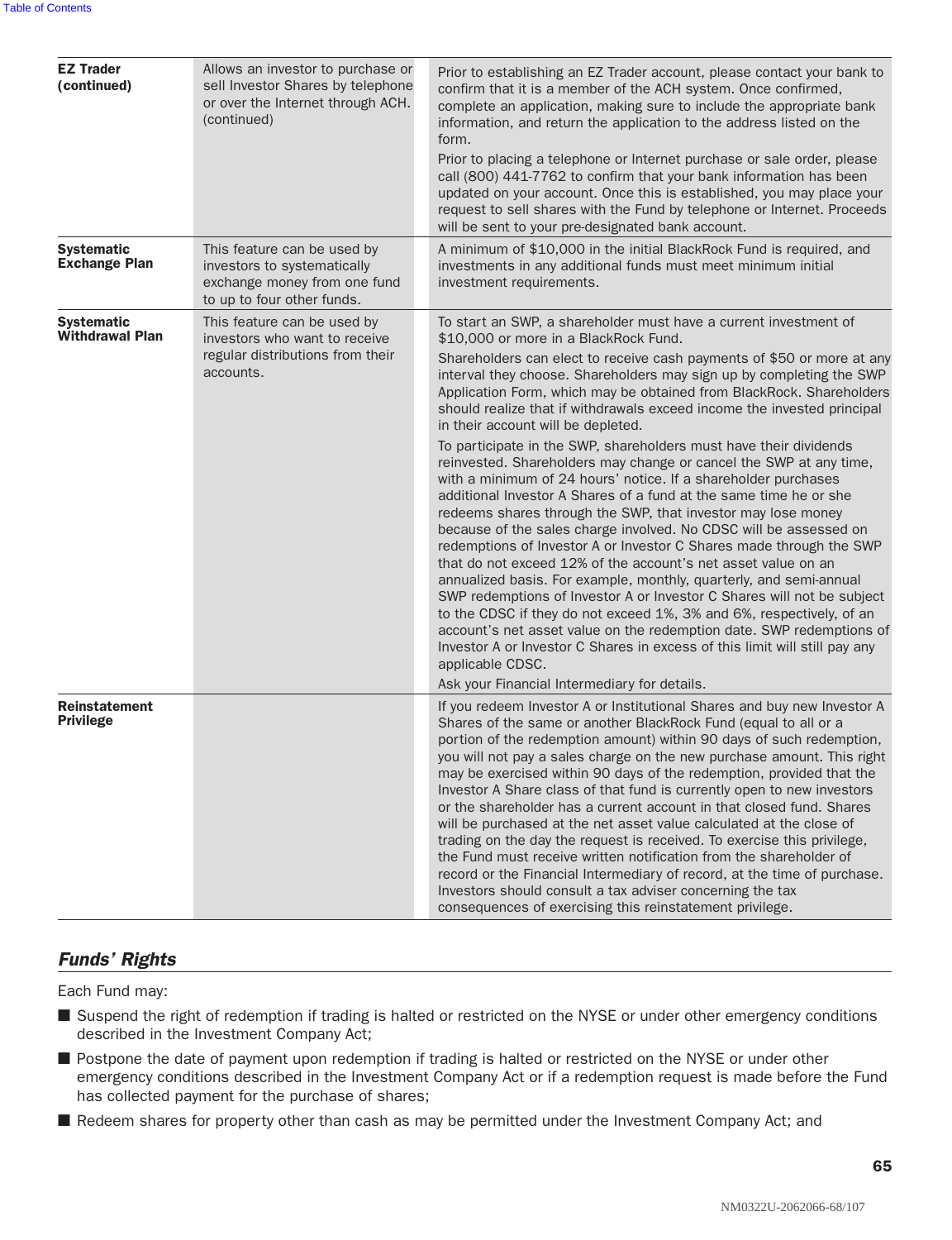■ Redeem shares involuntarily in certain cases, such as when the value of a shareholder account falls below a specified level.

Note on Low Balance Accounts. Because of the high cost of maintaining smaller shareholder accounts, BlackRock has set a minimum balance of \$500 in each Fund position you hold within your account (the "Fund Minimum"), and may redeem the shares in your account if the net asset value of those shares in your account falls below \$500 for any reason, including market fluctuation.

You will be notified that the value of your account is less than the Fund Minimum before the Fund makes any involuntary redemption. This notification will provide you with a 90 calendar day period to make an additional investment in order to bring the value of your account to at least \$500 before the Fund makes an involuntary redemption. This involuntary redemption will not charge any deferred sales charge, and may not apply to accounts of certain employer-sponsored retirement plans (not including IRAs), qualified state tuition plan (529 Plan) accounts, and select fee-based programs at your Financial Intermediary.

# *Participation in Fee-Based Programs*

If you participate in certain fee-based programs offered by BlackRock or an affiliate of BlackRock or by Financial Intermediaries that have agreements with the Distributor or in certain fee-based programs in which BlackRock participates, you may be able to buy Institutional Shares, including by exchanges from other share classes. Sales charges on the shares being exchanged may be reduced or waived under certain circumstances. You generally cannot transfer shares held through a fee-based program into another account. Instead, if you choose to leave the fee-based program, you may have to redeem your shares held through the program and purchase shares of another class, which may be subject to distribution and service fees. This may be a taxable event and you may pay any applicable sales charges or redemption fees. Please speak to your Financial Intermediary for information about specific policies and procedures applicable to your account.

Generally, upon termination of a fee-based program, the shares may be liquidated or the shares can be held in an account. In certain instances, when a shareholder chooses to continue to hold the shares, whatever share class was held in the program can be held after termination. Shares that have been held for less than specified periods within the program may be subject to a fee upon redemption. Shareholders that held Investor A or Institutional Shares in the program may be eligible to purchase additional shares of the respective share class of the Fund, but may be subject to upfront sales charges with respect to Investor A Shares. Additional purchases of Institutional Shares are permitted only if you have an existing position at the time of purchase or are otherwise eligible to purchase Institutional Shares. Please speak to your Financial Intermediary for more information.

Certain Financial Intermediaries may, in connection with a change in account type (for example, due to leaving a feebased program or upon termination of the fee-based program) or otherwise in accordance with the Financial Intermediary's policies and procedures, exchange the share class held in the program for another share class of the same fund, provided that the exchanged shares are not subject to a sales charge and the shareholder meets the eligibility requirements of the new share class. Please speak to your Financial Intermediary for information about specific policies and procedures applicable to your account.

Details about the features of each fee-based program and the relevant charges, terms and conditions are included in the client agreement for each fee-based program and are available from your Financial Intermediary. Please speak to your Financial Intermediary for more information.

# *Short-Term Trading Policy*

The Board of Trustees (the "Board") has determined that the interests of long-term shareholders and a Fund's ability to manage its investments may be adversely affected when shares are repeatedly bought, sold or exchanged in response to short-term market fluctuations — also known as "market timing." The Funds are not designed for market timing organizations or other entities using programmed or frequent purchases and sales or exchanges. The exchange privilege for Investor Shares and Institutional Shares is not intended as a vehicle for short-term trading. Excessive purchase and sale or exchange activity may interfere with portfolio management, increase expenses and taxes and may have an adverse effect on the performance of a Fund and its returns to shareholders. For example, large flows of cash into and out of a Fund may require the management team to allocate a significant amount of assets to cash or other short-term investments or sell securities, rather than maintaining such assets in securities selected to achieve the Fund's investment objective. Frequent trading may cause a Fund to sell securities at less favorable prices, and transaction costs, such as brokerage commissions, can reduce a Fund's performance.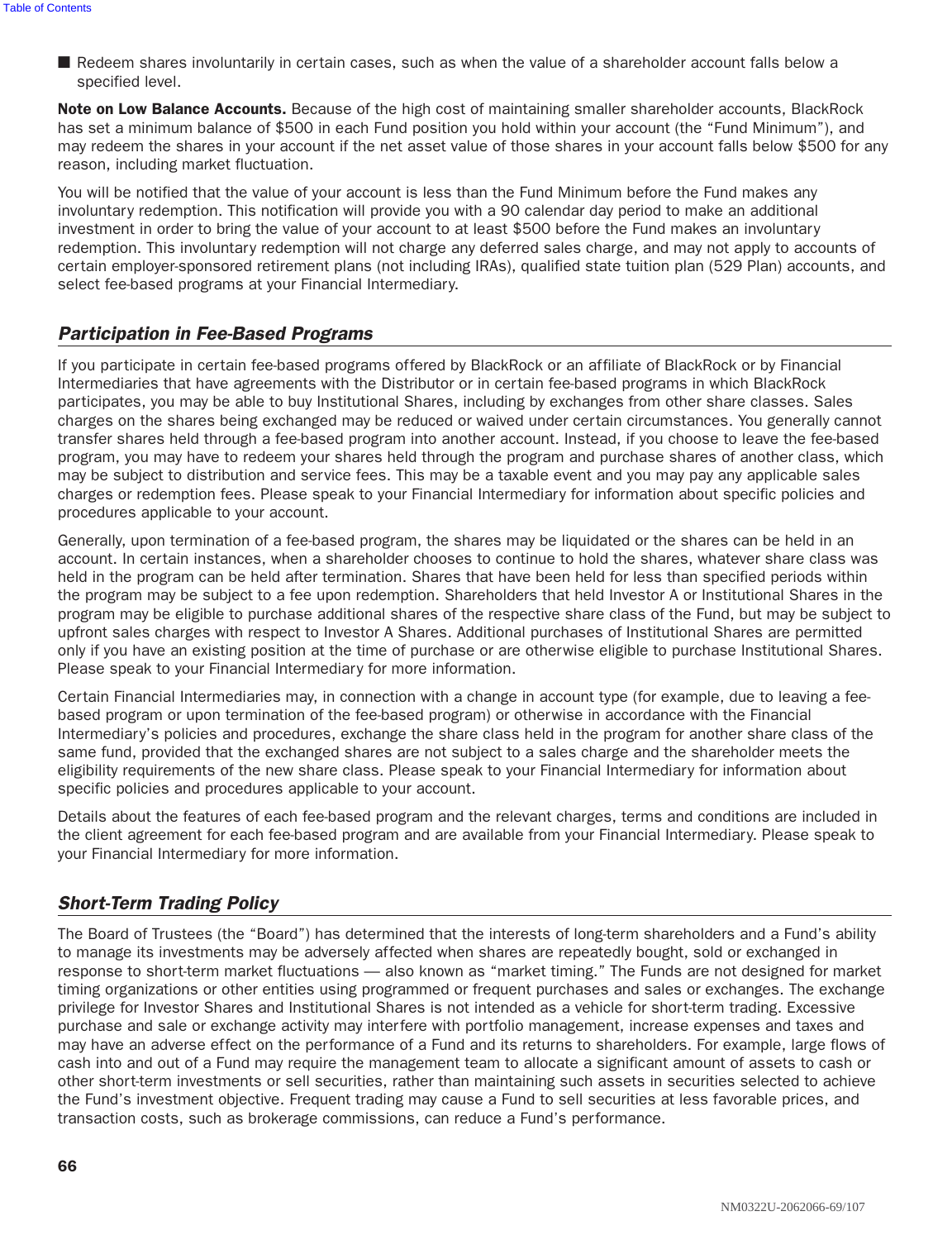A fund's investment in non-U.S. securities is subject to the risk that an investor may seek to take advantage of a delay between the change in value of a fund's portfolio securities and the determination of the fund's net asset value as a result of different closing times of U.S. and non-U.S. markets by buying or selling fund shares at a price that does not reflect their true value. A similar risk exists for funds that invest in securities of small capitalization companies, securities of issuers located in emerging markets or high yield securities (junk bonds) that are thinly traded and therefore may have actual values that differ from their market prices. This short-term arbitrage activity can reduce the return received by long-term shareholders. Each Fund will seek to eliminate these opportunities by using fair value pricing, as described in "Management of the Funds — Valuation of Fund Investments" below.

Each Fund discourages market timing and seeks to prevent frequent purchases and sales or exchanges of Fund shares that it determines may be detrimental to a Fund or long-term shareholders. The Board has approved the policies discussed below to seek to deter market timing activity. The Board has not adopted any specific numerical restrictions on purchases, sales and exchanges of Fund shares because certain legitimate strategies will not result in harm to a Fund or its shareholders.

If as a result of its own investigation, information provided by a Financial Intermediary or other third party, or otherwise, a Fund believes, in its sole discretion, that your short-term trading is excessive or that you are engaging in market timing activity, it reserves the right to reject any specific purchase or exchange order. If a Fund rejects your purchase or exchange order, you will not be able to execute that transaction, and the Fund will not be responsible for any losses you therefore may suffer. For transactions placed directly with a Fund, the Fund may consider the trading history of accounts under common ownership or control for the purpose of enforcing these policies. Transactions placed through the same Financial Intermediary on an omnibus basis may be deemed part of a group for the purpose of this policy and may be rejected in whole or in part by a Fund. Certain accounts, such as omnibus accounts and accounts at Financial Intermediaries, however, include multiple investors and such accounts typically provide a Fund with net purchase or redemption and exchange requests on any given day where purchases, redemptions and exchanges of shares are netted against one another and the identity of individual purchasers, redeemers and exchangers whose orders are aggregated may not be known by a Fund. While the Funds monitor for market timing activity, the Funds may be unable to identify such activities because the netting effect in omnibus accounts often makes it more difficult to locate and eliminate market timers from the Funds. The Distributor has entered into agreements with respect to Financial Intermediaries that maintain omnibus accounts with the Transfer Agent pursuant to which such Financial Intermediaries undertake to cooperate with the Distributor in monitoring purchase, exchange and redemption orders by their customers in order to detect and prevent short-term or excessive trading in the Fund's shares through such accounts. Identification of market timers may also be limited by operational systems and technical limitations. In the event that a Financial Intermediary is determined by a Fund to be engaged in market timing or other improper trading activity, the Fund's Distributor may terminate such Financial Intermediary's agreement with the Distributor, suspend such Financial Intermediary's trading privileges or take other appropriate actions.

There is no assurance that the methods described above will prevent market timing or other trading that may be deemed abusive.

Each Fund may from time to time use other methods that it believes are appropriate to deter market timing or other trading activity that may be detrimental to the Fund or long-term shareholders.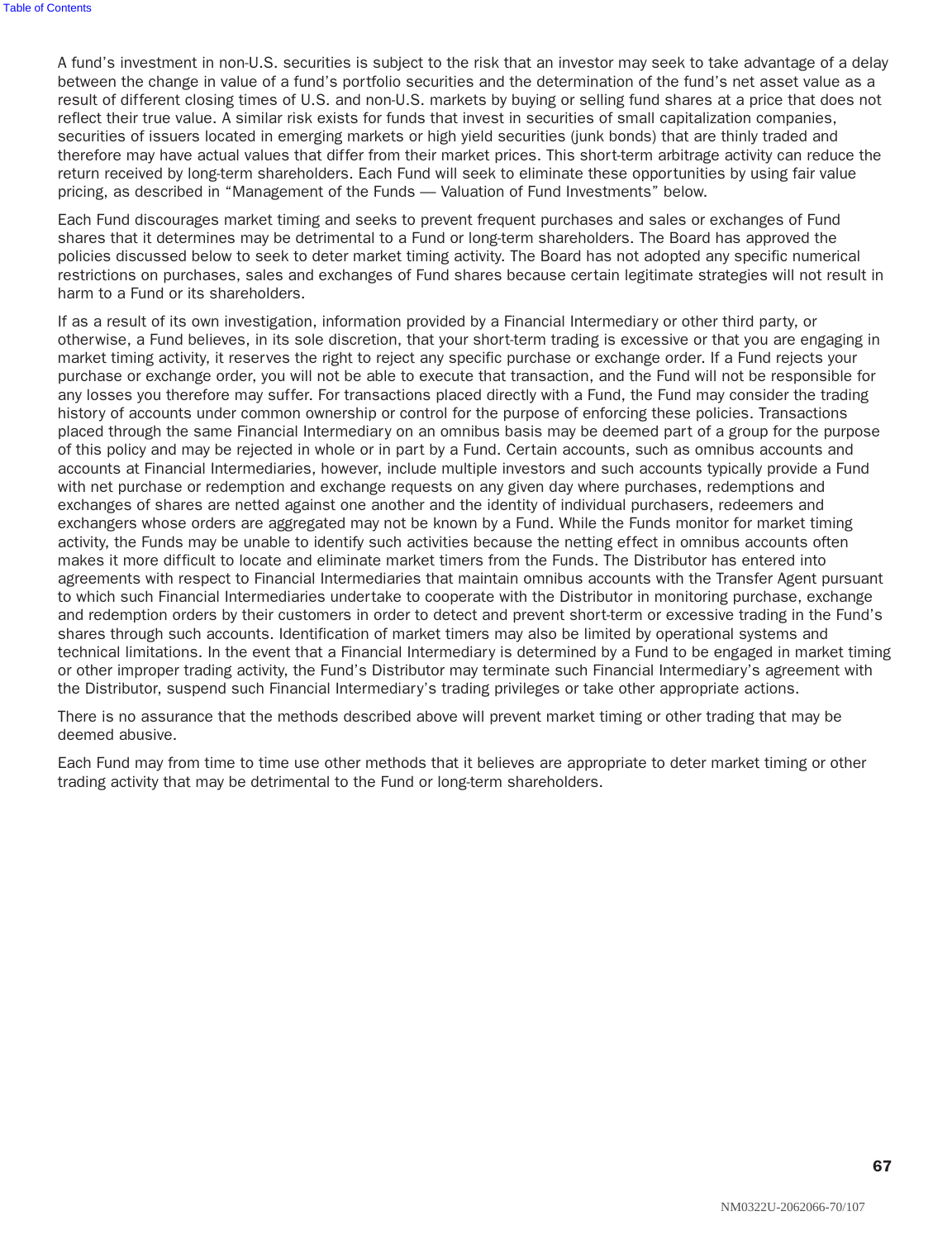# Management of the Funds

# *BlackRock*

BlackRock, each Fund's investment adviser, manages each Fund's investments and its business operations subject to the oversight of the Board of the Trust. While BlackRock is ultimately responsible for the management of each Fund, it is able to draw upon the trading, research and expertise of its asset management affiliates for portfolio decisions and management with respect to certain portfolio securities. BlackRock is an indirect, wholly-owned subsidiary of BlackRock, Inc.

BlackRock, a registered investment adviser, was organized in 1994 to perform advisory services for investment companies. BlackRock International Limited ("BIL"), sub-adviser to each Fund, and BlackRock (Singapore) Limited ("BSL"), sub-adviser to the Low Duration Fund and the Core Bond Fund, are registered investment advisers organized in 1995 and 2000, respectively. BlackRock and its affiliates had approximately \$10.010 trillion in investment company and other portfolio assets under management as of December 31, 2021.

Each Fund has entered into a management agreement (the "Management Agreement") with BlackRock. Under the Management Agreement, BlackRock receives for its services to each Fund a fee at an annual rate based on each Fund's average daily net assets.

#### High Yield Fund

With respect to the High Yield Fund, the annual management fees payable to BlackRock (as a percentage of average daily net assets) are calculated as follows:

|                                 | Rate of<br><b>Management Fee</b> |
|---------------------------------|----------------------------------|
| <b>Average Daily Net Assets</b> | <b>High Yield Fund</b>           |
| First \$1 billion               | 0.500%                           |
| \$1 billion - \$2 billion       | 0.450%                           |
| \$2 billion - \$3 billion       | 0.425%                           |
| \$3 billion - \$25 billion      | 0.400%                           |
| \$25 billion - \$30 billion     | 0.375%                           |
| Greater than \$30 billion       | 0.350%                           |

#### Low Duration Fund

With respect to the Low Duration Fund, the annual management fees payable to BlackRock (as a percentage of average daily net assets) are calculated as follows:

|                                 | Rate of<br><b>Management Fee</b> |
|---------------------------------|----------------------------------|
| <b>Average Daily Net Assets</b> | <b>Low Duration Fund</b>         |
| First \$1 billion               | 0.310%                           |
| \$1 billion - \$3 billion       | 0.290%                           |
| \$3 billion - \$5 billion       | 0.280%                           |
| \$5 billion - \$10 billion      | 0.270%                           |
| Greater than \$10 billion       | 0.260%                           |

#### Core Bond Fund

With respect to the Core Bond Fund, the annual management fees payable to BlackRock (as a percentage of average daily net assets) are calculated as follows: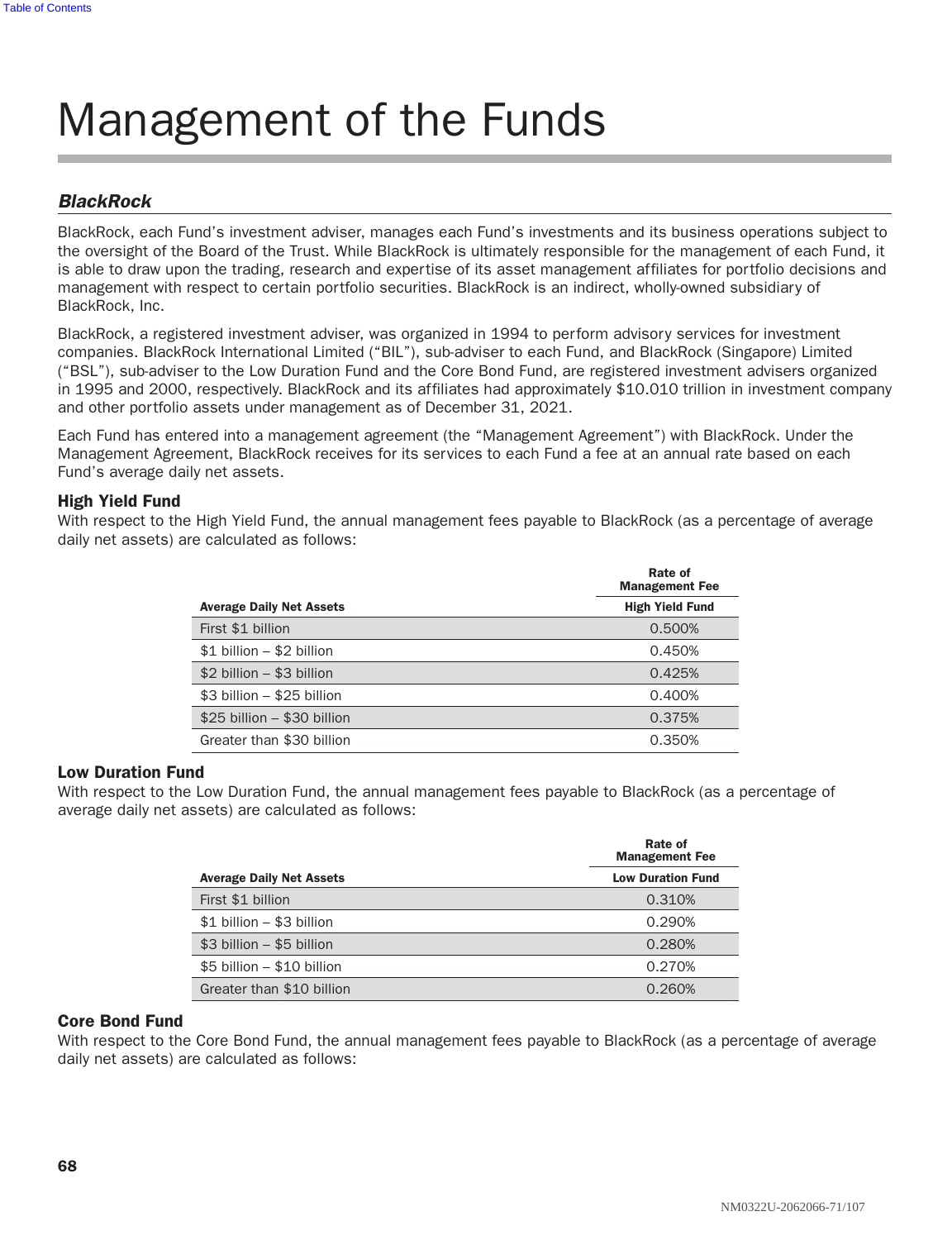|                                 | Rate of<br><b>Management Fee</b> |
|---------------------------------|----------------------------------|
| <b>Average Daily Net Assets</b> | <b>Core Bond Fund</b>            |
| First \$1 billion               | 0.350%                           |
| \$1 billion - \$2 billion       | 0.340%                           |
| \$2 billion - \$3 billion       | 0.330%                           |
| Greater than \$3 billion        | 0.320%                           |

For the fiscal year ended September 30, 2021, the aggregate management fees, net of any applicable waivers, paid by each Fund to BlackRock as a percentage of the Fund's average daily net assets were:

| <b>High Yield Fund</b> | 0.40%    |
|------------------------|----------|
| Low Duration Fund      | 0.28%    |
| Core Bond Fund         | $0.32\%$ |

BlackRock has contractually agreed to waive the management fee with respect to any portion of each Fund's assets estimated to be attributable to investments in other equity and fixed-income mutual funds and ETFs managed by BlackRock or its affiliates that have a contractual management fee, through June 30, 2023. In addition, BlackRock has contractually agreed to waive its management fees by the amount of investment advisory fees each Fund pays to BlackRock indirectly through its investment in money market funds managed by BlackRock or its affiliates (the "affiliated money market fund waiver"), through June 30, 2023. The contractual agreements may be terminated upon 90 days' notice by a majority of the non-interested trustees of the Trust or by a vote of a majority of the outstanding voting securities of each Fund.

BlackRock has entered into a separate sub-advisory agreement with BIL, an affiliate of BlackRock, with respect to each Fund. Under each sub-advisory agreement, BlackRock pays BIL for services it provides for that portion of each Fund for which it acts as sub-adviser a fee equal to a percentage of the management fee paid to BlackRock under the Management Agreement with respect to the applicable Fund.

BlackRock has entered into a sub-advisory agreement with BSL, an affiliate of BlackRock, with respect to each of the Low Duration Fund and the Core Bond Fund. Under each sub-advisory agreement, BlackRock pays BSL for services it provides for that portion of the Low Duration Fund and Core Bond Fund for which it acts as sub-adviser a fee equal to a percentage of the management fee paid to BlackRock under the Management Agreement with respect to the Low Duration Fund and Core Bond Fund, respectively.

BlackRock has agreed to cap net expenses (excluding (i) interest, taxes, dividends tied to short sales, brokerage commissions, and other expenditures which are capitalized in accordance with generally accepted accounting principles; (ii) expenses incurred directly or indirectly by the Funds as a result of investments in other investment companies and pooled investment vehicles; (iii) other expenses attributable to, and incurred as a result of, the Funds' investments; and (iv) extraordinary expenses (including litigation expenses) not incurred in the ordinary course of the Funds' business, if any) of each share class of the Funds at the levels shown below and in a Fund's fees and expenses table in the "Fund Overview" section of this prospectus. Items (i), (ii), (iii) and (iv) in the preceding sentence are referred to in this prospectus as "Dividend Expense, Interest Expense, Acquired Fund Fees and Expenses and certain other Fund expenses." To achieve these expense caps, BlackRock has agreed to waive and/or reimburse fees or expenses if these operating expenses exceed a certain limit.

With respect to each Fund, BlackRock has contractually agreed to waive and/or reimburse fees or expenses in order to limit Total Annual Fund Operating Expenses to the amounts noted in the table below.

|                          | Contractual Caps <sup>1</sup> on<br><b>Total Annual Fund</b><br><b>Operating Expenses<sup>2</sup></b><br>(excluding Dividend<br><b>Expense, Interest</b><br><b>Expense, Acquired</b><br><b>Fund Fees and</b><br><b>Expenses and certain</b><br>other Fund expenses) |
|--------------------------|---------------------------------------------------------------------------------------------------------------------------------------------------------------------------------------------------------------------------------------------------------------------|
| <b>High Yield Fund</b>   |                                                                                                                                                                                                                                                                     |
| <b>Investor A Shares</b> | 0.92%                                                                                                                                                                                                                                                               |
| Investor C Shares        | 1.72%                                                                                                                                                                                                                                                               |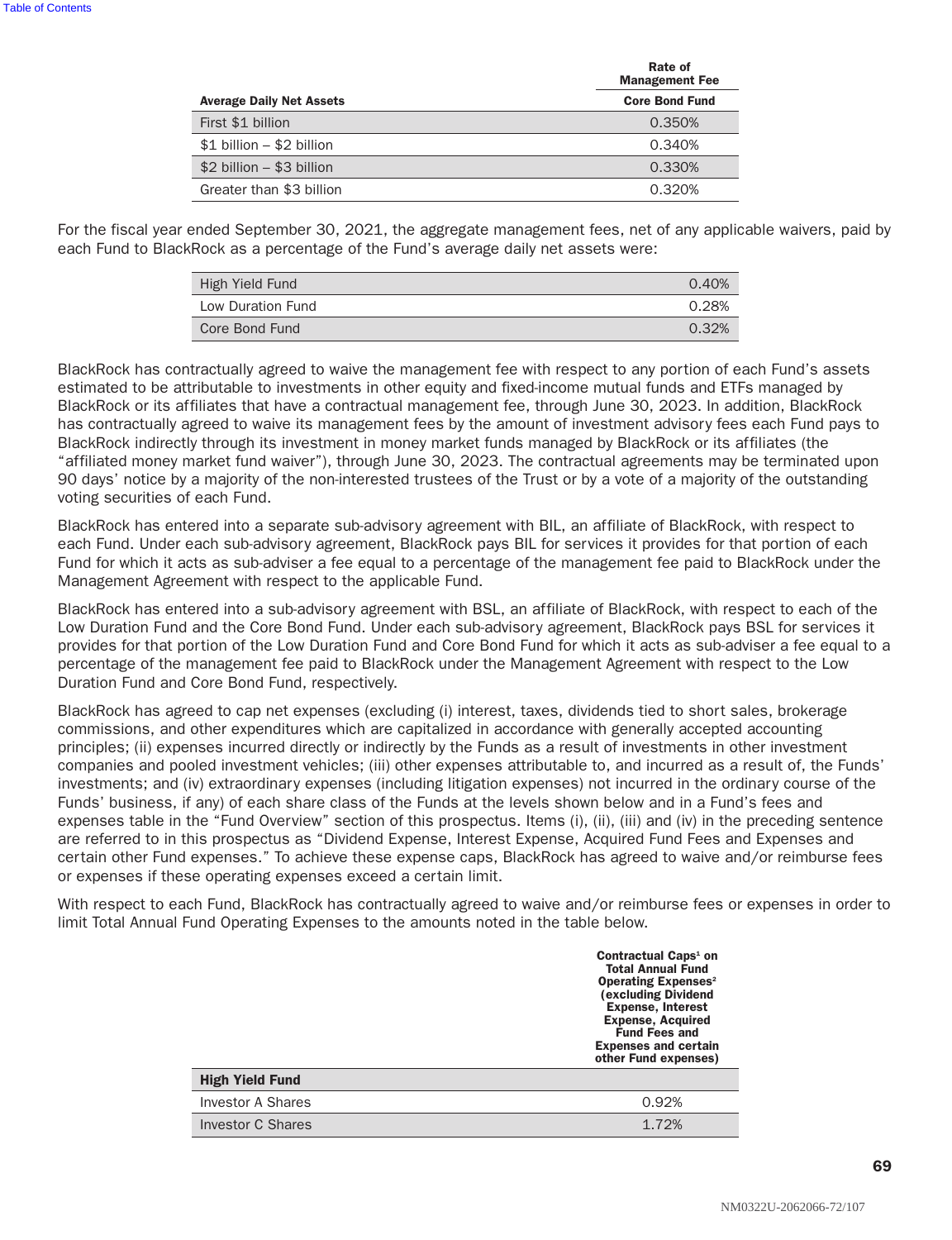| Contractual Caps <sup>1</sup> on<br><b>Total Annual Fund</b><br><b>Operating Expenses<sup>2</sup></b><br>(excluding Dividend<br><b>Expense, Interest</b><br><b>Expense, Acquired</b><br><b>Fund Fees and</b><br><b>Expenses and certain</b><br>other Fund expenses) |
|---------------------------------------------------------------------------------------------------------------------------------------------------------------------------------------------------------------------------------------------------------------------|
| 0.67%                                                                                                                                                                                                                                                               |
| 1.28%                                                                                                                                                                                                                                                               |
|                                                                                                                                                                                                                                                                     |
| 0.65%                                                                                                                                                                                                                                                               |
| 1.40%                                                                                                                                                                                                                                                               |
| 0.40%                                                                                                                                                                                                                                                               |
| 0.90%                                                                                                                                                                                                                                                               |
|                                                                                                                                                                                                                                                                     |
| 0.68%                                                                                                                                                                                                                                                               |
| 1.43%                                                                                                                                                                                                                                                               |
| 0.43%                                                                                                                                                                                                                                                               |
| 0.93%                                                                                                                                                                                                                                                               |
|                                                                                                                                                                                                                                                                     |

The contractual caps are in effect through June 30, 2023. The contractual agreements may be terminated upon 90 days' notice by a majority of the non-interested trustees of the Trust or by a vote of a majority of the outstanding voting securities of each Fund.

<sup>2</sup> As a percentage of average daily net assets.

The amount of the contractual waivers and/or reimbursements of fees and expenses made pursuant to the contractual caps on net expenses will be reduced by the amount of the affiliated money market fund waiver.

As stated above, the waivers and reimbursements made pursuant to the contractual expense caps and described in the table above do not include Interest Expense. A Fund's Interest Expense is required to be reported as part of operating expenses in such Fund's expense table for accounting purposes. A Fund incurs Interest Expense when making certain investments (e.g., tender option bonds) to seek to enhance the yield and total return of the portfolio. The amount of Interest Expense (if any) will fluctuate with a Fund's use of those investments.

A discussion of the basis for the Board's approval of the Management Agreement with BlackRock with respect to each Fund, the sub-advisory agreements between BlackRock and BIL with respect to each Fund, and the sub-advisory agreement between BlackRock and BSL with respect to the Core Bond Fund is included in the respective Fund's annual shareholder report for the fiscal year ended September 30, 2021. A discussion of the basis of the Board's approval of the sub-advisory agreement between BlackRock and BSL with respect to the Low Duration Fund is included in the Fund's semiannual shareholder report for the period ended March 31, 2021.

From time to time, a manager, analyst, or other employee of BlackRock or its affiliates may express views regarding a particular asset class, company, security, industry, or market sector. The views expressed by any such person are the views of only that individual as of the time expressed and do not necessarily represent the views of BlackRock or any other person within the BlackRock organization. Any such views are subject to change at any time based upon market or other conditions and BlackRock disclaims any responsibility to update such views. These views may not be relied on as investment advice and, because investment decisions for the Funds are based on numerous factors, may not be relied on as an indication of trading intent on behalf of the Funds.

## *Portfolio Manager Information*

Information regarding the portfolio managers of each Fund is set forth below. Further information regarding the portfolio managers, including other accounts managed, compensation, ownership of Fund shares, and possible conflicts of interest, is available in the Funds' SAI.

#### High Yield Fund

The High Yield Fund is managed by a team of financial professionals. James Keenan, CFA, is jointly and primarily responsible for setting the Fund's overall investment strategy and overseeing the Fund's investment process and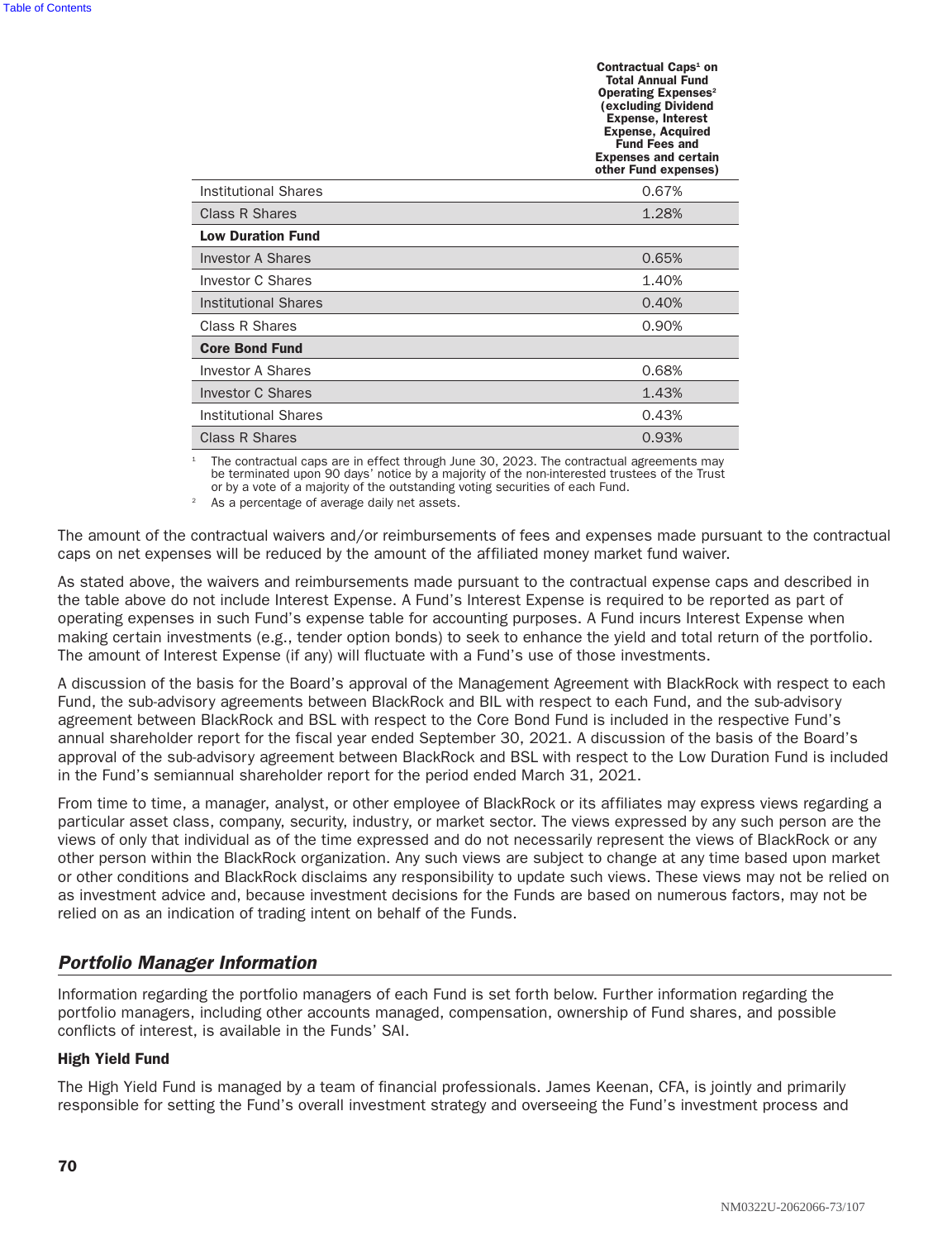performance. Mitchell Garfin, CFA, David Delbos and Derek Schoenhofen are jointly and primarily responsible for the day-to-day management of the Fund.

| <b>Portfolio Manager</b> | <b>Primary Role</b>                                                                                                                                                                                         | $Since *$                                                                                                                                      | <b>Title and Recent Biography</b>                                                                                                                                                                                               |
|--------------------------|-------------------------------------------------------------------------------------------------------------------------------------------------------------------------------------------------------------|------------------------------------------------------------------------------------------------------------------------------------------------|---------------------------------------------------------------------------------------------------------------------------------------------------------------------------------------------------------------------------------|
| James Keenan, CFA        | Jointly and primarily responsible for<br>setting the Fund's overall investment<br>strategy and overseeing the Fund's<br>investment process and<br>performance.                                              | 2007                                                                                                                                           | Managing Director of BlackRock, Inc. since<br>2008, Co-Head of Global Credit and Head of<br>the Leveraged Finance Portfolio Team; Head of<br>Global Credit from 2015 to 2017; Director of<br>BlackRock, Inc. from 2006 to 2007. |
| Mitchell Garfin, CFA     | Jointly and primarily responsible for<br>the day-to-day management of the<br>Fund's portfolio, including setting the<br>Fund's overall investment strategy<br>and overseeing the management of<br>the Fund. | Managing Director of BlackRock, Inc. since<br>2009 and Co-Head of U.S. Leveraged Finance;<br>Director of BlackRock, Inc. from 2005 to<br>2008. |                                                                                                                                                                                                                                 |
| David Delbos             | Jointly and primarily responsible for<br>the day-to-day management of the<br>Fund's portfolio, including setting the<br>Fund's overall investment strategy<br>and overseeing the management of<br>the Fund. | 2014                                                                                                                                           | Managing Director of BlackRock, Inc. since<br>2012 and Co-Head of U.S. Leveraged Finance;<br>Director of BlackRock, Inc. from 2007 to<br>2011; Vice President of BlackRock, Inc. from<br>2005 to 2006.                          |
| Derek Schoenhofen        | Jointly and primarily responsible for<br>the day-to-day management of the<br>Fund's portfolio, including setting the<br>Fund's overall investment strategy<br>and overseeing the management of<br>the Fund. | 2009                                                                                                                                           | Managing Director of BlackRock, Inc. since<br>2019; Director of BlackRock, Inc. from 2006<br>to 2018; Vice President of BlackRock, Inc.<br>from 2000 to 2005.                                                                   |

\* Includes management of the High Yield Predecessor Fund (as defined below).

# Low Duration Fund

The Low Duration Fund is managed by a team of financial professionals. Bob Miller, Akiva Dickstein and Scott MacLellan, CFA are jointly and primarily responsible for the day-to-day management of the Fund.

| <b>Portfolio Manager</b> | <b>Primary Role</b>                                                                                                                                                                                         | <b>Since</b> | <b>Title and Recent Biography</b>                                                                                                                                                                           |
|--------------------------|-------------------------------------------------------------------------------------------------------------------------------------------------------------------------------------------------------------|--------------|-------------------------------------------------------------------------------------------------------------------------------------------------------------------------------------------------------------|
| <b>Bob Miller</b>        | Jointly and primarily responsible for<br>the day-to-day management of the<br>Fund's portfolio including setting the<br>Fund's overall investment strategy<br>and overseeing the management of<br>the Fund.  | 2020         | Managing Director of BlackRock, Inc. since<br>2011; Co-Founder and Partner of Round Table<br>Investment Management Company from 2007<br>to 2009; Managing Director of Bank of<br>America from 1999 to 2007. |
| Akiva Dickstein          | Jointly and primarily responsible for<br>the day-to-day management of the<br>Fund's portfolio including setting the<br>Fund's overall investment strategy<br>and overseeing the management of<br>the Fund.  | 2020         | Managing Director of BlackRock, Inc. since<br>2009; Managing Director of Merrill Lynch from<br>2003 to 2009 and Head of the U.S. Rates &<br>Structered Credit Research Group.                               |
| Scott MacLellan, CFA     | Jointly and primarily responsible for<br>the day-to-day management of the<br>Fund's portfolio, including setting the<br>Fund's overall investment strategy<br>and overseeing the management of<br>the Fund. | $2012*$      | Managing Director of BlackRock, Inc. since<br>2022; Director of BlackRock, Inc. from 2010<br>to 2021; Vice President of BlackRock, Inc.<br>from 2007 to 2009.                                               |

\* Includes management of the Low Duration Predecessor Fund (as defined below).

#### Core Bond Fund

The Core Bond Fund is managed by a team of financial professionals. Rick Rieder, Bob Miller, Akiva Dickstein and David Rogal are the portfolio managers and are jointly and primarily responsible for the day-to-day management of the Fund.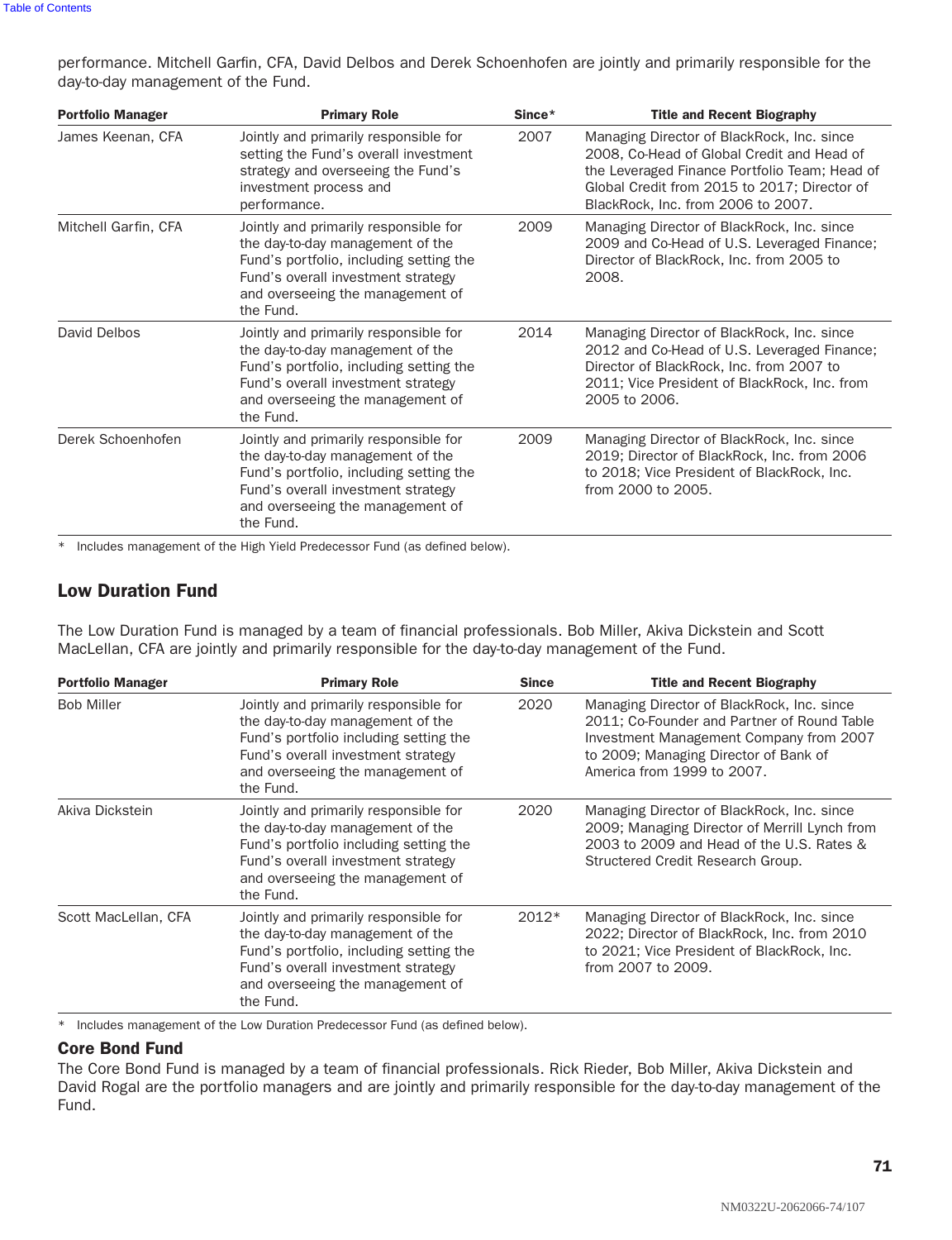| <b>Portfolio Manager</b> | <b>Primary Role</b>                                                                                                                                                                                        | $Since *$ | <b>Title and Recent Biography</b>                                                                                                                                                                                                                                                                                                                                                                                                     |
|--------------------------|------------------------------------------------------------------------------------------------------------------------------------------------------------------------------------------------------------|-----------|---------------------------------------------------------------------------------------------------------------------------------------------------------------------------------------------------------------------------------------------------------------------------------------------------------------------------------------------------------------------------------------------------------------------------------------|
| <b>Rick Rieder</b>       | Jointly and primarily responsible for<br>the day-to-day management of the<br>Fund's portfolio including setting the<br>Fund's overall investment strategy<br>and overseeing the management of<br>the Fund. | 2010      | Global Chief Investment Officer of Fixed<br>Income, Co-head of BlackRock, Inc.'s Global<br>Fixed Income platform, member of Global<br>Operating Committee and Chairman of the<br>BlackRock, Inc. firmwide Investment Council;<br>Managing Director of BlackRock, Inc. since<br>2009; President and Chief Executive Officer of<br>R3 Capital Partners from 2008 to 2009;<br>Managing Director of Lehman Brothers from<br>1994 to 2008. |
| <b>Bob Miller</b>        | Jointly and primarily responsible for<br>the day-to-day management of the<br>Fund's portfolio including setting the<br>Fund's overall investment strategy<br>and overseeing the management of<br>the Fund. | 2011      | Managing Director of BlackRock, Inc. since<br>2011; Co-Founder and Partner of Round Table<br>Investment Management Company from 2007<br>to 2009; Managing Director of Bank of<br>America from 1999 to 2007.                                                                                                                                                                                                                           |
| Akiva Dickstein          | Jointly and primarily responsible for<br>the day-to-day management of the<br>Fund's portfolio including setting the<br>Fund's overall investment strategy<br>and overseeing the management of<br>the Fund. | 2016      | Managing Director of BlackRock, Inc. since<br>2009; Managing Director of Merrill Lynch from<br>2003 to 2009 and Head of the U.S. Rates &<br>Structured Credit Research Group.                                                                                                                                                                                                                                                         |
| David Rogal              | Jointly and primarily responsible for<br>the day-to-day management of the<br>Fund's portfolio including setting the<br>Fund's overall investment strategy<br>and overseeing the management of<br>the Fund. | 2017      | Managing Director of BlackRock, Inc. since<br>2019; Director of BlackRock, Inc. from 2014<br>to 2018; Vice President of BlackRock, Inc.<br>from 2011 to 2013.                                                                                                                                                                                                                                                                         |

Includes management of the Core Bond Predecessor Fund (as defined below).

## *Conflicts of Interest*

The investment activities of BlackRock and its affiliates (including BlackRock, Inc. and its subsidiaries (collectively, the "Affiliates")), and their respective directors, officers or employees, in the management of, or their interest in, their own accounts and other accounts they manage, may present conflicts of interest that could disadvantage the Funds and their shareholders.

BlackRock and its Affiliates provide investment management services to other funds and discretionary managed accounts that may follow investment programs similar to that of the Funds. BlackRock and its Affiliates are involved worldwide with a broad spectrum of financial services and asset management activities and may engage in the ordinary course of business in activities in which their interests or the interests of their clients may conflict with those of the Funds. BlackRock or one or more Affiliates act or may act as an investor, research provider, investment manager, commodity pool operator, commodity trading advisor, financier, underwriter, adviser, trader, lender, index provider, agent and/or principal, and have other direct and indirect interests in securities, currencies, commodities, derivatives and other instruments in which the Funds may directly or indirectly invest. The Funds may invest in securities of, or engage in other transactions with, companies with which an Affiliate has significant debt or equity investments or other interests. The Funds may also invest in issuances (such as structured notes) by entities for which an Affiliate provides and is compensated for cash management services relating to the proceeds from the sale of such issuances. The Funds also may invest in securities of, or engage in other transactions with, companies for which an Affiliate provides or may in the future provide research coverage. An Affiliate may have business relationships with, and purchase, or distribute or sell services or products from or to, distributors, consultants or others who recommend the Funds or who engage in transactions with or for the Funds, and may receive compensation for such services. BlackRock or one or more Affiliates may engage in proprietary trading and advise accounts and funds that have investment objectives similar to those of the Funds and/or that engage in and compete for transactions in the same types of securities, currencies and other instruments as the Funds. This may include transactions in securities issued by other open-end and closed-end investment companies (which may include investment companies that are affiliated with the Funds and BlackRock, to the extent permitted under the Investment Company Act). The trading activities of BlackRock and these Affiliates are carried out without reference to positions held directly or indirectly by the Funds and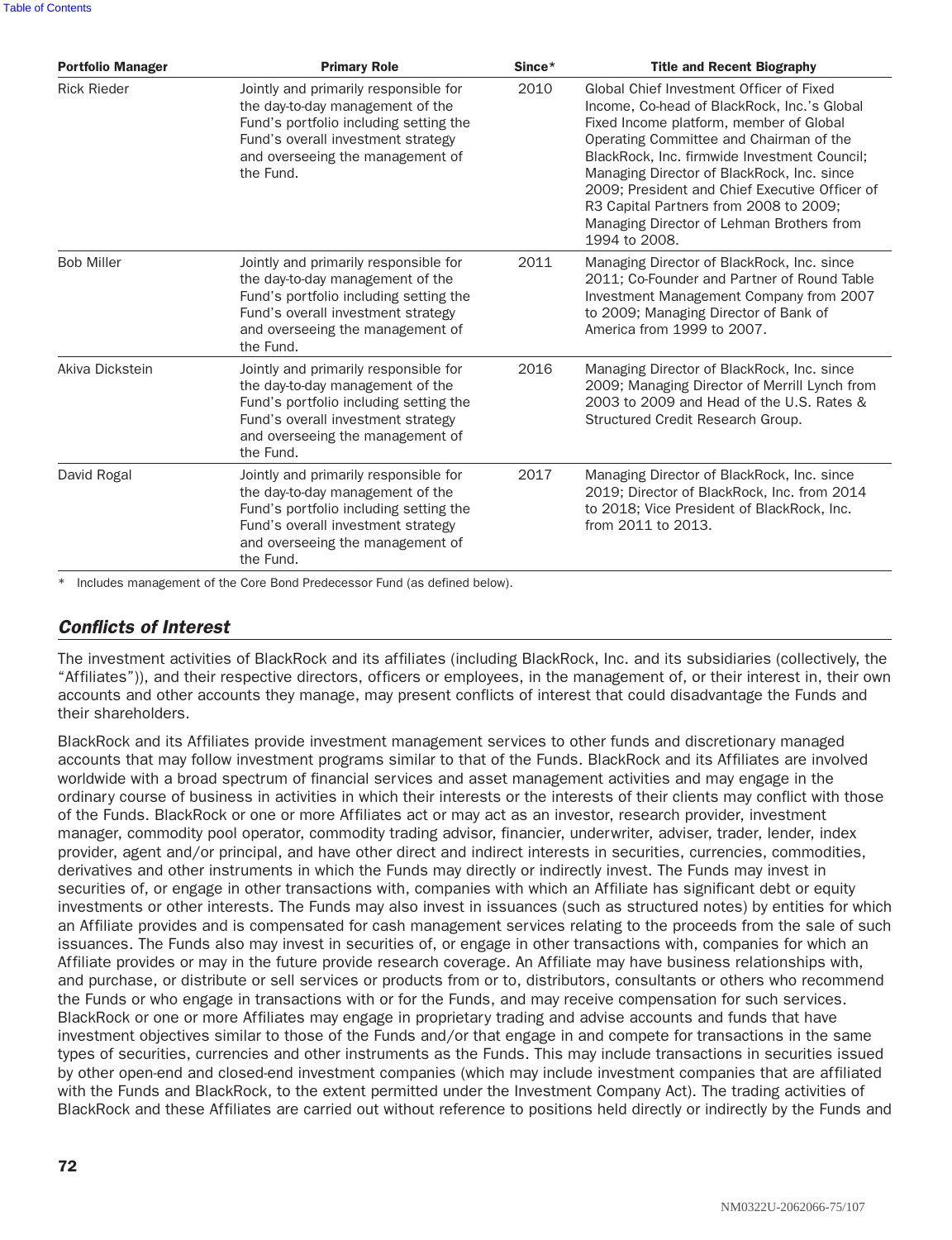may result in BlackRock or an Affiliate having positions in certain securities that are senior or junior to, or have interests different from or adverse to, the securities that are owned by the Funds.

Neither BlackRock nor any Affiliate is under any obligation to share any investment opportunity, idea or strategy with the Funds. As a result, an Affiliate may compete with the Funds for appropriate investment opportunities. The results of a Fund's investment activities, therefore, may differ from those of an Affiliate and of other accounts managed by BlackRock or an Affiliate, and it is possible that a Fund could sustain losses during periods in which one or more Affiliates and other accounts achieve profits on their trading for proprietary or other accounts. The opposite result is also possible.

In addition, the Funds may, from time to time, enter into transactions in which BlackRock or an Affiliate or their directors, officers or employees or other clients have an adverse interest. Furthermore, transactions undertaken by clients advised or managed by BlackRock or its Affiliates may adversely impact the Funds. Transactions by one or more clients or BlackRock or its Affiliates or their directors, officers or employees, may have the effect of diluting or otherwise disadvantaging the values, prices or investment strategies of the Funds. The Funds' activities may be limited because of regulatory restrictions applicable to BlackRock or one or more Affiliates and/or their internal policies designed to comply with such restrictions.

Under a securities lending program approved by the Board, the Trust, on behalf of the Funds, has retained BlackRock Investment Management, LLC ("BIM"), an Affiliate of BlackRock, to serve as the securities lending agent for the Funds to the extent that the Funds participate in the securities lending program. For these services, the securities lending agent will receive a fee from the Funds, including a fee based on the returns earned on the Funds' investment of the cash received as collateral for the loaned securities. In addition, one or more Affiliates may be among the entities to which the Funds may lend their portfolio securities under the securities lending program.

The activities of BlackRock and its Affiliates and their respective directors, officers or employees may give rise to other conflicts of interest that could disadvantage the Funds and their shareholders. BlackRock has adopted policies and procedures designed to address these potential conflicts of interest. See the SAI for further information.

## *Valuation of Fund Investments*

When you buy shares, you pay the net asset value, plus any applicable sales charge. This is the offering price. Shares are also redeemed at their net asset value, minus any applicable sales charge or redemption fee. The net asset value used in determining your share price is the next one calculated after your purchase or redemption order is received. The net asset value of each class of shares normally is determined once daily Monday through Friday, generally as of the close of regular trading hours of the NYSE (normally 4:00 p.m., Eastern time), on each day that the NYSE is open for trading, based on prices at the time of closing, provided that any Fund assets or liabilities denominated in currencies other than the U.S. dollar are translated into U.S. dollars at the prevailing market rates on the date of valuation as quoted by one or more data service providers. The net asset value of shares is calculated by dividing the value of the net assets of each class of shares (i.e., the value of its total assets less total liabilities) by the total number of outstanding shares of the class, generally rounded to the nearest cent.

Generally, Institutional Shares will have the highest net asset value because that class has the lowest expenses. Investor A Shares will have a higher net asset value than Investor C or Class R Shares, and Class R Shares will have a higher net asset value than Investor C Shares. Also, dividends paid on Investor A, Institutional and Class R Shares will generally be higher than dividends paid on Investor C Shares because Investor A, Institutional and Class R Shares have lower expenses.

The value of the securities and other assets and liabilities held by a Fund are determined pursuant to valuation policies and procedures approved by the Board.

Equity securities and other equity instruments for which market quotations are readily available are valued at market value, which is generally determined using the last reported official closing price or, if a reported closing price is not available, the last traded price on the exchange or market on which the security or instrument is primarily traded at the time of valuation. Shares of underlying open-end funds (including money market funds) are valued at net asset value. Shares of underlying exchange-traded closed-end funds or other ETFs are valued at their most recent closing price.

Each Fund values fixed-income portfolio securities using last available bid prices or current market quotations provided by dealers or prices (including evaluated prices) supplied by the Fund's approved independent third-party pricing services, each in accordance with valuation policies and procedures approved by the Board. Pricing services may use matrix pricing or valuation models that utilize certain inputs and assumptions to derive values. Pricing services generally value fixed-income securities assuming orderly transactions of an institutional round lot size, but a Fund may hold or transact in such securities in smaller odd lot sizes. Odd lots may trade at lower prices than institutional round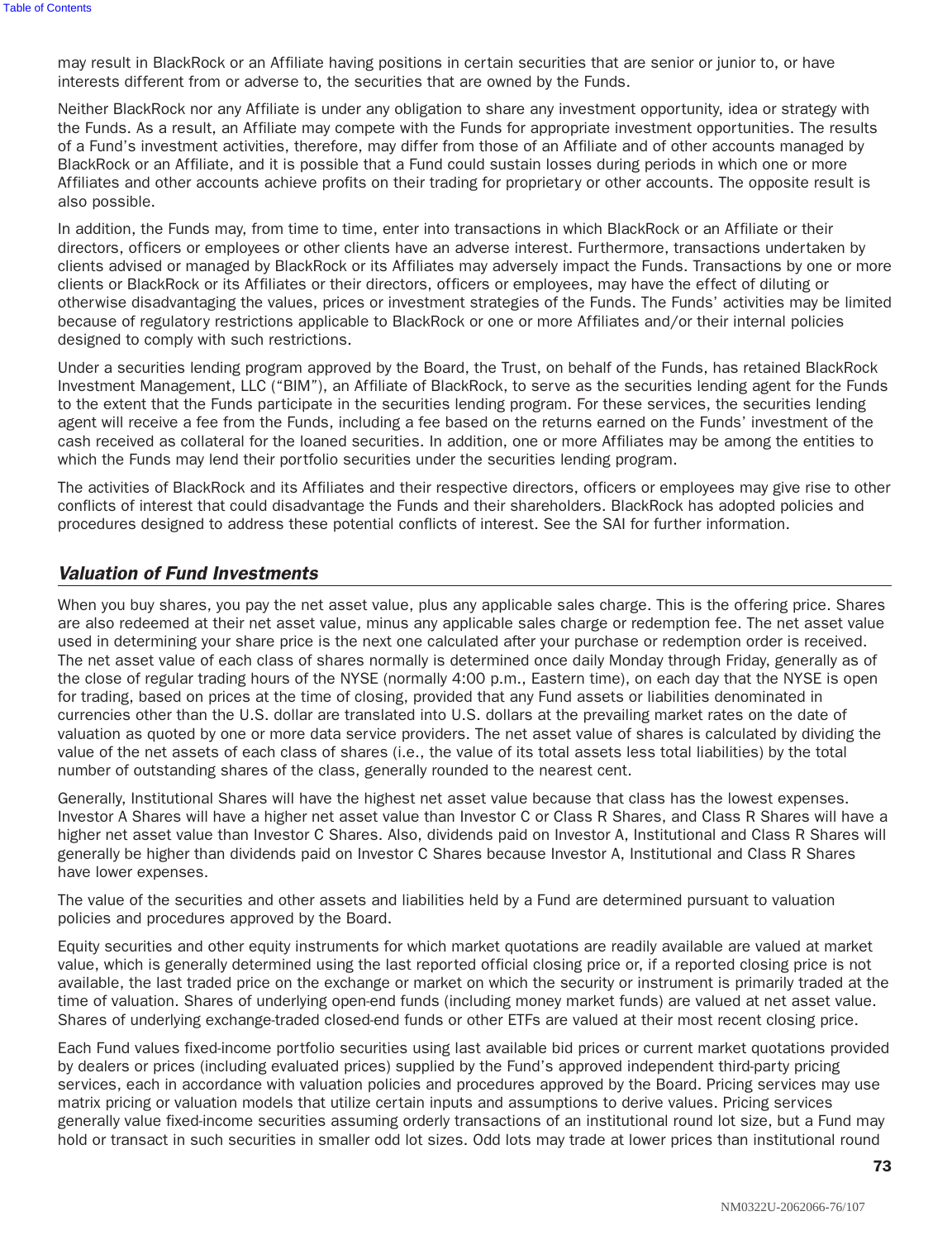lots. An amortized cost method of valuation may be used with respect to debt obligations with 60 days or less remaining to maturity unless BlackRock determines in good faith that such method does not represent fair value.

Generally, trading in non-U.S. securities, U.S. government securities, money market instruments and certain fixedincome securities is substantially completed each day at various times prior to the close of business on the NYSE. The values of such securities used in computing the net asset value of a Fund's shares are determined as of such times.

When market quotations are not readily available or are believed by BlackRock to be unreliable, a Fund's investments are valued at fair value. Fair value determinations are made by BlackRock in accordance with policies and procedures approved by the Board. BlackRock may conclude that a market quotation is not readily available or is unreliable if a security or other asset or liability does not have a price source due to its lack of trading or other reasons, if a market quotation differs significantly from recent price quotations or otherwise no longer appears to reflect fair value, where the security or other asset or liability is thinly traded, when there is a significant event subsequent to the most recent market quotation, or if the trading market on which a security is listed is suspended or closed and no appropriate alternative trading market is available. A "significant event" is deemed to occur if BlackRock determines, in its reasonable business judgment prior to or at the time of pricing a Fund's assets or liabilities, that the event is likely to cause a material change to the closing market price of one or more assets held by, or liabilities of, the Fund.

For certain foreign assets, a third-party vendor supplies evaluated, systematic fair value pricing based upon the movement of a proprietary multi-factor model after the relevant foreign markets have closed. This systematic fair value pricing methodology is designed to correlate the prices of foreign assets following the close of the local markets to the price that might have prevailed as of a Fund's pricing time.

Fair value represents a good faith approximation of the value of an asset or liability. The fair value of an asset or liability held by a Fund is the amount the Fund might reasonably expect to receive from the current sale of that asset or the cost to extinguish that liability in an arm's-length transaction. Valuing a Fund's investments using fair value pricing will result in prices that may differ from current market valuations and that may not be the prices at which those investments could have been sold during the period in which the particular fair values were used.

Each Fund may accept orders from certain authorized Financial Intermediaries or their designees. Each Fund will be deemed to receive an order when accepted by the Financial Intermediary or designee, and the order will receive the net asset value next computed by the Fund after such acceptance. If the payment for a purchase order is not made by a designated later time, the order will be canceled and the Financial Intermediary could be held liable for any losses.

## *Dividends, Distributions and Taxes*

#### BUYING A DIVIDEND

Unless your investment is in a tax-deferred account, you may want to avoid buying shares shortly before the Fund pays a dividend. The reason? If you buy shares when a Fund has declared but not yet distributed ordinary income or capital gains, you will pay the full price for the shares and then receive a portion of the price back in the form of a taxable dividend. Before investing you may want to consult your tax adviser.

The Fund will distribute net investment income, if any, monthly and net realized capital gain, if any, at least annually. The Fund may also pay a special distribution at the end of the calendar year to comply with federal tax requirements. Dividends may be reinvested automatically in shares of a Fund at net asset value without a sales charge or may be taken in cash. If you would like to receive dividends in cash, contact your Financial Intermediary or the Fund.Although this cannot be predicted with any certainty, a Fund anticipates that a significant amount of its dividends, if any, will consist of ordinary income. Capital gains may be taxable to you at different rates depending on how long a Fund held the assets sold.

You will pay tax on dividends from the Fund whether you receive them in cash or additional shares. If you redeem Fund shares or exchange them for shares of another fund, you generally will be treated as having sold your shares and any gain on the transaction may be subject to tax. Fund distributions derived from qualified dividend income, which consists of dividends received from U.S. corporations and qualifying foreign corporations, and from long-term capital gains are eligible for taxation at a maximum rate of 15% or 20% for individuals, depending on whether their income exceeds certain threshold amounts, which are adjusted annually for inflation.

A 3.8% Medicare tax is imposed on the net investment income (which includes, but is not limited to, interest, dividends and net gain from investments) of U.S. individuals with income exceeding \$200,000, or \$250,000 if married filing jointly, and of trusts and estates.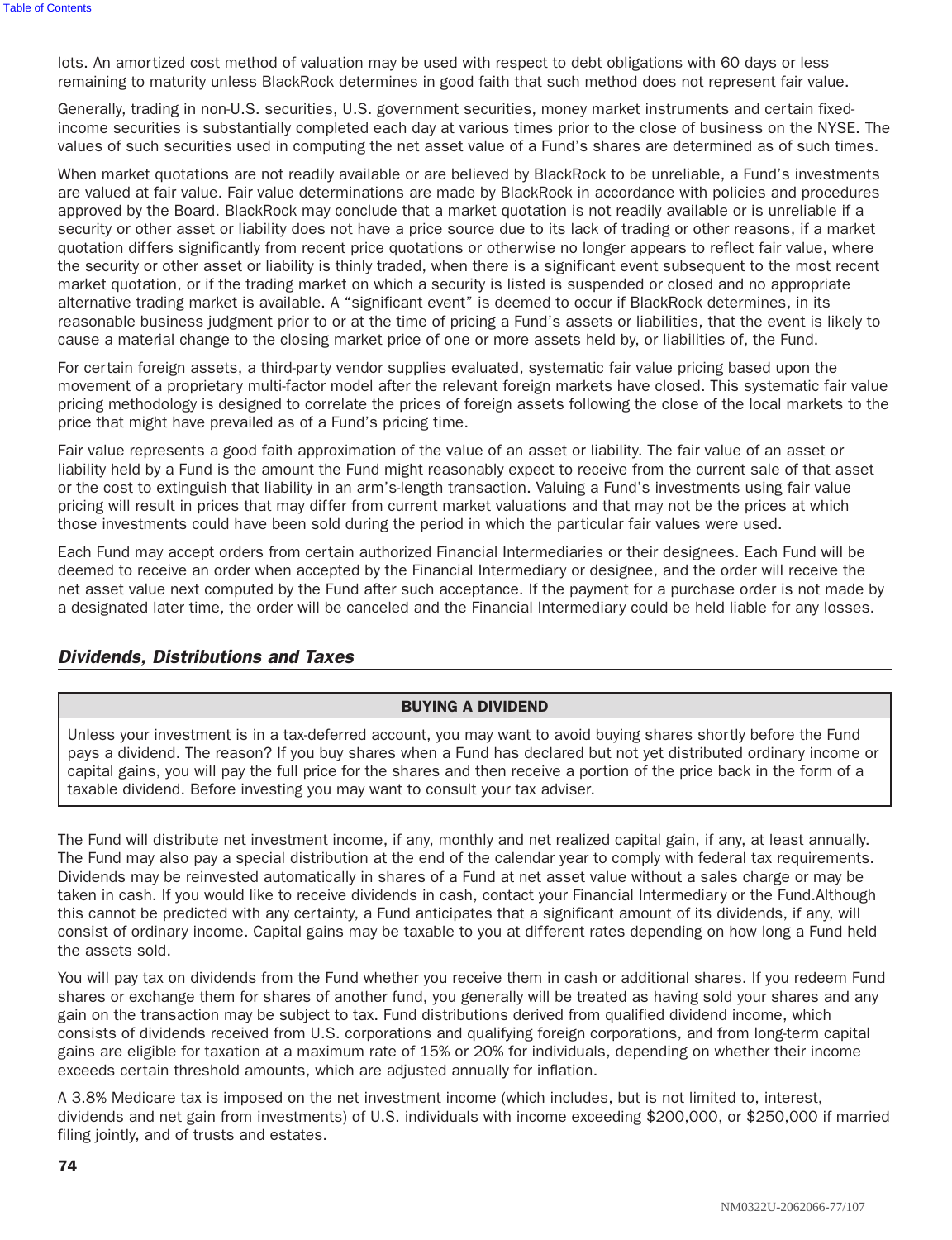Your dividends and redemption proceeds will be subject to backup withholding tax if you have not provided a taxpayer identification number or social security number or the number you have provided is incorrect.

If you are neither a tax resident nor a citizen of the United States or if you are a foreign entity (other than a passthrough entity to the extent owned by U.S. persons), the Fund's ordinary income dividends will generally be subject to a 30% U.S. withholding tax, unless a lower treaty rate applies. However, certain distributions reported by the Fund as capital gain dividends, interest-related dividends or short-term capital gain dividends and paid to a foreign shareholder may be eligible for an exemption from U.S. withholding tax.

Separately, a 30% withholding tax is currently imposed on U.S.-source dividends, interest and other income items paid to (i) certain foreign financial institutions and investment funds, and (ii) certain other foreign entities. To avoid withholding, foreign financial institutions and investment funds will generally either need to (a) collect and report to the IRS detailed information identifying their U.S. accounts and U.S. account holders, comply with due diligence procedures for identifying U.S. accounts and withhold tax on certain payments made to noncomplying foreign entities and account holders or (b) if an intergovernmental agreement is entered into and implementing legislation is adopted, comply with the agreement and legislation. Other foreign entities will generally either need to provide detailed information identifying each substantial U.S. owner or certify there are no such owners.

The High Yield Fund has formed a wholly-owned Delaware subsidiary (the "Blocker Subsidiary") to hold interests in certain of its portfolio companies to permit the High Yield Fund to continue to meet the qualifications for taxation as a regulated investment company ("RIC") under the Internal Revenue Code. The Blocker Subsidiary will qualify for the exclusion from the definition of the term investment company pursuant to Section 3(c)(7) of the Investment Company Act or will otherwise not be required to register as an investment company under the Investment Company Act. Entities such as the Blocker Subsidiary are typically organized as corporations or as limited liability companies or partnerships that elect to be taxed as corporations for U.S. federal income tax purposes and hold certain investments in passthrough tax entities (such as partnership interests or limited liability company interests) the gross revenue from which would be "bad income" for purposes of RIC qualification. The High Yield Fund may not invest more than 25% of its total assets in the shares of the Blocker Subsidiary. The Blocker Subsidiary will be subject to federal corporation income tax. The Blocker Subsidiary's distributions of its after-tax earnings to the High Yield Fund will be "good income" for RIC qualification purposes, and will be treated as qualified dividend income (for non-corporate shareholders) and as eligible for the dividends received deduction (for corporate shareholders), or as returns of capital.

This section summarizes some of the consequences under current federal tax law of an investment in the Fund. It is not a substitute for individualized tax advice. Consult your tax adviser about the potential tax consequences of an investment in the Fund under all applicable tax laws.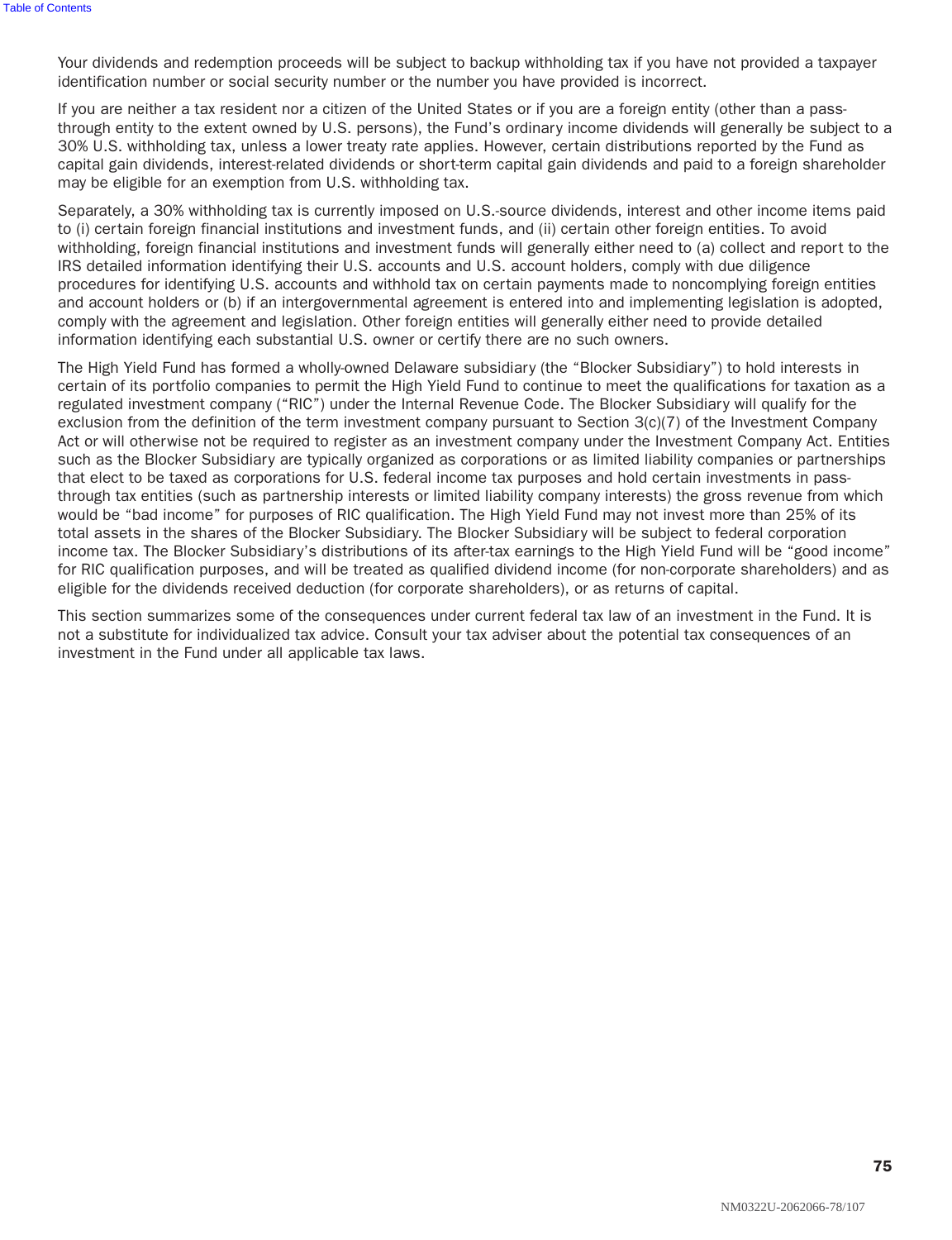# *Financial Highlights*

The High Yield Fund, the Low Duration Fund and the Core Bond Fund acquired all of the assets, subject to the liabilities, of BlackRock High Yield Bond Portfolio, a series of BlackRock Funds II (the "High Yield Predecessor Fund"), BlackRock Low Duration Bond Portfolio, a series of BlackRock Funds II (the "Low Duration Predecessor Fund"), and BlackRock Core Bond Portfolio, a series of BlackRock Funds II (the "Core Bond Predecessor Fund" and together with the High Yield Predecessor Fund and the Low Duration Predecessor Fund, the "Predecessor Funds" and each, a "Predecessor Fund"), respectively, in reorganizations on September 17, 2018 (together the "Reorganization"). Therefore, the Financial Highlights information presented for a Fund prior to the Reorganization is the financial history of the corresponding Predecessor Fund. The Financial Highlights table is intended to help you understand each Fund's financial performance for the periods shown. Certain information reflects the financial results for a single Fund share. The total returns in the table represent the rate that an investor would have earned or lost on an investment in the indicated Fund (assuming reinvestment of all dividends and/or distributions). The information has been audited by Deloitte & Touche LLP, whose report, along with each Fund's financial statements, is included in each indicated Fund's Annual Report, which is available upon request.

# BlackRock High Yield Bond Portfolio

| <b>Institutional</b> |        |                               |        |                               |        |                               |                          |                                      |                        |  |  |
|----------------------|--------|-------------------------------|--------|-------------------------------|--------|-------------------------------|--------------------------|--------------------------------------|------------------------|--|--|
|                      |        |                               |        |                               |        |                               |                          |                                      |                        |  |  |
| 2021                 |        | 2020                          |        |                               | 2019   |                               |                          | 2017                                 |                        |  |  |
| \$                   | 7.42   | \$                            | 7.68   | $\mathfrak{P}$                | 7.67   | $\mathfrak{P}$                | 7.85                     | $\mathfrak{P}$                       | 7.61                   |  |  |
|                      | 0.37   |                               | 0.40   |                               | 0.44   |                               | 0.42                     |                                      | 0.43                   |  |  |
|                      | 0.48   |                               | (0.24) |                               | 0.02   |                               | (0.16)                   |                                      | 0.28                   |  |  |
|                      |        |                               |        |                               |        |                               |                          |                                      | 0.71                   |  |  |
|                      | (0.38) |                               | (0.42) |                               | (0.45) |                               | (0.44)                   |                                      | (0.47)                 |  |  |
| \$                   | 7.89   | \$                            | 7.42   | \$                            | 7.68   | \$                            | 7.67                     | \$                                   | 7.85                   |  |  |
|                      |        |                               |        |                               |        |                               |                          |                                      |                        |  |  |
|                      | 11.58% |                               | 2.21%  |                               | 6.34%  |                               | 3.48%                    |                                      | $9.64%$ <sup>(d)</sup> |  |  |
|                      |        |                               |        |                               |        |                               |                          |                                      |                        |  |  |
|                      | 0.57%  |                               | 0.59%  |                               | 0.60%  |                               | 0.61%                    |                                      | 0.62%                  |  |  |
|                      |        |                               |        |                               |        |                               |                          |                                      |                        |  |  |
|                      |        |                               |        |                               |        |                               |                          |                                      | 0.61%                  |  |  |
|                      |        |                               |        |                               |        |                               |                          |                                      |                        |  |  |
|                      | 0.56%  |                               | 0.58%  |                               | 0.60%  |                               | 0.61%                    |                                      | 0.59%                  |  |  |
|                      | 4.73%  |                               | 5.37%  |                               | 5.89%  |                               | 5.49%                    |                                      | 5.61%                  |  |  |
|                      |        |                               |        |                               |        |                               |                          |                                      |                        |  |  |
|                      |        |                               |        |                               |        |                               |                          |                                      | \$9,728,106            |  |  |
|                      | 76%    |                               | 119%   |                               | 102%   |                               | 90%                      |                                      | 86%                    |  |  |
|                      |        | 0.85<br>0.56%<br>\$14,197,255 |        | 0.16<br>0.58%<br>\$11,680,175 |        | 0.46<br>0.60%<br>\$10,693.110 | Year Ended September 30, | 2018<br>0.26<br>0.61%<br>\$9,680,691 |                        |  |  |

(a) Based on average shares outstanding.

(b) Distributions for annual periods determined in accordance with U.S. federal income tax regulations.

(c) Where applicable, assumes the reinvestment of distributions.

(d) Includes payment received from an affiliate, which had no impact on the Fund's total return.

(e) Excludes expenses incurred indirectly as a result of investments in underlying funds as follows:

|                                 | Year Ended September 30, |       |       |       |       |  |  |  |
|---------------------------------|--------------------------|-------|-------|-------|-------|--|--|--|
|                                 | 2021                     | 2020  | 2019  | 2018  | 2017  |  |  |  |
| Investments in underlying funds | 0.02%                    | 0.04% | 0.02% | 0.01% | 0.01% |  |  |  |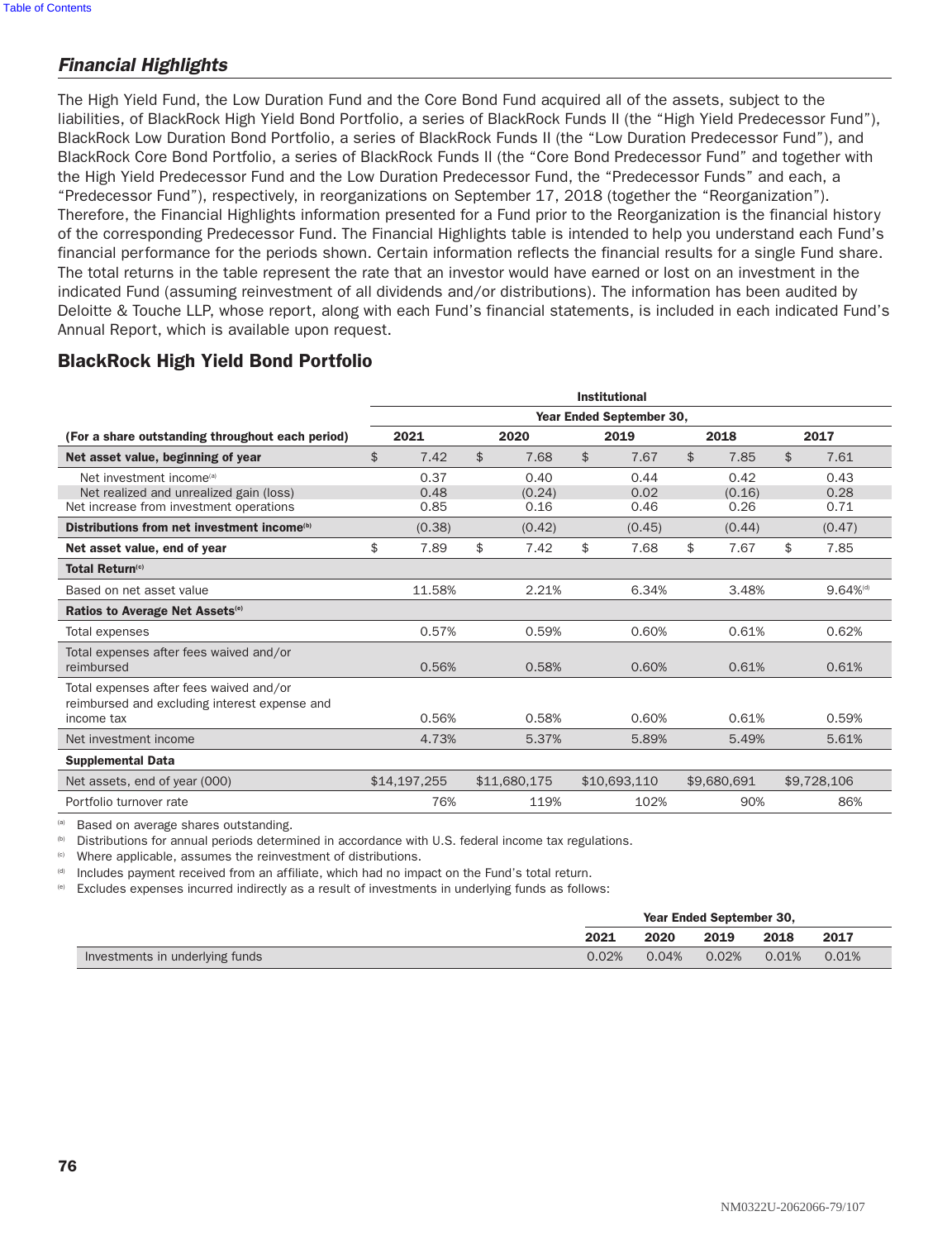# BlackRock High Yield Bond Portfolio (continued)

|                                                                                                                            | <b>Investor A</b> |                      |      |                        |      |                      |      |                        |    |                        |  |  |
|----------------------------------------------------------------------------------------------------------------------------|-------------------|----------------------|------|------------------------|------|----------------------|------|------------------------|----|------------------------|--|--|
|                                                                                                                            |                   |                      |      |                        |      |                      |      |                        |    |                        |  |  |
| (For a share outstanding throughout each period)                                                                           | 2021              |                      | 2020 |                        | 2019 |                      | 2018 |                        |    | 2017                   |  |  |
| Net asset value, beginning of year                                                                                         | $$\mathbb{S}$$    | 7.42                 | \$   | 7.68                   | \$   | 7.67                 |      | 7.85                   | \$ | 7.61                   |  |  |
| Net investment income <sup>(a)</sup><br>Net realized and unrealized gain (loss)<br>Net increase from investment operations |                   | 0.34<br>0.47<br>0.81 |      | 0.38<br>(0.25)<br>0.13 |      | 0.42<br>0.02<br>0.44 |      | 0.40<br>(0.16)<br>0.24 |    | 0.41<br>0.28<br>0.69   |  |  |
| Distributions from net investment income <sup>(b)</sup>                                                                    |                   | (0.35)               |      | (0.39)                 |      | (0.43)               |      | (0.42)                 |    | (0.45)                 |  |  |
| Net asset value, end of year                                                                                               | \$                | 7.88                 | \$   | 7.42                   | \$   | 7.68                 | \$   | 7.67                   | \$ | 7.85                   |  |  |
| Total Return <sup>(c)</sup>                                                                                                |                   |                      |      |                        |      |                      |      |                        |    |                        |  |  |
| Based on net asset value                                                                                                   |                   | 11.06%               |      | 1.90%                  |      | 6.00%                |      | 3.15%                  |    | $9.29%$ <sup>(d)</sup> |  |  |
| Ratios to Average Net Assets <sup>(e)</sup>                                                                                |                   |                      |      |                        |      |                      |      |                        |    |                        |  |  |
| Total expenses <sup>(f)</sup>                                                                                              |                   | 0.91%                |      | 0.90%                  |      | 0.94%                |      | 0.96%                  |    | 0.98%                  |  |  |
| Total expenses after fees waived and/or reimbursed                                                                         |                   | 0.90%                |      | 0.89%                  |      | 0.92%                |      | 0.93%                  |    | 0.94%                  |  |  |
| Total expenses after fees waived and/or reimbursed<br>and excluding interest expense and income tax                        |                   | 0.90%                |      | 0.89%                  |      | 0.92%                |      | 0.93%                  |    | 0.91%                  |  |  |
| Net investment income                                                                                                      |                   | 4.40%                |      | 5.09%                  |      | 5.58%                |      | 5.17%                  |    | 5.29%                  |  |  |
| <b>Supplemental Data</b>                                                                                                   |                   |                      |      |                        |      |                      |      |                        |    |                        |  |  |
| Net assets, end of year (000)                                                                                              |                   | \$1,408,666          |      | \$1,298,176            |      | \$1,329,156          |      | \$1,326,541            |    | \$1,672,705            |  |  |
| Portfolio turnover rate                                                                                                    |                   | 76%                  |      | 119%                   |      | 102%                 |      | 90%                    |    | 86%                    |  |  |

(a) Based on average shares outstanding.

(b) Distributions for annual periods determined in accordance with U.S. federal income tax regulations.

(c) Where applicable, excludes the effects of any sales charges and assumes the reinvestment of distributions.

(d) Includes payment received from an affiliate, which had no impact on the Fund's total return.

(e) Excludes expenses incurred indirectly as a result of investments in underlying funds as follows:

|                                 | Year Ended September 30, |       |       |       |       |  |  |  |
|---------------------------------|--------------------------|-------|-------|-------|-------|--|--|--|
|                                 | 2021                     | 2020  | 2019  | 2018  | 2017  |  |  |  |
| Investments in underlying funds | 0.02%                    | 0.04% | 0.02% | 0.01% | 0.01% |  |  |  |

 $<sup>6</sup>$  Includes recoupment of past waived and/or reimbursed fees. Excluding the recoupment of past waived and/or reimbursed fees, the expense</sup> ratios were as follows:

|                |      | Year Ended September 30, |      |      |       |  |  |  |  |
|----------------|------|--------------------------|------|------|-------|--|--|--|--|
|                | 2021 | 2020                     | 2019 | 2018 | 2017  |  |  |  |  |
| Expense ratios | N/A  | N/A                      | N/A  | N/A  | 0.97% |  |  |  |  |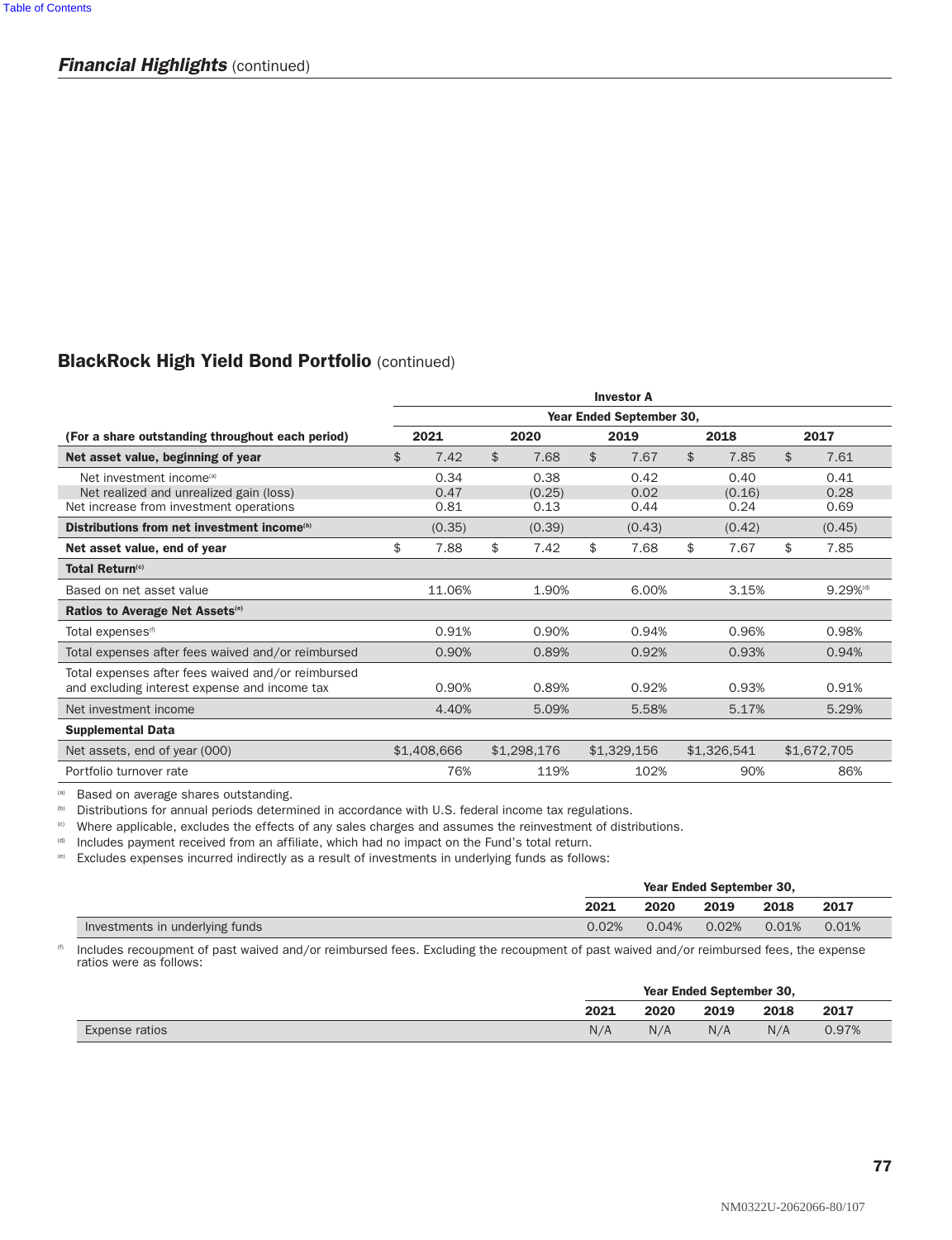# BlackRock High Yield Bond Portfolio (continued)

|                                                         | <b>Investor C</b> |           |                |           |                |                          |                |           |                |                      |  |
|---------------------------------------------------------|-------------------|-----------|----------------|-----------|----------------|--------------------------|----------------|-----------|----------------|----------------------|--|
|                                                         |                   |           |                |           |                | Year Ended September 30, |                |           |                |                      |  |
| (For a share outstanding throughout each period)        | 2021              |           | 2020           |           | 2019           |                          | 2018           |           |                | 2017                 |  |
| Net asset value, beginning of year                      | \$                | 7.43      | $\mathfrak{P}$ | 7.69      | $\mathfrak{P}$ | 7.68                     | $\mathfrak{L}$ | 7.86      | $\mathfrak{P}$ | 7.62                 |  |
| Net investment income <sup>(a)</sup>                    |                   | 0.29      |                | 0.33      |                | 0.37                     |                | 0.35      |                | 0.35                 |  |
| Net realized and unrealized gain (loss)                 |                   | 0.48      |                | (0.25)    |                | 0.02                     |                | (0.16)    |                | 0.28                 |  |
| Net increase from investment operations                 |                   | 0.77      |                | 0.08      |                | 0.39                     |                | 0.19      |                | 0.63                 |  |
| Distributions from net investment income <sup>(b)</sup> |                   | (0.30)    |                | (0.34)    |                | (0.38)                   |                | (0.37)    |                | (0.39)               |  |
| Net asset value, end of year                            | \$                | 7.90      | \$.            | 7.43      | \$             | 7.69                     | \$             | 7.68      | \$             | 7.86                 |  |
| <b>Total Return(c)</b>                                  |                   |           |                |           |                |                          |                |           |                |                      |  |
| Based on net asset value                                |                   | 10.46%    |                | 1.19%     |                | 5.25%                    |                | 2.43%     |                | 8.48% <sup>(d)</sup> |  |
| Ratios to Average Net Assets <sup>(e)</sup>             |                   |           |                |           |                |                          |                |           |                |                      |  |
| Total expenses                                          |                   | 1.57%     |                | 1.61%     |                | 1.64%                    |                | 1.64%     |                | 1.69%                |  |
| Total expenses after fees waived and/or reimbursed      |                   | 1.56%     |                | 1.60%     |                | 1.64%                    |                | 1.63%     |                | 1.68%                |  |
| Total expenses after fees waived and/or reimbursed and  |                   |           |                |           |                |                          |                |           |                |                      |  |
| excluding interest expense and income tax               |                   | 1.56%     |                | 1.60%     |                | 1.64%                    |                | 1.63%     |                | 1.66%                |  |
| Net investment income                                   |                   | 3.74%     |                | 4.39%     |                | 4.87%                    |                | 4.47%     |                | 4.55%                |  |
| <b>Supplemental Data</b>                                |                   |           |                |           |                |                          |                |           |                |                      |  |
| Net assets, end of year (000)                           |                   | \$159,580 |                | \$186,558 |                | \$262,204                |                | \$329,005 |                | \$417,276            |  |
| Portfolio turnover rate                                 |                   | 76%       |                | 119%      |                | 102%                     |                | 90%       |                | 86%                  |  |

(a) Based on average shares outstanding.

(b) Distributions for annual periods determined in accordance with U.S. federal income tax regulations.

(c) Where applicable, excludes the effects of any sales charges and assumes the reinvestment of distributions.

(d) Includes payment received from an affiliate, which had no impact on the Fund's total return.

(e) Excludes expenses incurred indirectly as a result of investments in underlying funds as follows:

|                                 |       | Year Ended September 30, |       |       |       |  |  |  |  |
|---------------------------------|-------|--------------------------|-------|-------|-------|--|--|--|--|
|                                 | 2021  | 2020                     | 2019  | 2018  | 2017  |  |  |  |  |
| Investments in underlying funds | 0.02% | 0.04%                    | 0.02% | 0.01% | 0.01% |  |  |  |  |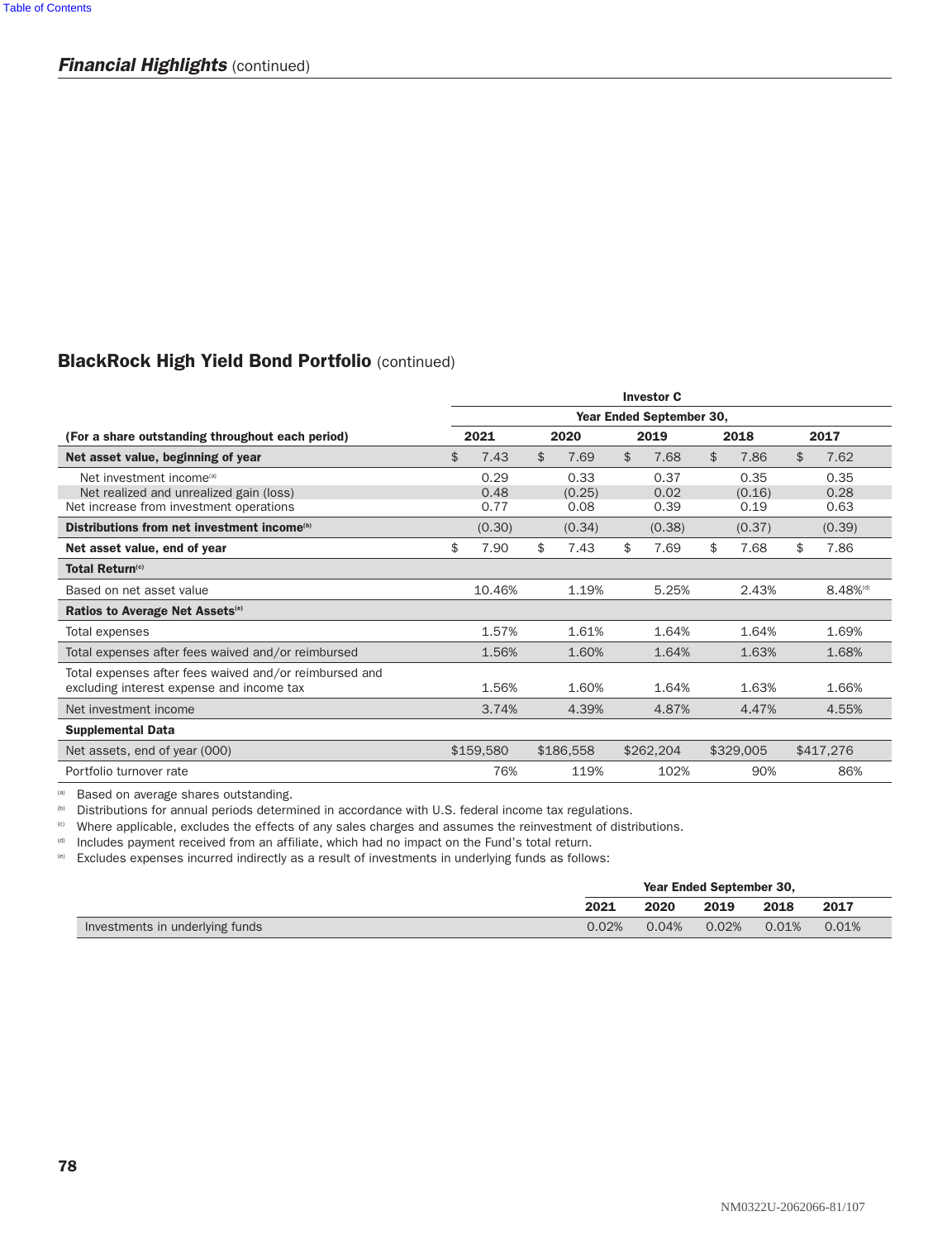# BlackRock High Yield Bond Portfolio (concluded)

|                                                         | <b>Class R</b>           |           |                |           |                |           |                |           |                |                         |  |
|---------------------------------------------------------|--------------------------|-----------|----------------|-----------|----------------|-----------|----------------|-----------|----------------|-------------------------|--|
|                                                         | Year Ended September 30, |           |                |           |                |           |                |           |                |                         |  |
| (For a share outstanding throughout each period)        | 2021                     |           | 2020           |           | 2019           |           | 2018           |           |                | 2017                    |  |
| Net asset value, beginning of year                      | \$                       | 7.42      | $\mathfrak{P}$ | 7.68      | $\mathfrak{P}$ | 7.67      | $\mathfrak{L}$ | 7.85      | $\mathfrak{L}$ | 7.61                    |  |
| Net investment income <sup>(a)</sup>                    |                          | 0.32      |                | 0.36      |                | 0.40      |                | 0.38      |                | 0.38                    |  |
| Net realized and unrealized gain (loss)                 |                          | 0.48      |                | (0.25)    |                | 0.02      |                | (0.16)    |                | 0.28                    |  |
| Net increase from investment operations                 |                          | 0.80      |                | 0.11      |                | 0.42      |                | 0.22      |                | 0.66                    |  |
| Distributions from net investment income <sup>(b)</sup> |                          | (0.33)    |                | (0.37)    |                | (0.41)    |                | (0.40)    |                | (0.42)                  |  |
| Net asset value, end of year                            | \$                       | 7.89      | \$             | 7.42      | \$             | 7.68      | \$             | 7.67      | \$             | 7.85                    |  |
| Total Return <sup>(c)</sup>                             |                          |           |                |           |                |           |                |           |                |                         |  |
| Based on net asset value                                |                          | 10.94%    |                | 1.64%     |                | 5.69%     |                | 2.83%     |                | $8.94\%$ <sup>(d)</sup> |  |
| Ratios to Average Net Assets <sup>(e)</sup>             |                          |           |                |           |                |           |                |           |                |                         |  |
| Total expenses <sup>(f)</sup>                           |                          | 1.15%     |                | 1.16%     |                | 1.22%     |                | 1.24%     |                | 1.26%                   |  |
| Total expenses after fees waived and/or reimbursed      |                          | 1.14%     |                | 1.15%     |                | 1.21%     |                | 1.24%     |                | 1.26%                   |  |
| Total expenses after fees waived and/or reimbursed and  |                          |           |                |           |                |           |                |           |                |                         |  |
| excluding interest expense and income tax               |                          | 1.14%     |                | 1.15%     |                | 1.21%     |                | 1.24%     |                | 1.23%                   |  |
| Net investment income                                   |                          | 4.16%     |                | 4.84%     |                | 5.28%     |                | 4.86%     |                | 4.96%                   |  |
| <b>Supplemental Data</b>                                |                          |           |                |           |                |           |                |           |                |                         |  |
| Net assets, end of year (000)                           |                          | \$109,138 |                | \$110,465 |                | \$125,710 |                | \$128,584 |                | \$132,868               |  |
| Portfolio turnover rate                                 |                          | 76%       |                | 119%      |                | 102%      |                | 90%       |                | 86%                     |  |

(a) Based on average shares outstanding.

(b) Distributions for annual periods determined in accordance with U.S. federal income tax regulations.

(c) Where applicable, assumes the reinvestment of distributions.

(d) Includes payment received from an affiliate, which had no impact on the Fund's total return.

(e) Excludes expenses incurred indirectly as a result of investments in underlying funds as follows:

|                                 | Year Ended September 30, |       |       |       |       |  |  |  |
|---------------------------------|--------------------------|-------|-------|-------|-------|--|--|--|
|                                 | 2021                     | 2020  | 2019  | 2018  | 2017  |  |  |  |
| Investments in underlying funds | 0.02%                    | 0.04% | 0.02% | 0.01% | 0.01% |  |  |  |

 $<sup>6</sup>$  Includes recoupment of past waived and/or reimbursed fees. Excluding the recoupment of past waived and/or reimbursed fees, the expense</sup> ratios were as follows:

|                | Year Ended September 30, |      |      |      |       |  |  |  |
|----------------|--------------------------|------|------|------|-------|--|--|--|
|                | 2021                     | 2020 | 2019 | 2018 | 2017  |  |  |  |
| Expense ratios | N/A                      | N/A  | N/A  | N/A  | 1.26% |  |  |  |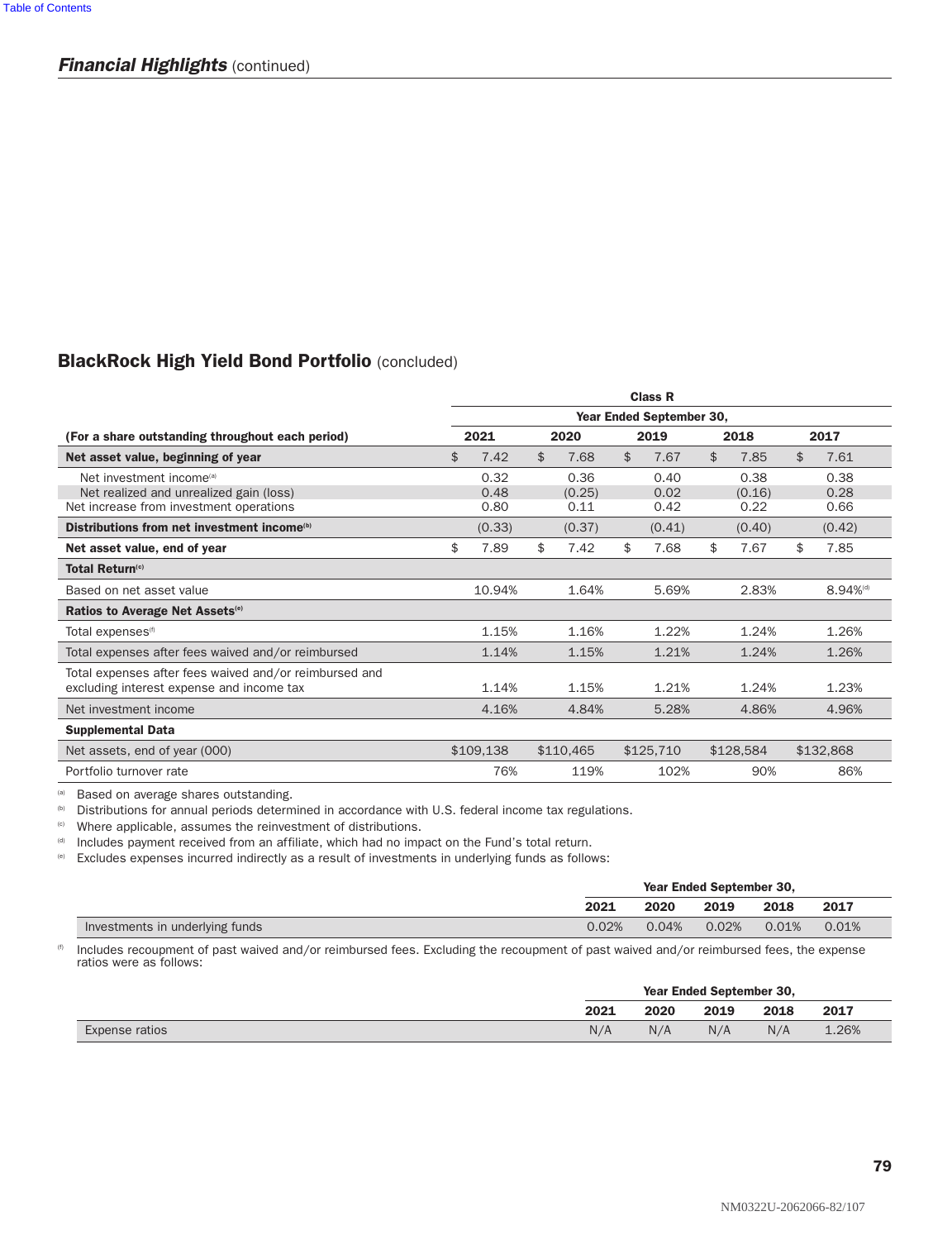# BlackRock Low Duration Bond Portfolio

|                                                                                      | <b>Institutional</b> |              |    |                          |                |                          |                |                        |    |              |
|--------------------------------------------------------------------------------------|----------------------|--------------|----|--------------------------|----------------|--------------------------|----------------|------------------------|----|--------------|
|                                                                                      |                      |              |    |                          |                | Year Ended September 30, |                |                        |    |              |
| (For a share outstanding throughout each period)                                     |                      | 2021         |    | 2020                     |                | 2019                     | 2018           |                        |    | 2017         |
| Net asset value, beginning of year                                                   | \$                   | 9.71         | \$ | 9.64                     | $\mathfrak{P}$ | 9.47                     | $\mathfrak{P}$ | 9.63                   | \$ | 9.65         |
| Net investment income <sup>(a)</sup><br>Net realized and unrealized gain (loss)      |                      | 0.12<br>0.02 |    | 0.19<br>0.09             |                | 0.25<br>0.18             |                | 0.21<br>(0.14)         |    | 0.16<br>0.02 |
| Net increase from investment operations                                              |                      | 0.14         |    | 0.28                     |                | 0.43                     |                | 0.07                   |    | 0.18         |
| Distributions <sup>(b)</sup><br>From net investment income<br>Return of capital      |                      | (0.13)       |    | (0.21)<br>$(0.00)^{(c)}$ |                | (0.26)<br>$(0.00)^{c}$   |                | (0.21)<br>(0.02)       |    | (0.20)       |
| <b>Total distributions</b>                                                           |                      | (0.13)       |    | (0.21)                   |                | (0.26)                   |                | (0.23)                 |    | (0.20)       |
| Net asset value, end of year                                                         | \$                   | 9.72         | \$ | 9.71                     | $$\mathbb{S}$$ | 9.64                     | $\mathfrak{L}$ | 9.47                   | \$ | 9.63         |
| Total Return <sup>(d)</sup>                                                          |                      |              |    |                          |                |                          |                |                        |    |              |
| Based on net asset value                                                             |                      | 1.47%        |    | 3.00%                    |                | 4.59% <sup>(e)</sup>     |                | $0.69%$ <sup>(e)</sup> |    | 1.88%        |
| Ratios to Average Net Assets <sup>(f)</sup>                                          |                      |              |    |                          |                |                          |                |                        |    |              |
| Total expenses                                                                       |                      | 0.44%        |    | 0.45%                    |                | 0.45%                    |                | 0.52%                  |    | 0.49%        |
| Total expenses after fees waived and/or reimbursed                                   |                      | 0.40%        |    | 0.41%                    |                | 0.40%                    |                | 0.48%                  |    | 0.43%        |
| Total expenses after fees waived and/or reimbursed<br>and excluding interest expense |                      | 0.40%        |    | 0.40%                    |                | 0.40%                    |                | 0.40%                  |    | 0.41%        |
| Net investment income                                                                |                      | 1.20%        |    | 2.03%                    |                | 2.60%                    |                | 2.21%                  |    | 1.69%        |
| <b>Supplemental Data</b>                                                             |                      |              |    |                          |                |                          |                |                        |    |              |
| Net assets, end of year (000)                                                        |                      | \$6,395,606  |    | \$5,375,701              |                | \$5,374,564              |                | \$4.274.410            |    | \$3,097,000  |
| Portfolio turnover rate <sup>(h)</sup>                                               |                      | 129%         |    | 213%                     |                | 182%                     |                | 218%                   |    | 292%         |

(a) Based on average shares outstanding.

(b) Distributions for annual periods determined in accordance with U.S. federal income tax regulations.

 $($ c) Amount is greater than \$(0.005) per share.

(d) Where applicable, assumes the reinvestment of distributions.

(e) Includes payment received from an affiliate, which had no impact on the Fund's total return.

 $<sup>(f)</sup>$  Excludes expenses incurred indirectly as a result of investments in underlying funds as follows:</sup>

|                                 | <b>Year Ended September 30.</b> |       |       |       |          |  |  |  |
|---------------------------------|---------------------------------|-------|-------|-------|----------|--|--|--|
|                                 | 2021                            | 2020  | 2019  | 2018  | 2017     |  |  |  |
| Investments in underlying funds | 0.01%                           | 0.01% | 0.01% | 0.00% | $0.00\%$ |  |  |  |

(g) Includes recoupment of past waived and/or reimbursed fees with no financial impact to the expense ratios.

(h) Includes mortgage dollar roll transactions ("MDRs"). Additional information regarding portfolio turnover rate is as follows:

|                                          | Year Ended September 30, |      |      |      |      |  |  |  |
|------------------------------------------|--------------------------|------|------|------|------|--|--|--|
|                                          | 2021                     | 2020 | 2019 | 2018 | 2017 |  |  |  |
| Portfolio turnover rate (excluding MDRs) | 125%                     | 170% | 144% | 169% | 208% |  |  |  |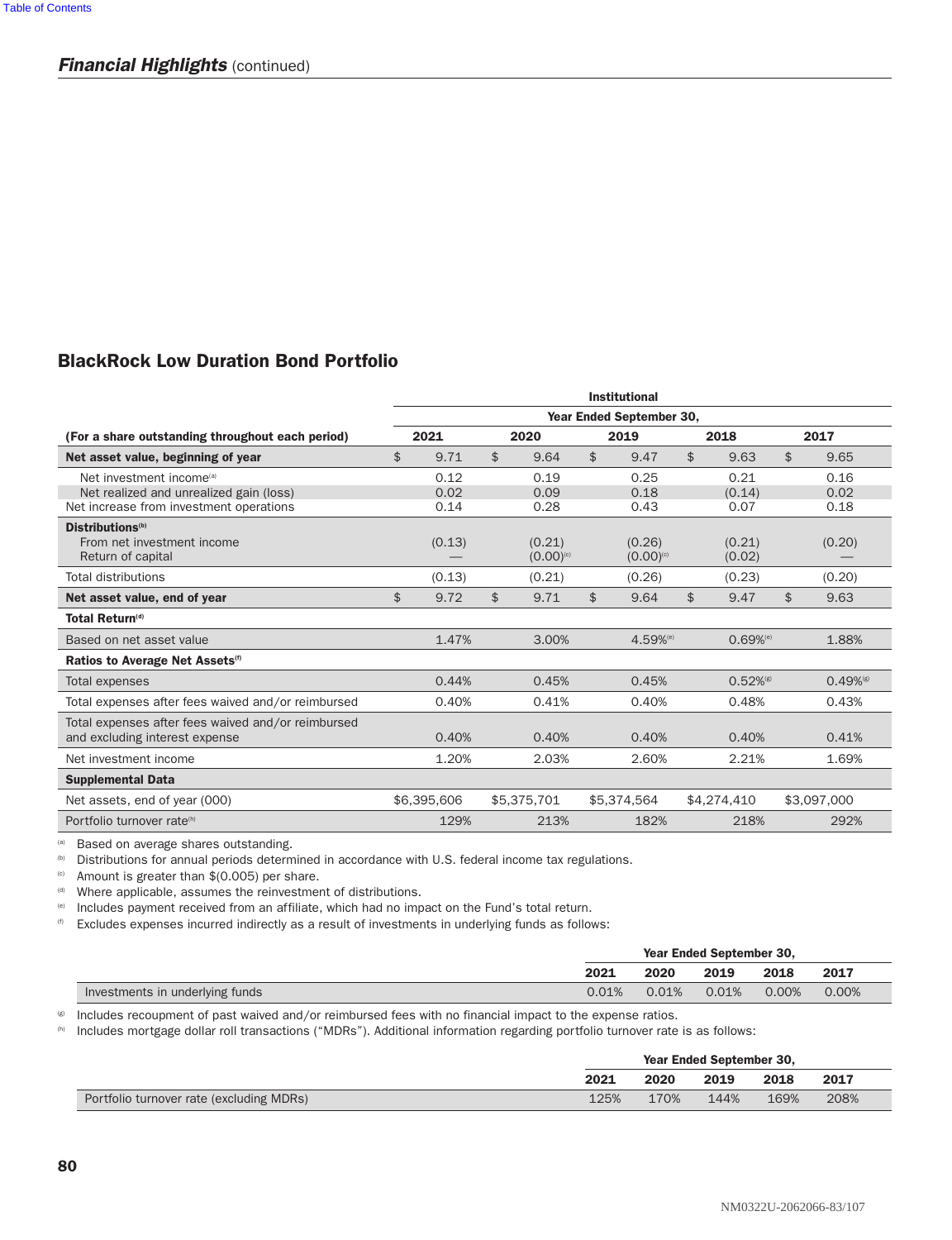# BlackRock Low Duration Bond Portfolio (continued)

|                                                                                      | <b>Investor A</b> |             |                |                          |                |                                   |      |                        |                |             |
|--------------------------------------------------------------------------------------|-------------------|-------------|----------------|--------------------------|----------------|-----------------------------------|------|------------------------|----------------|-------------|
|                                                                                      |                   |             |                |                          |                | Year Ended September 30,          |      |                        |                |             |
| (For a share outstanding throughout each period)                                     |                   | 2021        |                | 2020                     | 2019           |                                   | 2018 |                        |                | 2017        |
| Net asset value, beginning of year                                                   | \$                | 9.71        | $\mathfrak{P}$ | 9.63                     | \$             | 9.47                              | \$   | 9.63                   | $\mathfrak{P}$ | 9.64        |
| Net investment income <sup>(a)</sup>                                                 |                   | 0.09        |                | 0.17                     |                | 0.22                              |      | 0.18                   |                | 0.14        |
| Net realized and unrealized gain (loss)                                              |                   | 0.03        |                | 0.10                     |                | 0.17                              |      | (0.14)                 |                | 0.02        |
| Net increase from investment operations                                              |                   | 0.12        |                | 0.27                     |                | 0.39                              |      | 0.04                   |                | 0.16        |
| Distributions <sup>(b)</sup><br>From net investment income<br>Return of capital      |                   | (0.11)      |                | (0.19)<br>$(0.00)^{(c)}$ |                | (0.23)<br>$(0.00)$ <sup>(c)</sup> |      | (0.18)<br>(0.02)       |                | (0.17)      |
| <b>Total distributions</b>                                                           |                   | (0.11)      |                | (0.19)                   |                | (0.23)                            |      | (0.20)                 |                | (0.17)      |
| Net asset value, end of year                                                         | \$                | 9.72        | $\mathfrak{P}$ | 9.71                     | $\mathfrak{P}$ | 9.63                              | \$   | 9.47                   | $\mathfrak{P}$ | 9.63        |
| Total Return <sup>(d)</sup>                                                          |                   |             |                |                          |                |                                   |      |                        |                |             |
| Based on net asset value                                                             |                   | 1.22%       |                | 2.85%                    |                | $4.23%$ <sup>(e)</sup>            |      | $0.43%$ <sup>(e)</sup> |                | 1.73%       |
| Ratios to Average Net Assets <sup>(f)</sup>                                          |                   |             |                |                          |                |                                   |      |                        |                |             |
| Total expenses                                                                       |                   | 0.74%       |                | 0.76%                    |                | 0.78%                             |      | 0.88%                  |                | 0.81%       |
| Total expenses after fees waived and/or reimbursed                                   |                   | 0.65%       |                | 0.66%                    |                | 0.65%                             |      | 0.74%                  |                | 0.68%       |
| Total expenses after fees waived and/or reimbursed<br>and excluding interest expense |                   | 0.65%       |                | 0.65%                    |                | 0.65%                             |      | 0.66%                  |                | 0.66%       |
| Net investment income                                                                |                   | 0.96%       |                | 1.77%                    |                | 2.35%                             |      | 1.94%                  |                | 1.47%       |
| <b>Supplemental Data</b>                                                             |                   |             |                |                          |                |                                   |      |                        |                |             |
| Net assets, end of year (000)                                                        |                   | \$1.199.702 |                | \$1,412.985              |                | \$1,318,473                       |      | \$1,267,494            |                | \$1,309,023 |
| Portfolio turnover rate <sup>(g)</sup>                                               |                   | 129%        |                | 213%                     |                | 182%                              |      | 218%                   |                | 292%        |

(a) Based on average shares outstanding.

(b) Distributions for annual periods determined in accordance with U.S. federal income tax regulations.

 $($ c) Amount is greater than \$(0.005) per share.

(d) Where applicable, excludes the effects of any sales charges and assumes the reinvestment of distributions.

(e) Includes payment received from an affiliate, which had no impact on the Fund's total return.

 $<sup>(6)</sup>$  Excludes expenses incurred indirectly as a result of investments in underlying funds as follows:</sup>

|                                 | Year Ended September 30, |       |       |       |       |  |  |  |
|---------------------------------|--------------------------|-------|-------|-------|-------|--|--|--|
|                                 | 2021                     | 2020  | 2019  | 2018  | 2017  |  |  |  |
| Investments in underlying funds | 0.01%                    | 0.01% | 0.01% | 0.00% | 0.00% |  |  |  |

(g) Includes mortgage dollar roll transactions ("MDRs"). Additional information regarding portfolio turnover rate is as follows:

|                                          | Year Ended September 30, |      |      |      |      |  |  |  |
|------------------------------------------|--------------------------|------|------|------|------|--|--|--|
|                                          | 2021                     | 2020 | 2019 | 2018 | 2017 |  |  |  |
| Portfolio turnover rate (excluding MDRs) | 125%                     | 170% | 144% | 169% | 208% |  |  |  |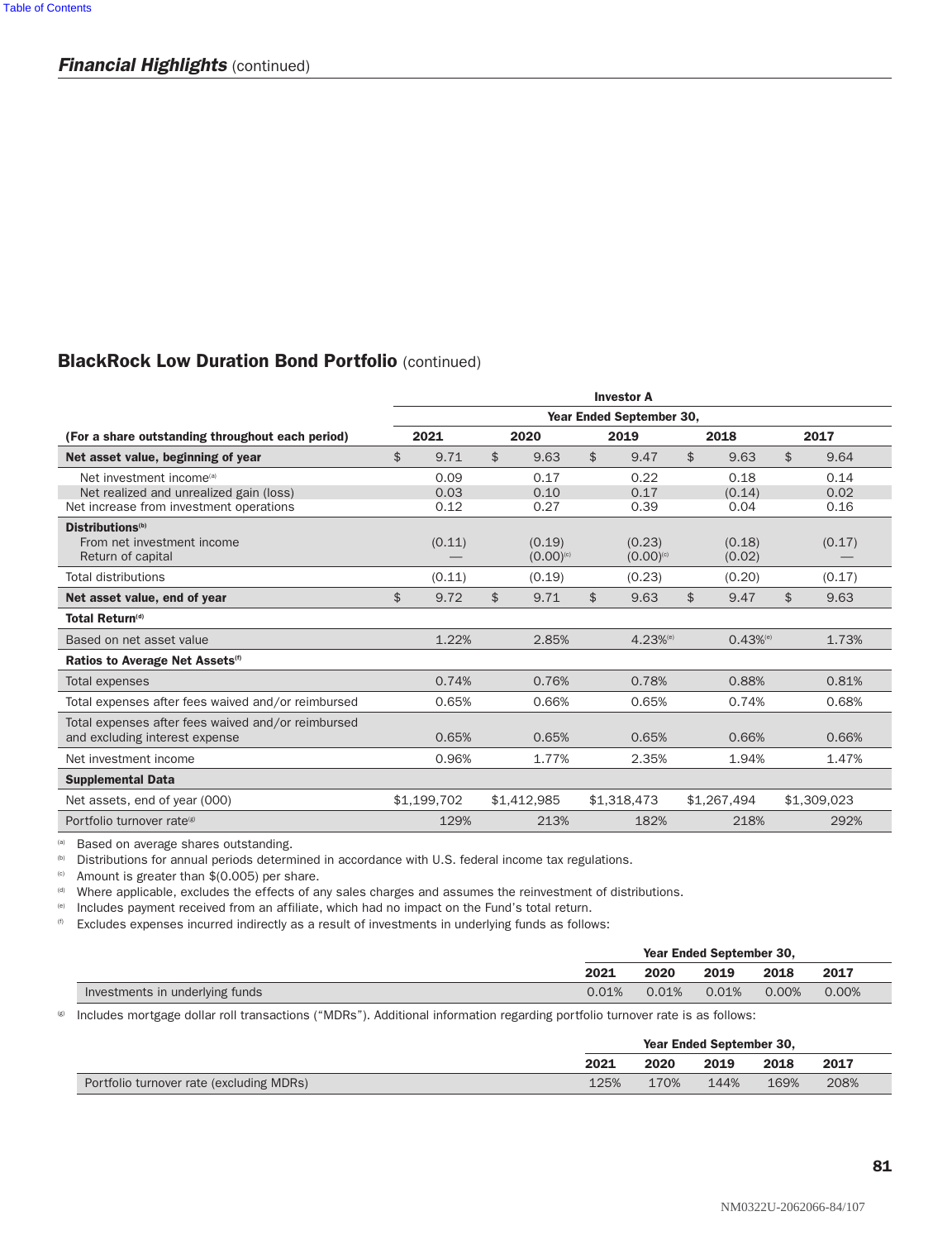# BlackRock Low Duration Bond Portfolio (continued)

|                                                                  | <b>Investor C</b> |          |                |              |                |                          |                |                            |    |           |
|------------------------------------------------------------------|-------------------|----------|----------------|--------------|----------------|--------------------------|----------------|----------------------------|----|-----------|
|                                                                  |                   |          |                |              |                | Year Ended September 30, |                |                            |    |           |
| (For a share outstanding throughout each period)                 |                   | 2021     |                | 2020         | 2019           |                          | 2018           |                            |    | 2017      |
| Net asset value, beginning of year                               | $\mathfrak{P}$    | 9.70     | $\mathfrak{P}$ | 9.63         | $\mathfrak{P}$ | 9.46                     | $\mathfrak{L}$ | 9.63                       | \$ | 9.64      |
| Net investment income <sup>(a)</sup>                             |                   | 0.02     |                | 0.10         |                | 0.15                     |                | 0.11                       |    | 0.06      |
| Net realized and unrealized gain (loss)                          |                   | 0.04     |                | 0.09         |                | 0.18                     |                | (0.15)                     |    | 0.03      |
| Net increase (decrease) from investment operations               |                   | 0.06     |                | 0.19         |                | 0.33                     |                | (0.04)                     |    | 0.09      |
| Distributions <sup>(b)</sup>                                     |                   |          |                |              |                |                          |                |                            |    |           |
| From net investment income                                       |                   | (0.04)   |                | (0.12)       |                | (0.16)                   |                | (0.11)                     |    | (0.10)    |
| Return of capital                                                |                   |          |                | $(0.00)^{c}$ |                | $(0.00)^{(c)}$           |                | (0.02)                     |    |           |
| <b>Total distributions</b>                                       |                   | (0.04)   |                | (0.12)       |                | (0.16)                   |                | (0.13)                     |    | (0.10)    |
| Net asset value, end of year                                     | \$                | 9.72     | $\mathfrak{P}$ | 9.70         | $\mathfrak{L}$ | 9.63                     | $\mathfrak{L}$ | 9.46                       | \$ | 9.63      |
| Total Return <sup>(d)</sup>                                      |                   |          |                |              |                |                          |                |                            |    |           |
| Based on net asset value                                         |                   | 0.57%    |                | 1.98%        |                | $3.56%$ <sup>(e)</sup>   |                | $(0.42) \%$ <sup>(e)</sup> |    | 0.97%     |
| Ratios to Average Net Assets <sup>(f)</sup>                      |                   |          |                |              |                |                          |                |                            |    |           |
| Total expenses                                                   |                   | 1.45%    |                | 1.50%        |                | 1.52%                    |                | 1.62%                      |    | 1.58%     |
| Total expenses after fees waived and/or reimbursed               |                   | 1.40%    |                | 1.41%        |                | 1.40%                    |                | 1.49%                      |    | 1.43%     |
| Total expenses after fees waived and/or reimbursed and excluding |                   |          |                |              |                |                          |                |                            |    |           |
| interest expense                                                 |                   | 1.40%    |                | 1.40%        |                | 1.40%                    |                | 1.41%                      |    | 1.42%     |
| Net investment income                                            |                   | 0.23%    |                | 1.05%        |                | 1.61%                    |                | 1.18%                      |    | 0.67%     |
| <b>Supplemental Data</b>                                         |                   |          |                |              |                |                          |                |                            |    |           |
| Net assets, end of year (000)                                    |                   | \$51,625 |                | \$69,913     |                | \$152,890                |                | \$172.631                  |    | \$243.527 |
| Portfolio turnover rate®                                         |                   | 129%     |                | 213%         |                | 182%                     |                | 218%                       |    | 292%      |

(a) Based on average shares outstanding.

(b) Distributions for annual periods determined in accordance with U.S. federal income tax regulations.

 $($ c) Amount is greater than \$(0.005) per share.

(d) Where applicable, excludes the effects of any sales charges and assumes the reinvestment of distributions.

(e) Includes payment received from an affiliate, which had no impact on the Fund's total return.

 $<sup>(f)</sup>$  Excludes expenses incurred indirectly as a result of investments in underlying funds as follows:</sup>

|                                 | Year Ended September 30, |       |       |          |          |  |  |  |
|---------------------------------|--------------------------|-------|-------|----------|----------|--|--|--|
|                                 | 2021                     | 2020  | 2019  | 2018     | 2017     |  |  |  |
| Investments in underlying funds | 0.01%                    | 0.01% | 0.01% | $0.00\%$ | $0.00\%$ |  |  |  |

(g) Includes mortgage dollar roll transactions ("MDRs"). Additional information regarding portfolio turnover rate is as follows:

|                                          | Year Ended September 30, |      |      |      |      |  |  |  |
|------------------------------------------|--------------------------|------|------|------|------|--|--|--|
|                                          | 2021                     | 2020 | 2019 | 2018 | 2017 |  |  |  |
| Portfolio turnover rate (excluding MDRs) | 125%                     | 170% | 144% | 169% | 208% |  |  |  |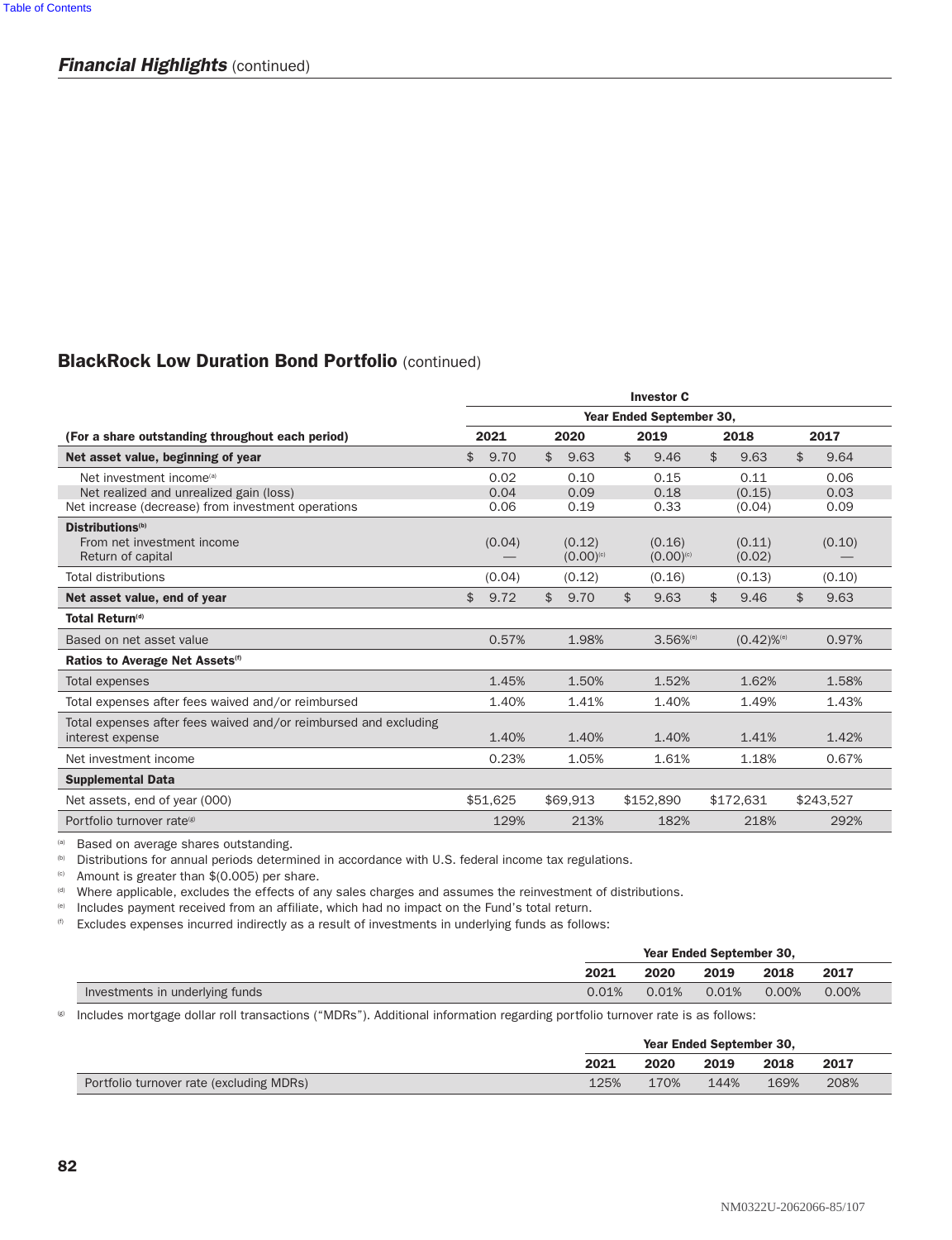# BlackRock Low Duration Bond Portfolio (concluded)

|                                                                                      | <b>Class R</b> |                        |                          |                        |         |  |  |  |  |  |
|--------------------------------------------------------------------------------------|----------------|------------------------|--------------------------|------------------------|---------|--|--|--|--|--|
|                                                                                      |                |                        | Year Ended September 30, |                        |         |  |  |  |  |  |
| (For a share outstanding throughout each period)                                     | 2021           | 2020                   | 2019                     | 2018                   | 2017    |  |  |  |  |  |
| Net asset value, beginning of year                                                   | \$9.70         | \$9.63                 | \$9.47                   | \$9.63                 | \$9.64  |  |  |  |  |  |
| Net investment income <sup>(a)</sup>                                                 | 0.07           | 0.15                   | 0.20                     | 0.16                   | 0.11    |  |  |  |  |  |
| Net realized and unrealized gain (loss)                                              | 0.03           | 0.09                   | 0.17                     | (0.14)                 | 0.03    |  |  |  |  |  |
| Net increase from investment operations                                              | 0.10           | 0.24                   | 0.37                     | 0.02                   | 0.14    |  |  |  |  |  |
| Distributions <sup>(b)</sup><br>From net investment income<br>Return of capital      | (0.08)         | (0.17)<br>$(0.00)^{c}$ | (0.21)<br>$(0.00)^{c}$   | (0.16)<br>(0.02)       | (0.15)  |  |  |  |  |  |
| <b>Total distributions</b>                                                           | (0.08)         | (0.17)                 | (0.21)                   | (0.18)                 | (0.15)  |  |  |  |  |  |
| Net asset value, end of year                                                         | \$9.72         | \$9.70                 | \$9.63                   | \$9.47                 | \$9.63  |  |  |  |  |  |
| Total Return <sup>(d)</sup>                                                          |                |                        |                          |                        |         |  |  |  |  |  |
| Based on net asset value                                                             | 1.07%          | 2.49%                  | 3.97% <sup>(e)</sup>     | $0.18%$ <sup>(e)</sup> | 1.47%   |  |  |  |  |  |
| Ratios to Average Net Assets <sup>(f)</sup>                                          |                |                        |                          |                        |         |  |  |  |  |  |
| Total expenses                                                                       | 1.07%          | 1.08%                  | 1.18%                    | 1.24%                  | 1.25%   |  |  |  |  |  |
| Total expenses after fees waived and/or reimbursed                                   | 0.91%          | 0.91%                  | 0.90%                    | 0.99%                  | 0.93%   |  |  |  |  |  |
| Total expenses after fees waived and/or reimbursed and excluding interest<br>expense | 0.91%          | 0.90%                  | 0.90%                    | 0.91%                  | 0.92%   |  |  |  |  |  |
| Net investment income                                                                | 0.72%          | 1.54%                  | 2.10%                    | 1.69%                  | 1.18%   |  |  |  |  |  |
| <b>Supplemental Data</b>                                                             |                |                        |                          |                        |         |  |  |  |  |  |
| Net assets, end of year (000)                                                        | \$2,153        | \$2,405                | \$3.949                  | \$4,493                | \$4.794 |  |  |  |  |  |
| Portfolio turnover rate®                                                             | 129%           | 213%                   | 182%                     | 218%                   | 292%    |  |  |  |  |  |

(a) Based on average shares outstanding.

(b) Distributions for annual periods determined in accordance with U.S. federal income tax regulations.

 $($ c) Amount is greater than \$(0.005) per share.

(d) Where applicable, assumes the reinvestment of distributions.

(e) Includes payment received from an affiliate, which had no impact on the Fund's total return.

 $<sup>(6)</sup>$  Excludes expenses incurred indirectly as a result of investments in underlying funds as follows:</sup>

|                                 | Year Ended September 30, |       |       |       |       |  |  |
|---------------------------------|--------------------------|-------|-------|-------|-------|--|--|
|                                 | 2021                     | 2020  | 2019  | 2018  | 2017  |  |  |
| Investments in underlying funds | 0.01%                    | 0.01% | 0.01% | 0.00% | 0.00% |  |  |

(g) Includes mortgage dollar roll transactions ("MDRs"). Additional information regarding portfolio turnover rate is as follows:

|                                          |      | Year Ended September 30, |      |      |      |  |  |  |
|------------------------------------------|------|--------------------------|------|------|------|--|--|--|
|                                          | 2021 | 2020                     | 2019 | 2018 | 2017 |  |  |  |
| Portfolio turnover rate (excluding MDRs) | 125% | 170%                     | 144% | 169% | 208% |  |  |  |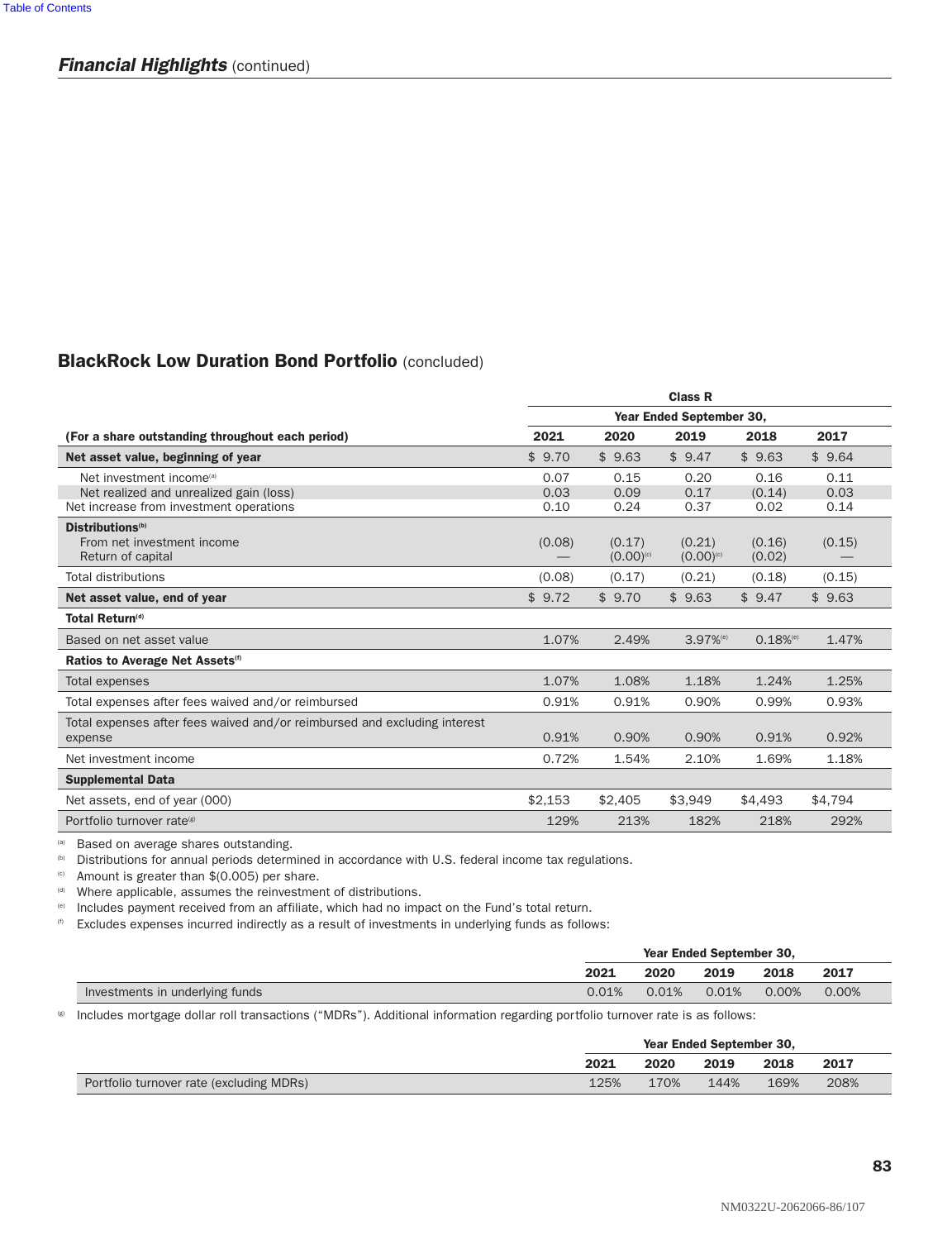# BlackRock Core Bond Portfolio

|                                                    | <b>Institutional</b>     |             |                |             |                |             |                |             |                |             |  |
|----------------------------------------------------|--------------------------|-------------|----------------|-------------|----------------|-------------|----------------|-------------|----------------|-------------|--|
|                                                    | Year Ended September 30, |             |                |             |                |             |                |             |                |             |  |
| (For a share outstanding throughout each period)   | 2021                     |             |                | 2020        | 2019           |             | 2018           |             |                | 2017        |  |
| Net asset value, beginning of year                 | \$                       | 10.43       | $\mathfrak{P}$ | 9.92        | \$             | 9.25        | $\mathfrak{P}$ | 9.65        | $\mathfrak{P}$ | 9.86        |  |
| Net investment income <sup>(a)</sup>               |                          | 0.14        |                | 0.20        |                | 0.28        |                | 0.25        |                | 0.23        |  |
| Net realized and unrealized gain (loss)            |                          | (0.14)      |                | 0.53        |                | 0.68        |                | (0.39)      |                | (0.19)      |  |
| Net increase (decrease) from investment operations |                          | (0.00)      |                | 0.73        |                | 0.96        |                | (0.14)      |                | 0.04        |  |
| Distributions <sup>(b)</sup>                       |                          |             |                |             |                |             |                |             |                |             |  |
| From net investment income                         |                          | (0.19)      |                | (0.22)      |                | (0.29)      |                | (0.26)      |                | (0.25)      |  |
| From net realized gain                             |                          | (0.36)      |                |             |                |             |                |             |                |             |  |
| Total distributions                                |                          | (0.55)      |                | (0.22)      |                | (0.29)      |                | (0.26)      |                | (0.25)      |  |
| Net asset value, end of year                       | \$                       | 9.88        | $\mathfrak{P}$ | 10.43       | $$\mathbb{S}$$ | 9.92        | $\mathfrak{P}$ | 9.25        | \$             | 9.65        |  |
| Total Return <sup>(c)</sup>                        |                          |             |                |             |                |             |                |             |                |             |  |
| Based on net asset value                           |                          | (0.04)%     |                | 7.42%       |                | 10.52%      |                | $(1.50)\%$  |                | 0.46%       |  |
| Ratios to Average Net Assets <sup>(d)</sup>        |                          |             |                |             |                |             |                |             |                |             |  |
| Total expenses                                     |                          | 0.53%       |                | 0.54%       |                | 0.60%       |                | 0.62%       |                | 0.66%       |  |
| Total expenses after fees waived and/or reimbursed |                          | 0.44%       |                | 0.43%       |                | 0.51%       |                | 0.54%       |                | 0.52%       |  |
| Total expenses after fees waived and/or reimbursed |                          |             |                |             |                |             |                |             |                |             |  |
| and excluding interest expense                     |                          | 0.44%       |                | 0.43%       |                | 0.43%       |                | 0.44%       |                | 0.43%       |  |
| Net investment income                              |                          | 1.35%       |                | 1.98%       |                | 2.94%       |                | 2.61%       |                | 2.36%       |  |
| <b>Supplemental Data</b>                           |                          |             |                |             |                |             |                |             |                |             |  |
| Net assets, end of year (000)                      |                          | \$2,892,879 |                | \$2,608,893 |                | \$1,935,102 |                | \$1,762,677 |                | \$1,778,980 |  |
| Portfolio turnover rate <sup>(e)</sup>             |                          | 585%        |                | 692%        |                | 684%        |                | 658%        |                | 712%        |  |

(a) Based on average shares outstanding.

(b) Distributions for annual periods determined in accordance with U.S. federal income tax regulations.

(c) Where applicable, assumes the reinvestment of distributions.

(d) Excludes expenses incurred indirectly as a result of investments in underlying funds as follows:

|                                 |       | Year Ended September 30, |       |      |       |  |  |  |
|---------------------------------|-------|--------------------------|-------|------|-------|--|--|--|
|                                 | 2021  | 2020                     | 2019  | 2018 | 2017  |  |  |  |
| Investments in underlying funds | 0.01% | 0.02%                    | $-\%$ | —%   | $-\%$ |  |  |  |

(e) Includes mortgage dollar roll transactions ("MDRs"). Additional information regarding portfolio turnover rate is as follows:

|                                          |      | Year Ended September 30, |      |      |      |  |  |  |
|------------------------------------------|------|--------------------------|------|------|------|--|--|--|
|                                          | 2021 | 2020                     | 2019 | 2018 | 2017 |  |  |  |
| Portfolio turnover rate (excluding MDRs) | 387% | 488%                     | 481% | 455% | 493% |  |  |  |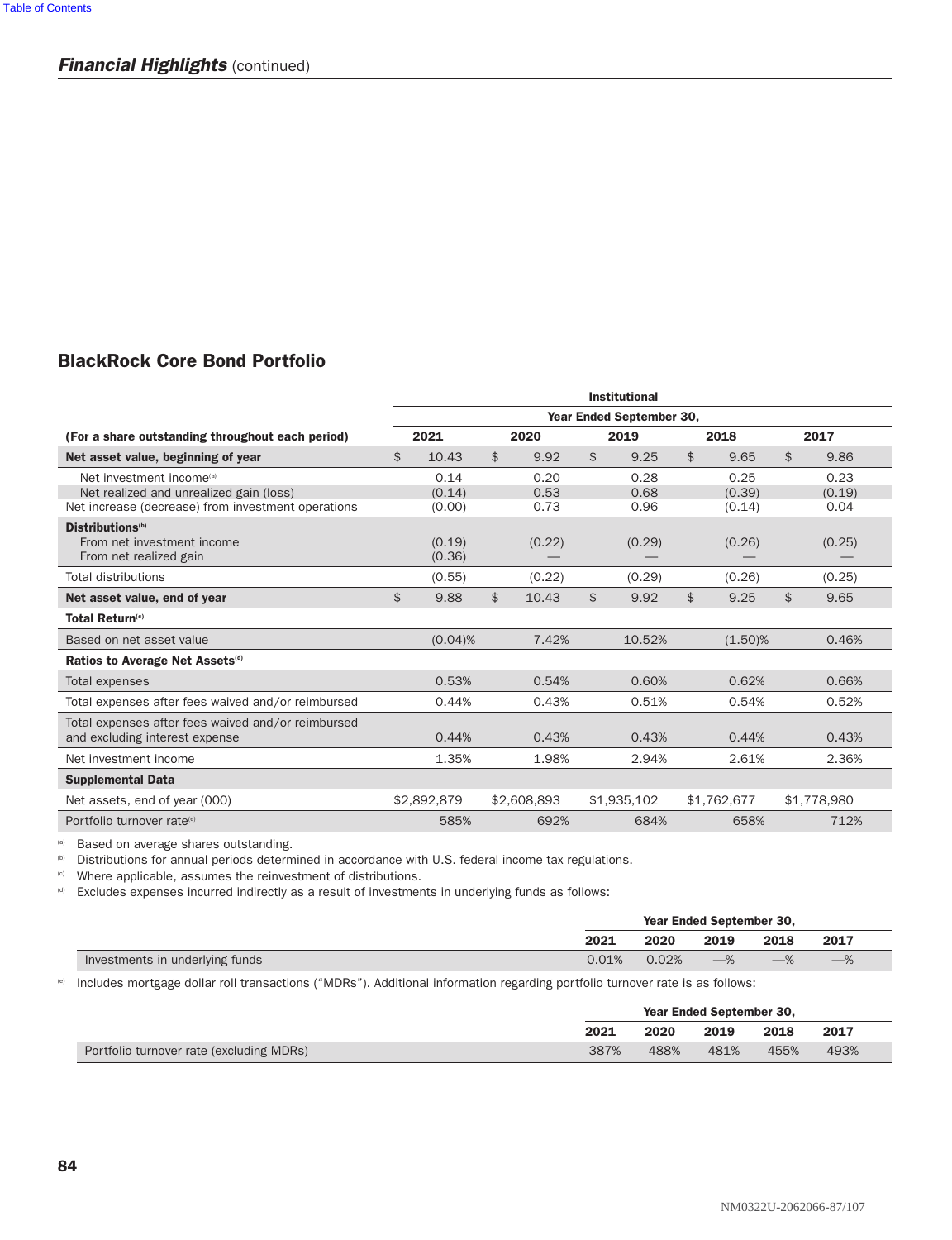# BlackRock Core Bond Portfolio (continued)

|                                                                                      | <b>Investor A</b>        |                  |                |           |                |           |                |           |                |           |
|--------------------------------------------------------------------------------------|--------------------------|------------------|----------------|-----------|----------------|-----------|----------------|-----------|----------------|-----------|
|                                                                                      | Year Ended September 30, |                  |                |           |                |           |                |           |                |           |
| (For a share outstanding throughout each period)                                     |                          | 2021             | 2020           |           | 2019           |           | 2018           |           | 2017           |           |
| Net asset value, beginning of year                                                   | $\mathfrak{L}$           | 10.44            | $\mathfrak{L}$ | 9.93      | $\mathfrak{P}$ | 9.26      | \$             | 9.66      | $\mathfrak{P}$ | 9.87      |
| Net investment income <sup>(a)</sup>                                                 |                          | 0.11             |                | 0.18      |                | 0.26      |                | 0.22      |                | 0.20      |
| Net realized and unrealized gain (loss)                                              |                          | (0.14)           |                | 0.52      |                | 0.67      |                | (0.39)    |                | (0.18)    |
| Net increase (decrease) from investment operations                                   |                          | (0.03)           |                | 0.70      |                | 0.93      |                | (0.17)    |                | 0.02      |
| Distributions <sup>(b)</sup><br>From net investment income<br>From net realized gain |                          | (0.16)<br>(0.36) |                | (0.19)    |                | (0.26)    |                | (0.23)    |                | (0.23)    |
| Total distributions                                                                  |                          | (0.52)           |                | (0.19)    |                | (0.26)    |                | (0.23)    |                | (0.23)    |
| Net asset value, end of year                                                         | \$                       | 9.89             | \$             | 10.44     | $\mathfrak{P}$ | 9.93      | $\mathfrak{P}$ | 9.26      | $\mathfrak{P}$ | 9.66      |
| Total Return <sup>(c)</sup>                                                          |                          |                  |                |           |                |           |                |           |                |           |
| Based on net asset value                                                             |                          | $(0.29)$ %       |                | 7.15%     |                | 10.24%    |                | (1.74)%   |                | 0.21%     |
| Ratios to Average Net Assets <sup>(d)</sup>                                          |                          |                  |                |           |                |           |                |           |                |           |
| <b>Total expenses</b>                                                                |                          | 0.80%            |                | 0.81%     |                | 0.93%     |                | 0.97%     |                | 0.96%     |
| Total expenses after fees waived and/or reimbursed                                   |                          | 0.69%            |                | 0.68%     |                | 0.76%     |                | 0.79%     |                | 0.78%     |
| Total expenses after fees waived and/or reimbursed and<br>excluding interest expense |                          | 0.69%            |                | 0.68%     |                | 0.68%     |                | 0.69%     |                | 0.68%     |
| Net investment income                                                                |                          | 1.10%            |                | 1.75%     |                | 2.69%     |                | 2.36%     |                | 2.11%     |
| <b>Supplemental Data</b>                                                             |                          |                  |                |           |                |           |                |           |                |           |
| Net assets, end of year (000)                                                        |                          | \$451,800        |                | \$532,706 |                | \$492,426 |                | \$427,610 |                | \$470,559 |
| Portfolio turnover rate <sup>(e)</sup>                                               |                          | 585%             |                | 692%      |                | 684%      |                | 658%      |                | 712%      |

(a) Based on average shares outstanding.

(b) Distributions for annual periods determined in accordance with U.S. federal income tax regulations.

<sup>(c)</sup> Where applicable, excludes the effects of any sales charges and assumes the reinvestment of distributions.

(d) Excludes expenses incurred indirectly as a result of investments in underlying funds as follows:

|                                 |       | <b>Year Ended September 30.</b> |       |      |       |  |  |  |
|---------------------------------|-------|---------------------------------|-------|------|-------|--|--|--|
|                                 | 2021  | 2020                            | 2019  | 2018 | 2017  |  |  |  |
| Investments in underlying funds | 0.01% | 0.02%                           | $-\%$ |      | $-\%$ |  |  |  |

(e) Includes mortgage dollar roll transactions ("MDRs"). Additional information regarding portfolio turnover rate is as follows:

|                                          |      | Year Ended September 30, |      |      |      |  |  |  |
|------------------------------------------|------|--------------------------|------|------|------|--|--|--|
|                                          | 2021 | 2020                     | 2019 | 2018 | 2017 |  |  |  |
| Portfolio turnover rate (excluding MDRs) | 387% | 488%                     | 481% | 455% | 493% |  |  |  |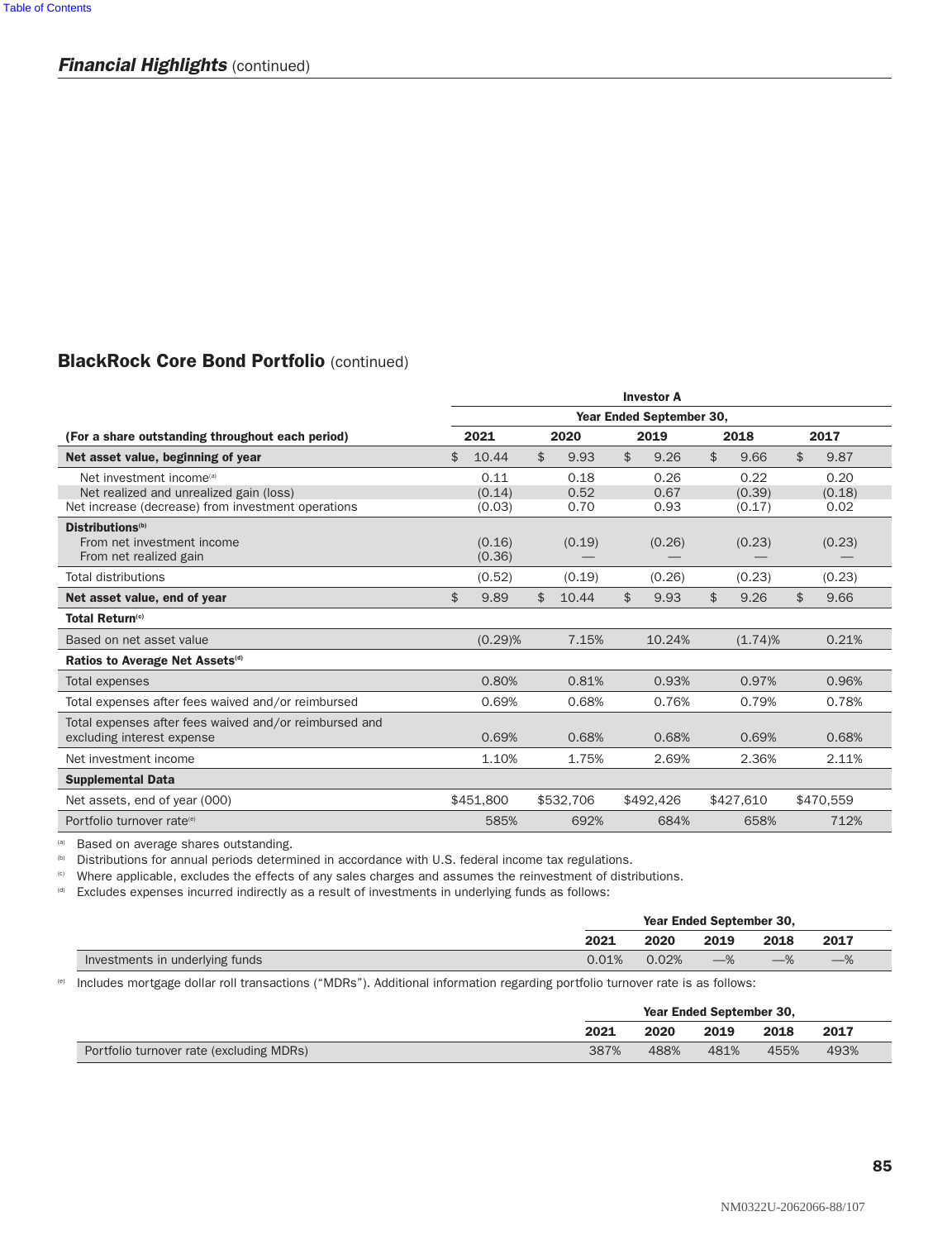## BlackRock Core Bond Portfolio (continued)

|                                                                                      | <b>Investor C</b>      |                     |                          |                        |                        |  |  |  |  |
|--------------------------------------------------------------------------------------|------------------------|---------------------|--------------------------|------------------------|------------------------|--|--|--|--|
|                                                                                      |                        |                     | Year Ended September 30, |                        |                        |  |  |  |  |
| (For a share outstanding throughout each period)                                     | 2021                   | 2020                | 2019                     | 2018                   | 2017                   |  |  |  |  |
| Net asset value, beginning of year                                                   | \$10.40                | $$^{\circ}$<br>9.89 | \$<br>9.22               | \$<br>9.62             | \$<br>9.83             |  |  |  |  |
| Net investment income <sup>(a)</sup>                                                 | 0.04                   | 0.10                | 0.19                     | 0.15                   | 0.13                   |  |  |  |  |
| Net realized and unrealized gain (loss)                                              | (0.16)                 | 0.53                | 0.67                     | (0.39)                 | (0.19)                 |  |  |  |  |
| Net increase (decrease) from investment operations                                   | (0.12)                 | 0.63                | 0.86                     | (0.24)                 | (0.06)                 |  |  |  |  |
| Distributions <sup>(b)</sup><br>From net investment income<br>From net realized gain | (0.08)<br>(0.36)       | (0.12)              | (0.19)                   | (0.16)                 | (0.15)                 |  |  |  |  |
| Total distributions                                                                  | (0.44)                 | (0.12)              | (0.19)                   | (0.16)                 | (0.15)                 |  |  |  |  |
| Net asset value, end of year                                                         | $\mathfrak{P}$<br>9.84 | \$10.40             | $$^{\circ}$<br>9.89      | $\mathfrak{P}$<br>9.22 | \$<br>9.62             |  |  |  |  |
| Total Return <sup>(c)</sup>                                                          |                        |                     |                          |                        |                        |  |  |  |  |
| Based on net asset value                                                             | (1.14)%                | 6.37%               | 9.45%                    | (2.49)%                | $(0.55)$ %             |  |  |  |  |
| Ratios to Average Net Assets <sup>(d)</sup>                                          |                        |                     |                          |                        |                        |  |  |  |  |
| <b>Total expenses</b>                                                                | 1.53%                  | 1.57%               | 1.68%                    | 1.68%                  | $1.68%$ <sup>(e)</sup> |  |  |  |  |
| Total expenses after fees waived and/or reimbursed                                   | 1.44%                  | 1.43%               | 1.51%                    | 1.54%                  | 1.52%                  |  |  |  |  |
| Total expenses after fees waived and/or reimbursed and excluding<br>interest expense | 1.44%                  | 1.43%               | 1.43%                    | 1.44%                  | 1.44%                  |  |  |  |  |
| Net investment income                                                                | 0.36%                  | 1.02%               | 1.96%                    | 1.63%                  | 1.35%                  |  |  |  |  |
| <b>Supplemental Data</b>                                                             |                        |                     |                          |                        |                        |  |  |  |  |
| Net assets, end of year (000)                                                        | \$25,319               | \$36,599            | \$49.848                 | \$61,437               | \$71,628               |  |  |  |  |
| Portfolio turnover rate <sup>(f)</sup>                                               | 585%                   | 692%                | 684%                     | 658%                   | 712%                   |  |  |  |  |

(a) Based on average shares outstanding.

(b) Distributions for annual periods determined in accordance with U.S. federal income tax regulations.

<sup>(c)</sup> Where applicable, excludes the effects of any sales charges and assumes the reinvestment of distributions.

(d) Excludes expenses incurred indirectly as a result of investments in underlying funds as follows:

|                                 |       | Year Ended September 30, |      |       |      |  |  |  |
|---------------------------------|-------|--------------------------|------|-------|------|--|--|--|
|                                 | 2021  | 2020                     | 2019 | 2018  | 2017 |  |  |  |
| Investments in underlying funds | 0.01% | 0.02%                    | —%   | $-\%$ |      |  |  |  |

(e) Includes recoupment of past waived and/or reimbursed fees with no financial impact to the expense ratios.

 $<sup>(6)</sup>$  Includes mortgage dollar roll transactions ("MDRs"). Additional information regarding portfolio turnover rate is as follows:</sup>

|                                          |      | Year Ended September 30, |      |      |      |  |  |  |
|------------------------------------------|------|--------------------------|------|------|------|--|--|--|
|                                          | 2021 | 2020                     | 2019 | 2018 | 2017 |  |  |  |
| Portfolio turnover rate (excluding MDRs) | 387% | 488%                     | 481% | 455% | 493% |  |  |  |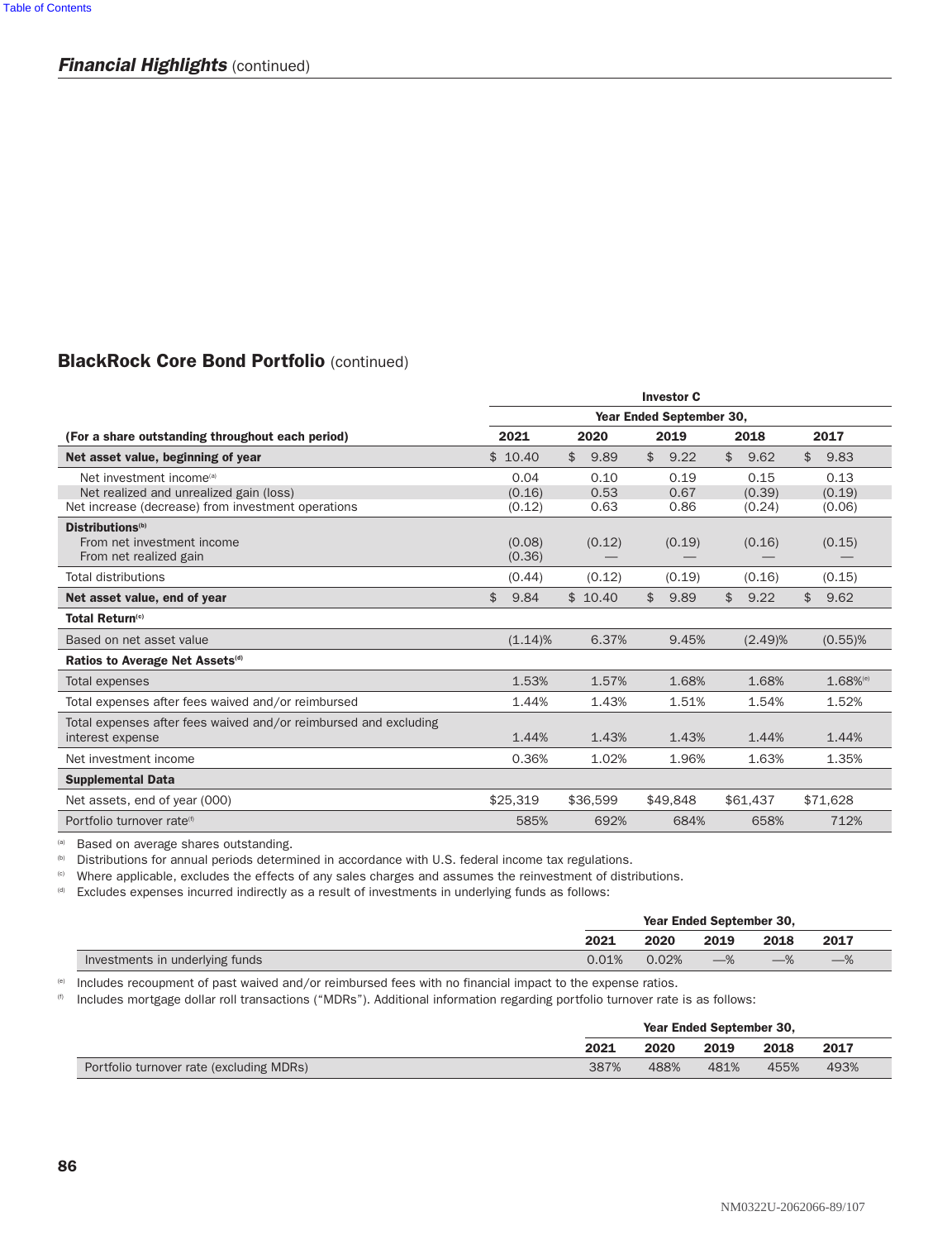# BlackRock Core Bond Portfolio (concluded)

|                                                                           | <b>Class R</b>           |         |         |            |            |  |  |  |
|---------------------------------------------------------------------------|--------------------------|---------|---------|------------|------------|--|--|--|
|                                                                           | Year Ended September 30, |         |         |            |            |  |  |  |
| (For a share outstanding throughout each period)                          | 2021                     | 2020    | 2019    | 2018       | 2017       |  |  |  |
| Net asset value, beginning of year                                        | \$10.45                  | \$9.94  | \$9.27  | \$9.67     | \$9.88     |  |  |  |
| Net investment income <sup>(a)</sup>                                      | 0.09                     | 0.16    | 0.23    | 0.20       | 0.18       |  |  |  |
| Net realized and unrealized gain (loss)                                   | (0.15)                   | 0.52    | 0.68    | (0.39)     | (0.19)     |  |  |  |
| Net increase (decrease) from investment operations                        | (0.06)                   | 0.68    | 0.91    | (0.19)     | (0.01)     |  |  |  |
| Distributions <sup>(b)</sup>                                              |                          |         |         |            |            |  |  |  |
| From net investment income                                                | (0.14)                   | (0.17)  | (0.24)  | (0.21)     | (0.20)     |  |  |  |
| From net realized gain                                                    | (0.36)                   |         |         |            |            |  |  |  |
| Total distributions                                                       | (0.50)                   | (0.17)  | (0.24)  | (0.21)     | (0.20)     |  |  |  |
| Net asset value, end of year                                              | \$9.89                   | \$10.45 | \$9.94  | \$9.27     | \$9.67     |  |  |  |
| Total Return(c)                                                           |                          |         |         |            |            |  |  |  |
| Based on net asset value                                                  | $(0.64)$ %               | 6.88%   | 9.95%   | $(1.98)\%$ | $(0.04)$ % |  |  |  |
| Ratios to Average Net Assets <sup>(d)</sup>                               |                          |         |         |            |            |  |  |  |
| Total expenses                                                            | 1.13%                    | 1.08%   | 1.21%   | 1.25%      | 1.24%      |  |  |  |
| Total expenses after fees waived and/or reimbursed                        | 0.94%                    | 0.93%   | 1.01%   | 1.04%      | 1.03%      |  |  |  |
| Total expenses after fees waived and/or reimbursed and excluding interest |                          |         |         |            |            |  |  |  |
| expense                                                                   | 0.94%                    | 0.93%   | 0.93%   | 0.94%      | 0.93%      |  |  |  |
| Net investment income                                                     | 0.87%                    | 1.54%   | 2.45%   | 2.13%      | 1.86%      |  |  |  |
| <b>Supplemental Data</b>                                                  |                          |         |         |            |            |  |  |  |
| Net assets, end of year (000)                                             | \$1.249                  | \$2.023 | \$2,712 | \$2,921    | \$3,900    |  |  |  |
| Portfolio turnover rate <sup>(e)</sup>                                    | 585%                     | 692%    | 684%    | 658%       | 712%       |  |  |  |

(a) Based on average shares outstanding.

(b) Distributions for annual periods determined in accordance with U.S. federal income tax regulations.

(c) Where applicable, assumes the reinvestment of distributions.

(d) Excludes expenses incurred indirectly as a result of investments in underlying funds as follows:

|                                 |       | Year Ended September 30, |       |      |       |  |  |  |  |
|---------------------------------|-------|--------------------------|-------|------|-------|--|--|--|--|
|                                 | 2021  | 2020                     | 2019  | 2018 | 2017  |  |  |  |  |
| Investments in underlying funds | 0.01% | 0.02%                    | $-\%$ |      | $-\%$ |  |  |  |  |

(e) Includes mortgage dollar roll transactions ("MDRs"). Additional information regarding portfolio turnover rate is as follows:

|                                          |      | Year Ended September 30, |      |      |      |  |  |  |  |
|------------------------------------------|------|--------------------------|------|------|------|--|--|--|--|
|                                          | 2021 | 2020                     | 2019 | 2018 | 2017 |  |  |  |  |
| Portfolio turnover rate (excluding MDRs) | 387% | 488%                     | 481% | 455% | 493% |  |  |  |  |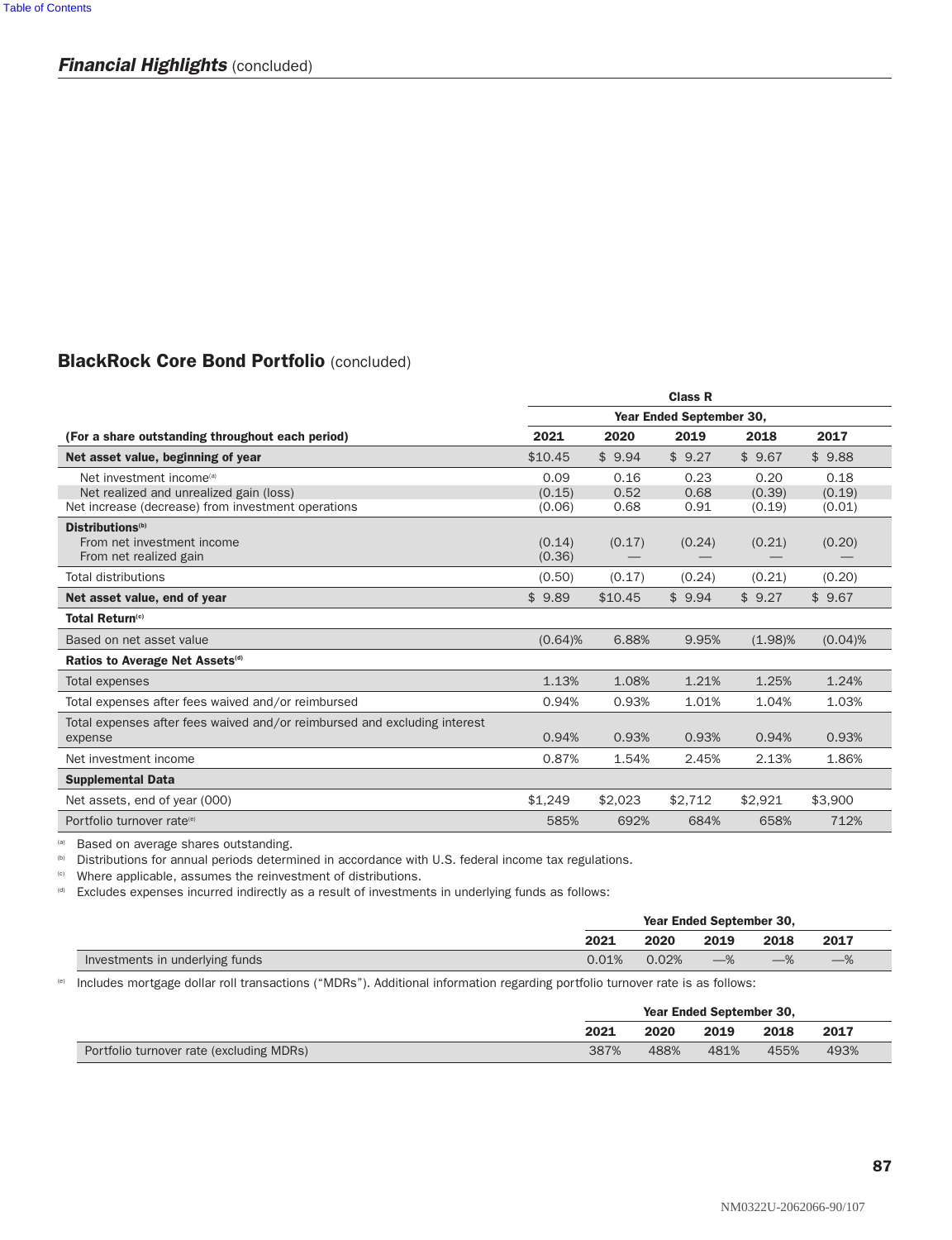# General Information

## *Shareholder Documents*

#### Electronic Access to Annual Reports, Semi-Annual Reports and Prospectuses

Electronic copies of most financial reports and prospectuses are available on BlackRock's website. Shareholders can sign up for e-mail notifications of annual and semi-annual reports and prospectuses by enrolling in the Fund's electronic delivery program. To enroll:

Shareholders Who Hold Accounts with Investment Advisers, Banks or Brokerages: Please contact your Financial Intermediary. Please note that not all investment advisers, banks or brokerages may offer this service.

#### Shareholders Who Hold Accounts Directly With BlackRock:

- Access the BlackRock website at http://www.blackrock.com/edelivery; and
- Log into your account.

### Delivery of Shareholder Documents

Each Fund delivers only one copy of shareholder documents, including prospectuses, shareholder reports and proxy statements, to shareholders with multiple accounts at the same address. This practice is known as "householding" and is intended to eliminate duplicate mailings and reduce expenses. Mailings of your shareholder documents may be householded indefinitely unless you instruct us otherwise. If you do not want the mailing of these documents to be combined with those for other members of your household, please contact the Funds at (800) 441-7762.

## *Certain Fund Policies*

### Anti-Money Laundering Requirements

Each Fund is subject to the USA PATRIOT Act (the "Patriot Act"). The Patriot Act is intended to prevent the use of the U.S. financial system in furtherance of money laundering, terrorism or other illicit activities. Pursuant to requirements under the Patriot Act, each Fund is required to obtain sufficient information from shareholders to enable it to form a reasonable belief that it knows the true identity of its shareholders. This information will be used to verify the identity of investors or, in some cases, the status of Financial Intermediaries. Such information may be verified using thirdparty sources. This information will be used only for compliance with the Patriot Act or other applicable laws, regulations and rules in connection with money laundering, terrorism, or economic sanctions.

Each Fund reserves the right to reject purchase orders from persons who have not submitted information sufficient to allow the Fund to verify their identity. Each Fund also reserves the right to redeem any amounts in the Fund from persons whose identity it is unable to verify on a timely basis. It is each Fund's policy to cooperate fully with appropriate regulators in any investigations conducted with respect to potential money laundering, terrorism, or other illicit activities.

## BlackRock Privacy Principles

BlackRock is committed to maintaining the privacy of its current and former fund investors and individual clients (collectively, "Clients") and to safeguarding their non-public personal information. The following information is provided to help you understand what personal information BlackRock collects, how we protect that information and why in certain cases we share such information with select parties.

If you are located in a jurisdiction where specific laws, rules or regulations require BlackRock to provide you with additional or different privacy-related rights beyond what is set forth below, then BlackRock will comply with those specific laws, rules or regulations.

BlackRock obtains or verifies personal non-public information from and about you from different sources, including the following: (i) information we receive from you or, if applicable, your Financial Intermediary, on applications, forms or other documents; (ii) information about your transactions with us, our affiliates, or others; (iii) information we receive from a consumer reporting agency; and (iv) from visits to our website.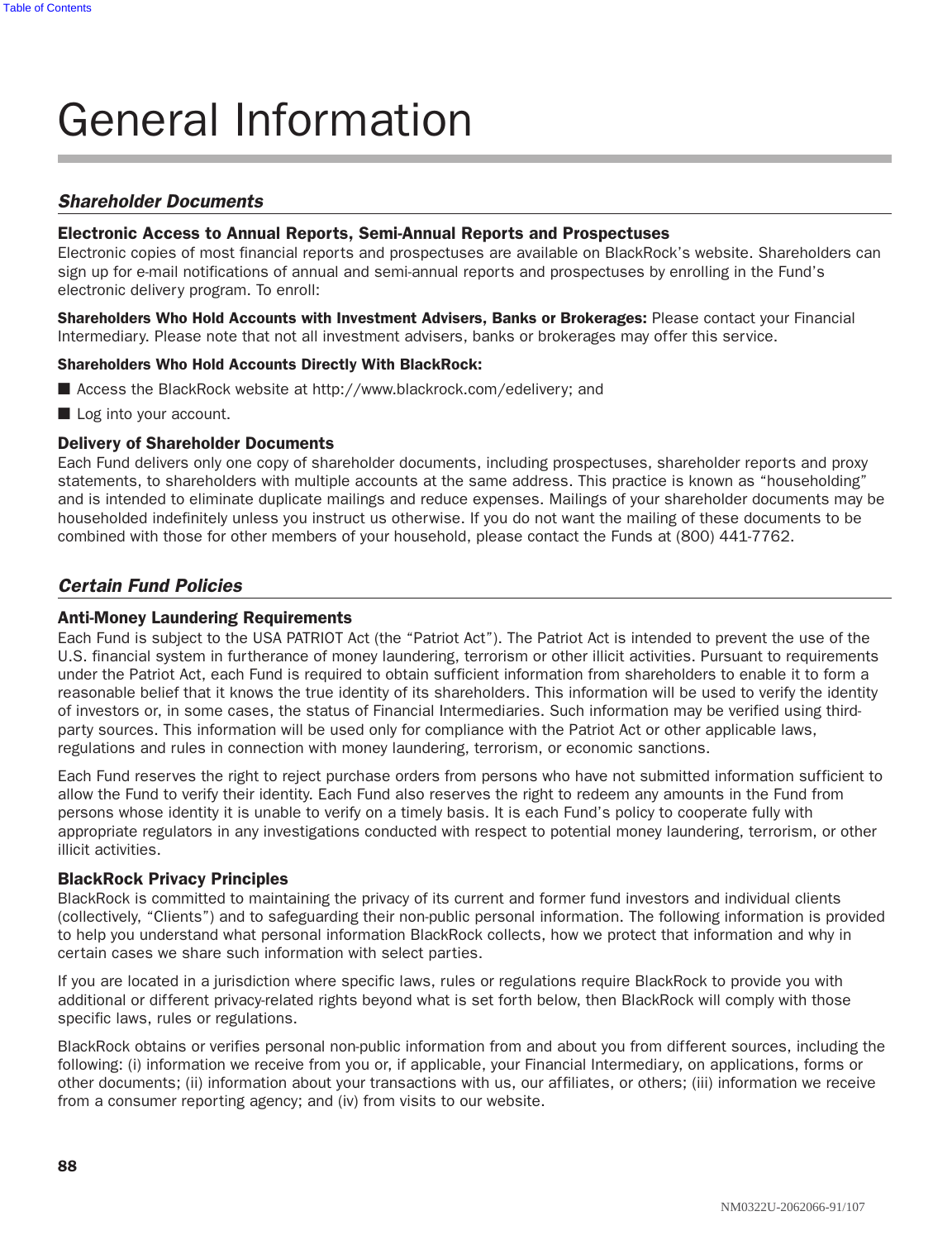BlackRock does not sell or disclose to non-affiliated third parties any non-public personal information about its Clients, except as permitted by law, or as is necessary to respond to regulatory requests or to service Client accounts. These non-affiliated third parties are required to protect the confidentiality and security of this information and to use it only for its intended purpose.

We may share information with our affiliates to service your account or to provide you with information about other BlackRock products or services that may be of interest to you. In addition, BlackRock restricts access to non-public personal information about its Clients to those BlackRock employees with a legitimate business need for the information. BlackRock maintains physical, electronic and procedural safeguards that are designed to protect the nonpublic personal information of its Clients, including procedures relating to the proper storage and disposal of such information.

# *Statement of Additional Information*

If you would like further information about the Funds, including how they invest, please see the SAI.

For a discussion of each Fund's policies and procedures regarding the selective disclosure of their portfolio holdings, please see the SAI. The Funds make their top ten holdings available on a monthly basis at www.blackrock.com generally within 5 business days after the end of the month to which the information applies.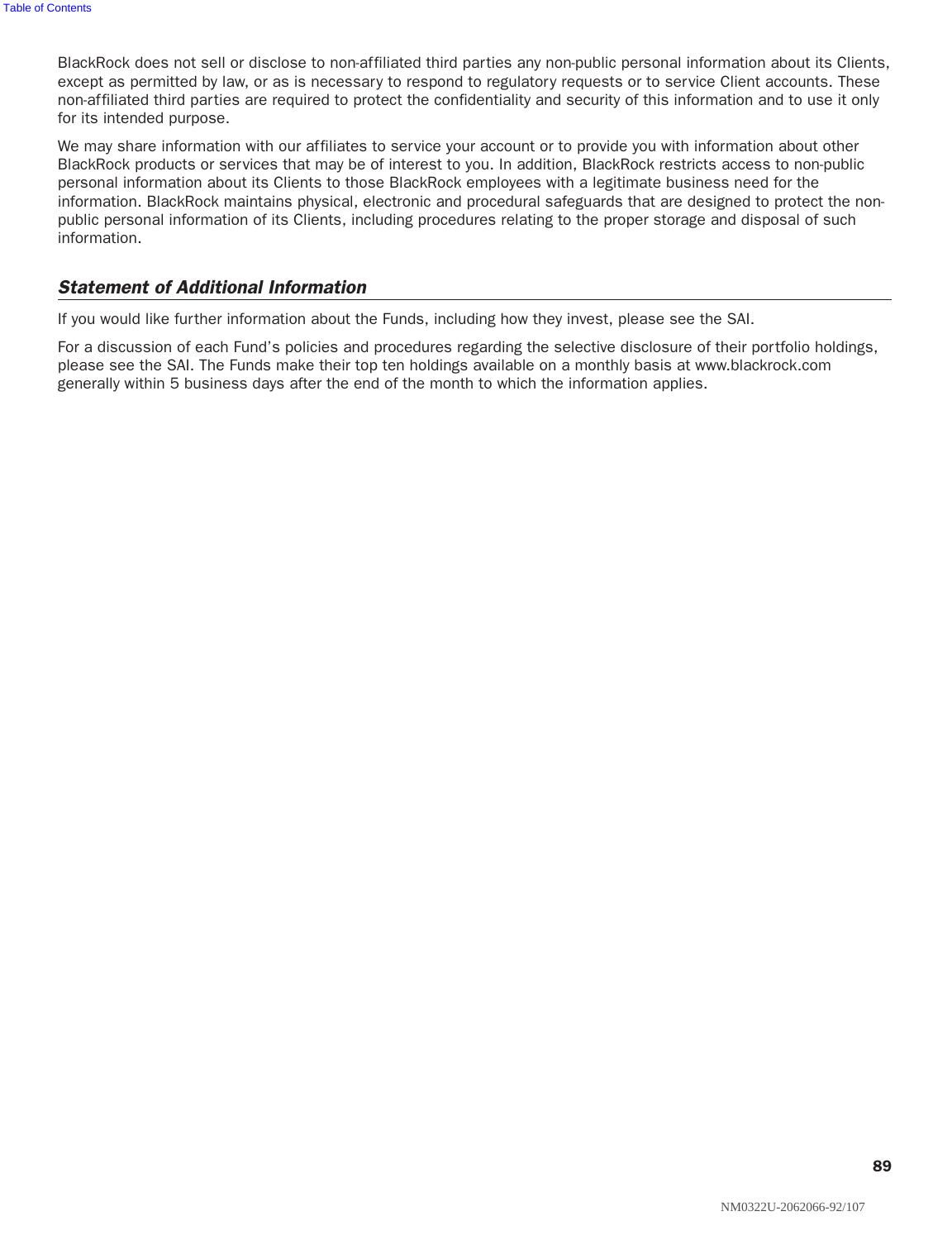# **Glossary**

This glossary contains an explanation of some of the common terms used in this prospectus. For additional information about the Funds, please see the SAI.

*Acquired Fund Fees and Expenses* — fees and expenses charged by other investment companies in which a Fund invests a portion of its assets.

*Annual Fund Operating Expenses* — expenses that cover the costs of operating a Fund.

*Bloomberg U.S. Aggregate Bond Index* — a broad-based flagship benchmark that measures the investment grade, U.S. dollar-denominated, fixed-rate taxable bond market. The index includes U.S. Treasuries, government-related and corporate securities, mortgage-backed securities (agency fixed-rate pass-throughs), asset-backed securities and commercial mortgage-backed securities (agency and non-agency).

*Bloomberg U.S. Corporate High Yield 2% Issuer Capped Index* — an unmanaged index comprised of issues that meet the following criteria: at least \$150 million par value outstanding, maximum credit rating of Ba1, at least one year to maturity, and no one issuer represents more than 2 percent of the index.

*Distribution Fees* — fees used to support a Fund's marketing and distribution efforts, such as compensating Financial Intermediaries, advertising and promotion.

*ICE BofA 1-3 Year US Corporate & Government Index* **— an unmanaged index comprised of investment grade** corporate bonds and U.S. Government Agency and U.S. Treasury securities with a maturity ranging from one to three years.

*Management Fee* — a fee paid to BlackRock for managing a Fund.

**Other Expenses** — include accounting, transfer agency, custody, professional fees and registration fees.

*Service Fees* — fees used to compensate Financial Intermediaries for certain shareholder servicing activities.

*Shareholder Fees* — fees paid directly by a shareholder, including sales charges that you may pay when you buy or sell shares of a Fund.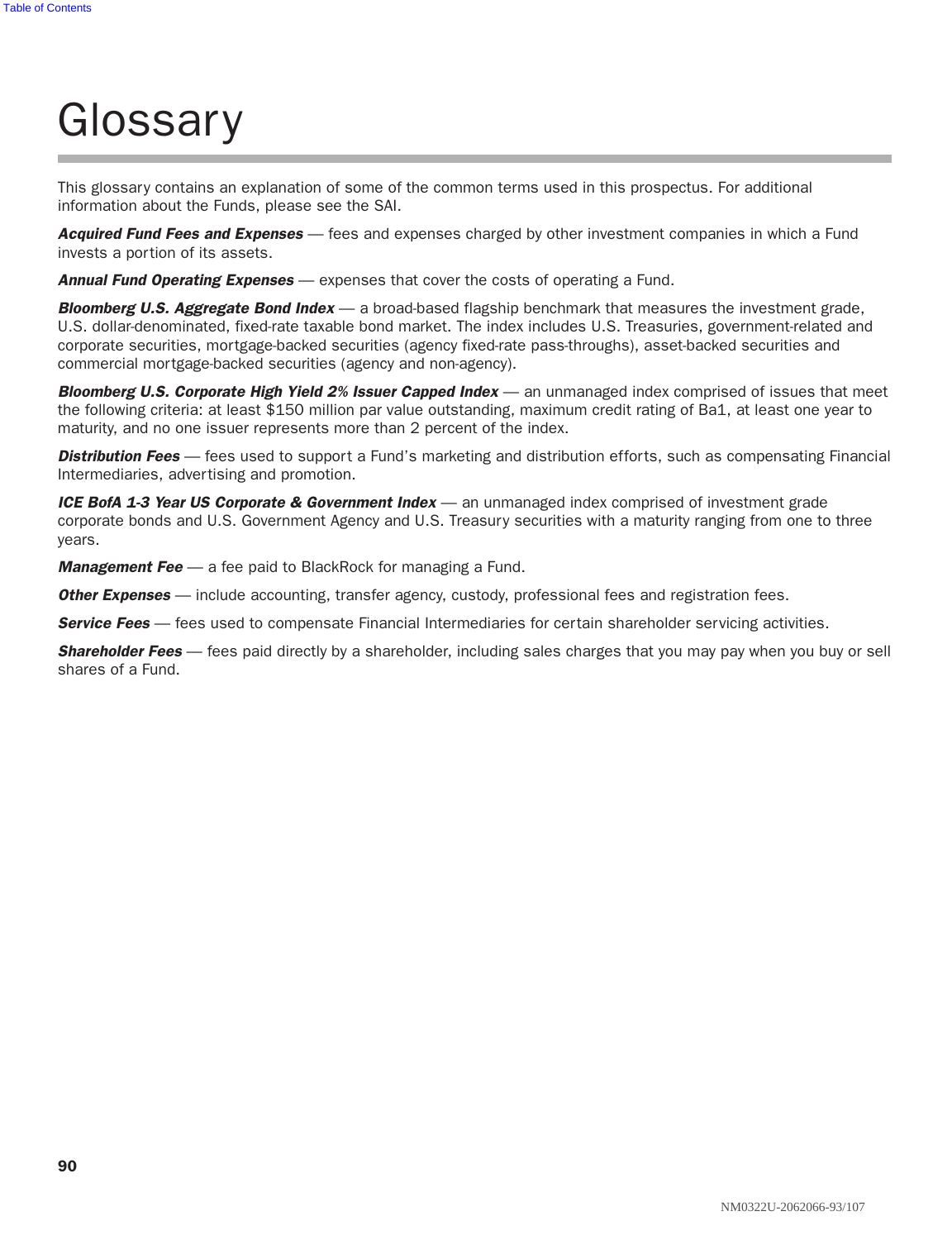# Intermediary-Defined Sales Charge Waiver Policies

# *Intermediary-Defined Sales Charge Waiver Policies*

## Ameriprise Financial:

# Investor A Shares Front-End Sales Charge Waivers Available at Ameriprise Financial:

*The following information applies to Investor A Shares purchases if you have an account with or otherwise purchase Fund shares through Ameriprise Financial:*

Shareholders purchasing Fund shares through an Ameriprise Financial retail brokerage account are eligible for the following front-end sales charge waivers, which may differ from those disclosed elsewhere in this Fund's prospectus or SAI:

- Employer-sponsored retirement plans (e.g., 401(k) plans, 457 plans, employer-sponsored 403(b) plans, profit sharing and money purchase pension plans and defined benefit plans). For purposes of this provision, employersponsored retirement plans do not include SEP IRAs, Simple IRAs or SAR-SEPs.
- Shares purchased through reinvestment of capital gains distributions and dividend reinvestment when purchasing shares of the same Fund (but not any other fund within BlackRock Funds).
- Shares exchanged from Investor C Shares of the same fund in the month of or following the 7-year anniversary of the purchase date. To the extent that this prospectus elsewhere provides for a waiver with respect to exchanges of Investor C Shares or conversion of Investor C Shares following a shorter holding period, that waiver will apply.
- Employees and registered representatives of Ameriprise Financial or its affiliates and their immediate family members.
- Shares purchased by or through qualified accounts (including IRAs, Coverdell Education Savings Accounts, 401(k)s, 403(b) TSCAs subject to ERISA and defined benefit plans) that are held by a covered family member, defined as an Ameriprise financial advisor and/or the advisor's spouse, advisor's lineal ascendant (mother, father, grandmother, grandfather, great grandmother, great grandfather), advisor's lineal descendant (son, step-son, daughter, stepdaughter, grandson, granddaughter, great grandson, great granddaughter) or any spouse of a covered family member who is a lineal descendant.
- Shares purchased from the proceeds of redemptions within BlackRock Funds, provided (1) the repurchase occurs within 90 days following the redemption, (2) the redemption and purchase occur in the same account, and (3) redeemed shares were subject to a front-end or deferred sales charge (i.e. Rights of Reinstatement).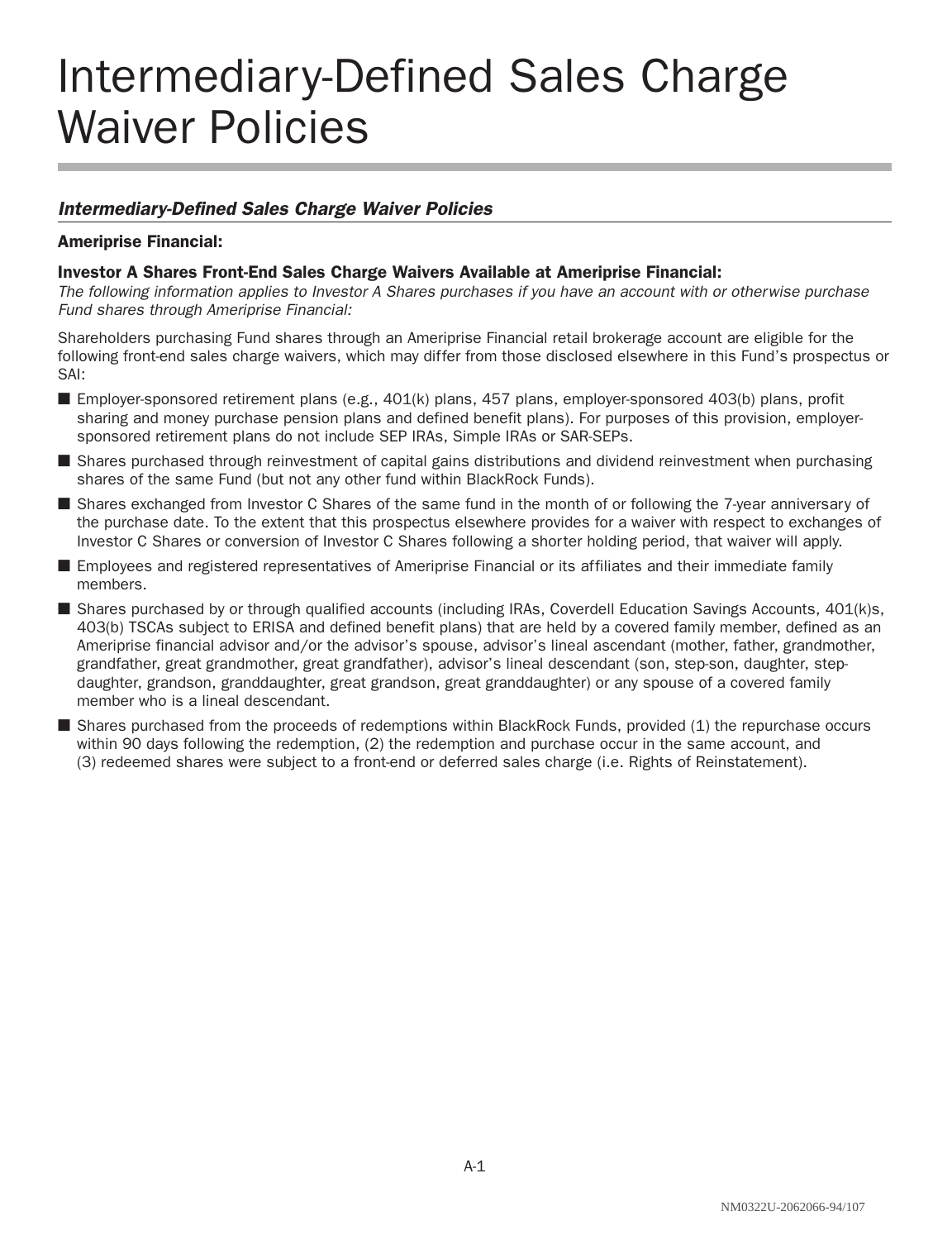## D.A. Davidson & Co. ("D.A. Davidson"):

Effective March 1, 2021, shareholders purchasing Fund shares including existing Fund shareholders, through a D.A. Davidson platform or account, or through an introducing broker-dealer or independent registered investment advisor for which D.A. Davidson provides trade execution, clearance, and/or custody services, will be eligible for the following sales charge waivers (front-end sales charge waivers and contingent deferred, or back-end, sales charge waivers) and discounts, which may differ from those disclosed elsewhere in this Prospectus or the Fund's SAI.

## Front-End Sales Charge Waivers on Investor A Shares Available at D.A. Davidson

- Shares purchased of the same Fund or another BlackRock Fund through a systematic reinvestment of capital gains and dividend distributions.
- Shares purchased by employees and registered representatives of D.A. Davidson or its affiliates and their family members as designated by D.A. Davidson.
- Shares purchased from the proceeds of redemptions of the same Fund or another BlackRock Fund, provided (1) the repurchase occurs within 90 days following the redemption, (2) the redemption and purchase occur in the same account, and (3) redeemed shares were subject to a front-end or deferred sales charge (known as Rights of Reinstatement).
- A shareholder in the Fund's Investor C Shares will have their shares converted at net asset value to Investor A Shares (or the appropriate share class) of the Fund if the shares are no longer subject to a CDSC and the conversion is consistent with D.A. Davidson's policies and procedures.

### CDSC Waivers on Investor A and C Shares Available at D.A. Davidson

- Shares sold due to the death or disability of the shareholder.
- **Shares sold as part of a systematic withdrawal plan as described in the Fund's prospectus.**
- Shares bought due to return of excess contributions from an IRA account.
- Shares sold as part of a required minimum distribution for IRA or other qualifying retirement accounts pursuant to the Internal Revenue Code.
- Shares acquired through a Right of Reinstatement.

## Front-end sales charge discounts available at D.A. Davidson: Breakpoints, Rights of Accumulation and/or Letters of Intent

- **Breakpoints as described in this Prospectus.**
- Rights of accumulation which entitle shareholders to breakpoint discounts will be automatically calculated based on the aggregated holding of BlackRock Fund assets held by accounts within the purchaser's household at D.A. Davidson. Eligible BlackRock Fund assets not held at D.A. Davidson may be included in the calculation of rights of accumulation only if the shareholder notifies his or her financial advisor about such assets.
- Letters of intent which allow for breakpoint discounts based on anticipated purchases of BlackRock Funds, over a 13-month time period. Eligible BlackRock Fund assets not held at D.A. Davidson may be included in the calculation of letters of intent only if the shareholder notifies his or her financial advisor about such assets.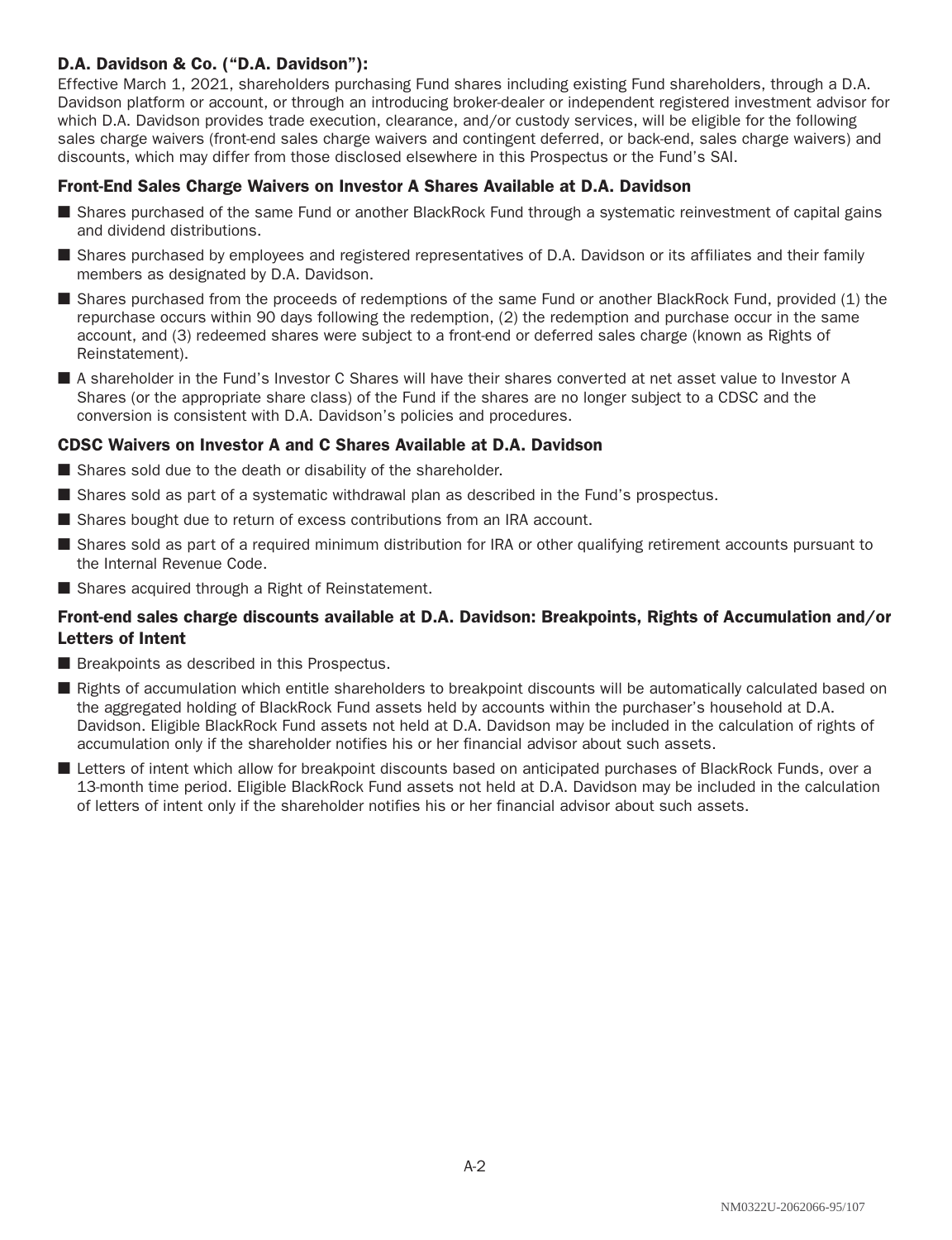# Edward D. Jones & Co., L.P. ("Edward Jones"):

## Policies Regarding Transactions Through Edward Jones

#### *The following information has been provided by Edward Jones:*

Effective on or after January 15, 2021, the following information supersedes prior information with respect to transactions and positions held in fund shares through an Edward Jones system. Clients of Edward Jones (also referred to as "shareholders") purchasing fund shares on the Edward Jones commission and fee-based platforms are eligible only for the following sales charge discounts (also referred to as "breakpoints") and waivers, which may differ from discounts and waivers described elsewhere in this prospectus or statement of additional information ("SAI") or through another broker-dealer. In all instances, it is the shareholder's responsibility to inform Edward Jones at the time of purchase of any relationship, holdings of BlackRock Funds, or other facts qualifying the purchaser for discounts or waivers. Edward Jones can ask for documentation of such circumstance. Shareholders should contact Edward Jones if they have questions regarding their eligibility for these discounts and waivers.

## **Breakpoints**

**E** Breakpoint pricing, otherwise known as volume pricing, at dollar thresholds as described in the prospectus.

## Rights of Accumulation ("ROA")

- The applicable sales charge on a purchase of Investor A Shares is determined by taking into account all share classes (except certain money market funds and any assets held in group retirement plans) of BlackRock Funds held by the shareholder or in an account grouped by Edward Jones with other accounts for the purpose of providing certain pricing considerations ("pricing groups"). If grouping assets as a shareholder, this includes all share classes held on the Edward Jones platform and/or held on another platform. The inclusion of eligible fund family assets in the ROA calculation is dependent on the shareholder notifying Edward Jones of such assets at the time of calculation. Money market funds are included only if such shares were sold with a sales charge at the time of purchase or acquired in exchange for shares purchased with a sales charge.
- The employer maintaining a SEP IRA plan and/or SIMPLE IRA plan may elect to establish or change ROA for the IRA accounts associated with the plan to a plan-level grouping as opposed to including all share classes at a shareholder or pricing group level.
- ROA is determined by calculating the higher of cost minus redemptions or market value (current shares multiplied by NAV).

## Letter of Intent ("LOI")

- **Through a LOI, a shareholder can receive the sales charge and breakpoint discounts for purchases such** shareholder intends to make over a 13-month period from the date Edward Jones receives the LOI. The LOI is determined by calculating the higher of cost or market value of qualifying holdings at LOI initiation in combination with the value that the shareholder intends to buy over a 13-month period to calculate the front-end sales charge and any breakpoint discounts. Each purchase the shareholder makes during that 13-month period will receive the sales charge and breakpoint discount that applies to the total amount. The inclusion of eligible BlackRock Funds assets in the LOI calculation is dependent on the shareholder notifying Edward Jones of such assets at the time of calculation. Purchases made before the LOI is received by Edward Jones are not adjusted under the LOI and will not reduce the sales charges previously paid. Sales charges will be adjusted if the LOI is not met.
- If the employer maintaining a SEP IRA plan and/or SIMPLE IRA plan has elected to establish or change ROA for the IRA accounts associated with the plan to a plan-level grouping, LOIs will also be at the plan-level and may only be established by the employer.

### Sales Charge Waivers

Sales charges are waived for the following shareholders and in the following situations:

- Associates of Edward Jones and its affiliates and their family members who are in the same pricing group (as determined by Edward Jones under its policies and procedures) as the associate. This waiver will continue for the remainder of the associate's life if the associate retires from Edward Jones in good-standing and remains in good standing pursuant to Edward Jones' policies and procedures.
- Shares purchased in an Edward Jones fee-based advisory program.
- **Shares purchased through reinvestment of capital gains distributions and dividend reinvestment.**
- Shares purchased from the proceeds of redeemed shares of BlackRock Funds so long as the following conditions are met: 1) the proceeds are from the sale of shares within 60 days of the purchase, and 2) the sale and purchase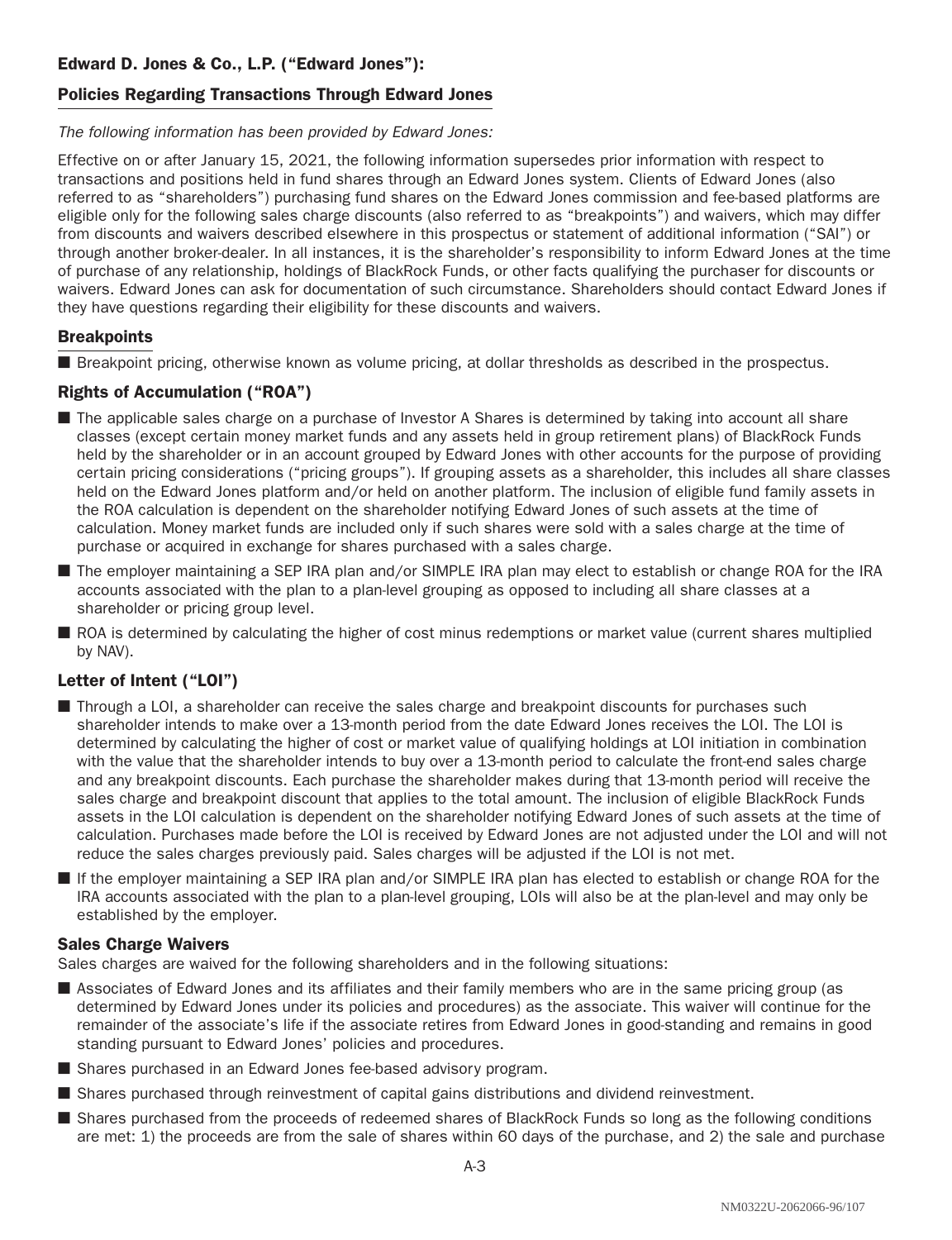are made in the same share class and the same account or the purchase is made in an individual retirement account ("IRA") with proceeds from liquidations in a non-retirement account.

- **Shares exchanged into Investor A Shares from another share class so long as the exchange is into the same fund** and was initiated at the discretion of Edward Jones. Edward Jones is responsible for any remaining CDSCs due to BlackRock, if applicable. Any future purchases are subject to the applicable sales charge as disclosed in the prospectus.
- Exchanges from Investor C Shares to Investor A Shares of the same fund, generally, in the 84th month following the anniversary of the purchase date or earlier at the discretion of Edward Jones.

#### Contingent Deferred Sales Charge ("CDSC") Waivers

If the shareholder purchases shares that are subject to a CDSC and those shares are redeemed before the CDSC is expired, the shareholder is responsible to pay the CDSC except in the following conditions:

- The death or disability of the shareholder.
- Systematic withdrawals with up to 10% per year of the account value.
- Return of excess contributions from an IRA.
- Shares sold as part of a required minimum distribution for IRA and retirement accounts if the redemption is taken in or after the year the shareholder reaches qualified age based on applicable IRS regulations.
- Shares sold to pay Edward Jones fees or costs in such cases where the transaction is initiated by Edward Jones.
- Shares exchanged in an Edward Jones fee-based program.
- Shares acquired through a Right of Reinstatement.
- **Shares redeemed at the discretion of Edward Jones for Minimum Balances, as described below.**

#### Other Important Information Regarding Transactions Through Edward Jones

#### Minimum Purchase Amounts for Investor A and Investor C Shares

- Initial purchase minimum: \$250
- Subsequent purchase minimum: none

#### Minimum Balances

- Edward Jones has the right to redeem at its discretion fund holdings with a balance of \$250 or less. The following are examples of accounts that are not included in this policy:
	- A fee-based account held on an Edward Jones platform
	- A 529 account held on an Edward Jones platform
	- An account with an active systematic investment plan or LOI

#### Exchanging Share Classes

■ At any time it deems necessary, Edward Jones has the authority to exchange at NAV a shareholder's holdings in a fund to Investor A Shares of the same fund at NAV, provided that Edward Jones will be responsible for any remaining CDSC due to BlackRock, if applicable, and that the shareholders meet the eligibility requirements of the new share class.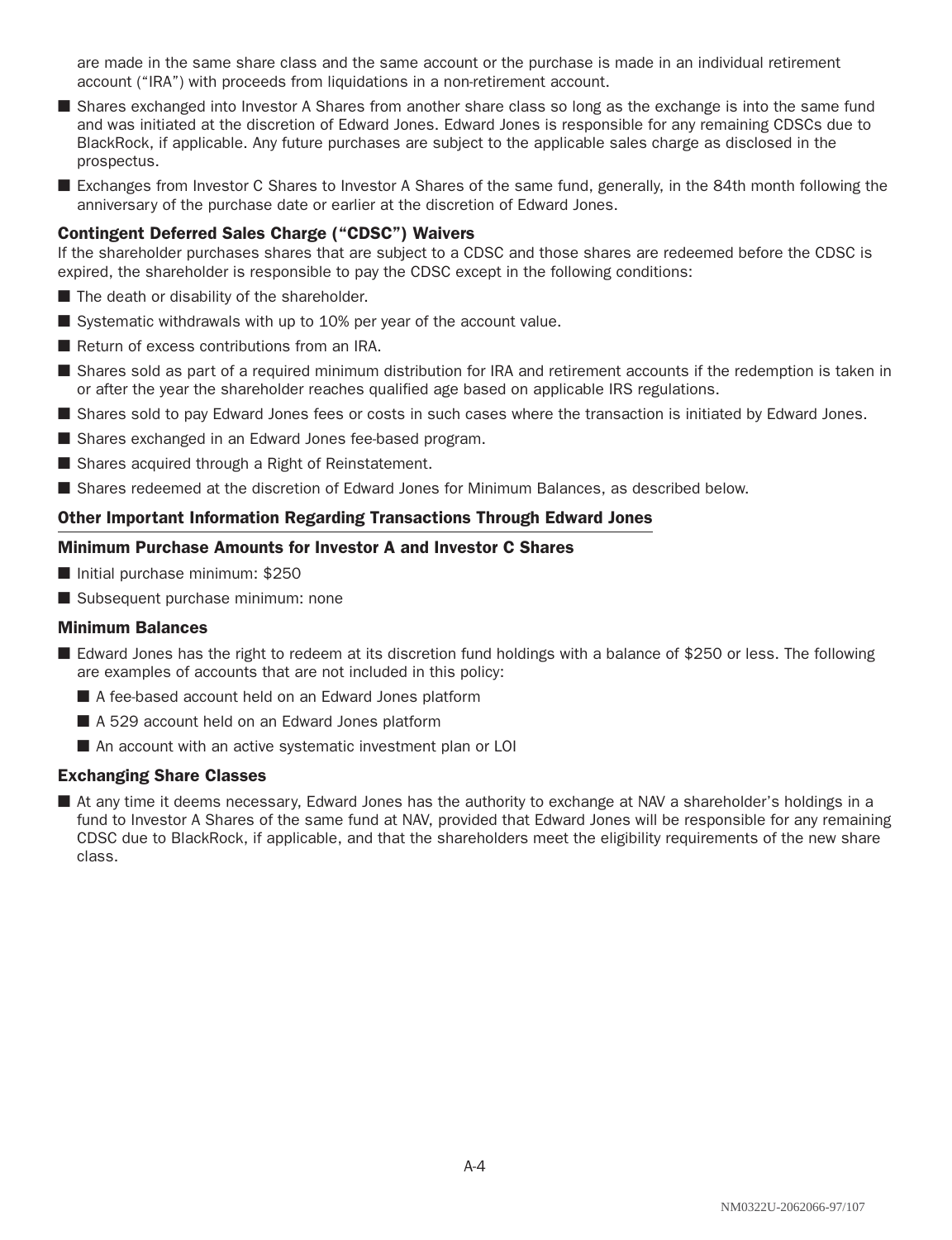## Janney Montgomery Scott LLC:

Effective May 1, 2020, if you purchase fund shares through a Janney Montgomery Scott LLC ("Janney") brokerage account, you will be eligible for the following sales charge waivers (front-end sales charge waivers and contingent deferred sales charge ("CDSC"), or back-end sales charge, waivers) and discounts, which may differ from those disclosed elsewhere in this Fund's prospectus or SAI.

## Front-end sales charge\* waivers on Investor A shares available at Janney

- Shares purchased through reinvestment of capital gains distributions and dividend reinvestment when purchasing shares of the same fund (but not any other BlackRock Fund).
- Shares purchased by employees and registered representatives of Janney or its affiliates and their family members as designated by Janney.
- Shares purchased from the proceeds of redemptions from another BlackRock Fund, provided (1) the repurchase occurs within ninety (90) days following the redemption, (2) the redemption and purchase occur in the same account, and (3) redeemed shares were subject to a front-end or deferred sales charge (i.e., right of reinstatement).
- Employer-sponsored retirement plans (e.g., 401(k) plans, 457 plans, employer-sponsored 403(b) plans, profit sharing and money purchase pension plans and defined benefit plans). For purposes of this provision, employersponsored retirement plans do not include SEP IRAs, Simple IRAs, SAR-SEPs or Keogh plans.
- Shares acquired through a right of reinstatement.
- Investor C shares that are no longer subject to a contingent deferred sales charge and are converted to Investor A shares of the same fund pursuant to Janney's policies and procedures.

### CDSC waivers on Investor A and C shares available at Janney

- **Shares sold upon the death or disability of the shareholder.**
- **Shares sold as part of a systematic withdrawal plan as described in the Fund's prospectus or SAI.**
- **Shares purchased in connection with a return of excess contributions from an IRA account.**
- Shares sold as part of a required minimum distribution for IRA and retirement accounts pursuant to the Internal Revenue Code.
- Shares sold to pay Janney fees but only if the transaction is initiated by Janney.
- Shares acquired through a right of reinstatement.
- Shares exchanged into the same share class of a different fund.

## Front-end sales charge\* discounts available at Janney: breakpoints, rights of accumulation, and/or letters of intent

- **E** Breakpoints as described in the Fund's prospectus or SAI.
- Rights of accumulation ("ROA"), which entitle shareholders to breakpoint discounts, will be automatically calculated based on the aggregated holding of BlackRock Fund assets held by accounts within the purchaser's household at Janney. Eligible BlackRock Fund assets not held at Janney may be included in the ROA calculation only if the shareholder notifies his or her financial advisor about such assets.
- Letters of intent which allow for breakpoint discounts based on anticipated purchases within a BlackRock Fund, over a 13-month time period. Eligible BlackRock Fund assets not held at Janney Montgomery Scott may be included in the calculation of letters of intent only if the shareholder notifies his or her financial advisor about such assets.

\*Also referred to as an "initial sales charge."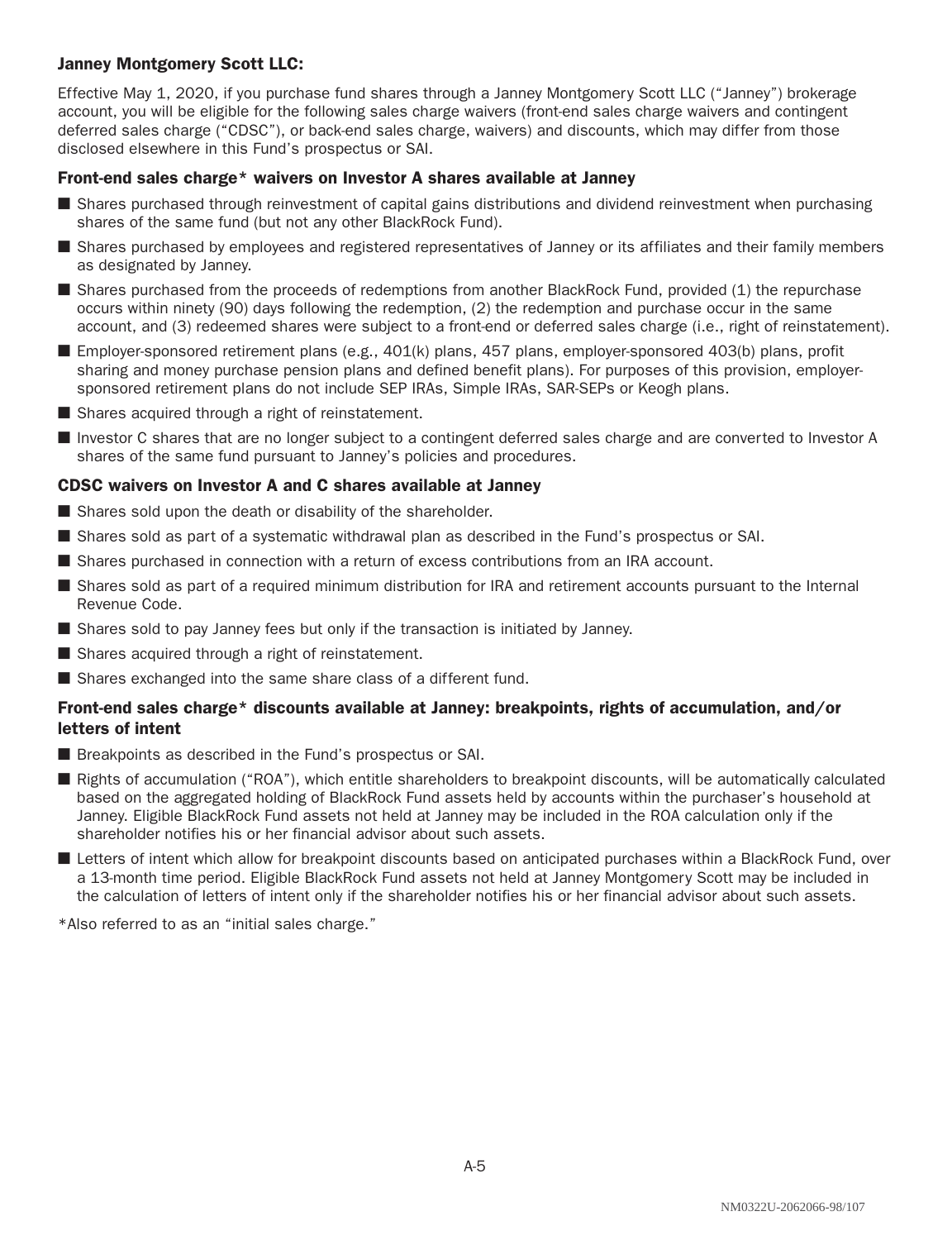## Merrill Lynch:

Shareholders purchasing Fund shares through a Merrill Lynch platform or account (excluding shares purchased from or through the Fund, the Fund's distributor or any non-Merrill Lynch platform or account, even if Merrill Lynch serves as broker-dealer of record for such shares) will be eligible only for the following sales charge waivers (front-end sales charge waivers and CDSC waivers) and discounts, which may differ from those disclosed elsewhere in this Fund's prospectus or SAI.

## Front-end Sales Charge Waivers on Investor A Shares available at Merrill Lynch

- Shares purchased by employer-sponsored retirement, deferred compensation and employee benefit plans (including health savings accounts) and trusts used to fund those plans, provided that the shares are not held in a commission-based brokerage account and shares are held for the benefit of the plan/plan participants
- Shares purchased by a 529 Plan (does not include 529 Plan units or 529-specific share classes or equivalents)
- Shares purchased through a Merrill Lynch affiliated investment advisory program
- Exchanges of shares purchased through a Merrill Lynch affiliated investment advisory program due to the holdings moving from such Merrill Lynch affiliated investment advisory program to a Merrill Lynch brokerage (non-advisory) account pursuant to Merrill Lynch's policies relating to sales charge discounts and waivers
- Shares purchased by third party investment advisors on behalf of their advisory clients through Merrill Lynch's platform
- Shares of funds purchased through the Merrill Edge Self-Directed platform (if applicable)
- Shares purchased through reinvestment of capital gains distributions and dividend reinvestment when purchasing shares of the same fund (but not any other BlackRock Fund)
- Shares exchanged from Investor C (i.e. level-load) shares of the same Fund pursuant to Merrill Lynch's policies relating to sales charge discounts and waivers
- Shares purchased by employees and registered representatives of Merrill Lynch or its affiliates and their family members
- Shares purchased by directors of the Fund, and employees of BlackRock or any of its affiliates, as described in the prospectus
- Eligible shares purchased from the proceeds of redemptions from another BlackRock Fund, provided (1) the repurchase occurs within 90 days following the redemption, (2) the redemption and purchase occur in the same account, and (3) redeemed shares were subject to a front-end or deferred sales charge (known as Rights of Reinstatement). Automated transactions (i.e., systematic purchases and withdrawals) and purchases made after shares are automatically sold to pay Merrill Lynch's account maintenance fees are not eligible for reinstatement.

## CDSC Waivers on Investor A and C Shares available at Merrill Lynch

- Shares sold due to death or disability of the shareholder
- **Shares sold as part of a systematic withdrawal plan as described in the Fund's prospectus**
- Shares bought due to return of excess contributions from an IRA Account
- Shares sold as part of a required minimum distribution for IRA and retirement accounts pursuant to the Internal Revenue Code
- Shares sold to pay Merrill Lynch fees but only if the transaction is initiated by Merrill Lynch
- Shares acquired through a Right of Reinstatement
- Investor A and C Shares of a Fund held in the following IRA or other retirement brokerage accounts: Traditional IRAs, Roth IRAs, Rollover IRAs, Inherited IRAs, SEP IRAs, SIMPLE IRAs, BASIC Plans, Educational Savings Account and Medical Savings Accounts that are exchanged for Institutional shares of the same Fund due to transfer to certain fee based accounts or platforms
- Investor A Shares sold, where such Investor A Shares were received as a result of exchanges of shares purchased through a Merrill Lynch affiliated investment advisory program due to the holdings moving from the program to a Merrill Lynch brokerage (non-advisory) account pursuant to Merrill Lynch's policies relating to sales charge discounts and waivers

## Front-end Sales Charge Discounts Available at Merrill Lynch: Breakpoints, Rights of Accumulation & Letters of Intent

**Breakpoints as described in this prospectus**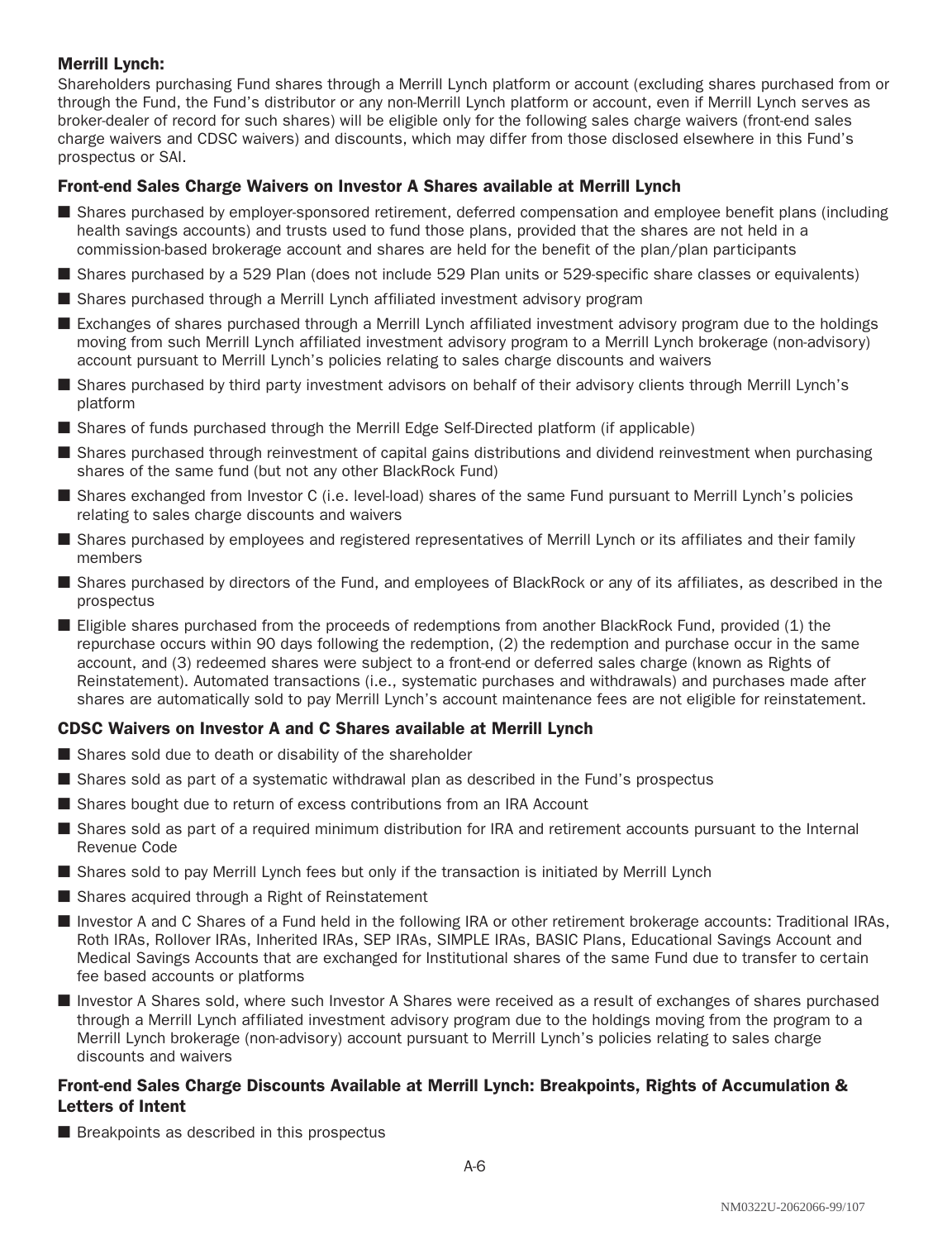- Rights of Accumulation (ROA) which entitle shareholders to breakpoint discounts as described in the Fund's prospectus will be automatically calculated based on the aggregated holding of BlackRock Fund assets held by accounts (including 529 program holdings, where applicable) within the purchaser's household at Merrill Lynch. Eligible BlackRock Fund assets not held at Merrill Lynch may be included in the ROA calculation only if the shareholder notifies his or her financial advisor about such assets
- Letters of Intent (LOI) which allow for breakpoint discounts based on anticipated purchases of BlackRock Funds, through Merrill Lynch, over a 13-month period of time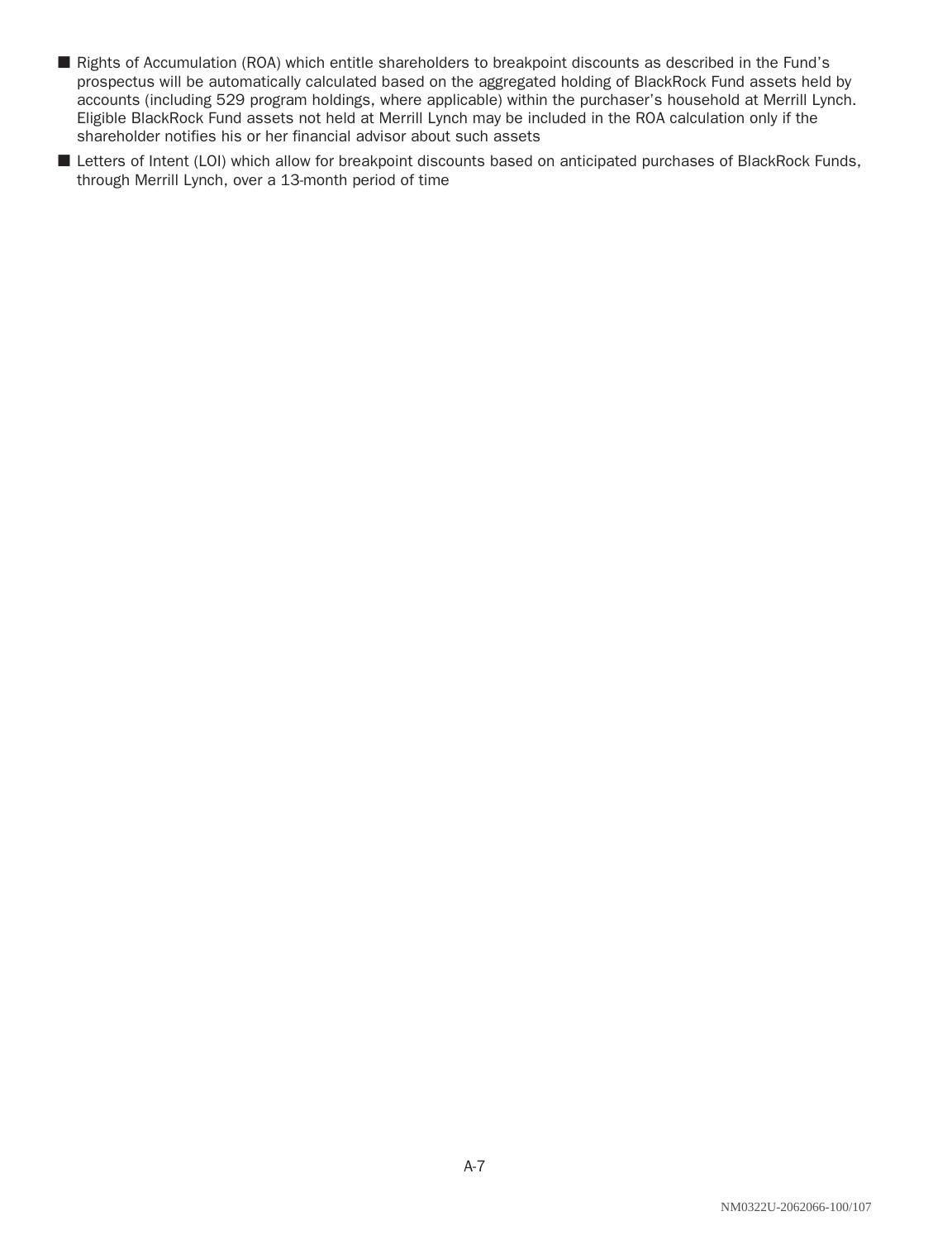## Morgan Stanley Wealth Management:

## Morgan Stanley Wealth Management Investor A Share Front-End Sales Charge Waiver

Effective July 1, 2018, Morgan Stanley Wealth Management clients purchasing Investor A Shares of the Fund through Morgan Stanley's transactional brokerage accounts are entitled to a waiver of the front-end sales charge in the following circumstances:

- Employer-sponsored retirement plans (e.g., 401(k) plans, 457 plans, employer-sponsored 403(b) plans, profit sharing and money purchase pension plans and defined benefit plans). For purposes of this provision, employersponsored retirement plans does not include SEP IRAs, Simple IRAs, SAR-SEPs or Keogh plans
- Morgan Stanley employee and employee-related accounts according to Morgan Stanley's account linking rules
- Shares purchased through reinvestment of dividends and capital gains distributions when purchasing shares of the same fund
- Shares purchased through a Morgan Stanley self-directed brokerage account
- Investor C Shares that are no longer subject to a contingent deferred sales charge and are exchanged for Investor A Shares of the same fund pursuant to Morgan Stanley Wealth Management's share class conversion program
- Shares purchased from the proceeds of redemptions within BlackRock Funds under a Rights of Reinstatement provision, provided the repurchase occurs within 90 days following the redemption, the redemption and purchase occur in the same account, and redeemed shares were subject to a front-end or deferred sales charge

Unless specifically described above, no other front-end sales charge waivers are available to mutual fund purchases by Morgan Stanley Wealth Management clients through Morgan Stanley's transactional brokerage accounts.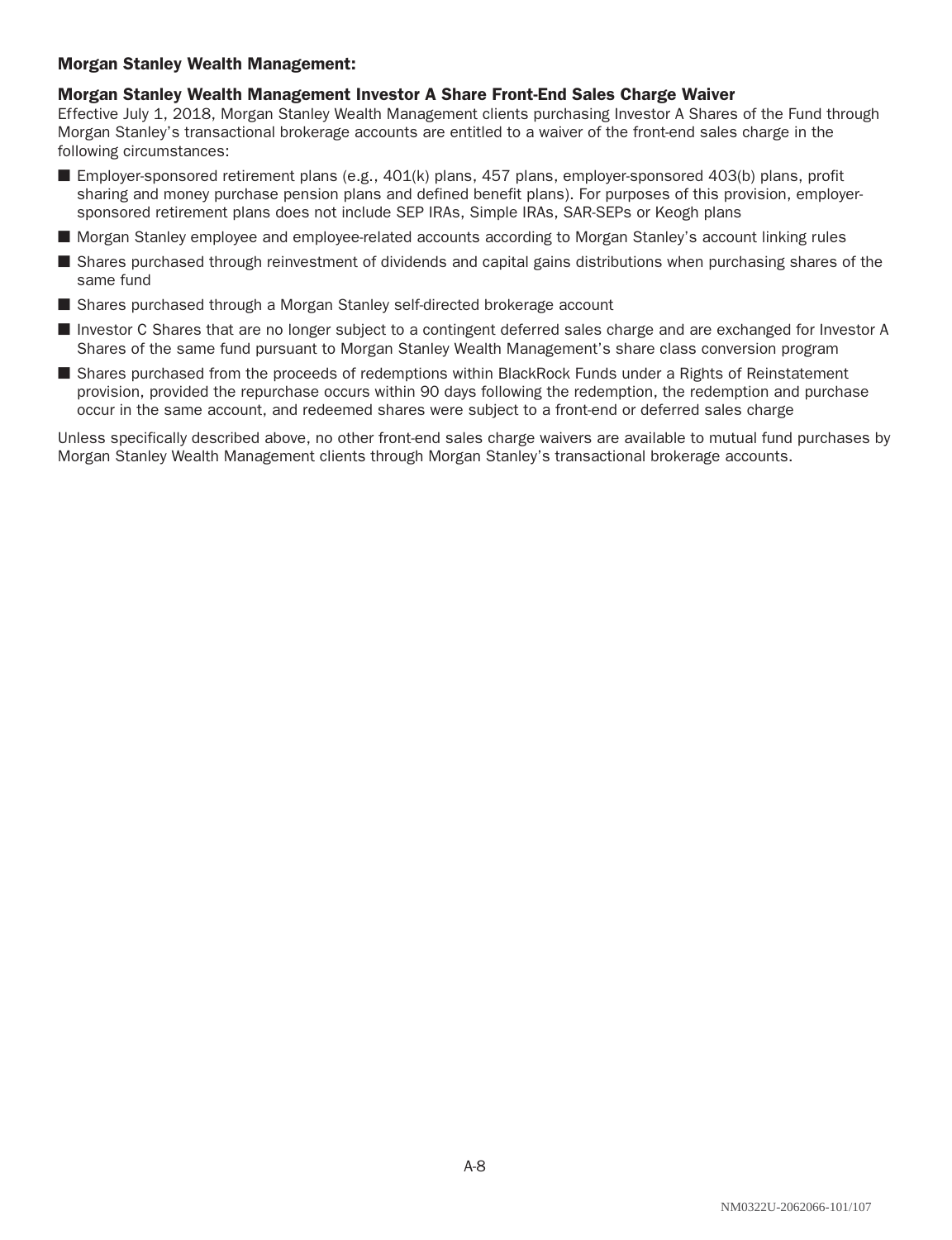## Oppenheimer & Co. Inc.:

Effective May 1, 2020, shareholders purchasing Fund shares through an Oppenheimer & Co. Inc. ("OPCO") platform or account are eligible only for the following sales charge waivers (front-end sales charge waivers and contingent deferred, or back-end, sales charge waivers) and discounts, which may differ from those disclosed elsewhere in this Fund's prospectus or SAI.

## Front-End Sales Charge Waivers on Investor A Shares available at OPCO

- Shares purchased by employer-sponsored retirement, deferred compensation and employee benefit plans (including health savings accounts) and trusts used to fund those plans, provided that the shares are not held in a commission-based brokerage account and shares are held for the benefit of the plan
- Shares purchased by or through a 529 Plan
- Shares purchased through an OPCO affiliated investment advisory program
- Shares purchased through reinvestment of capital gains distributions and dividend reinvestment when purchasing shares of the same fund (but not any other BlackRock Fund)
- Shares purchased from the proceeds of redemptions from another BlackRock Fund, provided (1) the repurchase occurs within 90 days following the redemption, (2) the redemption and purchase occur in the same account, and (3) redeemed shares were subject to a front-end or deferred sales charge (known as Rights of Reinstatement)
- A shareholder in the Fund's Investor C Shares will have their shares converted at net asset value to Investor A Shares (or the appropriate share class) of the Fund if the shares are no longer subject to a CDSC and the conversion is in line with the policies and procedures of OPCO
- Shares purchased by employees and registered representatives of OPCO or its affiliates and their family members
- Shares purchased by directors or trustees of the Fund, and employees of the Fund's investment adviser or any of its affiliates, as described in this prospectus

#### CDSC Waivers on Investor A and C Shares available at OPCO

- Shares sold due to death or disability of the shareholder
- Shares sold as part of a systematic withdrawal plan as described in the Fund's prospectus
- Shares bought due to return of excess contributions from an IRA account
- Shares sold as part of a required minimum distribution for IRA and retirement accounts due to the shareholder reaching the qualified age based on applicable IRS regulations as described in the prospectus
- Shares sold to pay OPCO fees but only if the transaction is initiated by OPCO
- Shares acquired through a right of reinstatement

### Front-End Sales Charge Discounts Available at OPCO: Breakpoints, Rights of Accumulation & Letters of Intent

- **E** Breakpoints as described in this prospectus
- Rights of Accumulation ("ROA") and Letters of Intent ("LOI") which entitle shareholders to breakpoint discounts will be automatically calculated based on the aggregated holding of BlackRock Fund assets held by accounts within the purchaser's household at OPCO. Eligible BlackRock Fund assets not held at OPCO may be included in the ROA or LOI calculation only if the shareholder notifies his or her financial advisor about such assets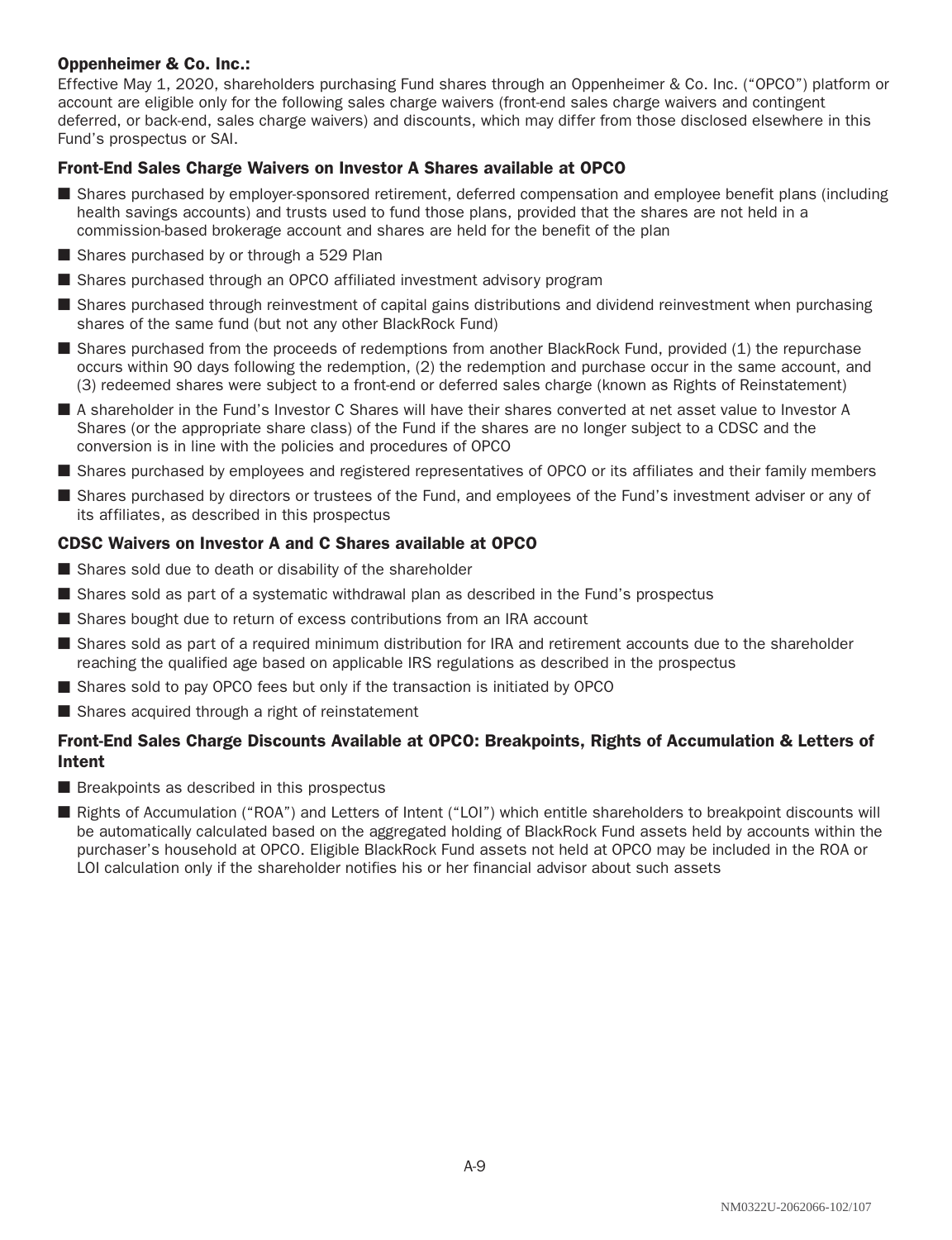# Raymond James & Associates, Inc., Raymond James Financial Services, Inc. and Each Entity's Affiliates ("Raymond James"):

Effective March 1, 2019, shareholders purchasing Fund shares through a Raymond James platform or account, or through an introducing broker-dealer or independent registered investment adviser for which Raymond James provides trade execution, clearance, and/or custody services, will be eligible only for the following sales charge waivers (frontend sales charge waivers and CDSC waivers) and discounts, which may differ from those disclosed elsewhere in this prospectus or the SAI.

## Front-End Sales Charge Waivers on Investor A Shares Available at Raymond James

- Shares purchased in a Raymond James investment advisory program.
- Shares purchased of the same Fund or another BlackRock Fund through a systematic reinvestment of capital gains distributions and dividend distributions.
- Shares purchased by employees and registered representatives of Raymond James or its affiliates and their family members as designated by Raymond James.
- Shares purchased from the proceeds of redemptions from another BlackRock Fund, provided (1) the repurchase occurs within 90 days following the redemption, (2) the redemption and purchase occur in the same account, and (3) redeemed shares were subject to a front-end or deferred sales charge (known as Rights of Reinstatement).
- A shareholder in the Fund's Investor C shares will have their shares converted at net asset value to Investor A shares of the Fund if the shares are no longer subject to a CDSC and the conversion is in line with the policies and procedures of Raymond James.

### CDSC Waivers on Investor A and C Shares Available at Raymond James

- Shares sold due to death or disability of the shareholder.
- **Shares sold as part of a systematic withdrawal plan as described in the Fund's prospectus.**
- Shares bought due to return of excess contributions from an IRA Account.
- Shares sold as part of a required minimum distribution for IRA and retirement accounts due to the shareholder reaching the qualified age based on applicable IRS regulations as described in the Fund's prospectus or SAI.
- Shares sold to pay Raymond James fees but only if the transaction is initiated by Raymond James.
- Shares acquired through a Right of Reinstatement.

### Front-End Sales Charge Discounts Available at Raymond James: Breakpoints, Rights of Accumulation and/or Letters of Intent

- **Breakpoints as described in this prospectus.**
- Rights of accumulation which entitle shareholders to breakpoint discounts will be automatically calculated based on the aggregated holding of BlackRock Fund assets held by accounts within the purchaser's household at Raymond James. Eligible BlackRock Fund assets not held at Raymond James may be included in the calculation of rights of accumulation only if the shareholder notifies his or her financial advisor about such assets.
- Letters of intent which allow for breakpoint discounts based on anticipated purchases of BlackRock Funds over a 13-month time period. Eligible BlackRock Fund assets not held at Raymond James may be included in the calculation of letters of intent only if the shareholder notifies his or her financial advisor about such assets.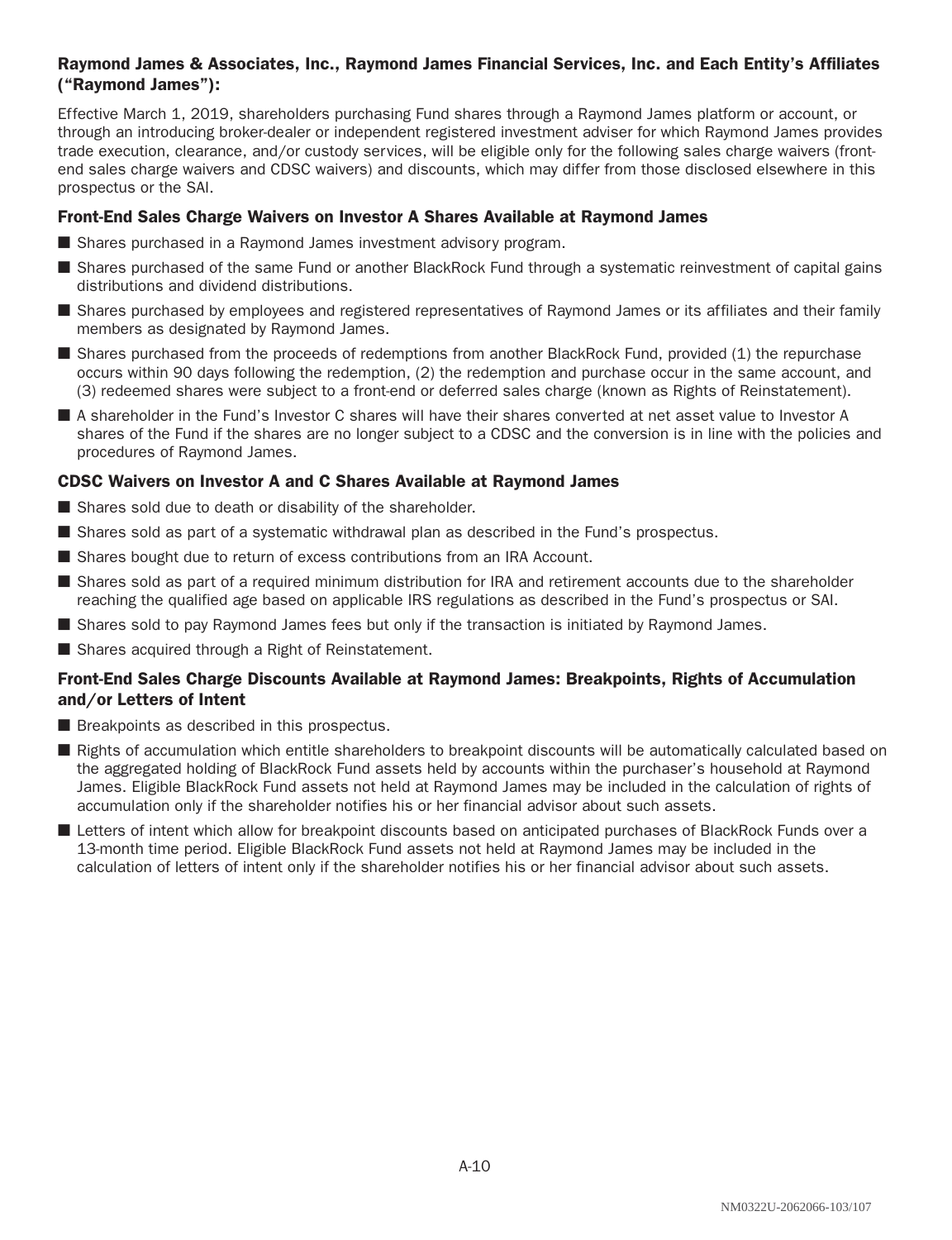## Robert W. Baird & Co. ("Baird"):

Effective June 15, 2020, shareholders purchasing Fund shares through a Baird platform or account will only be eligible for the following sales charge waivers (front-end sales charge waivers and CDSC waivers) and discounts, which may differ from those disclosed elsewhere in this Fund's prospectus or SAI

## Front-End Sales Charge Waivers on Investor A Shares Available at Baird

- Shares purchased through reinvestment of capital gains distributions and dividend reinvestment when purchasing share of the same fund
- Shares purchased by employees and registered representatives of Baird or its affiliates and their family members as designated by Baird
- Shares purchased from the proceeds of redemptions from another BlackRock Fund, provided (1) the repurchase occurs within 90 days following the redemption, (2) the redemption and purchase occur in the same account, and (3) redeemed shares were subject to a front-end or deferred sales charge (known as Rights of Reinstatement)
- A shareholder in the Fund's Investor C shares will have their shares converted at net asset value to Investor A shares of the fund if the shares are no longer subject to CDSC and the conversion is in line with the policies and procedures of Baird
- Shares purchased by employer-sponsored retirement plans or charitable accounts in a transactional brokerage account at Baird, including 401(k) plans, 457 plans, employer-sponsored 403(b) plans, profit sharing and money purchase pension plans and defined benefit plans. For purposes of this provision, employer-sponsored retirement plans do not include SEP IRAs, Simple IRAs or SAR-SEPs

### CDSC Waivers on Investor A and C Shares Available at Baird

- Shares sold due to death or disability of the shareholder
- **Shares sold as part of a systematic withdrawal plan as described in the Fund's prospectus**
- Shares bought due to returns of excess contributions from an IRA account
- Shares sold as part of a required minimum distribution for IRA and retirement accounts due to the shareholder reaching the qualified age based on applicable Internal Revenue Service regulations as described in the Fund's prospectus
- Shares sold to pay Baird fees but only if the transaction is initiated by Baird
- Shares acquired through a right of reinstatement

## Front-End Sales Charge Discounts Available at Baird: Breakpoints, Rights of Accumulation, & Letters of Intent

- **E** Breakpoints as described in this prospectus
- Rights of Accumulation ("ROA") which entitle shareholders to breakpoint discounts will be automatically calculated based on the aggregated holding of BlackRock Fund assets held by accounts within the purchaser's household at Baird. Eligible BlackRock Fund assets not held at Baird may be included in ROA calculation only if the shareholder notifies his or her financial advisor about such assets
- Letters of Intent ("LOI") allow for breakpoint discounts based on anticipated purchases of BlackRock Funds through Baird, over a 13-month period of time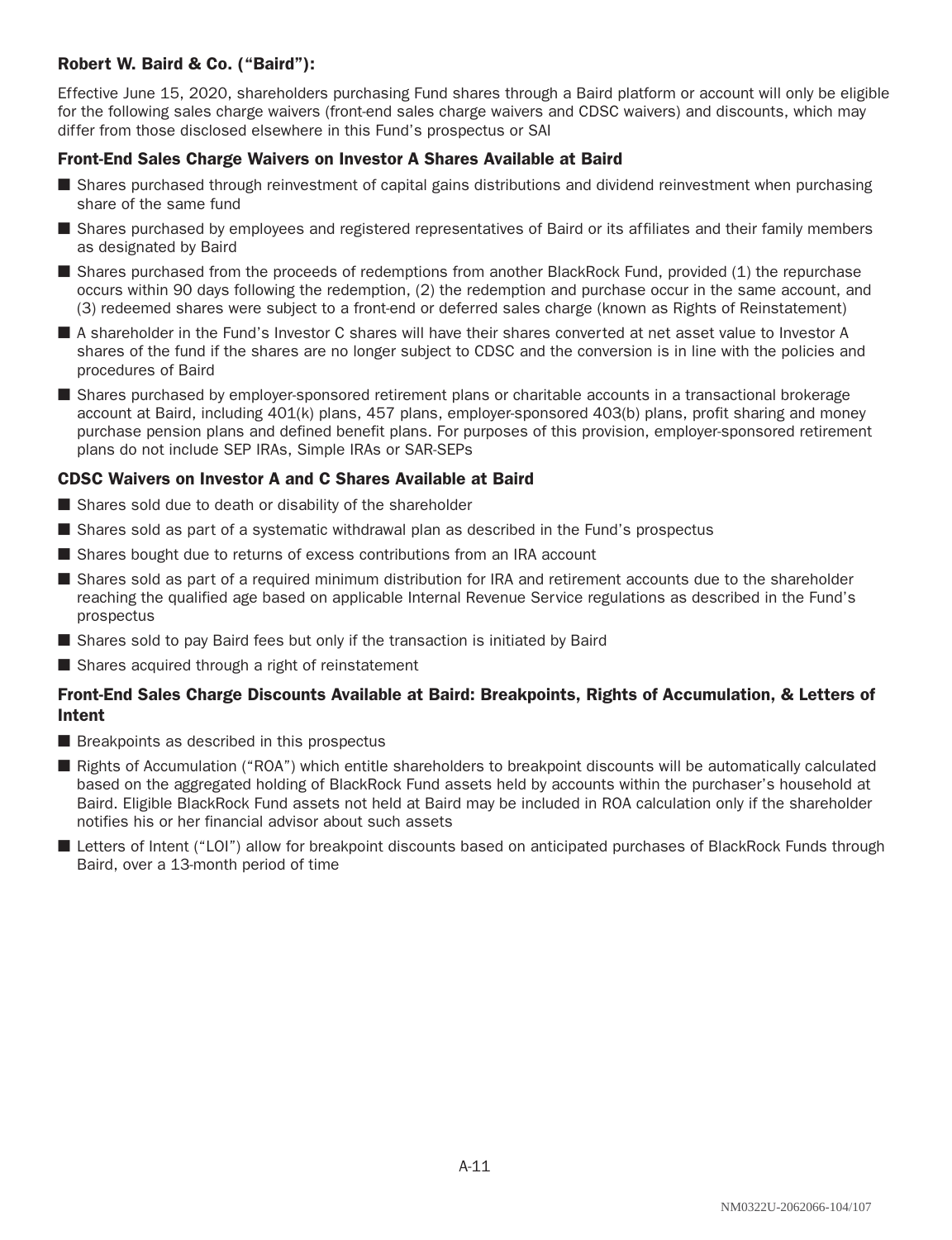[This page intentionally left blank]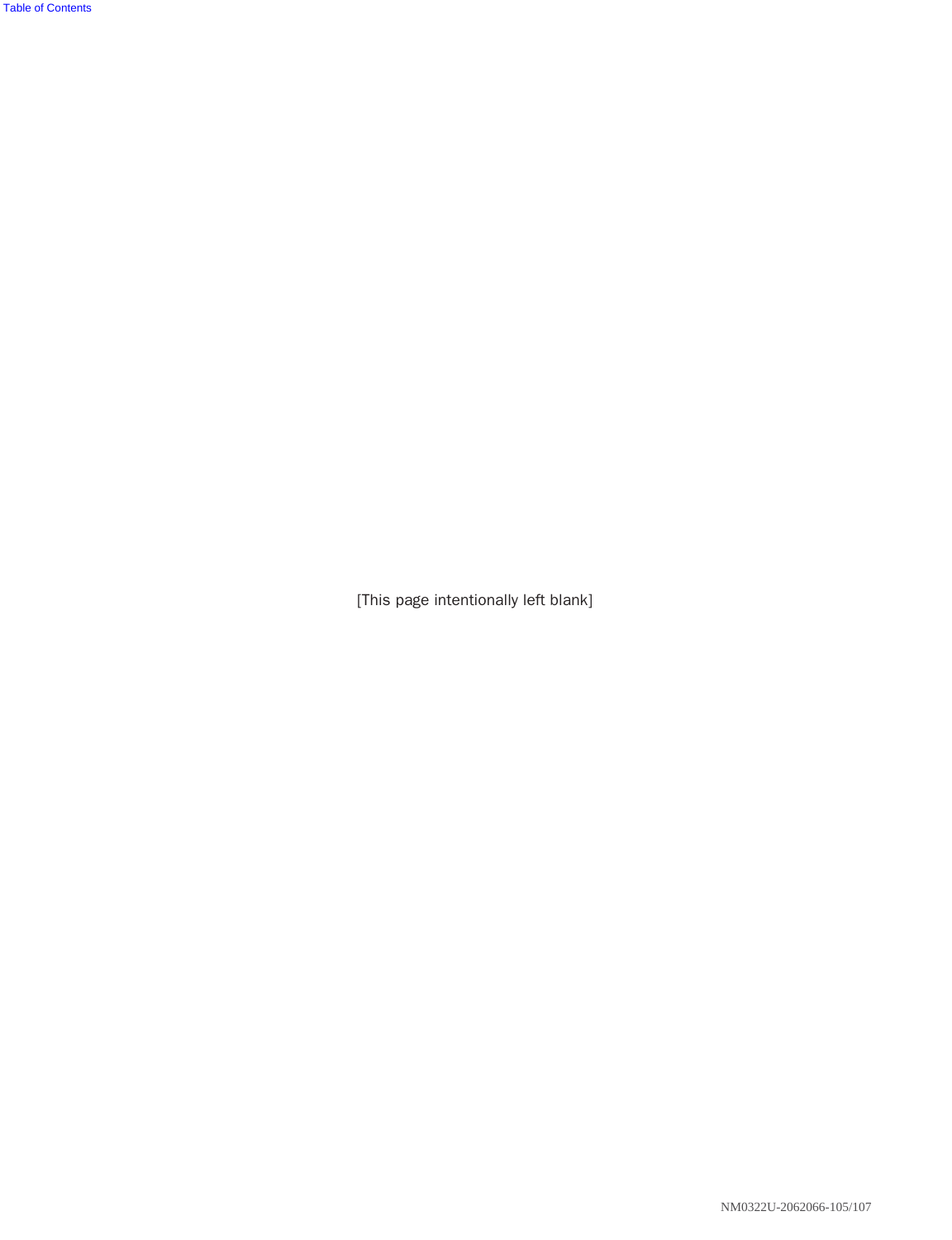# For More Information

# *Funds and Service Providers*

### FUNDS

#### BlackRock Funds V

BlackRock High Yield Bond Portfolio BlackRock Low Duration Bond Portfolio BlackRock Core Bond Portfolio 100 Bellevue Parkway Wilmington, Delaware 19809

*Written Correspondence:* P.O. Box 9819 Providence, Rhode Island 02940-8019

*Overnight Mail:* 4400 Computer Drive Westborough, Massachusetts 01581

(800) 441-7762

### MANAGER AND ADMINISTRATOR

BlackRock Advisors, LLC 100 Bellevue Parkway Wilmington, Delaware 19809

#### SUB-ADVISERS

BlackRock International Limited Exchange Place One 1 Semple Street Edinburgh, EH3 8BL, United Kingdom

BlackRock (Singapore) Limited<sup>1</sup> 20 Anson Road #18-01 079912 Singapore

### TRANSFER AGENT

BNY Mellon Investment Servicing (US) Inc. 301 Bellevue Parkway Wilmington, Delaware 19809

### INDEPENDENT REGISTERED PUBLIC ACCOUNTING FIRM

Deloitte & Touche LLP 200 Berkeley Street Boston, Massachusetts 02116

#### ACCOUNTING SERVICES PROVIDER

JPMorgan Chase Bank, N.A. 383 Madison Avenue, Floor 11 New York, New York 10179

#### **DISTRIBUTOR**

BlackRock Investments, LLC 40 East 52nd Street New York, New York 10022

### **CUSTODIAN**

JPMorgan Chase Bank, N.A. 383 Madison Avenue, Floor 11 New York, New York 10179

#### **COUNSEL**

Willkie Farr & Gallagher LLP 787 Seventh Avenue New York, New York 10019-6099

<sup>&</sup>lt;sup>1</sup> BlackRock Low Duration Bond Portfolio and BlackRock Core Bond Portfolio only.